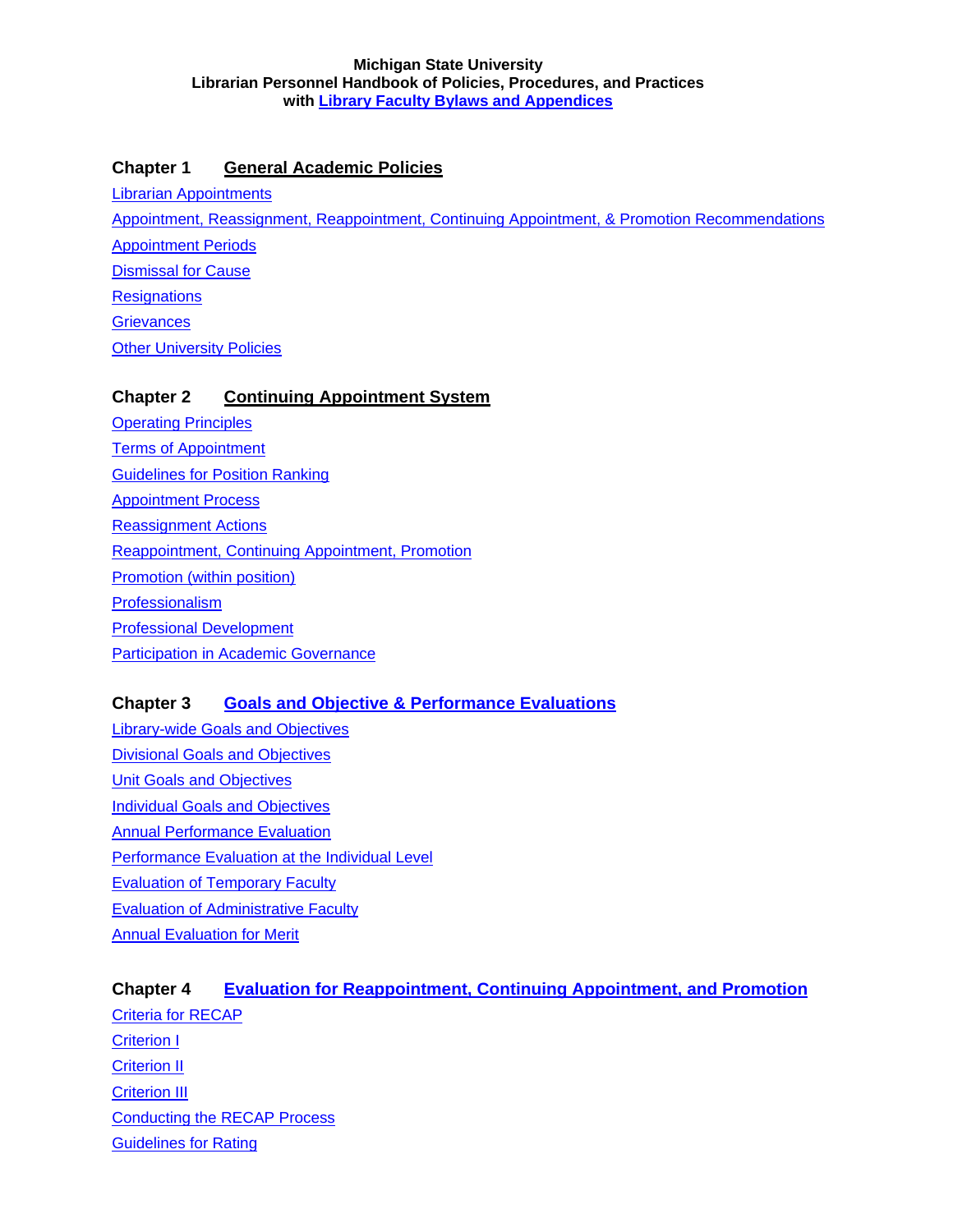## **Chapter 5 [Personnel Benefits](#page-61-0)**

**[Insurance and Retirement Benefits](#page-61-0)** [Leaves](#page-61-0) **[Holidays](#page-62-0) [Vacations](#page-62-0) [Compensatory Time](#page-63-0)** [University Library Travel](#page-63-0) **[Professional Activities](#page-23-0)** 

## **Chapter 6 [General RECAP Schedule](#page-67-0)**

[Dossier Checklist](#page-68-0) [RECAP Committee Evaluation Workform](#page-72-0) [Recommendation for Librarian Personnel Action](#page-78-0)

*The following forms are available in the [Libraries Human Resource](http://intranet.lib.msu.edu/hr/LibrarianInformation/LibrarianInformationIndex.htm#evals) Office:*

Annual Evaluation Forms Self-Evaluation Form Secondary Supervisor Form Primary Supervisor Form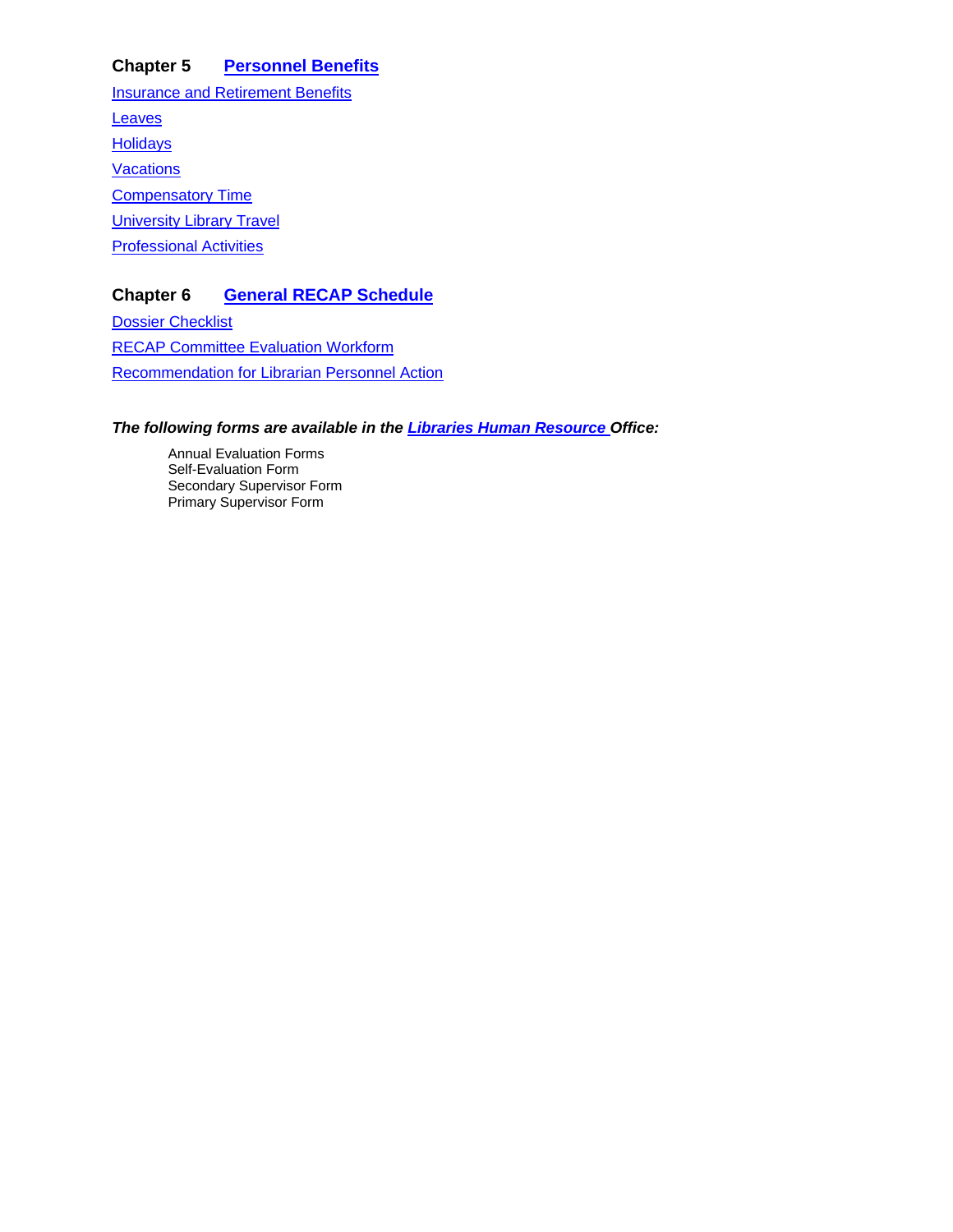### **Introduction**

The purpose of the *Librarian Personnel Handbook* (referred to in this document as the *Handbook*) is to bring together all the various policies, procedures, regulations, and practices relating to personnel matters which affect librarians of Michigan State University. An objective of the *Handbook* is to make this information readily and conveniently available to all librarians when they join the staff as well as during their tenure with the Library.

The information included in this *Handbook* has been derived from a variety of sources, including: the *[MSU Faculty Handbook](http://www.msu.edu/unit/facrecds/FacHand/academic.html)*; selected policies and procedures relating to librarians from the Library's *Policies and Procedures Manual*; the *Library Faculty Bylaws*; documents from the Library's files, including those relating to rules and provisions of the continuing appointment system, the affirmative action program, travel guidelines, etc; and, specific information issued by several University offices and departments.

The Library administrative staff, in consultation with the Steering Committee of the Library Faculty Assembly, is responsible for changes in the *Handbook* that do not affect the *[Library Faculty](#page-84-0)  [Bylaws](#page-84-0)*. When an amendment to the *Bylaws* requires revision of the *Handbook,* the Bylaws Committee, in consultation with the Library administrative staff, is responsible for revising the *Handbook* to bring it into conformity with the amended *Bylaws*.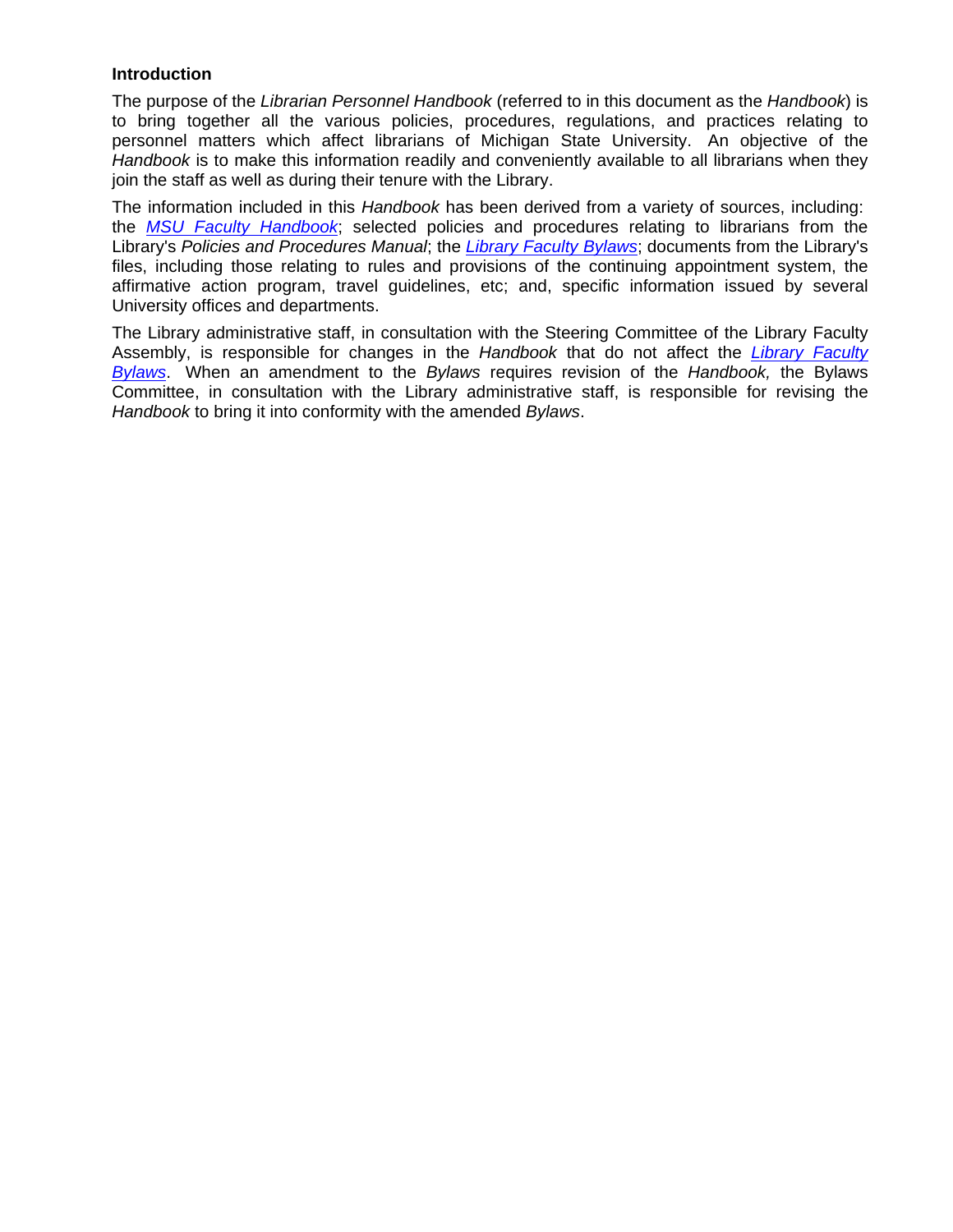## **Chapter 1: General Academic Policies**

### <span id="page-3-0"></span>**Equal Opportunity**

Michigan State University Libraries affirm the policy of the University in its dedication to a policy of equal opportunity and non-discrimination with respect to its employees. This policy was reasserted by the Board of Trustees at its February, 1970 meeting:

"The Board of Trustees of Michigan State University reaffirms its commitment to a policy of no discrimination on the basis of race, creed, ethnic origin, or sex and establishes the following procedures to prevent such discrimination in accordance with due process within the University community. In doing so, the Board recognizes that it is not enough to proclaim that we do not discriminate against minority groups. The University must also strive actively to build a community in which opportunity is equalized and use its facilities and human resources to develop the skills and opportunities of the members of all groups so they may play responsible and productive roles in society. This policy is relevant to all aspects of the University including the choice of contractors and suppliers of goods and services."

### **Affirmative Action**

Michigan State University has made affirmative action a central component of its hiring policy. This policy has led to the issuance of procedures and forms for use in hiring, among them the evolving 14-step: "Planning and Hiring Procedures for Academic Personnel." These procedures and their accompanying guidelines are utilized by chairpersons and unit directors in making recommendations for appointment. The current version is available for review in the Libraries Human Resources Office. Responsibility for implementing the affirmative action program in the MSU Libraries rests with the Director of Libraries.

### **Status of Librarians in the University Community**

Section 1.1.1.1. of the Michigan State University Bylaws for Academic Governance states:

"The regular faculty of Michigan State University shall consist of all persons appointed under the rules of tenure and holding the rank of professor, associate professor, assistant professor or instructor, and persons appointed as librarians..."

Persons appointed as librarians carry faculty status within the University community with respect to academic governance as defined in the MSU Bylaws for Academic Governance. Regular librarians are appointed under the librarian continuing appointment system rather than under the tenure system applicable to teaching, research, and service faculty. The term library faculty used within the Libraries and in the [Library Faculty Bylaws](#page-84-0) refers to those individuals appointed as regular and temporary librarians in the MSU Libraries pursuant to the procedures of the librarian continuing appointment system.

November 1994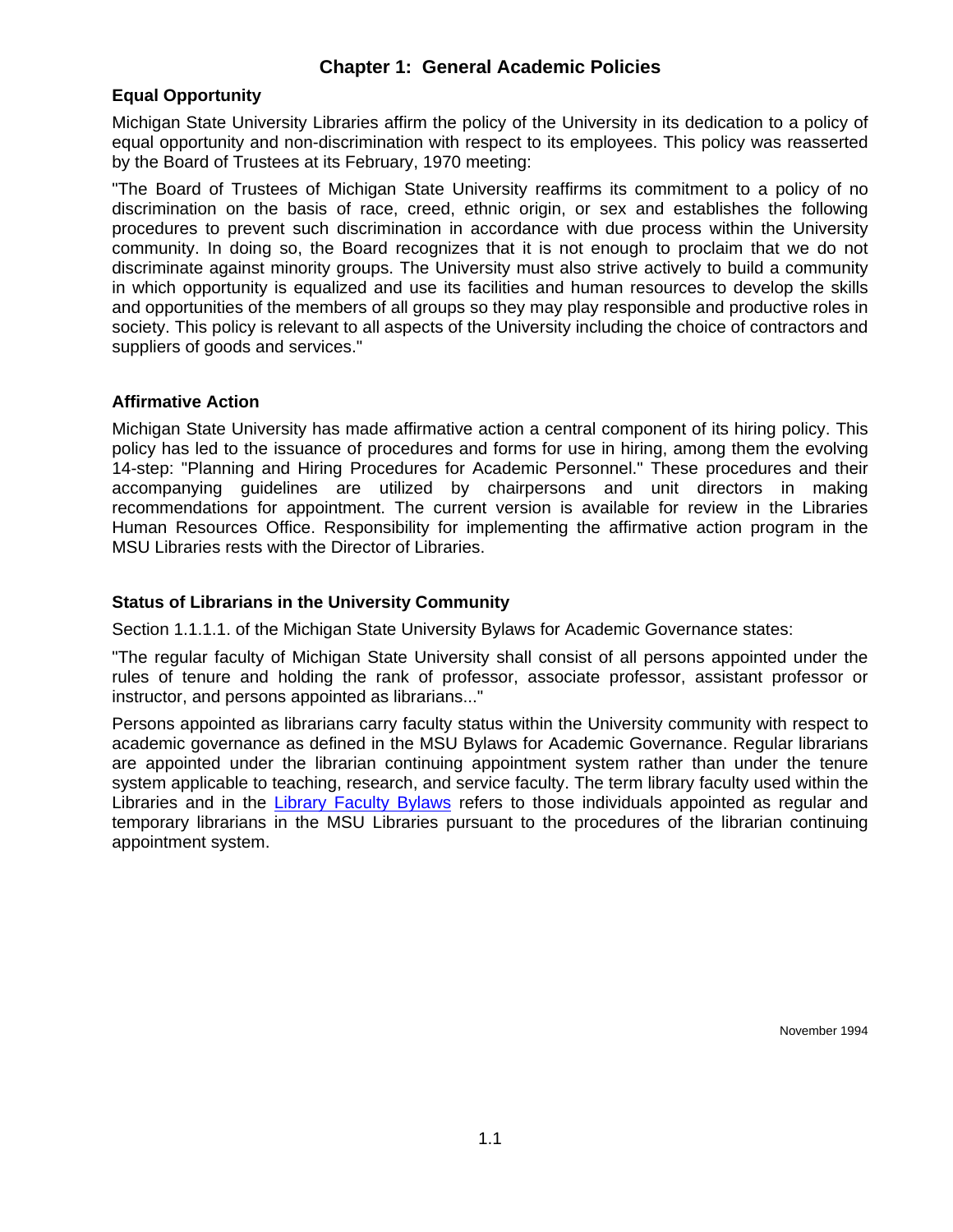### <span id="page-4-0"></span>**Librarian Appointments**

Librarian appointments are academic appointments made by the Provost upon recommendation of the Director of Libraries. All librarians are appointed to positions with the academic rank of Librarian I, II, III, or IV.

Regular librarians are appointed in the librarian continuing appointment system. Temporary librarians are not appointed under the rules of continuing appointment. Their appointments are short-term, usually limited to one year or less. The termination date of the appointment is always specified in the terms of the appointment.

### **Appointment, Reassignment, Reappointment, Continuing Appointment, and Promotion Recommendations**

Library Personnel decisions are based on recommendations formulated with the objective of building a progressively stronger Library system, in accordance with the principle of excellence and the goals of equal opportunity and affirmative action. Professional growth is systematically encouraged in individual librarians.

Deliberations which result in Library personnel recommendations for reassignment, reappointment, continuing appointment, and promotion follow Library-formulated criteria, procedures, and guidelines which are consistent with University-wide policies. These serve the objective of improving the academic strength and quality of the Libraries, taking into account the mission of the Libraries, program needs related to the mission, and available resources. This *Handbook* and the *[Library Faculty Bylaws](#page-84-0)* describe the processes that result in these recommendations.

The final recommendation for all Library personnel actions is the responsibility of the Director, who has the special obligation to build a strong Library system. The Director makes these recommendations taking into consideration library academic governance, peer review, supporting data, personnel needs of the Libraries, and other relevant factors. The Office of the Provost reviews for final approval all recommendations for appointments, reappointments, continuing appointments, promotions, and changes of status for librarians selected for positions posted internally.

Once approved for appointment as a regular librarian, a librarian is eligible for the following:

- 1) to apply for posted positions of any ranking level within the Library system;
- 2) for reassignment to other positions within the Library system;
- 3) for consideration for reappointment for another required probationary period after successful completion of a first probationary period;
- 4) for consideration for continuing appointment status after successful completion of all required probationary periods;

July 2000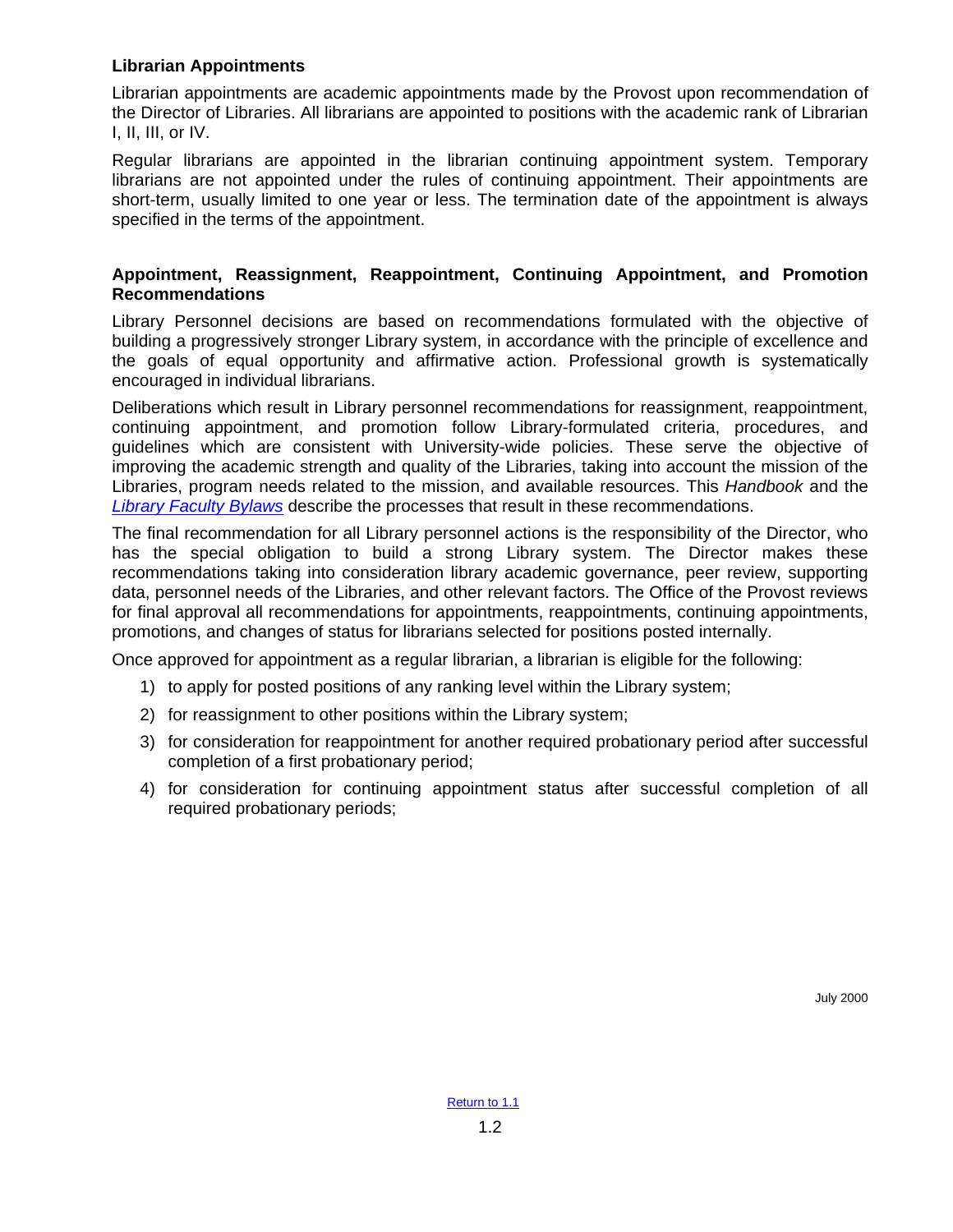<span id="page-5-0"></span>Temporary librarians are eligible to apply for posted positions and for reassignment to other positions in the Library system.

#### **Definitions**

The following Library personnel actions are all preceded by consultative or peer review processes. The definitions below apply to these terms as they are used in this *Handbook* and in the *[Library](#page-84-0)  [Faculty Bylaws](#page-84-0)*.

*Appointment* is the selection of an individual to fill a vacant or newly established posted position through a search and selection process which follows the University's planning and hiring procedures.

*Reassignment* refers to a situation where a regular or temporary librarian changes positions within the library system, takes on significant new or additional responsibilities, or takes on a full-time or partial interim assignment.

*Reappointment* may be granted through the reappointment, continuing appointment, and promotion process to give a regular librarian another required probationary period, prior to eligibility for continuing appointment.

*Continuing appointment* status may be awarded to a regular librarian through the reappointment, continuing appointment, and promotion process upon successful completion of all required probationary periods. Continuing appointment status eliminates the terminal date of the librarian's appointment. Once achieved, continuing appointment status is not affected by reassignment.

*Promotion* is an elevation in ranking of a regular librarian within the position he/she occupies.

### **Appointment Period**

Librarian appointments, regular and temporary, may be on an annual (AN) or academic year (AY) basis. The University's commitment for continuing appointment, however, is limited to the academic year. The current interpretation is as follows:

"Effective January 1, 1982, all new appointments, including those on an annual year (AN) basis, in the tenure system; the specialist job security system; and the librarian continuing appointment system, will involve the University making a continuing basic employment commitment to academic year (AY) appointments only. This policy is to insure that any individual employment commitment to annual appointment (AN) status is justified by current unit missions, programmatic needs, and the related responsibilities of individual faculty and academic staff members. If unit missions and programmatic needs change, the annual appointment status may no longer be appropriate and, consequently, the individual would then change to academic year status which is the basic employment commitment for academic personnel systems designated above. (This policy applies exclusively to individuals appointed or changed to an AN status on or after January 1, 1982.)" -- From the statement "Academic Personnel System Appointments: Basic Employment Commitment on an Academic Year Basis," Office of the Provost, December 6, 1981.

November 1994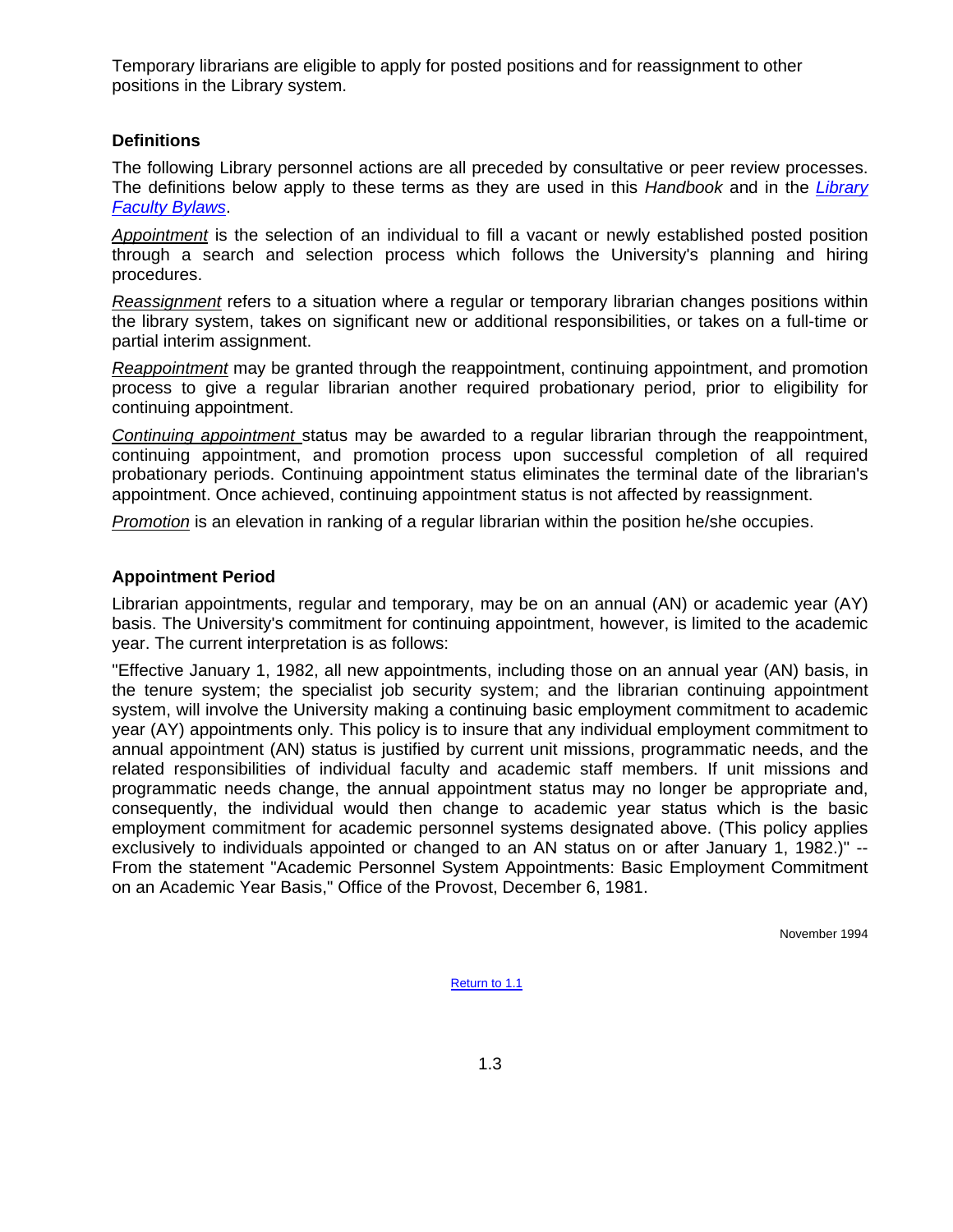### <span id="page-6-0"></span>**Dismissal for Cause**

Librarians with continuing appointment, librarians in the continuing appointment system who have not yet attained continuing appointment, and temporary librarians may be dismissed for incompetence or for gross violation of professional ethics. The MSU statement on professional ethics reads as follows:

"The University is a community of scholars dedicated to the advancement of knowledge. Among the functions of a University is the establishment of a proper intellectual integrity among the faculty, between the faculty and the students, and between the faculty and the national and international academic community. This intellectual integrity is fostered by the creation of an environment of personal interaction and mutual trust whereby its members are mindful of their responsibilities to maintain standards of competence, and a proper attitude of objectivity, industry, and cooperation with their associates within and without the University community. However, if the community is to be sustained it is necessary for it to take action when commonly held standards of conduct are violated. Thus disciplinary action up to and including dismissal may be undertaken for cause, with dismissal being reserved for the most serious of cases. Dismissal or the threat of dismissal may not be used to restrain faculty members in their exercise of academic freedom.

"A tenured faculty member may be dismissed for cause including but not limited to (1) intellectual dishonesty; (2) acts of discrimination, including harassment, prohibited by law or University policy; (3) acts of moral turpitude; (4) theft or misuse of University property; (5) incompetence; (6) refusal to perform reasonable assigned duties; (7) use of professional authority to exploit others; (8) violation of University policy substantially related to performance of faculty responsibilities; (9) conviction of violation(s) of law(s) which are substantially related to the fitness of faculty members to engage in teaching, research, service/outreach and/or administration."

The [MSU Faculty Handbook](http://www.msu.edu/unit/facrecds/FacHand/academic.html) (pp. 46-51) contains the procedures to be followed if a librarian is to be considered for dismissal. These procedures stipulate that gross misconduct or incompetence will be determined by a representative body of the librarian's peers. The Director of Libraries submits a recommendation for dismissal to the Provost.

### **Resignations**

Librarians planning to resign should give at least sixty days' notice in writing to the Director of Libraries. Letters of resignation should include information regarding the last day to be worked as well as the termination date. A forwarding address should be left with the Libraries Human Resources Office so the final check can be delivered. The Library is required to send the resignation form to the Provost's Office at least thirty days in advance of the librarian's last working day at the University.

Librarians may contact the University's Benefits Office for information concerning the possible extension and conversion privileges of their Staff Benefits Programs. Identification cards and keys should be turned over to the Library Main Office.

The Libraries Human Resources Office will contact the librarian to offer an exit interview. The librarian may choose to meet with the Director, the Associate Director of Libraries Human Resources, or Assistant/Associate Director of their Division.

July 2000

[Return to 1.1](#page-3-0) \_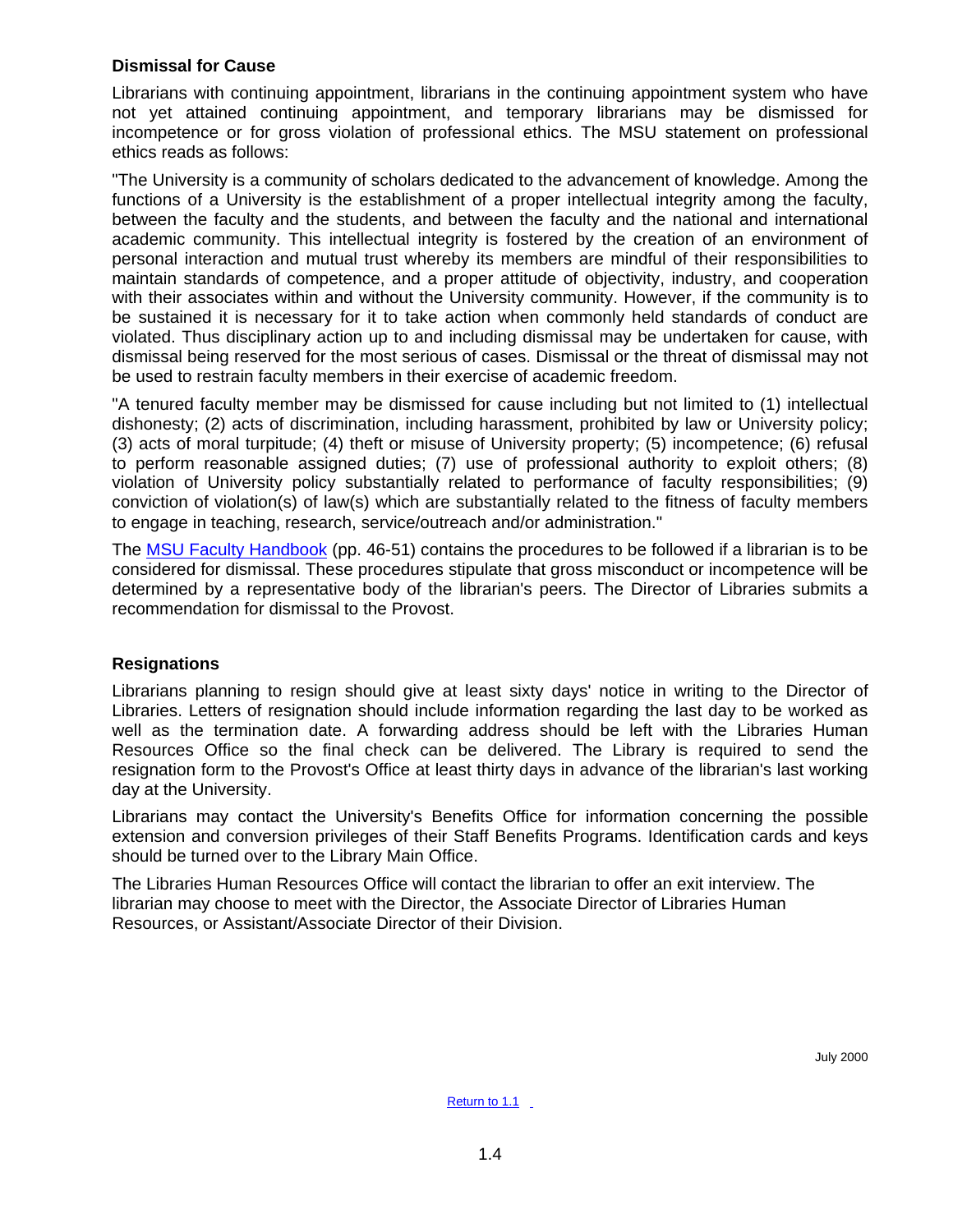### <span id="page-7-0"></span>**Grievances**

Any librarian may initiate a grievance alleging a violation, misinterpretation, or misapplication of existing policies, legislation, or accepted standards of fairness applicable in a unit of the Library, the Library as a whole, or the University. Informal resolution of a grievance should be attempted through discussion with appropriate Library administrators, and/or the Faculty Grievance Official of the University prior to initiating a formal grievance.

Procedures for grievances are included in Appendix III of the [Library Faculty Bylaws.](#page-84-0)

### **Other University Policies**

#### **Policy on Sexual Harassment**

The University policy on sexual harassment was issued by the Office of the President on September 1, 1992. In part, the policy states:

"Sexual harassment is reprehensible and will not be tolerated at Michigan State University. Such behavior subverts the mission of the University and threatens the careers, educational experience and well-being of students, faculty, and staff.

"The University prohibits sexually harassing behavior, including that made unlawful by Title VII of the Civil Rights Act of 1964, Title IX of the Educational Amendments of 1972 and the Elliott-Larsen Civil Rights Act. University policy and the law also prohibit retaliation against persons who report sexual harassment."

The policy also addresses confidentiality, prohibited acts, examples of sexual harassment, seeking assistance or filing a complaint, and awareness. The complete policy is available in the [MSU](http://www.msu.edu/unit/facrecds/FacHand/academic.html)  [Faculty Handbook](http://www.msu.edu/unit/facrecds/FacHand/academic.html) on pages 10.8 - 10.10.

### **Policy on Drugs and Alcohol**

The University policy on drugs and alcohol was approved by the Board of Trustees on October 12, 1990. In part, the policy states:

"Consistent with state and federal law, Michigan State University will maintain a workplace free from the unlawful manufacture, distribution, dispensation, possession or use of a controlled substance. [Five schedules of controlled substances are defined in the comprehensive Drug Abuse Prevention and Control Act of 1970, 21 U.S.C. 812.] The unlawful manufacture, distribution, dispensation, possession or use of controlled substances, illicit drugs and alcohol are prohibited on any property under the control of and governed by the Board of Trustees of Michigan State University, and at any site where work is performed by individuals on behalf of Michigan State University."

The complete policy is available in the [MSU Faculty Handbook](http://www.msu.edu/unit/facrecds/FacHand/academic.html) on pages 16-17.

November 1994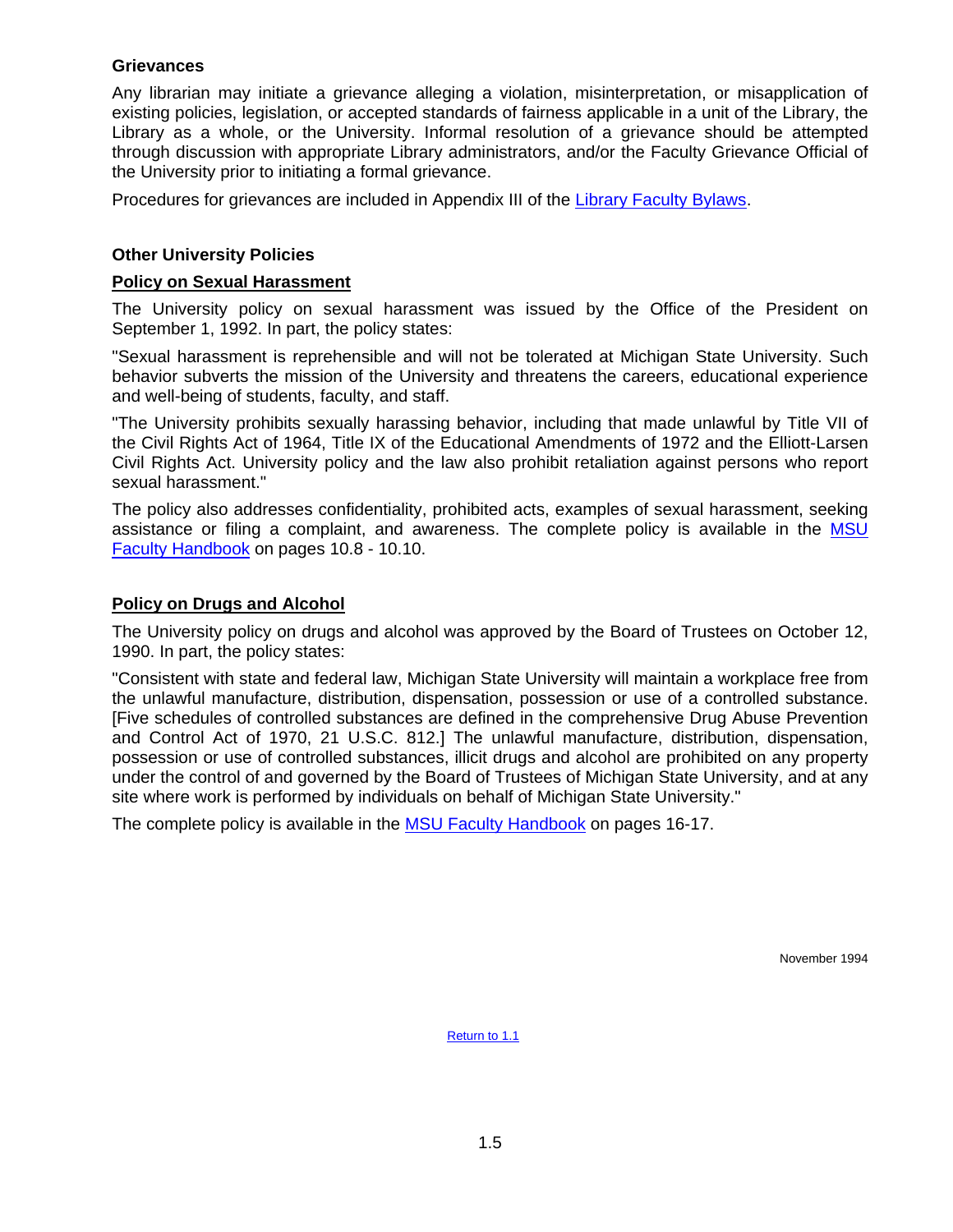### **Policy on a Smoke-Free Workplace**

The University policy on a smoke-free workplace was approved by the Board of Trustees on July 16, 1993. In part, the policy states:

- 1) Smoking will not be permitted in any closed space, regardless of location, except specifically designated private residential space and hotel rooms. Smoking will not be permitted near exits and entrances of buildings, except at a reasonable distance or unless otherwise designated.
- 2) Cigarettes and other tobacco products will not be sold on university grounds.
- 3) This smoke-free policy applies to all Michigan State University facilities and vehicles, owned or leased."

The complete policy is available in the [MSU Faculty Handbook](http://www.msu.edu/unit/facrecds/FacHand/academic.html) on pages 15-16.

### **Ergonomics Policy**

The University policy on ergonomics was developed by Human Resource Services in December 1993. The policy states:

"Michigan State University strives to maintain a safe and healthy workplace for all University employees. Workplace ergonomics is of increasing importance to employee health and safety. This policy is established to promote and protect employee health through ergonomically sound practices.

Several general principles guide MSU efforts in the ergonomic area, including the following:

- 1. Immediately after hiring a new employee or making significant changes in assigned responsibilities of an employee in place, supervisors should determine the adequacy of the employee's familiarity with ergonomic principles and practices applicable to the new job responsibilities and locale. When needed, training should be provided.
- 2. Employees receiving ergonomics training should be encouraged to consider the applicability of training content to activities undertaken outside of the workplace.
- 3. When employees are provided unfamiliar or significantly changed tools, equipment, or work stations, the training in the use of the tool, equipment, or work station should routinely address ergonomics issues.
- 4. Ergonomic features of equipment, tools, and work stations (whether existing or under consideration for acquisition, construction, or renovations) should be evaluated. The employee(s) who will be working with the aforementioned should participate in the evaluation.
- 5. Ergonomics training and improvement efforts by administrative units should receive appropriate programmatic and budgetary support. The efforts should be continuous, to ensure periodic reconsideration of ergonomic issues in light of environmental change and recent research. As will all such unit-level activities, a unit's intentions, priorities, and results achieved are properly discussed within the context of the annual APP&R or SSPP&R process, which permits MAU-level review and reinforcement.

November 1994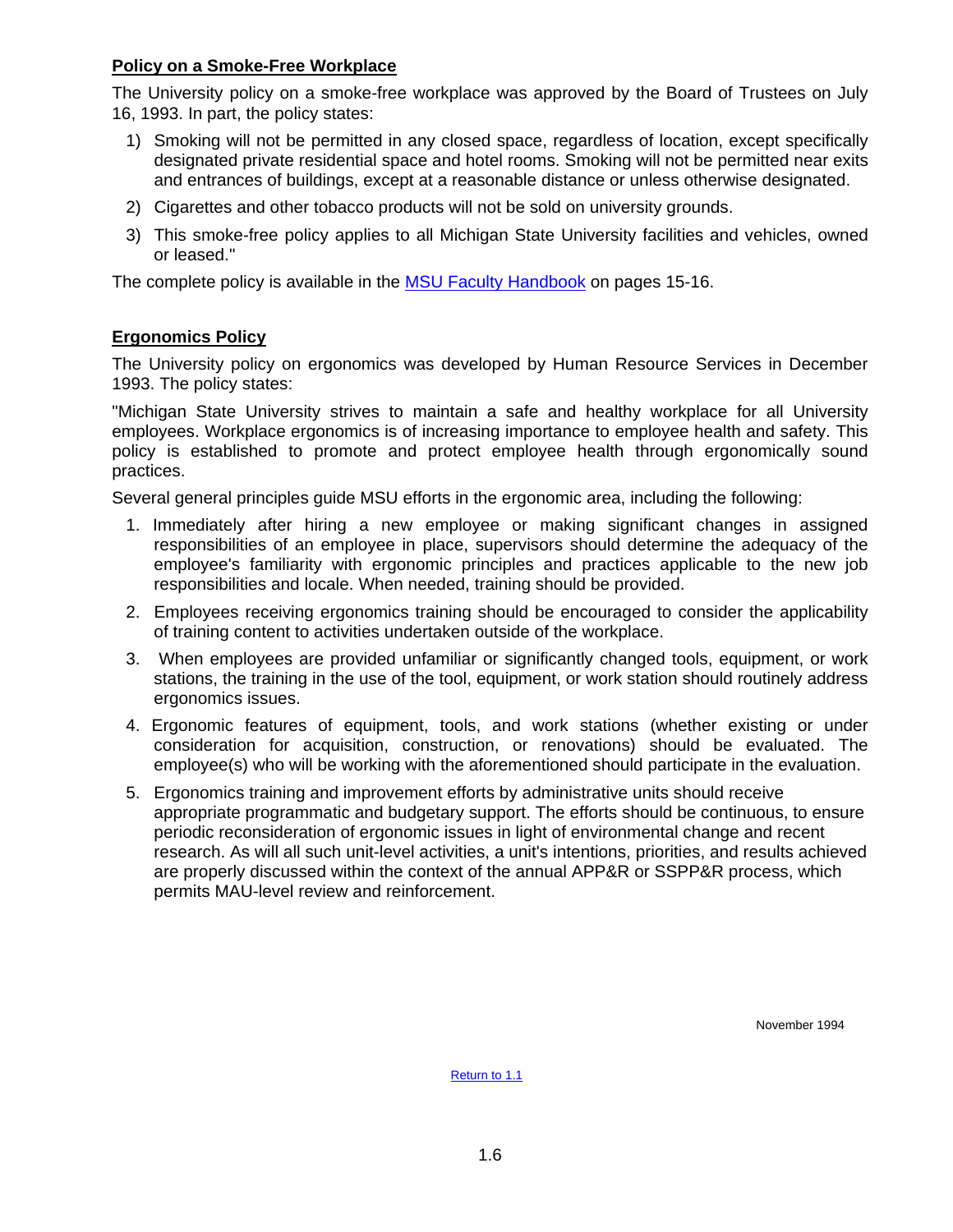In short, routine and widespread consideration of ergonomic issues should be institutionalized as a natural component in the conduct of University affairs.

Implementation of this policy is a shared responsibility of various administrative units and of all University employees. In particular:

- 1. Training Departments/MAUs are responsible for ensuring provision of ergonomic education in their units. For example, employees working with video display terminals or highly repetitive tasks should have training in the fundamentals of ergonomics and cumulative trauma disorders (CTD) risk factors. Supervisors should have training in how they can work with employees to reduce the risk of injuries and illnesses. Units that provide primary training in the use of tools or equipment (such as MSU Computer Laboratory and Administrative Information Services in the case of terminals and personal computers) are responsible for routinely incorporating ergonomics concepts within such training.
- 2. Work Station Design Incorporation of ergonomics principles in work site construction or renovation planning, is a shared responsibility of all participating units, including the University Architect, Physical Plant, and Facilities Planning & Space Management. For this purpose, the work station should be considered to include furniture, electronic and other tools, lighting, and other environmental features. Departments/MAUs are responsible for individual work stations, once established. Each job-site should provide an appropriate fit between the worker, the technology, and the working environment. Employees should be empowered to share in the responsibility for the safety of their workplace with their supervisor or appropriate others.
- 3. Job Design With leadership from departments and MAU, supervisors are responsible for ensuring appropriate work methods. When considering an employee's regular job assignment, both pace or work and job flow should be reviewed to avoid excessively repetitive work for any one employee and his/her specific position.
- 4. Medical Management Employees suffering from job-related cumulative trauma disorders will have access to medical treatment and rehabilitative processes through the Workers' Compensation Program. In these cases, ergonomic accommodations or improvements may be coordinated by the Workers' Compensation Division. However, work station modifications and equipment cost decisions are line responsibility, both financially and administratively.
- 5. Individual Compliance Employees are responsible to follow ergonomic policies and to follow work practices directed or recommended for ergonomic purposes.

### *Applies to: All University employees. Refer questions to: Assistant Vice President for Human Resources 355-0290, or Assistant Provost and Assistant Vice President for Academic Human Resources 353-5300***.**

### **Hazard Communication Standard**

In part, the policy states:

It is the policy of Michigan State University to take every reasonable precaution to provide a working and learning environment that is free from recognized hazards for its employees.

November 1994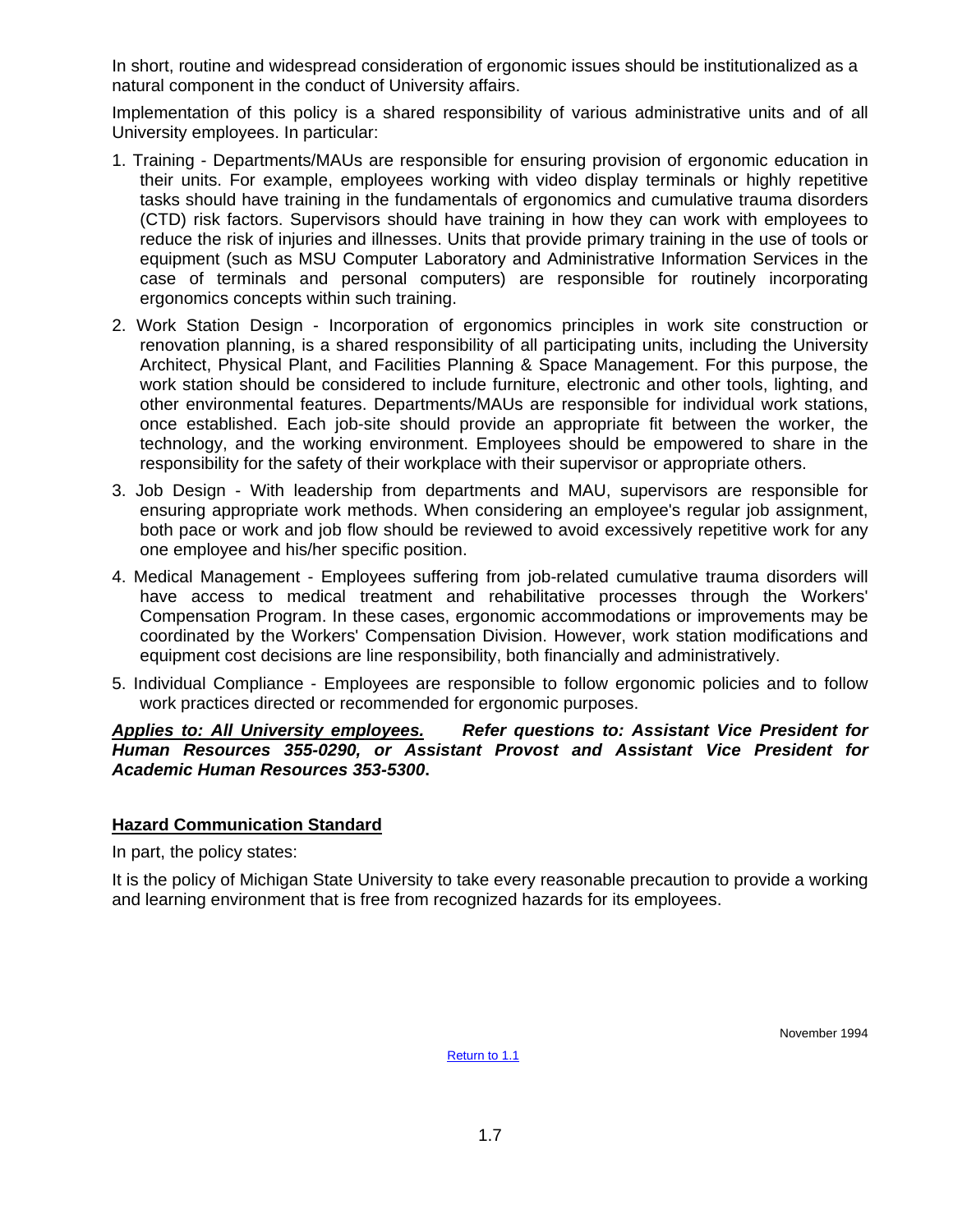To this end, the Office of Radiation, Chemical and Biological Safety (ORCBS) has developed and implemented the Michigan State University Hazard Communication Standard in accordance with the requirements of the Occupational Safety and Health Administration (OSHA). This law, commonly called the Michigan Right-To-Know Law (MRTKL) was enacted in 1987. It established a mechanism by which all employees are entitled to basic safety information regarding hazardous chemicals in their work environment.

There are four main requirements of the Michigan Right-To-Know Law. They are:

1) To develop a written plan to meet the requirements of the Right-To-Know law

2) To provide, to all employees that work with hazardous chemicals, safety education and training. . . .

3) To provide availability and use of Material Safety Data Sheets (MSDS). . . .

4) To label all containers of hazardous chemicals. . . .

### **Summary**

All individuals performing work with hazardous chemicals must accept a shared responsibility for operating in a safe manner once they have been informed about the extent of risk and safe procedures for their activities. The primary responsibility for providing chemical safety education and training, pertaining to the Michigan Right-To-Know Law, rests with individual supervisors.

The Office of Radiation, Chemical and Biological Safety is available to assist departments, supervisors, employees and students with their requirements under the Michigan Right-To-Know Law. Refer to the MSU Right-to-Know Manual as a primary source of guidance and safety information. If a manual is not readily available within your department, contact the Office of Radiation, Chemical and Biological Safety, C124 Engineering Research Complex, phone 355-0153, fax 353-4871.

The complete policy is available in the **MSU Faculty Handbook** on pages 114-116.

### **Borrowing University Equipment**

University equipment is used only for University activities. Personal use or use for private gain is forbidden. University equipment must not be loaned to non-campus organizations except, under special circumstances, to departments of the state or federal government. University policy stipulates that equipment cannot be taken off campus. Any exception to this policy can only be made with written approval of the department chairperson, director of administrative head, and dean. The department or unit is responsible for equipment loss or damage.

December 1998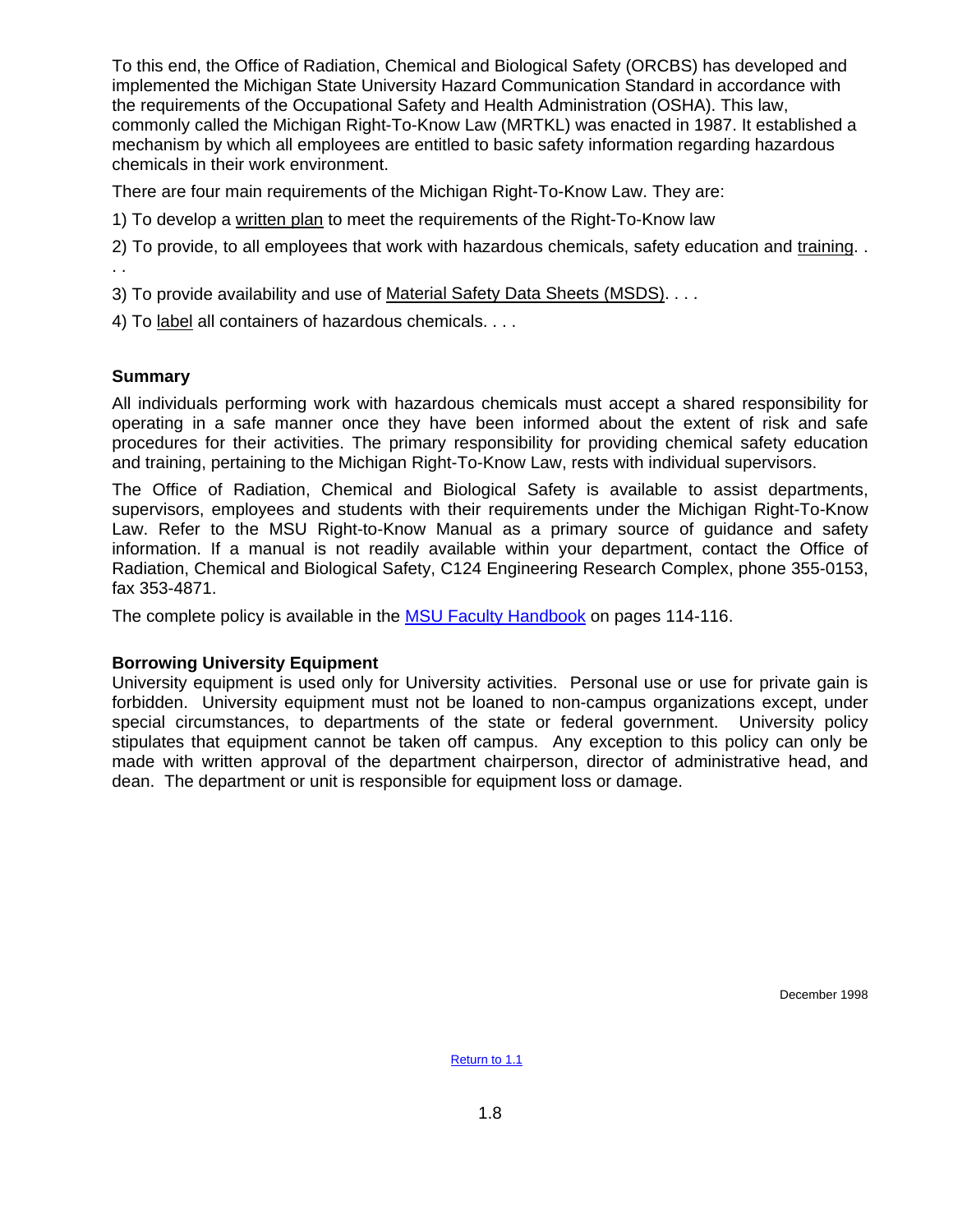## **Chapter 2: Continuing Appointment System**

#### <span id="page-11-0"></span>**Policy Statement**

Michigan State University librarians are appointed to their positions under a system designated as continuing appointment with positions ranked at four professional levels. The statement on continuing appointment and ranks for librarian positions, approved by action of the Board of Trustees, June 24, 1977 and revised on June 12, 1987 and September 3, 2003, is as follows:

"The Provost of Michigan State University in recognition of the essential contributions of librarians in academic programs, appoints, upon recommendation of the Director of Libraries, librarians at those professional levels (Librarian I-IV) which do not involve an immediate award of continuous appointment status. The President approves, upon recommendation of the Director of Libraries and the Provost, appointments of librarians at the professional level (Librarian IV) which confers immediate continuous appointment status to those librarians who exhibit strong evidence of the capacity for sustained professional growth.

Continuing appointment as used in this statement, assures a librarian that she/he will not be dismissed due to capricious action by the Library administration nor will dismissal be used as a restraint on the librarian's exercise of academic freedom. Continuous appointment does not guarantee employment if positions are not funded, if there are gross violations of University or Library policies, if the librarian refuses to perform reasonable assigned duties or fails to fulfill contractual obligations, or if the librarian is no longer renders satisfactory performance in his or her professional capacity at the University."

#### **Relation to Academic Freedom**

Continuing appointment status is awarded to librarians upon the successful completion of probationary period(s) in a process involving peer evaluation. The rights and responsibilities which flow from continuing appointment are those commonly associated with the appointment of faculty and follow the provisions detailed in such documents as the Bylaws for Academic Governance and the **MSU Faculty Handbook**. In general, the provisions of the continuing appointment system parallel those of the tenure system. They differ in the norms and standards of evaluation, but are identical in their foundation and rationale: the affording of academic freedom protection based upon the public interest in ready access to and unfettered exchange of information in the interest of research, instruction, and public service.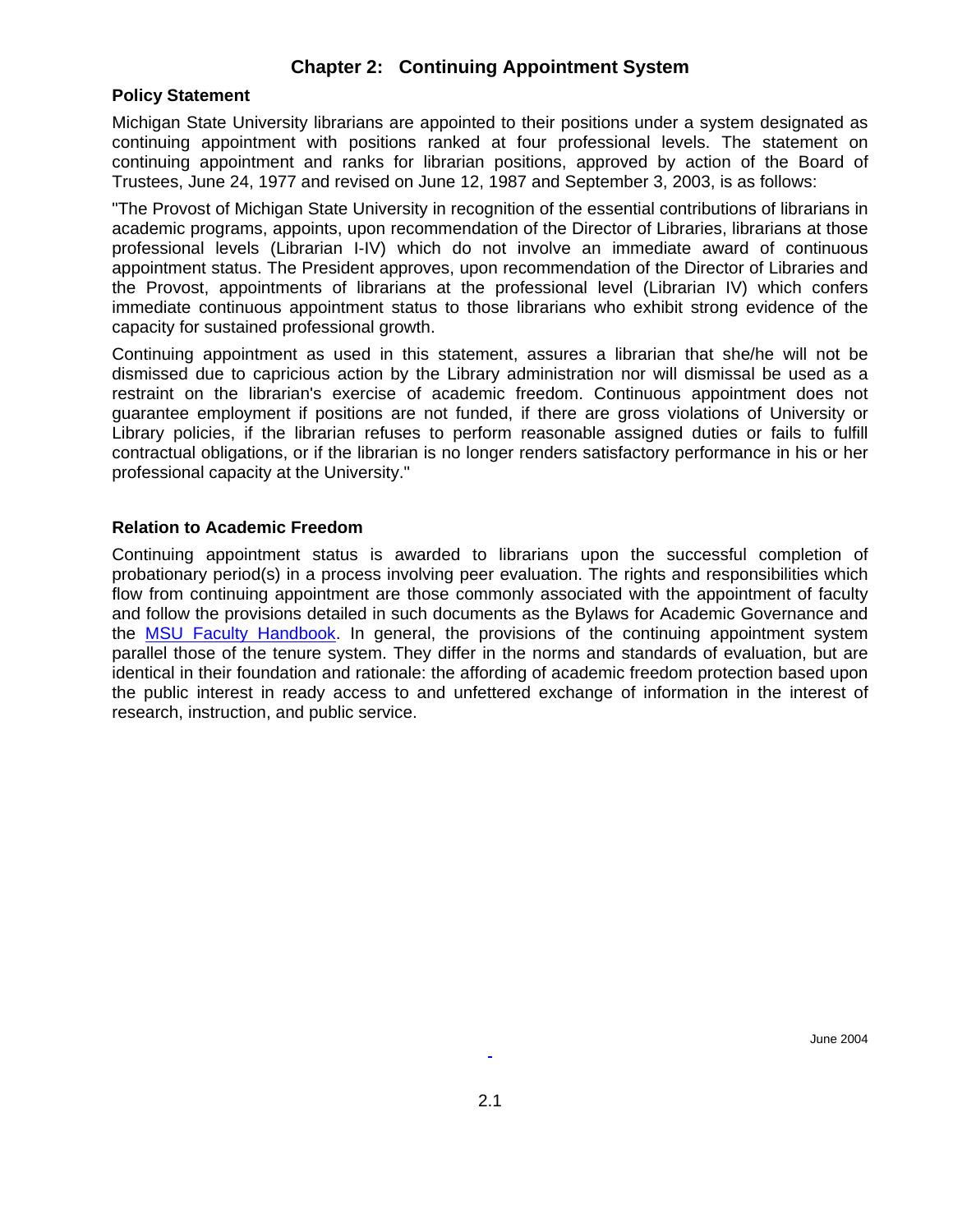## <span id="page-12-0"></span>**Operating Principles**

The operating principles of the continuing appointment system parallel those of the tenure system as listed in the [MSU Faculty Handbook.](http://www.msu.edu/unit/facrecds/FacHand/academic.html) The following have been adapted for the Libraries:

- 1. Appointment periods for continuing appointment purposes are calculated from July 1 of the calendar year in which the appointment is effective.
- 2. A librarian granted a leave of absence will have his/her appointment period extended appropriately.
- 3. Librarians serving abroad with one of Michigan State University's projects are treated for continuing appointment action as if they were serving the University on campus, except that:
	- a. A librarian without continuing appointment whose initial appointment to Michigan State University is to an overseas assignment of six months or more will have his/her appointment period under the continuing appointment system extended by a period equal to the duration of his/her overseas assignment.
	- b. Any other librarian without continuing appointment who serves abroad on a Michigan State University project may have his/her appointment period under the continuing appointment system similarly extended only with the concurrence in writing of the individual involved and the Director of Libraries, the Provost, and the President. Such agreement should be reached prior to departure for the overseas assignment.
- 4. A librarian who is not to be recommended for reappointment by the Director of Libraries must be notified in writing by the Director by December 15 preceding the expiration of his/her appointment. Copies of the notification are to be sent to the Provost. Upon written request of the librarian, the Director of Libraries shall transmit in writing the reasons for not recommending further appointment.
- 5. If the librarian who was recommended by the Director of Libraries is not reappointed, or if proper notification as stated in 4. is not given, an extension of one year is automatic; and the librarian shall consider this arrangement as official notification of separation from the University at the end of the one-year extension.
- 6. A librarian may not be transferred out of the continuing appointment system during or immediately after an appointment under the terms of the continuing appointment system, except as approved by the University Committee on Faculty Tenure upon written petition of both the librarian and the Library as a department. Subsequent appointment in the continuing appointment system requires approval of the University Committee on Faculty Tenure.
- 7. Foreign nationals (non-citizens of the United States) may be appointed within the continuing appointment system; however, they are not to be given indefinite appointment with continuing appointment status unless they have acquired permanent residence status.
- 8. Questions about the interpretation of the continuing appointment regulations, or about the solution of continuing appointment problems arising from situations not specifically covered in these regulations, are referred to the University Committee on Faculty Tenure. The Committee, after thorough study, submits its recommendations to the President of the University, the Provost, or other appropriate administrative officer or body.

December 2003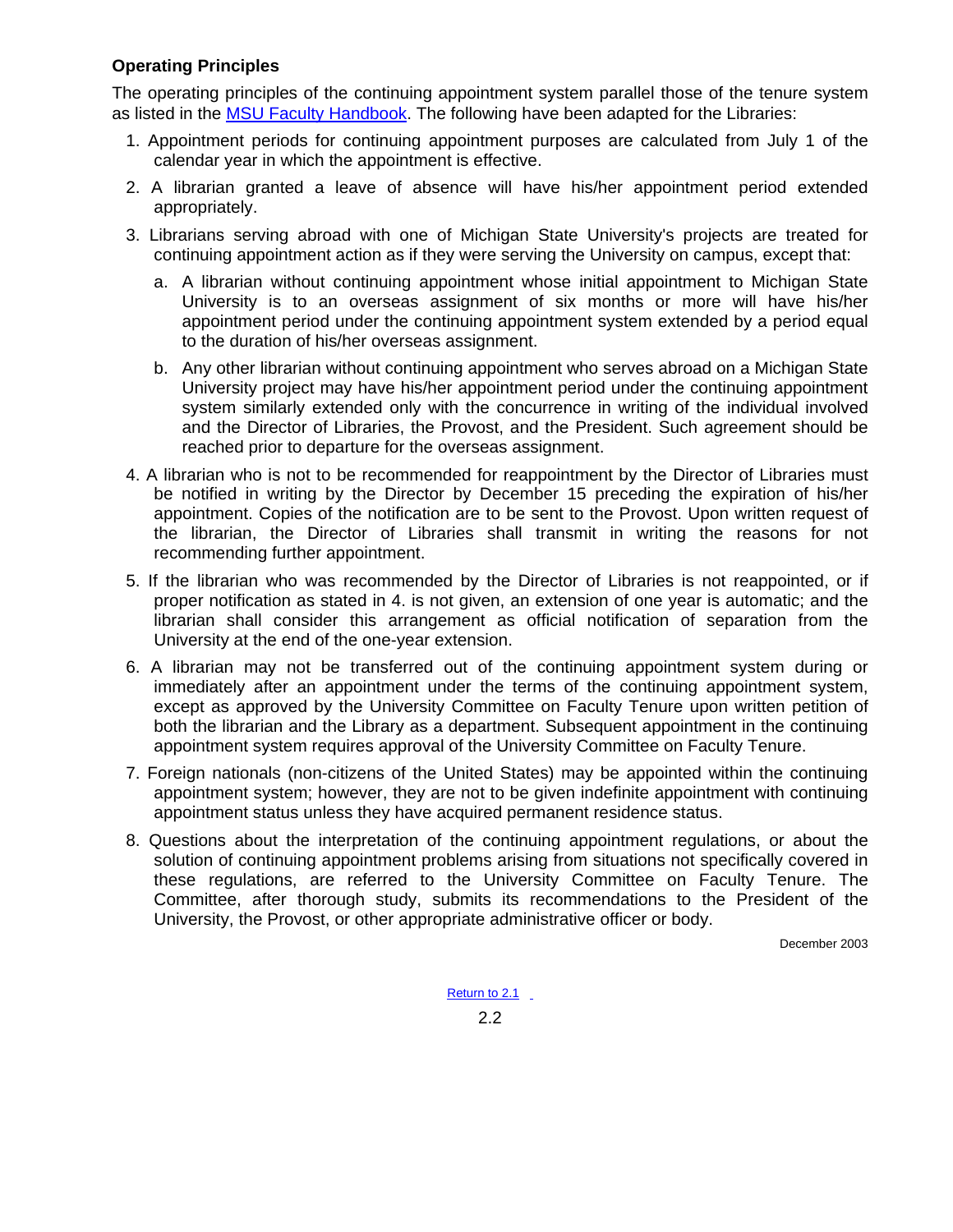#### <span id="page-13-0"></span>**Terms of Appointment**

Under the continuing appointment system, librarians are appointed to positions ranked at four levels: Librarian I, II, III, and IV. Following are the lengths of appointments at each ranking level and eligibility for reappointment and continuing appointment status. The individual librarian will always be notified of upcoming reappointment and continuing appointment deliberations and must submit a dossier to the Libraries Human Resources Office for consideration by the RECAP Committee. Probationary appointment periods are calculated from August 16 of the calendar year in which the appointment is effective.

Probationary appointment periods are calculated from August 16 of the calendar year in which the appointment is effective.

#### **Librarian I**

1. The initial appointment to a Librarian I position will be for a probationary period that expires on the fourth August 15 after the appointment year. To be considered for reappointment to a second three-year probationary period, the librarian must submit a dossier no later than the third July 1st after his or her appointment year. The initial probationary appointment will terminate on its specified end date unless the librarian is reappointed for a second probationary period.

To be considered for continuous appointment in the MSU Libraries, the librarian must submit another dossier prior to the second July 1st of the second probationary period. At this time the librarian may choose to apply for both Continuing Appointment and Avenue One promotion within Position to Librarian II.

- 2. If at any time during the initial probationary period of the Librarian I appointment, the individual is approved to fill a posted Librarian II or III position or is approved for promotion within position (Avenue Two), the changed appointment will be for a period that expires on the fourth August 15 following the date of the change. If reappointed upon the conclusion of this period, continuing appointment will be awarded.
- 3. If at any time during the probationary periods in the Librarian I position, the individual is approved for a change of position to one which has the same ranking, the provisions for probation and continuing appointment pertinent to the initial appointment at the Librarian I level apply.
- 4. During the probationary appointment period, a Librarian I has the option to request reappointment or reappointment with continuing appointment prior to the conclusion of the stipulated probationary appointment period. The librarian is strongly encouraged to consult with their Assistant/Associate Director prior to requesting early reappointment. A negative decision on such a request shall not preclude consideration for reappointment at the time specified upon the first reappointment.

#### **Librarian II**

1. The initial appointment to a Librarian II position will be for a probationary period that expires on the fourth August 15 after the appointment year. To be considered for reappointment to a second three-year probationary period, the librarian must submit a dossier no later than the third July 1st after his or her appointment year. The initial probationary appointment will terminate on its specified end date unless the librarian is reappointed for a second probationary period.

To be considered for continuous appointment in the MSU Libraries, the librarian must submit another dossier prior to the second July 1st of the second probationary period. At this time the librarian may choose to apply for both Continuing Appointment and Avenue One promotion within Position to Librarian III.

2. If at any time during the initial probationary period of the Librarian II appointment, the individual is approved to fill a posted Librarian III position or is approved for promotion within position (Avenue Two), the changed appointment will be for a period that expires on the fourth August 15 following the date of the change. If reappointed upon the conclusion of this period, continuing appointment will be awarded.

June 2004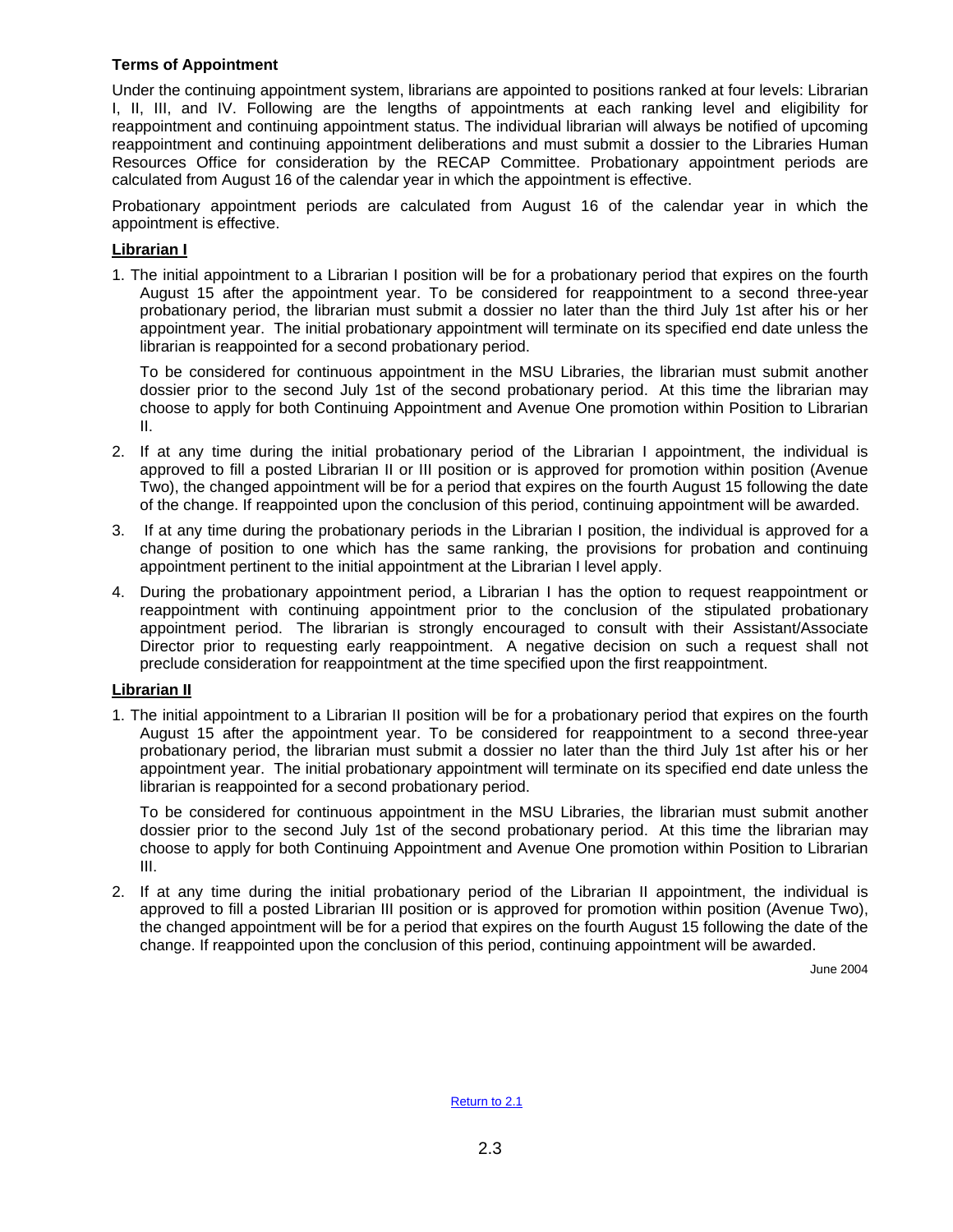- 3. If at any time during the probationary periods in the Librarian II position, the individual is approved for a change of position to one which has the same or a lower ranking level, the provisions for probation and continuing appointment pertinent to the initial appointment at the Librarian II level apply.
- 4. During the probationary appointment period, a Librarian II has the option to request reappointment or reappointment with continuing appointment prior to the conclusion of the stipulated probationary appointment period. The librarian is strongly encouraged to consult with their Assistant/Associate Director prior to requesting early reappointment. A negative decision on such a request shall not preclude consideration for reappointment at the time specified upon the first reappointment.

## **Librarian III**

- 1. The initial appointment to a librarian III position will be for a probationary period that expires on the fourth August 15th after the appointment year. To be considered for reappointment, the librarian must submit a dossier no later than the third July 1st after his or her appointment year. The initial probationary appointment will terminate on its specified end date unless the librarian is reappointed. If the librarian is reappointed, continuous appointment will be awarded.
- 2. If at any time during the probationary periods in the Librarian III position, the individual is approved for a change of position to one with the same or a lower ranking level, the provisions for probation and continuing appointment pertinent to the initial appointment at the Librarian III level apply.
- 3. A Librarian III has the option of requesting reappointment with continuing appointment at any point prior to the conclusion of the stipulated probationary appointment period. The librarian is strongly encouraged to consult with their Assistant/Associate Director prior to requesting early reappointment. A negative decision on such a request shall not preclude consideration for reappointment at the time specified upon the first reappointment.

### **Librarian IV**

- 1. The initial appointment to a Librarian IV position will be for a probationary period that expires on the fourth August 15th after the appointment year. To be considered for reappointment, the librarian must submit a dossier no later than the third July 1st after his or her appointment year. The initial probationary appointment will terminate on its specified end date unless the librarian is reappointed. If the librarian is reappointed, continuous appointment will be awarded.
- 2. If at any time during the probationary period in the Librarian IV position, the individual is approved for a change of position to one with the same or a lower ranking level, the provisions for probation and continuing appointment pertinent to the initial appointment at the Librarian IV level apply.
- 3. An individual appointed to a Librarian IV position may be appointed with continuing appointment by the Director of Libraries following discussion with the RECAP committee.
- 4. Individuals appointed as Librarian IV have the option of requesting reappointment with continuing appointment at any point prior to the conclusion of the stipulated probationary appointment period. Librarians are strongly encouraged to consult with the Director prior to requesting early reappointment. A negative decision on such a request shall not preclude consideration for reappointment at the time specified upon the first reappointment.

FOOTNOTE: Consideration of such requests shall occur at the time normally devoted to reviews for reappointment.

September 2003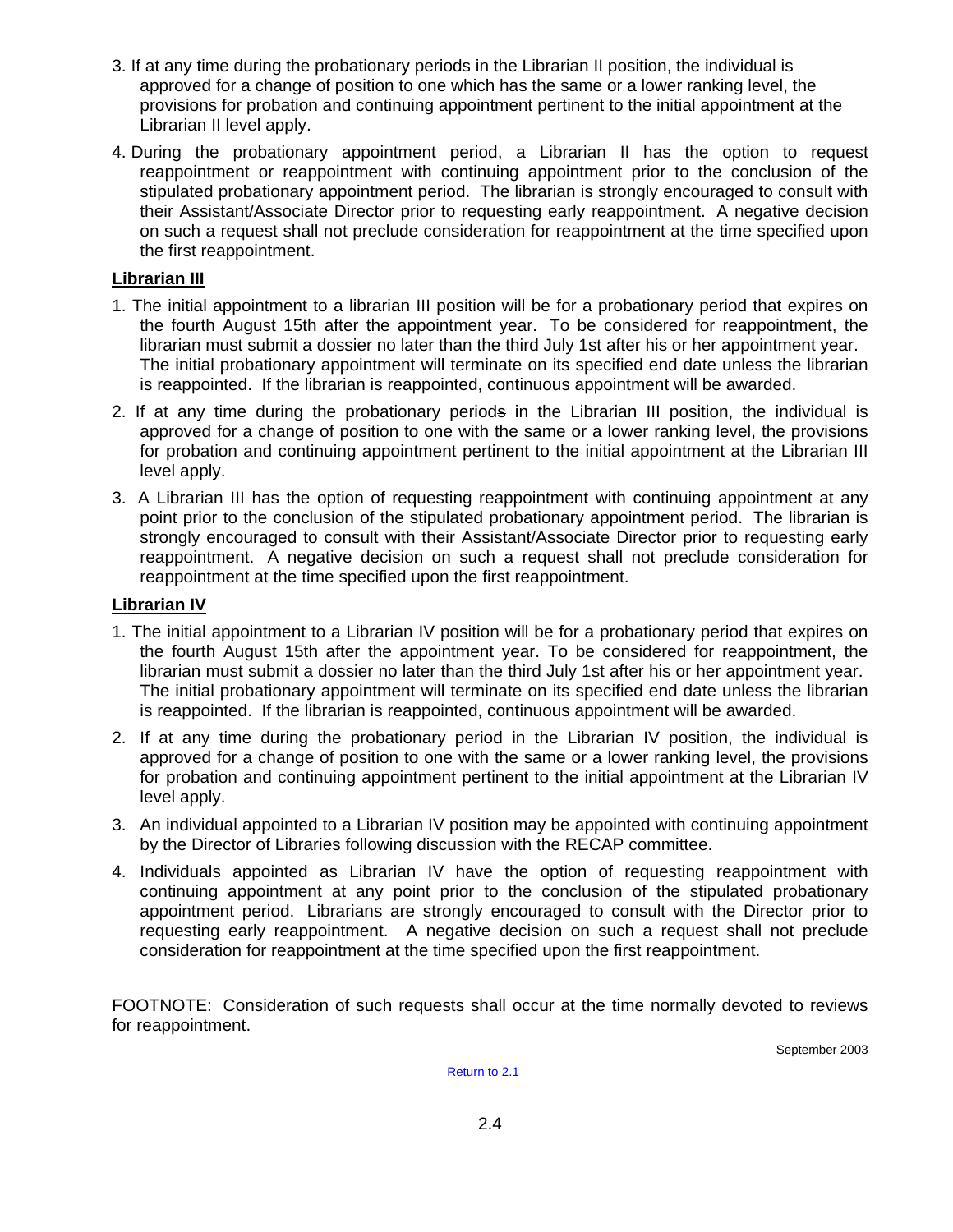#### <span id="page-15-0"></span>**Guidelines for Position Ranking**

When the rank of a new position is determined, or when a change in ranking for an existing vacant position is considered, the Divisional Director, in consultation with the appropriate Divisional body or bodies, develops a detailed position description and recommends to the Director a ranking level for the position. It is the responsibility of the Director and the Divisional Director to ensure consistency within the Libraries in the ranking of positions.

A wide variety of skills, competencies, and educational backgrounds are required to develop an effective Library program. The appropriate Divisional body (or bodies) considers the unique requirements and responsibilities of each position in their deliberations regarding position ranking.

Minimum criteria for the ranking of the library positions are listed below:

### **Librarian I:**

- a. Education: Master's degree in library or information science from an ALA-accredited program.
- b. Experience: No professional experience required.
- c. Previous research, scholarly, or professional activities: Desired.
- d. Responsibility: Responsible for a special interest area or activity. May involve directing the work of clerical staff.

### **Librarian II:**

- a. Education: Master's degree in library or information science from an ALA-accredited program.
- b. Experience: A minimum of three years of successful library professional experience. Specialized background/knowledge that satisfies the requirements of the position.
- c. Previous research, scholarly, or professional activities: Active involvement in research, scholarly, or professional activities.
- d. Responsibility: Responsible for an interest area or activity requiring specialized competence. May involve supervising or directing the work of professional or clerical staff.

### **Librarian III:**

- a. Education: Master's degree in library or information science from an ALA-accredited program.
- b. Experience: A minimum of five years of successful library professional experience. Specialized background/knowledge that satisfies the requirements of the position.
- c. Previous research, scholarly, or professional activities: Contributions to the advancement of the profession and/or activities related to inquiry and research.
- d. Responsibility: Responsible for an interest area requiring highly specialized competence and/or directs complex or interrelated operations. May involve supervising or directing the work of professional or clerical staff.

#### **Librarian IV:**

- a. Education: Master's degree in library or information science from an ALA-accredited program.
- b. Experience: A minimum of seven years of successful library professional experience. Specialized background/knowledge that satisfies the requirements of the position.
- c. Previous research, scholarly, or professional activities: Major contributions to the advancement of the profession and/or activities related to inquiry and research.
- d. Responsibility: Directs a major library program which involves several operating units and exercises responsibility beyond these units affecting overall library goals and objectives. May involve supervising or directing the work of professional or clerical staff.

These requirements may be waived at the discretion of the Director of Libraries in consultation with the appropriate Divisional body (or bodies) and the Steering Committee of the Library Faculty Assembly. The above guidelines are used in writing position postings.

[Return to 2.1](#page-11-0) July 2001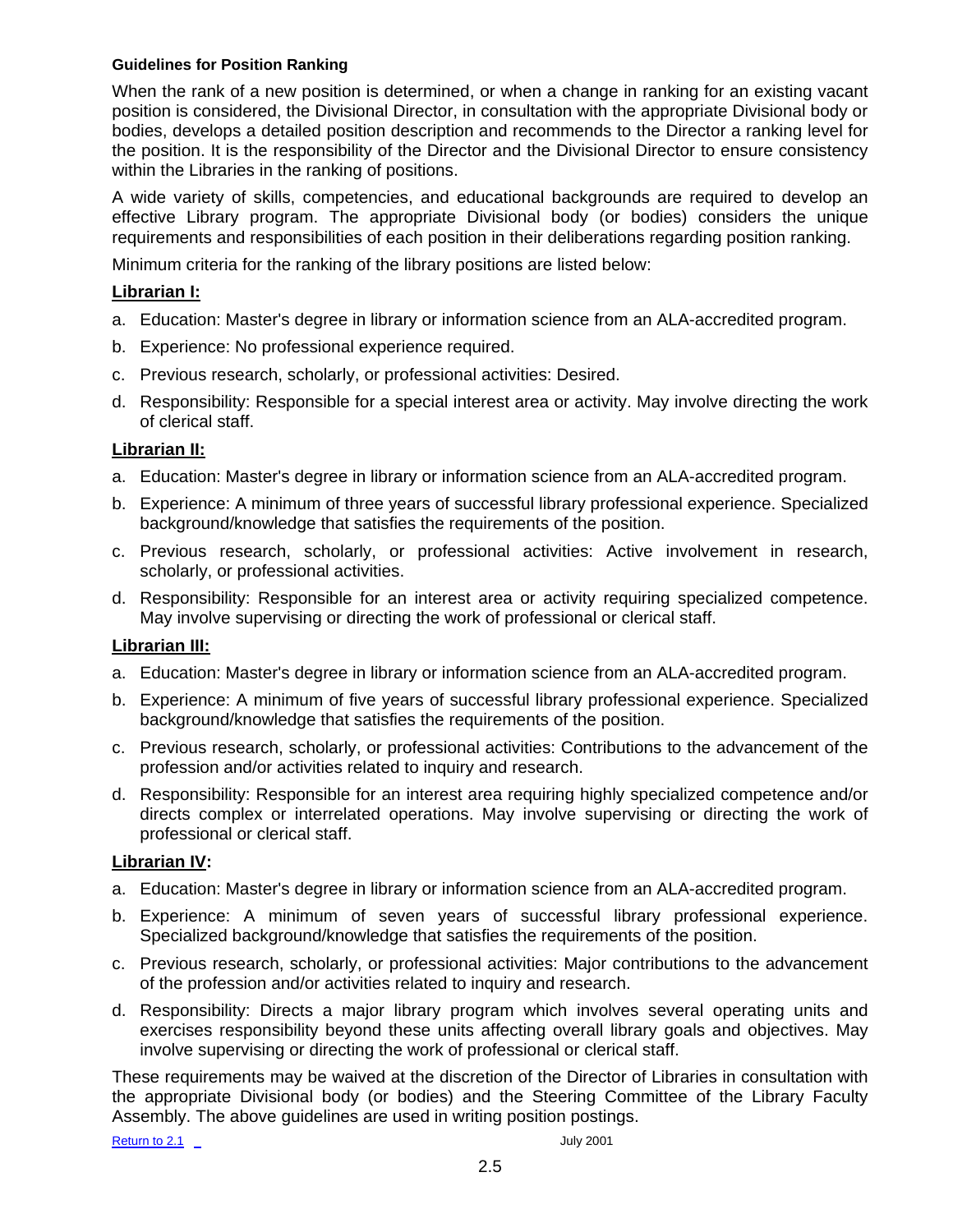### <span id="page-16-0"></span>**Appointment Process**

A request to post a position usually originates in one of the Library's major administrative areas. The Divisional Director, in consultation with library faculty within the Division, reviews Divisional programs and objectives, personnel needs, fiscal constraints, and other relevant factors in determining whether to recommend filling an established vacant position or to create a new position. The establishment of a new position is subject to approval by the Office of Provost.

Out of the above process may also come a recommendation to limit the search to librarians already appointed to the Libraries. When the Director approves or initiates such a recommendation, external posting of the position is eliminated and the personnel action which results will be a reassignment rather than an appointment. Peer review and the search process, however, are the same.

If the Director approves external posting, a recruitment, search and selection process is conducted following the University's 14-step "Planning and Hiring Procedures for Academic Personnel" which results in the recommendation of a candidate to the Director. A copy of these procedures is available in the Libraries Human Resources Office for review. The recommendation for appointment is made by the Director, with final approval by the Provost.

### **Process for Appointment of Regular and Temporary (More Than Half-time) Librarians**

When a librarian position is to be filled, the librarians (through the Steering Committee of the Library Faculty Assembly) share responsibility with the Director of Libraries or the Director's designee for the appointment of the library faculty members of the ad hoc search committee.

The ad hoc search committee is responsible for screening the applicants, interviewing candidates on the final list, and recommending candidate(s) to be appointed. The 14-step "Planning and Hiring Procedures for Academic Personnel" and guidelines developed by the Divisional Director are used to guide the process.

Composition of, and procedures for, ad hoc search committees for appointment of regular and temporary librarians:

- 1. Members:
	- a. supervisor(s) of the unit(s) concerned
	- b. appointed members
- 2. The committee shall select a chair and an affirmative action representative.
- 3. A recommendation is made to the Divisional Director who reviews the recommendation and forwards it with his/her recommendation to the Director of Libraries.
- 4. The recommendation for appointment is made by the Director, with final approval by the Provost.

### **Process for Appointment of Administrative Librarians**

When an administrative librarian position is to be filled, the librarians (through the Steering Committee of the Library Faculty Assembly) share responsibility with the Director of Libraries for the appointment of the library faculty members of the ad hoc search committee. The ad hoc search committee is responsible for screening the applicants, interviewing candidates on the final list, and recommending candidates to be appointed. The 14-step "Planning and Hiring Procedures for Academic Personnel" and guidelines developed by the Director of Libraries are used to guide the process.

November 1994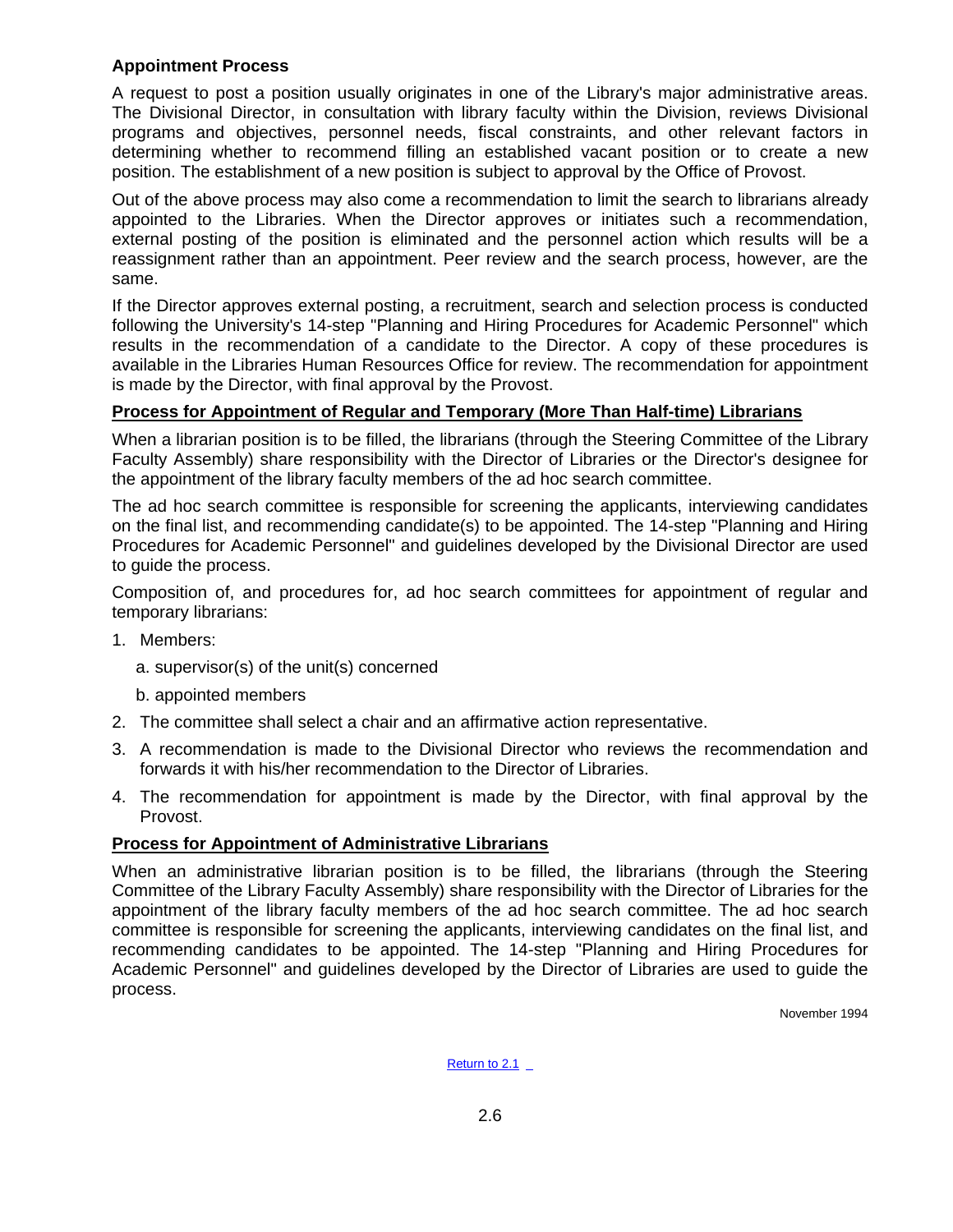<span id="page-17-0"></span>Composition of, and procedures for, ad hoc search committees for appointment of administrative librarians:

- 1. Members
	- a. an Assistant or Associate Director
	- b. Appointed members
		- (1) Librarians from the affected Division
			- (a) two supervisors
			- (b) two or more librarians from the rest of the Division
		- (2) One librarian from each of the other Divisions
		- (3) Two other members from the Libraries support staff and/or the University community may be appointed at the discretion of the Director of Libraries.
- 2. The ad hoc search committee shall select a chair and an affirmative action representative.
- 3. The recommendation of the ad hoc search committee is made to the Director of Libraries who forwards his/her recommendation to the Provost for final approval.
- 4. When an administrative position not included in one of the Library's major administrative divisions is to be filled, the composition of the search committee is the same as detailed above, except for the restrictions involving Divisional representation. Instead, representation from all Library Divisions will be sought.

# **Process for Appointment of the Director of Libraries**

The MSU Bylaws for Academic Governance (section 3.2.5.5.) stipulate that the Academic Council shall develop procedures for the appointment of specified University-level administrators, including the Director of Libraries. The voting faculty of the Libraries shall have shared responsibility with the Provost to determine procedures for the selection of the Director. The Steering Committee, as elected representatives of the Library Faculty, shall deliberate with representatives of the Provost's Office in developing a search procedure for the Director. (Bylaws, 2.1.2.1)

# **Reassignment Actions**

The term reassignment may refer to a situation where a regular or temporary librarian changes positions within the library system, takes on significant new or additional responsibilities, or takes on a full time or partial interim assignment. The probationary period(s) required of a regular librarian who has not yet attained continuing appointment status may be altered when he/she is selected for a position of higher ranking. The probationary period is not altered if the librarian is reassigned to a full-time or partial, temporary or interim position of higher ranking. The continuing appointment status of librarians already awarded continuing appointment is not affected by reassignment actions.

Reassignment involves peer review. A search and selection process is involved in reassignment only when a librarian is selected to fill a posted position. The situations and processes related to reassignment actions are summarized below.

November 1994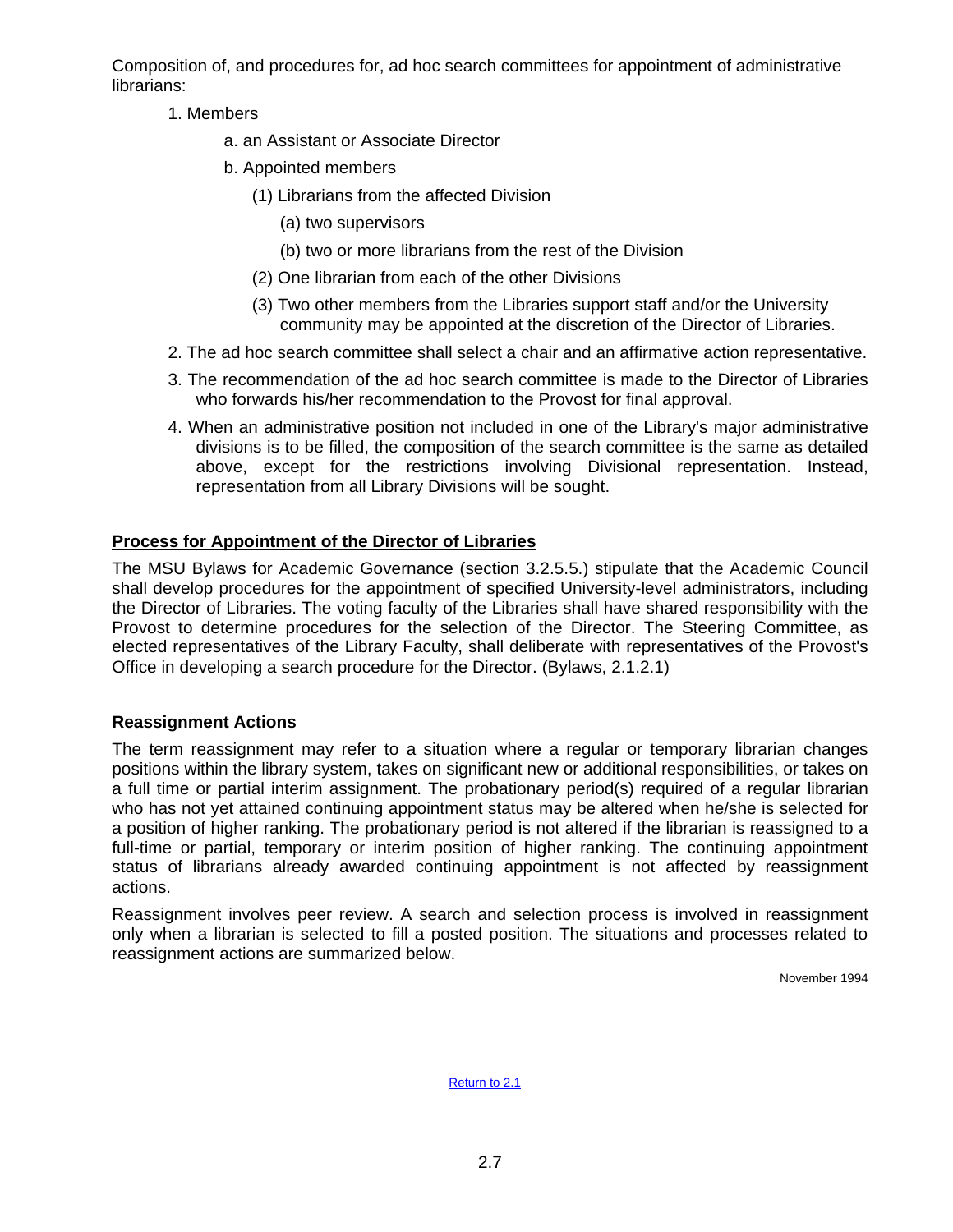## **A. A LIBRARIAN IS SELECTED FOR AN EXTERNALLY-POSTED POSITION OF ANY RANKING LEVEL**

The process to recommend this type of reassignment is identical with that described in the preceding section, "Appointment Process."

## **B. A LIBRARIAN IS SELECTED FOR AN INTERNALLY-POSTED POSITION OF ANY RANKING LEVEL**

- 1. Appropriate members of the Division and the Divisional Director recommend limiting the search for an open position to librarians already appointed to the Libraries.
- 2. When the Director approves such a recommendation or initiates the same, external posting is eliminated. The search and selection process includes:
	- a. peer review of the applications, qualifications, and credentials of each applicant;
	- b. interviews with each qualified internal candidate;
	- c. an advisory recommendation to the Director on a librarian to fill the position.
- 3. After the search and selection committee recommendation is forwarded to the Director, procedures are as follows:

a. if the recommendation is accepted by the Director and the position has a different ranking level, a change of status request is submitted to the Office of the Provost;

b. if the Director accepts the recommendation and the position has the same ranking level, no further action outside the Library is necessary.

## **C. A LIBRARIAN IS REASSIGNED TO A DIFFERENT, UNPOSTED POSITION AT THE SAME RANKING LEVEL**

A reassignment of this type may be related to program changes which eliminate an occupied position, or to reorganization of a unit or department. In other instances, reassignment to another position may better suit a librarian's particular talents and skills. It is important that all consequences of a person's reassignment are taken into consideration and that consultation with her/his supervisor(s) occurs.

The different position may already exist or be newly-established. When this type of reassignment is not initiated by the librarian, the Library administration will make every effort to make the reassignment acceptable to the individual. Changes in a librarian's responsibilities which may constitute a reassignment include, but are not limited to:

a) a full- or part-time assignment on a temporary or interim basis (one year or less)

b) significant new responsibilities previously outside the scope of the position

c) new supervisory responsibilities or a significant increase in supervisory responsibilities, such as supervising librarians in addition to support staff, or a large increase in the number of people supervised

d) new responsibilities which are anticipated to take more than 25% of the librarian's work time

e) new duties which have a significantly higher level of complexity or responsibility than previously

f) new responsibilities outside of the Division

November 1994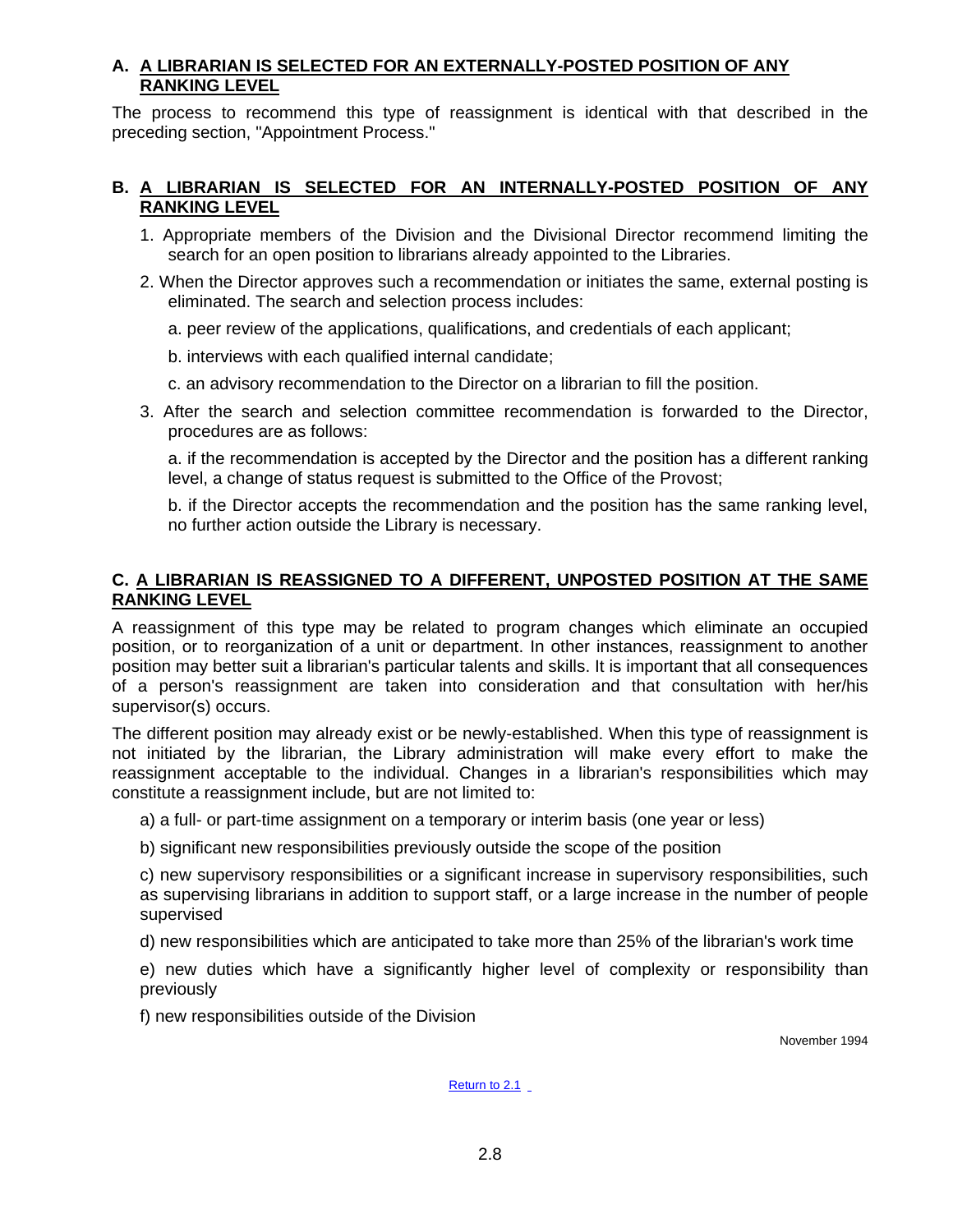Peer review of a proposed reassignment is provided by the Faculty Affairs Committee through its assigned responsibility to "advise divisional administrators on other personnel matters such as administrative or avenue two promotions, and reassignments." [\(Library Faculty Bylaws](#page-84-0) 4.3.2) Administrators should consult with the Assistant Director for Libraries Human Resources if there is any doubt about whether a particular situation is a reassignment which should be reviewed by the Faculty Affairs Committee.

In regard to reassignments, the Faculty Affairs Committee's recommendation is based on two essential issues (although FAC may consider and comment on other issues germane to the reappointment in question):

- 1) Is the librarian being reassigned qualified to carry out the new responsibilities?
- 2) Are the goals and objectives and the assigned responsibilities of the new position appropriate and realistic? (The phrase "new position" refers not only to the newly-reassigned responsibilities but to the individual's entire position.)

In order to answer these questions, the Faculty Affairs Committee reviews the following documents provided by the supervisor of the librarian being reassigned:

Re: Qualifications of the librarian being reassigned:

- a) CV or resume of librarian being reassigned
- b) librarian's most recent position description
- c) librarian's most recent annotated goals and objectives statement
- d) librarian's most recent supervisor's evaluation

Re: Description of the new position:

- e) proposed new position description developed by the supervisor or by the supervisor and the librarian
- f) statement by the supervisor, with Division Director's approval, indicating the reasons for the reassignment and why the individual was chosen to take on the reassigned duties.
- g) statement that the current supervisor is aware of the proposed reassignment and concurs.

The Faculty Affairs Committee will forward its recommendation on a proposed reassignment to the Divisional Director, with copies to the supervisor and the Assistant Director, Libraries Human Resources, within two weeks of receiving all the materials listed above. If the recommendation is favorable, the Divisional Director forwards it to the Director for final approval. No further action outside the Library is required.

### **D. Reassignment of a Librarian Who Has Not Been Granted Reappointment or Continuing Appointment Due to External Factors**

This situation occurs only when factors external to the librarian's performance result in his/her not being granted a reappointment or continuing appointment status.

In these instances, the librarian is eligible for reassignment consideration through any of the processes described under points A. through C., above.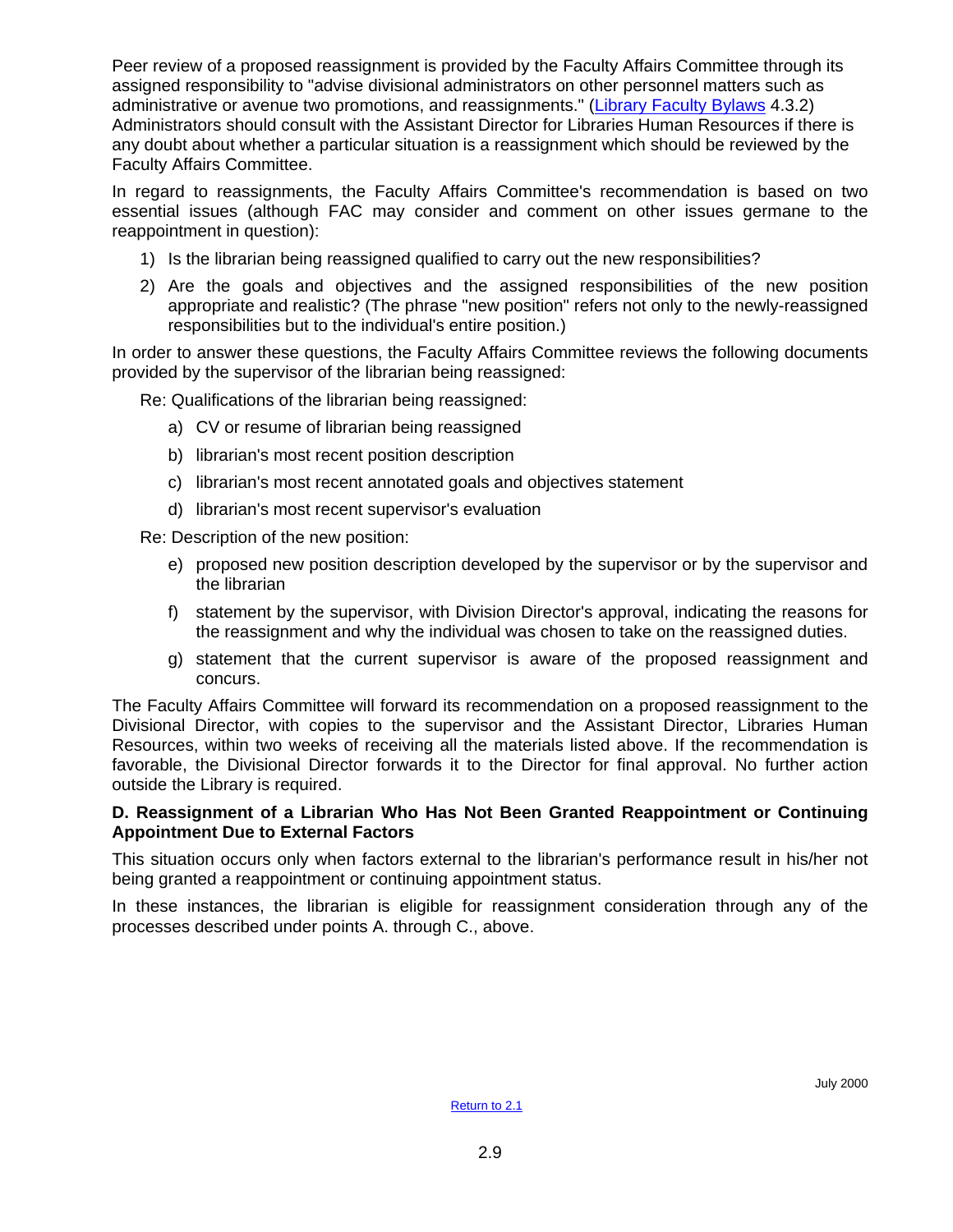# <span id="page-20-0"></span>**Reappointment, Continuing Appointment, Promotion**

Peer review recommendations which result from the evaluation procedures outlined in this Handbook form an essential component in reappointment, continuing appointment, or promotion for a librarian. Judgmental decisions are made by the Library's administrative staff, taking into consideration peer review evaluations, supporting data and information, Library personnel needs, and other relevant factors.

All recommendations for reappointment, continuing appointment, and promotion are submitted to the Office of the Provost for review. The [MSU Faculty Handbook](http://www.msu.edu/unit/facrecds/FacHand/academic.html) (pp. 40-43) lists additional factors considered by the Provost in making the final decision.

Four principles which reinforce and complement each other underlie all steps in consideration for reappointment, continuing appointment, and promotion. They are:

- 1) dedication to the concept and promotion of excellence;
- 2) commitment to equal opportunity/affirmative action planning and goals;
- 3) the importance of collegial involvement and participation in the process leading to recommendations for personnel action; and
- 4) recognition of the need for administrative flexibility.

MSU librarians and the Library administration are committed to the active encouragement of individual librarians in striving for professional advancement, and will support applicants for reappointment, continuing appointment, and promotion considerations in instances where evidence substantiates adherence to the principles above.

## **Reappointment and Continuing Appointment**

The RECAP (i.e., the Reappointment, Continuing Appointment, and Promotion) evaluation process is used to arrive at recommendations for reappointment and continuing appointment. This process is outlined in Chapter 4 and in the *[Library Faculty Bylaws](#page-84-0)*.

### **Promotion (Within Position)**

The provisions of the continuing appointment system call for the ranking of positions rather than the ranking of individual librarians. However, position rankings are not necessarily frozen at the level to which a librarian is initially appointed or subsequently reassigned. A promotion may result through one of two avenues while a position is occupied, thus elevating the ranking of the position. The avenues for promotion are:

- 1. Avenue One: Professional Growth and Development of the Librarian
	- a. Situation: A librarian may grow and develop professionally to the point that he/she may warrant a higher ranking within his/her position (whose purpose, function, and responsibility may remain essentially unchanged).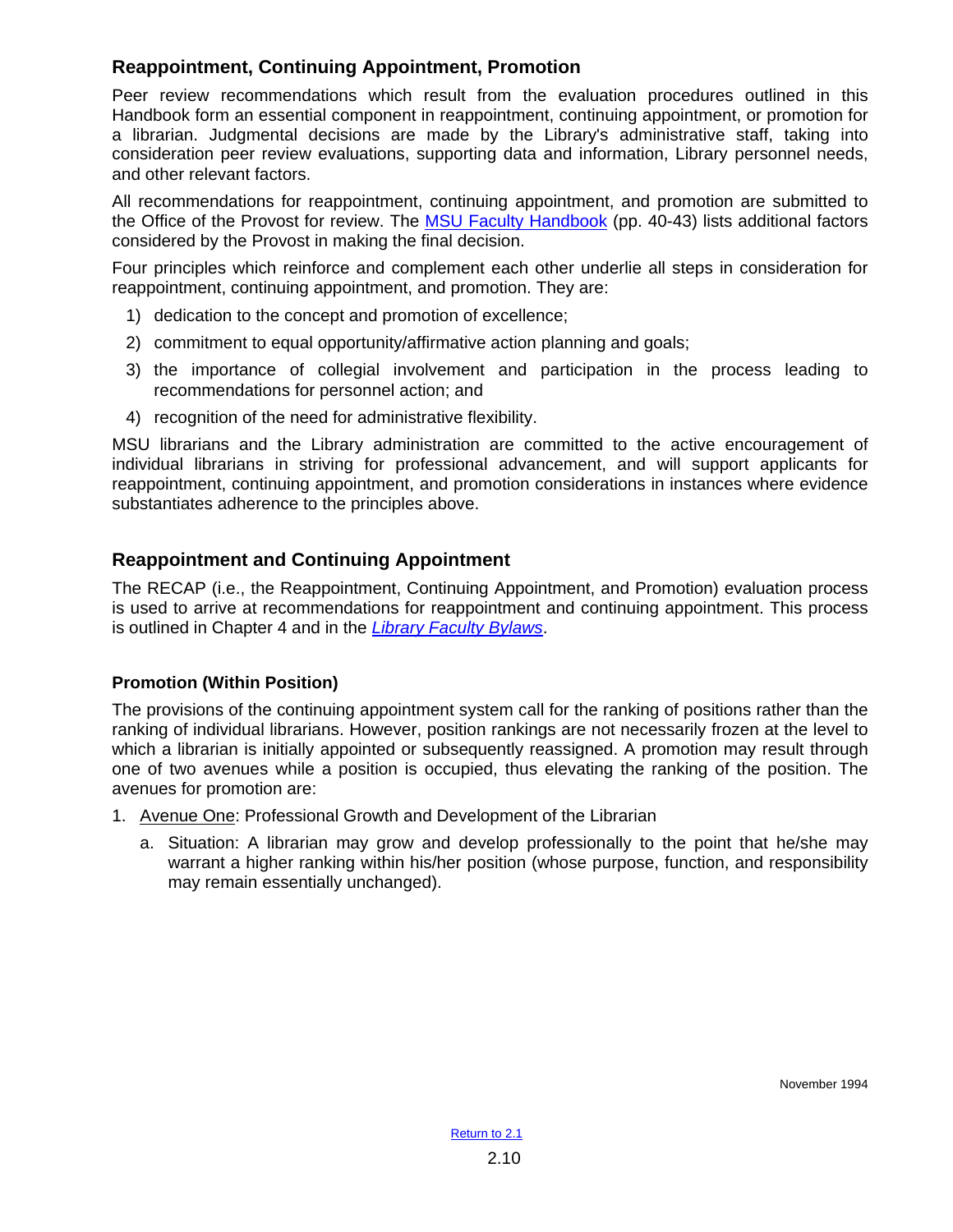- b. Application for promotion: Initiated by the librarian with the submission of a dossier.
- c. Peer review process: RECAP process. This process is outlined in Chapter IV.
- d. If the recommendation from the RECAP committee is favorable, and the Director approves, a change of status request is submitted to the Office of the Provost.
- e. The promotion takes effect following the schedule given in the procedures for the RECAP process.
- 2. Avenue Two: Change in the Character of the Position
	- a. Situation Elevation in ranking of an occupied position may be warranted by changes in its purpose(s), function(s), and/or responsibilities. The changes may occur in one of two ways:
		- 1) the incumbent develops and changes the character of the position (with prior sanction of the supervisor(s) and the Library administration); or,
		- 2) the administration may decide to better utilize the recognized capabilities of the librarian, with his/her consent, by changing the character of the position in order to advance unit, departmental, and/or Library-wide programs and objectives.
	- b. The Faculty Affairs Committee is responsible for carrying out peer review of applications for Avenue Two promotions. Applications should be initiated by the head of the division where the incumbent has primary responsibility. However, an individual librarian may independently initiate a request for Avenue Two promotion if the division head has not taken appropriate action to initiate the request. Applications will be reviewed any time during the year except during the period when the FAC is reviewing merit applications. Applications must include the following documentation:
		- 1) If the application is being initiated by the head of the incumbent's division:
			- a) a letter of application from the library administration (whether the incumbent's supervisor or the division head) which describes how the change in position supports the goals and objectives of the unit, the division, or the library as a whole. The letter of application may also include any other relevant information (such as evaluation of past performance) which the sponsor wishes to share with the Faculty Affairs Committee.
			- b) a copy of the incumbent's job description before the change in the character of the position and a copy of the revised job description which reflects the change in the position.
			- c) an in-depth, evaluative statement from the head of the incumbent's division indicating whether the division head supports or does not support the promotion request, and why.
			- d) a copy of the incumbent's most recent annotated goals and objectives statement must also be included.
		- 2) If the application is being initiated by the incumbent:
			- a) a letter of application from the incumbent which describes how the change in position supports the goals and objectives of the unit, the division, or the library as a whole. The letter of application may also include any other relevant information (such as evaluation of past performance) which the incumbent wishes to share with the Faculty Affairs Committee.

July 2000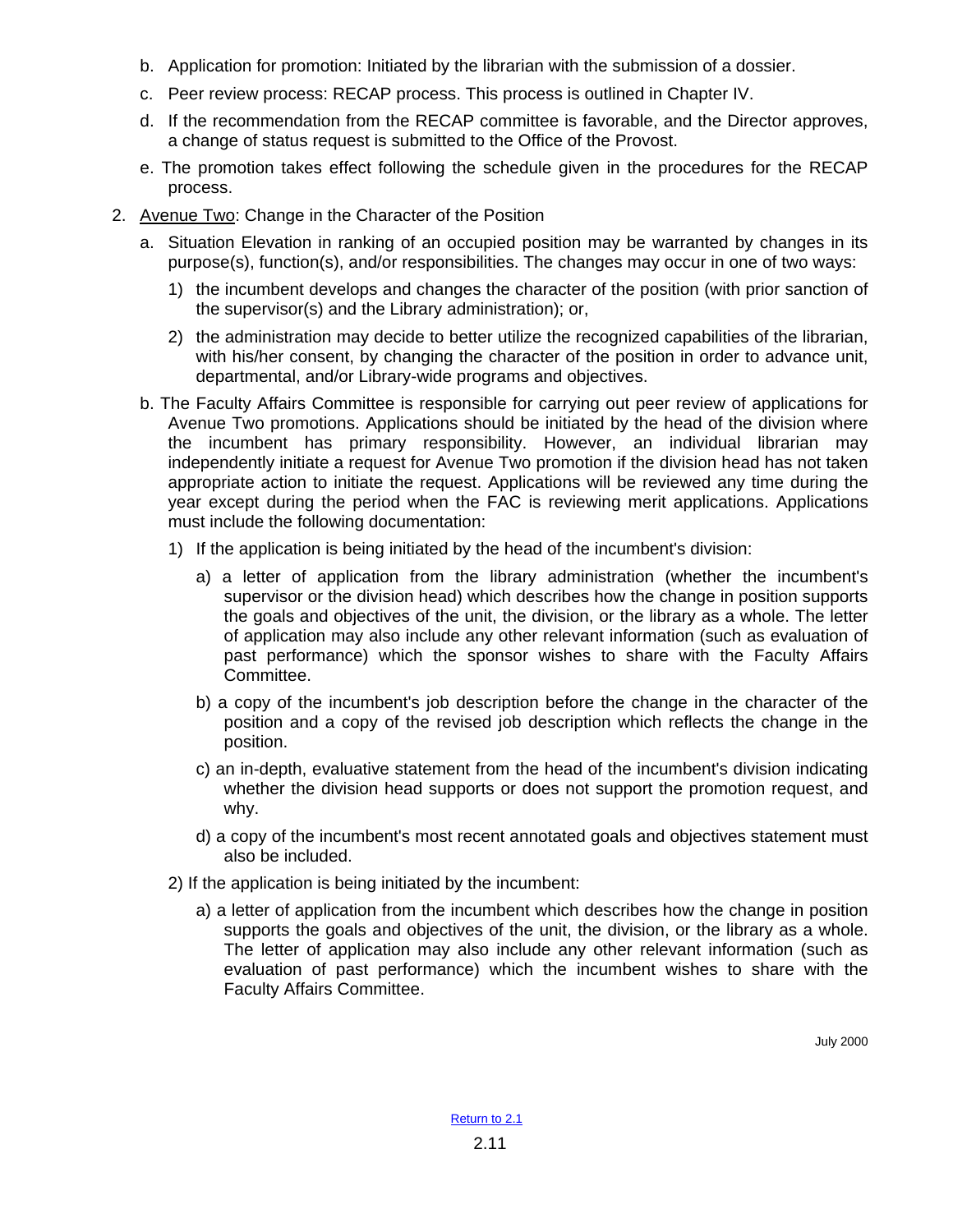- <span id="page-22-0"></span>b) a copy of the incumbent's job description before the change in the character of the position and a copy of the revised job description which reflects the change in the position.
- c) an in-depth, evaluative statement from head of the division indicating whether the division head supports or does not support the promotion request, and why. If the incumbent does not obtain this document from the Divisional Director, the Faculty Affairs Committee will request it from the head of the division.
- d) a copy of the incumbent's most recent annotated goals and objectives statement and a copy of the last evaluation by the supervisor. If the applicant is a unit head, the unit's most recent annotated goals and objectives statement must also be included.
- c. Review Process: the Faculty Affairs Committee will review the application and make a recommendation to the division head within two weeks after all four parts of the application have been reviewed, except during the period when the committee is reviewing merit applications. Applications received by the FAC during that period will be completed within two weeks after merit recommendations have been completed. The incumbent will not be interviewed by the FAC unless the FAC feels that clarification or more information is needed.

# **Professionalism**

Michigan State University librarians are expected to exhibit their professionalism and commitment to librarianship by:

- 1. carrying out the responsibilities of their positions as specified in their individual goals and objectives statements in a competent manner;
- 2. being aware of and contributing to successful completion of Library-wide, Divisional, and unit missions and goals;
- 3. keeping themselves aware of current developments in the Library profession, especially in those areas directly related to their duties;
- 4. maintaining productive working relationships with supervisors, colleagues, and supervisees both in their own and in other Library units; and by
- 5. creating and maintaining dossiers which are utilized in making reappointment, continuing appointment, and promotion decisions.

Supervisors are responsible for explaining the continuing appointment system to newly appointed librarians and for orienting them to the goals and objectives system upon which performance evaluation is based. Supervisors are to conduct evaluations periodically to help individuals improve their performance and their service to the Libraries and to the University. The Library administration is obligated to assure all librarians, including those who have not yet attained continuing appointment, the right to exercise academic freedom in carrying out their duties. Reappointment, continuing appointment, and promotion decisions are based upon relevant and objective criteria and procedures which are delineated in this Handbook. The decision not to reappoint or award continuing appointment to a librarian may be made because the librarian has failed to meet the standards of professional competence outlined above, or because of program changes, financial exigencies, or other external factors unrelated to the individual's performance. The librarian is eligible for reassignment only if reappointment or continuing appointment is denied due to external factors unrelated to his/her performance.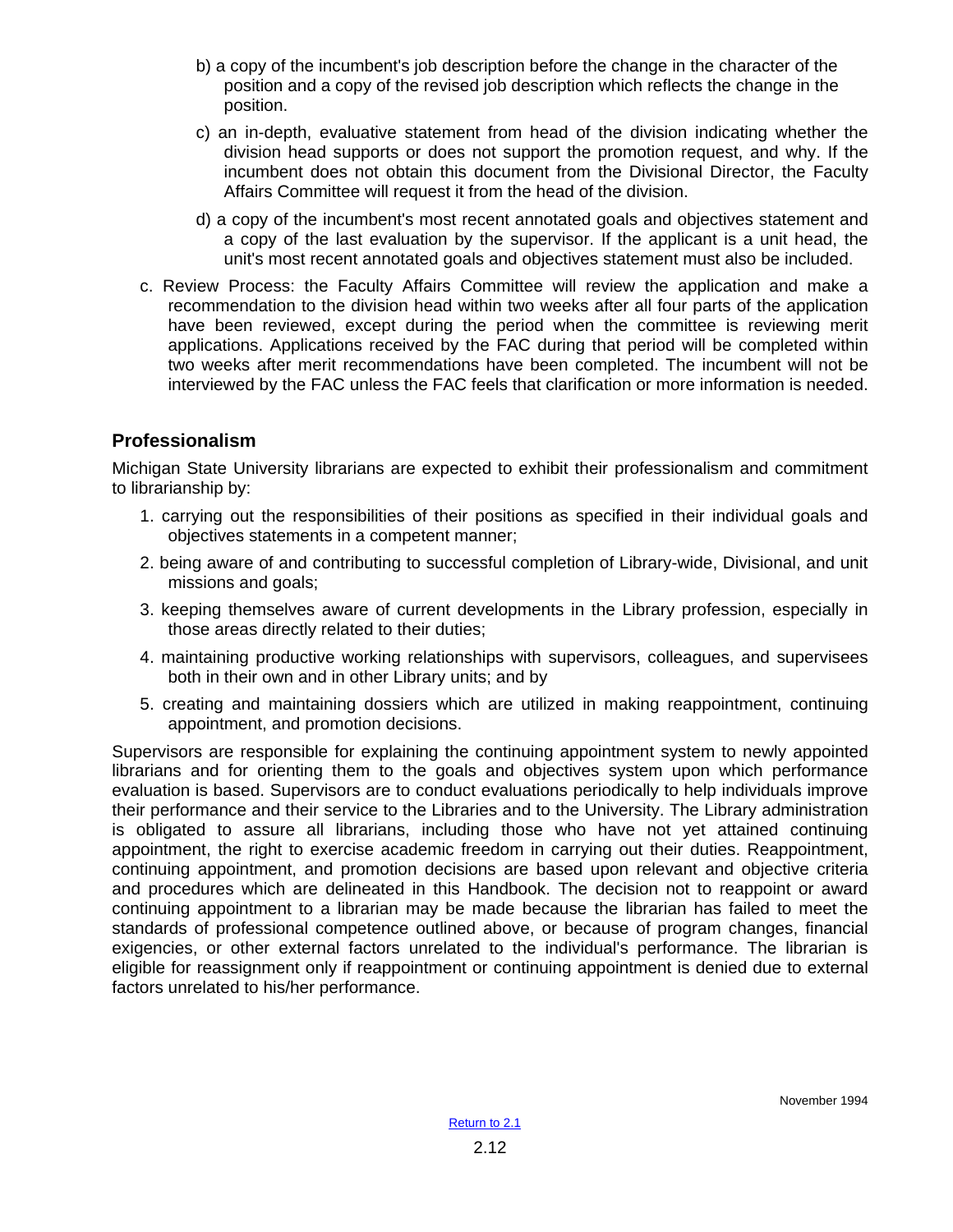<span id="page-23-0"></span>Any librarian not reappointed or awarded continuing appointment who believes the decision was made at variance with the criteria and procedures outlined in this Handbook may initiate a grievance following the current procedure (Bylaws, Appendix III).

# **Professional Development**

Part of the mission of the MSU Libraries is to "support the University's mission of preservation, creation, transmission, and application of knowledge... We accomplish this mission through broad, relevant, and accessible collections, appropriate facilities and quality service by helpful and expert staff using current technologies, collaborative strategies, and expanding information networks." Because the success of this enterprise rests ultimately on the effectiveness of the staff, it is important that library faculty have the skills, knowledge, and commitment necessary to provide appropriate levels of service. In addition, research, scholarly, and creative activities, as well as professional service, are significant criteria considered in the evaluation process. Therefore, professional development is an integral part of the Libraries' efforts to fulfill its mission.

Flexibility, perspective, and broad knowledge are valued assets in library work, a field that is affected by technology and economic realities. Professional development enables faculty to develop a range of skills within, and a broader perspective of, their area of work, thus creating a more versatile faculty better able to meet the changing needs of the Libraries and the University community.

### **Released Time for Continuing Education**

## **A. Short-term conferences, workshops, professional meetings**

Librarians are encouraged to take advantage of special conferences, seminars, workshops, institutes, and other short-term activities and programs designed to up-date their professional knowledge, competencies, and job-related skills. Attendance and participation in these programs are a normal and necessary activity. However, as attendance at meetings affects the operation of the work unit when programs are held during regular working hours, librarians must consult with their supervisors concerning participation in these programs. Attendance at professional meetings and participation in programs which are held outside of the Library and the immediate area require the approval of the Director of Libraries for insurance purposes and to arrange for reimbursement of expenses.

Financial assistance for travel and program fees is given whenever possible and appropriate. As funds for financial assistance are limited, the extent of reimbursement is considered individually and made in conformity with the travel guidelines listed in Chapter 5 - PERSONNEL BENEFITS.

### **B. Course Work**

The mission of the Libraries and the continuing appointment system call for the professional development of each librarian. Continuing education through advanced degree or non-degree course work contributes significantly to the growth of the library faculty member. All full-time members of the regular library faculty are eligible to enroll in courses during the scheduled working hours upon appointment to their position. Released time for course work requires the approval of the library faculty member's supervisor. A library faculty member may appeal the supervisor's decision to the Faculty Affairs Committee.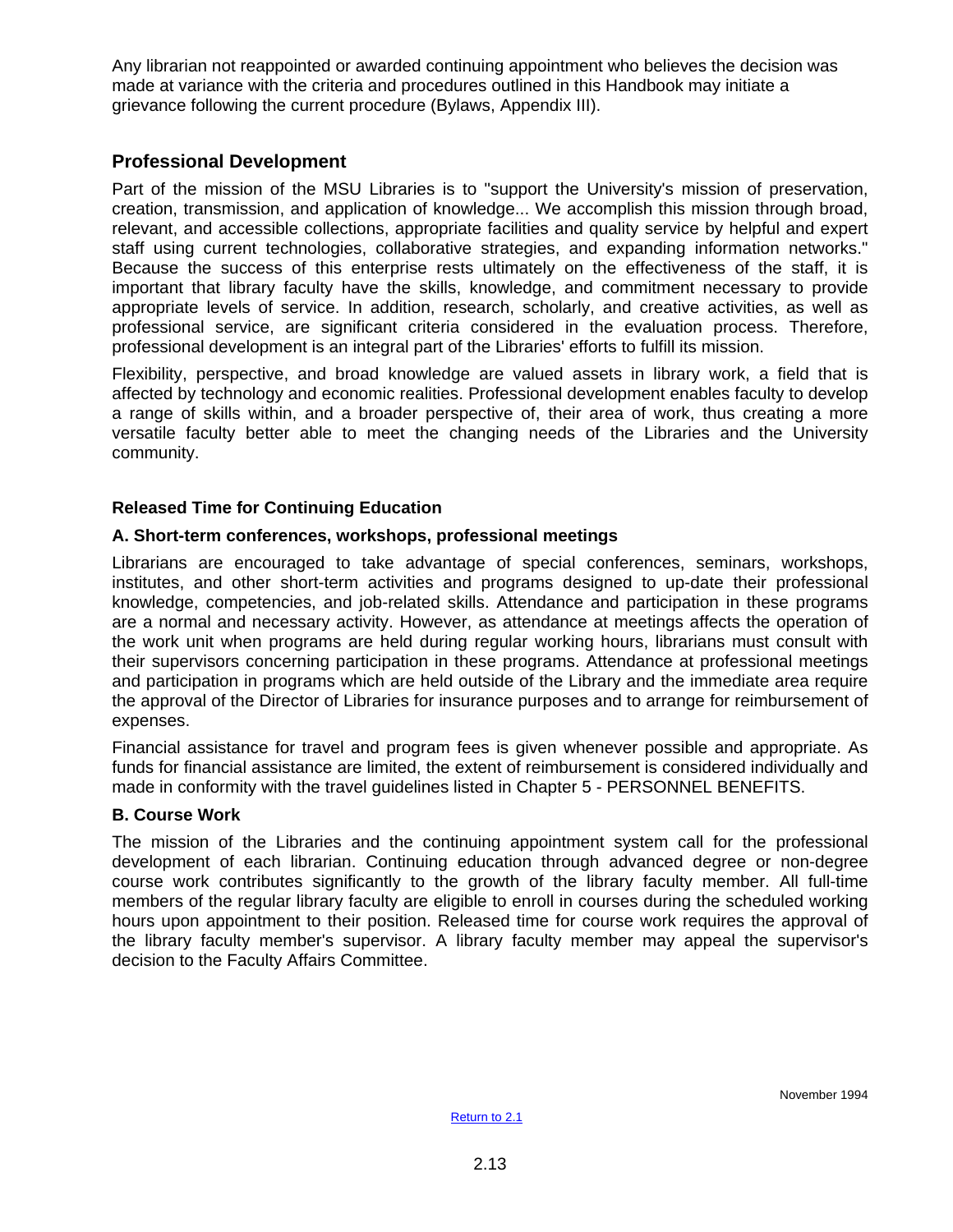<span id="page-24-0"></span>In order not to unduly interrupt the work schedule of the unit, the individual librarian may carry an average of four credits a term for released time during no more than three consecutive terms, up to a maximum of twelve credits. All further study program cycles with released time allowance call for the same restrictions.

The Libraries Professional Activities Development Support Reimbursement allocation may be used to support tuition expenses.

## **Released Time for Extended Professional Activities**

Library faculty professional/research leave is intended for the mutual benefit of the Libraries and the library faculty member granted a leave. The purpose is to encourage professional and institutional revitalization by providing sustained time for research, scholarly, and creative activities; acquisition of expanded and/or new qualifications and skills; extended contribution to professional associations (e.g., major office holder, national conference program chair); and contribution to the Libraries' plans to improve and/or refocus activities in accordance with the mission of the University.

Leave is not granted automatically. Each leave request must include a detailed description outlining the purposes, objectives, and professional or research activities for the leave and normally should be submitted at least six months in advance of the starting date of the leave. The plan should indicate how the objectives and accomplishments of the leave will advance the interests, objectives, and goals of the Libraries or the University. All leaves must have the approval of the appropriate administrators and of the Provost.

Within thirty days following the conclusion of the leave, a leave report, with a separate summary not to exceed one page in length, must be submitted to the Divisional Director and Library Director. The report should include an assessment and evaluation of the leave accomplishments in relation to the leave plan. The Library Director will forward the report, with comments, to the Provost. The report summary will become part of the library faculty member's personnel file.

Eligibility: Only library faculty members with continuing appointment will be eligible for leaves. A leave shall not be granted until the library faculty member has completed six years of service to the University. Years of service shall count from the date of full-time appointment or from ending date of the previous leave; however, all leaves of absence shall be excluded in determining years of service for a leave. Length of leaves shall not be extended on the basis of more than six years of service since the previously compensated leave.

Applications: All applications for professional/research leave must be made on forms available from the Libraries Human Resources Office and must be submitted to the Library Director. Responsibility for review of leave requests is shared by the Faculty Affairs Committee and the Library Director. If the application is rejected, specific reasons for the rejection are given to the applicant. The committee may also recommend revisions to the proposal.

### **Participation in Academic Governance**

All librarians, regular and temporary, in the Michigan State University Libraries may actively participate in matters concerning academic governance of the Libraries. Such participation is recognized as an important and integral part of the individual librarian's responsibilities and as an element in continuing professional development. The nature and the means for participation in academic governance matters are set forth in the Bylaws, which are developed as the shared responsibility between the Director of Libraries and the librarians.

July 2000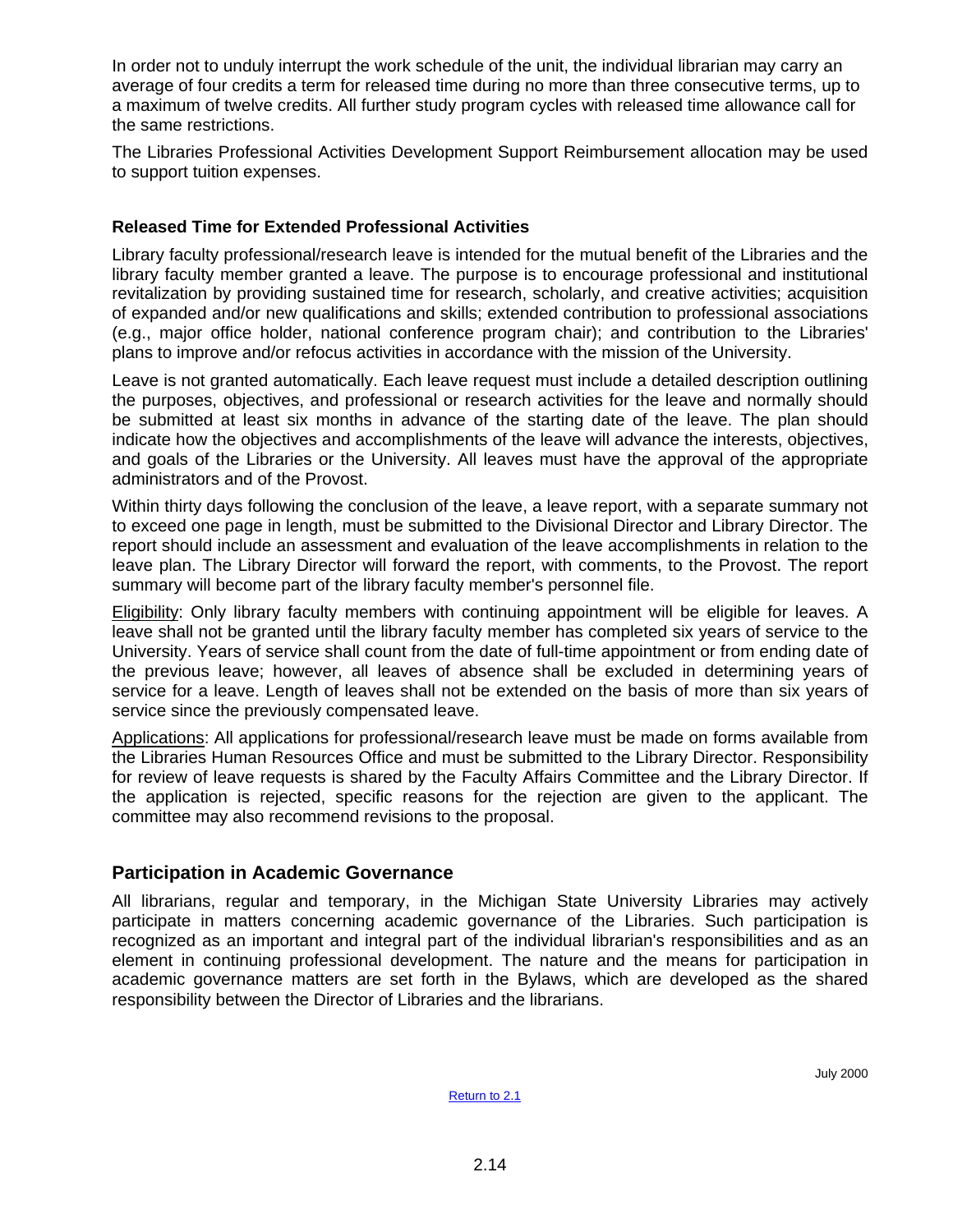In order to assure consistency with changing Library policies and practices and with the University's Bylaws for Academic Governance, the Bylaws are subject to review at intervals not to exceed five years by the Library's Standing Committee on Bylaws. In addition, the Bylaws are subject to periodic review and approval by the University's Committee on Academic Governance.

Librarians formally participate in matters pertaining to academic governance by: their involvement in the search and selection process for appointment of individuals to the Library faculty; their participation in peer review for consideration and evaluation for merit, reappointment, continuing appointment and promotion; and their participation in elected and appointed membership in Librarywide and University committees and councils. Participation in these matters follows the several recommended modes as set forth in the University's Bylaws for Academic Governance.

Informal participation and involvement is also actively encouraged and supported in matters pertaining to program development of the individual Divisions, departments and units of the Library.

November 1994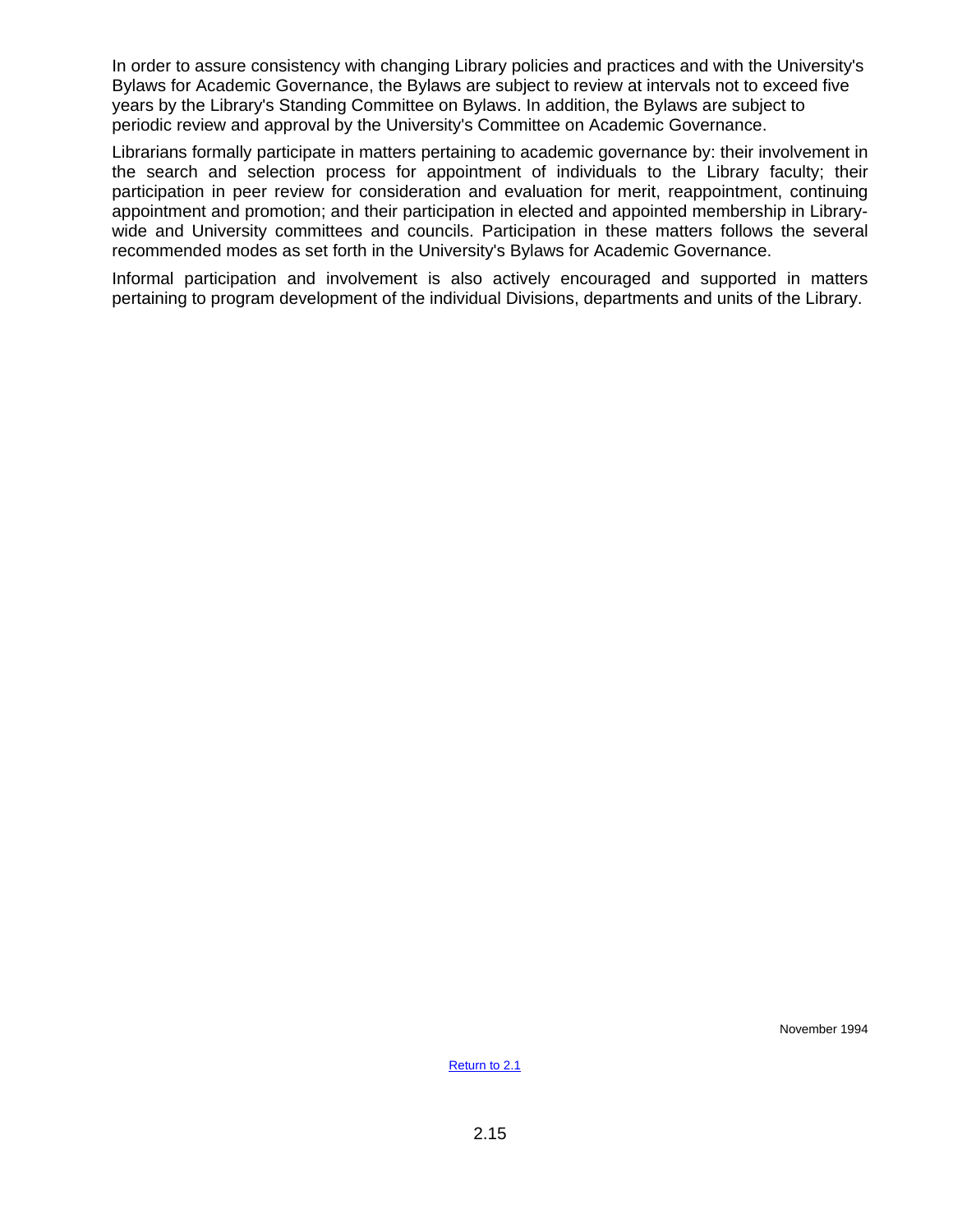# **Chapter 3: Goals and Objectives and Performance Evaluations**

### <span id="page-26-0"></span>**Goals and Objectives System**

The Libraries' goals and objectives system forms the basis for the performance evaluation program. It employs a hierarchical model, beginning with an annual review and formulation of the overall, Library-wide goals and objectives, followed by Divisional and then unit and sub-unit statements of their goals and objectives, and culminating in the annual statements of each librarian's goals and objectives. Once the Library-wide statement is formulated each succeeding statement in the process is designed to be contingent upon, and to be compatible with, the one upon which it is based.

The hierarchy of levels for which goals and objectives statements are formulated is as follows:

The Library-wide Goals and Objectives Statement is an overall statement of the MSU Libraries mission, goals, and objectives. Objectives are developed by the Director of Libraries in consultation with the central administrative staff of the Library and with the advice of the Library faculty through the Library Faculty Steering Committee.

Divisional Goals and Objectives Statements are the goals and objectives of each of the major Divisional areas. They are developed under the coordination of the administrative heads of the divisions to direct their work toward the achievement of the overall Library-wide goals and objectives. They are prepared with the participation of librarians from the Divisional units.

Unit Goals and Objectives Statements are the goals and objectives of each reporting unit (or subunit) within a division, developed by the units to direct their work toward the achievement of their divisions' goals and objectives. They are prepared with the participation of all librarians in the unit under the coordination of the head of the unit.

Individual Goals and Objectives Statements are the goals and objectives of each librarian in the Library organization. They are prepared in collaboration with, and with the approval of, the individual librarian's immediate supervisor(s), and are developed to direct the librarian's work toward the achievement of the unit's goals and objectives.

### **The primary purpose of the goals and objectives system is to improve the Libraries' performance, both organizationally and individually. Specific purposes include the following:**

- 1. To clarify the Libraries' role in the provision of services to the University, the academic community, and the profession.
- 2. To identify and establish priorities among programs and projects.
- 3. To improve productivity of Library units by promoting the best possible use of available resources.
- 4. To ensure systematic planning based upon long-range needs, thus identifying under-utilized units and obsolete programs.
- 5. To promote Library faculty development through active participation in the planning and problem solving process relating to the Library programs.
- 6. To further understanding and working relationships among and within the different divisions and units of the Library.
- 7. To improve communication and understanding between individual librarians and their supervisors and between the individual librarian and members of the central administrative staff of the Library.
- 8. To promote a better understanding of the role of the individual staff member in the overall programs of the Library, the division, and his or her unit.

November 1994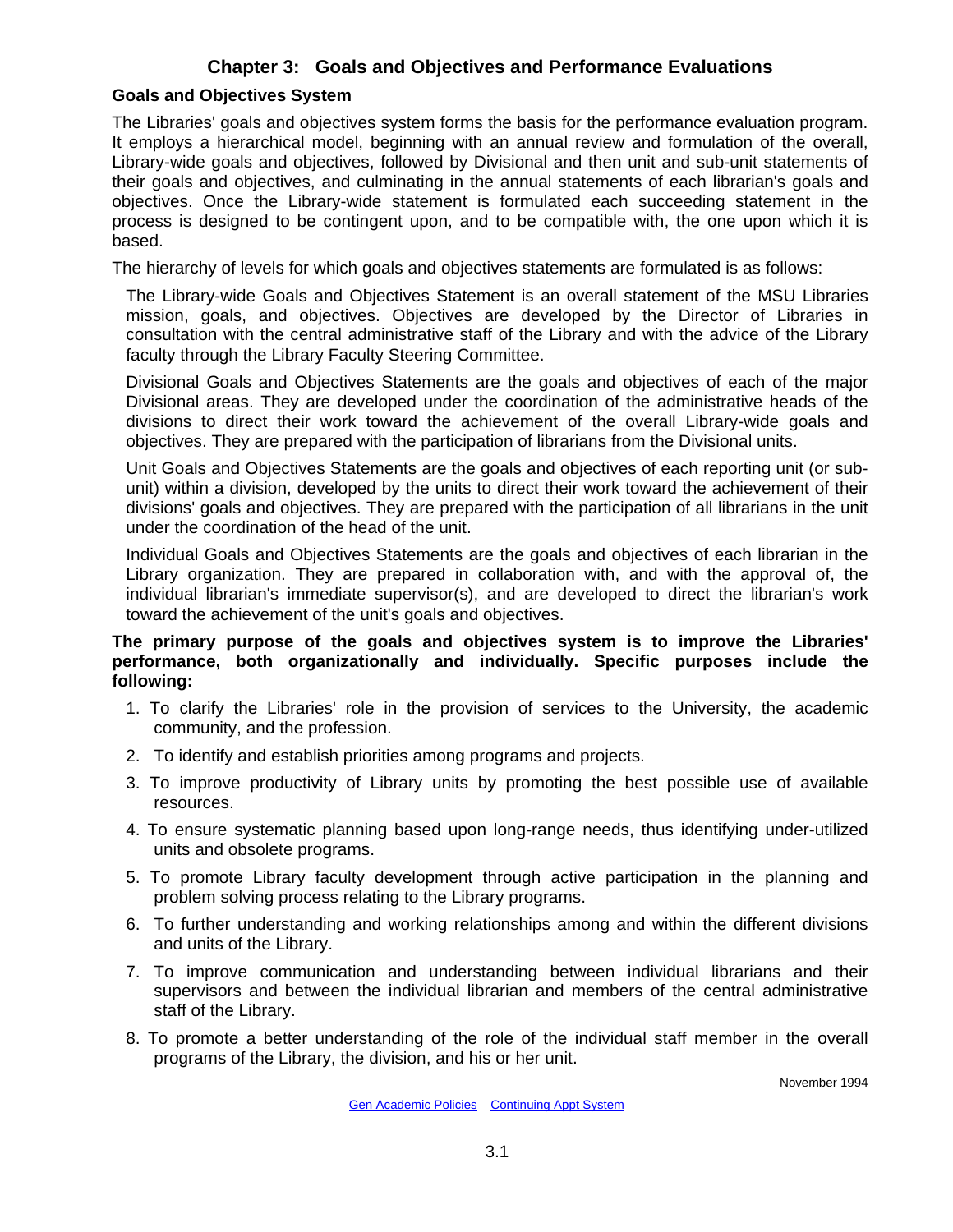- <span id="page-27-0"></span>9. To identify training needs necessary for successful completion of performance objectives.
- 10. To identify and eliminate problem areas that prevent the individual librarian from meeting his/her stated goals and objectives.
- 11. To identify and assign accountability.
- 12. To provide the framework for performance evaluation at all levels of the Library organization, including Library-wide, Divisional, unit, and individual.

Terms used in the goals and objectives statements vary. The Library-wide, Divisional, and unit goals and objectives statements are organized into a mission statement, goals, and objectives. Individual goals and objectives statements are divided into goals, new and continuing objectives and specific objectives. Performance measures are incorporated into unit and individual statements of goals and objectives.

*Mission statements* are statements of broad direction and intent or major purpose. They are general and timeless, not concerned with particular achievement within a specified time period. These statements are used as vehicles for planning purposes and in themselves do not call for action.

*Goals* are general statements of intention that make it possible to fulfill the mission. Goals do not have pre-determined time limits, but usually continue as long as the mission remains unchanged.

*Objectives* are short-range, definite, and particular statements of what can be accomplished over a pre-determined time period to further the goals. Objectives may also be identified on the individual level as performance objectives. An objective contains three essential characteristics: (1) it refers to a specific intent, (2) the intent is measurable in some fashion, and (3) the objective is timed.

*Performance Measures* are statements of standards specifying the manner in which an objective will be achieved, measured, and evaluated.

On the unit level, these measures constitute the accepted level of performance of a unit, given the needs of the Library and the resources available to the unit. They are the specific, observable indicators of success in achieving unit objectives, and may be both quantifiable and subjective. They should indicate to members of a unit how they can know when the unit is successfully achieving its objectives.

On the individual level, performance measures constitute the acceptable level of performance of each librarian. They reflect an agreement between the individual and the supervisor of when, how well, how much, or how often the librarian will achieve his/her stated objectives. They should be observable and should provide a means for the individual to know when her or his work is acceptable.

# **Forming Goals and Objectives Statements**

# **Library-wide Goals and Objectives**

Procedures followed in the formulation of the Library-wide goals and objectives:

- 1. The Director of Libraries initiates the annual review and revision of the Library-wide goals and objectives in consultation with members of the Library's central administrative staff.
- 2. Librarians participate in the review/revision of the statement in an advisory capacity through the Library Faculty Steering Committee.
- 3. The revised statement is communicated to all members of the Library staff through appropriate means (Library Link, Library Link Update, e-mail, etc.).
- 4. A copy of the revised statement is sent to the Office of the Provost.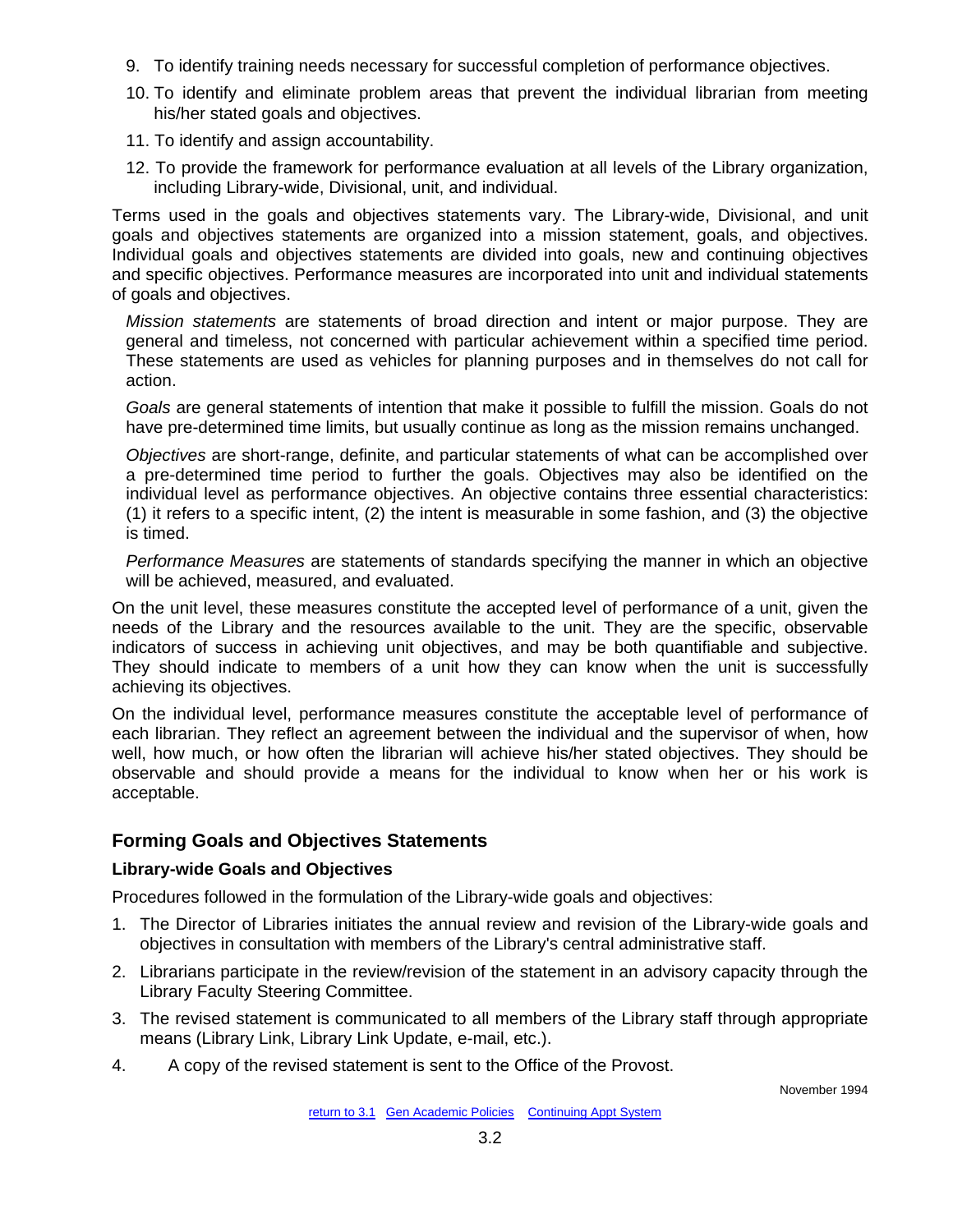# <span id="page-28-0"></span>**Divisional Goals and Objectives**

After the Library-wide goals and objectives statement is completed, it is used in the development of Divisional goals and objectives. The review/revision process in each Divisional area is coordinated by the Divisional Director and involves the participation of the librarians from the component units.

Preliminary analysis is completed by Divisional review groups, and an initial draft of the goals and objectives statement is prepared. The Divisional Directors then meet with the Executive Council and the Director of Libraries for a combined review of the statements. If revision is necessary, the statements are returned to the individual Divisional review groups.

Once general agreement is attained by review groups and by administrative staff, the Divisional statement is approved by the Director of Libraries and copies are distributed to all members of the Division and to each of the Divisions in the Library.

Each Division conducts periodic review and revision of its goals and objectives statement during the year as the need arises. Any revision is communicated to all its members as well as to other Divisions and to the Director.

## **Characteristics of Divisional goals and objectives:**

- 1. Divisional goals and objectives advance the Library-wide goals and objectives;
- 2. statements of Divisional goals and objectives serve as a transition between the Library-wide goals and objectives and the more specific unit goals and objectives which follow them;
- 3. goals and objectives are formulated in accordance with resources available to the Division;
- 4. goals and objectives incorporated in Divisional statements are definite, clearly written, and attainable considering long-range and short-range feasibility, encompassing activities of all units within the Division;
- 5. the statement meets with the general approval of all units within the Division;
- 6. the statements are approved by the Director of Libraries;
- 7. Divisional goals and objectives statements undergo periodic review and revision as required, outside of the formal annual review and formulation process.

# **Unit Goals and Objectives**

Under the coordination of the head of the unit or sub-unit, all librarians in the unit are involved in the annual goals and objectives revision process. The draft goals and objectives statement is submitted to the division head for approval. The division head submits the final, approved statement to the Director of Libraries. Copies of the fully approved statements are then distributed to members of the units where they become the basis for the individual librarian's goals and objectives statements.

Unit goals and objectives are reviewed periodically and informally throughout the year, and revised as needed. This review occurs as the head of the unit and its members deem necessary as unit resources, demands, and perceptions of what can be accomplished by the unit change.

Any revision of a unit's objectives resulting from the periodic review process are made known to the administrative head of the Division for that administrator's information and approval. The substance of the revision is also recorded in copies of the statement distributed to members of the unit. Where that revision affects any librarian's personal goals and objectives statement, necessary changes in the statement are made.

November 1994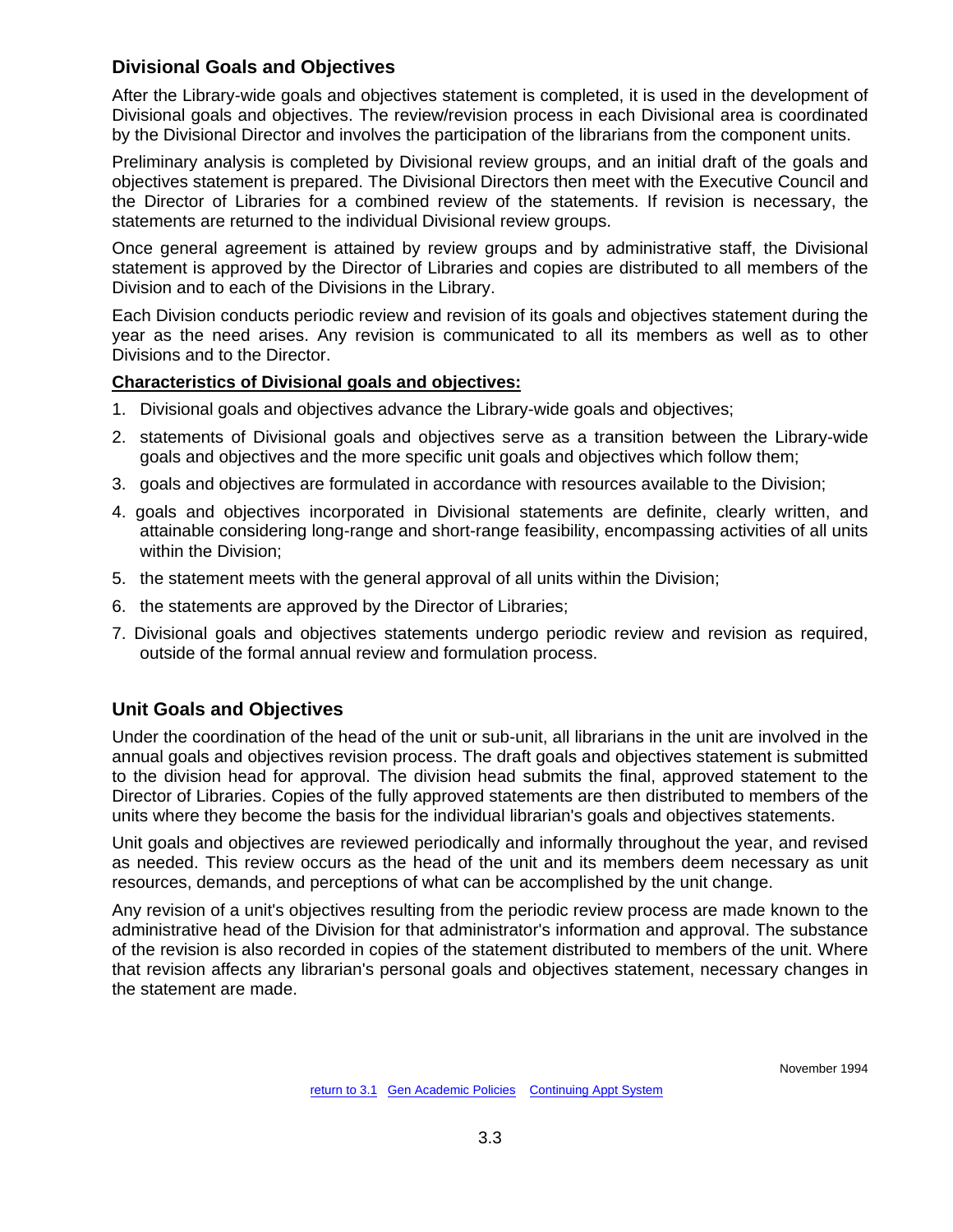## <span id="page-29-0"></span>**The characteristics of unit goals and objectives are listed below:**

# **Unit Goals:**

- 1. describe long-range programs of the unit;
- 2. contribute toward the achievement of the Divisional goals and objectives;
- 3. describe the unit's responsibilities;
- 4. reflect mutual participation and general agreement of unit members;
- 5. are understood and accepted by all members of the unit.

# **Unit Objectives:**

- 1. are achievable;
- 2. contribute toward facilitating the unit's goals;
- 3. reflect mutual participation and general agreement on the part of unit members;
- 4. are distinct and specific, each related to only one activity;
- 5. are measurable or observable, representing an acceptable level of performance by the unit;
- 6. are clearly understood and accepted by the staff who will be charged with the responsibility for carrying them out;
- 7. are dynamic, flexible, and adaptable to change;
- 8. encompass all the activities of the unit.

# **Individual Goals and Objectives**

# **Position Description**

The librarian's position description is utilized in goals and objectives formulation and consulted during the annual performance evaluation and in peer review processes. Each librarian reviews his/her position description in relation to present responsibilities before revising goals and objectives. An up-to-date statement of the librarian's position description reflects current requirements of the position as related to the best utilization of the librarian's developing knowledge, talents, and skills.

The position description is brief, simple, and specific. It consists of the following parts:

- 1. the position title as it appears in the personnel records;
- 2. the function, or purpose, of the position;
- 3. the responsibilities for which the librarian is accountable;
- 4. a definition of the relationships, or lines of communication and reporting channels, both inside and outside the Library organization. Included are those the librarian reports to, works with inside the Libraries, works with inside and outside the University community, and supervises;
- 5. the signatures of both the librarian and supervisor, which signify the agreement between them concerning the content of the document, and the date of the revision or current review.

The review takes place before the librarian's annual goals and objectives statement is formulated, and whenever changes are perceived necessary throughout the performance period. The librarian and his/her immediate supervisor reach mutual agreement on areas of revision. Administrative approval is also required.<sup>1</sup>

November 1994

#### [return to 3.1](#page-26-0) [Gen Academic Policies](#page-3-0) [Continuing Appt System](#page-11-0)

 $1$  The presumption is that agreement is to be reached on these matters. In the event of unresolved disagreements, the librarian, pursuant to the University policy and the provisions of the Librarian Personnel Handbook, has access to the Faculty Grievance Procedure (See section 1.5 and Appendix III of the MSU Library Bylaws incorporated as the Librarian Personnel Handbook.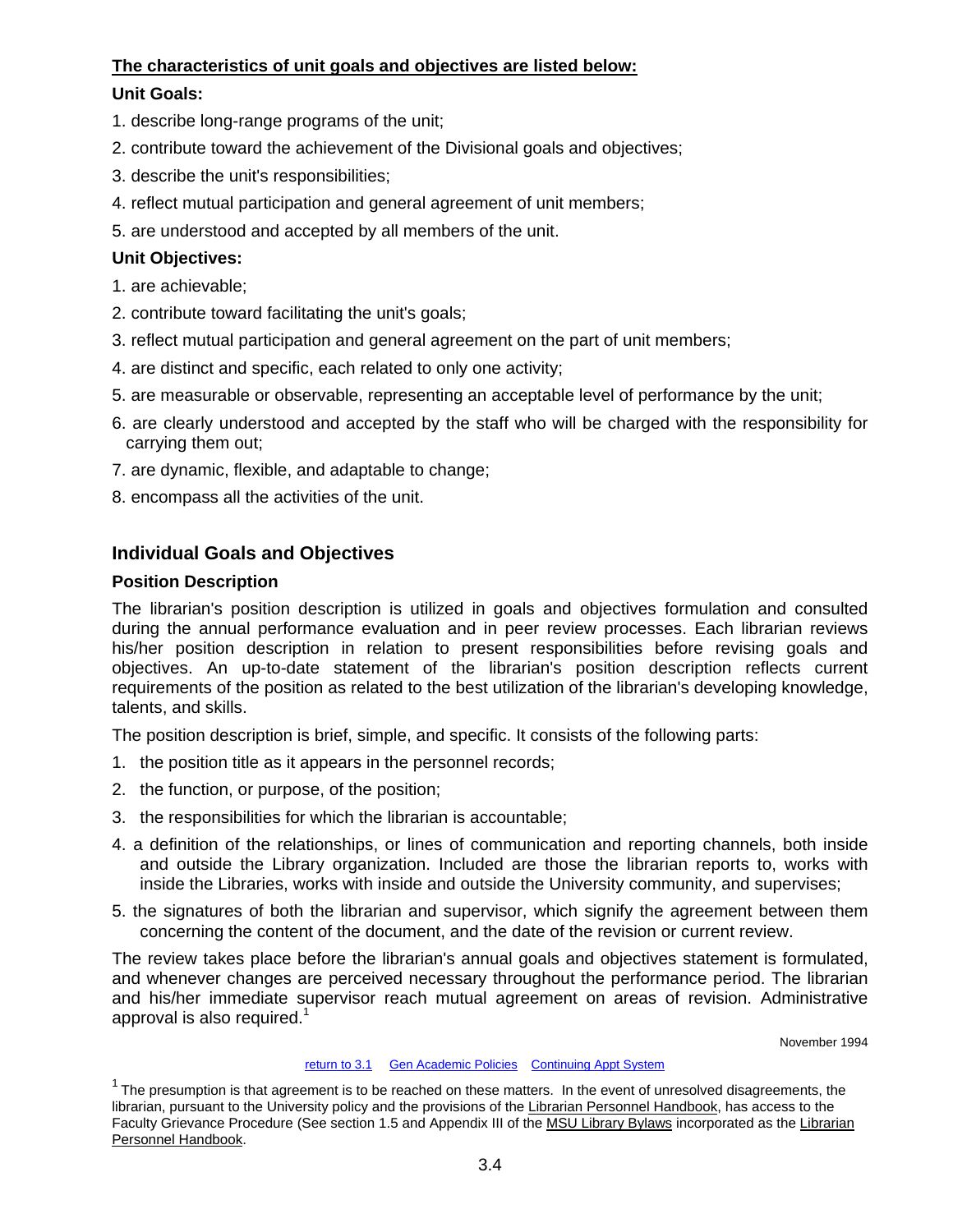### **Formulation of Individual Goals and Objectives**

Culmination of the goals and objectives-setting process at the various levels of the Library is the formulation by all librarians of annual, individual goals and objectives which are based upon the goals and objectives of the specific unit/division to which these librarians are attached. The librarian's statement of personal goals and objectives is developed with the supervisor(s) concerned.

Just as the Library-wide, Divisional, and unit goals and objectives statements provide the basis for evaluation of performance at these levels of the Library organization, annual goals and objectives statements of the librarians provide the basis for evaluating their performance. In the evaluation process, the individual's performance is appraised in relation to attainment of the objectives which have been agreed upon in advance. Characteristics of individual statements of goals and objectives are listed below.

- 1. Annual goals and objectives are formulated in relation to the position description statement and are compatible with the objectives of the unit.
- 2. The first item on the individual's annual goals and objectives statement is a written presentation defining the librarian's perception of his/her overall goals.
- 3. Following the presentation of goals, the statement continues with a series of continuing objectives. These objectives include both ongoing (continuing) objectives as well as ones that show new direction or emphasis.
- 4. After the development of continuing objectives, the librarian formulates his/her personal and specific performance objectives designed to further the continuing objectives. These objectives incorporate what the librarian will strive to accomplish over the current evaluation year.
- 5. The statement concludes with performance measures or standards. (These may be incorporated directly into the statement of specific objectives, or they may be listed separately.)
- 6. The current statement is submitted to the librarian's immediate supervisor for review and approval. The librarian and the supervisor sign the statement signifying agreement and approval.
- 7. Periodic, informal review/revision of the individual's goals and objectives statement continues throughout the year as the librarian or his/her supervisor(s) perceive necessary, but no less than semi-annually.
- 8. Prior to the year-end evaluation conference, the individual's goals and objectives are annotated with brief (one sentence) statements of accomplishment. If further explanation is needed, it should be incorporated into the self-evaluation.

The following definitions may help in the formulation of individual goals and objectives.

- 1. *Goals* -- The first item consists of the librarian's perception of his/her overall goals in a statement of broad direction and intent, or major purpose. The goals:
	- a. reflect what the individual believes to be the major purposes of his/her position, not reflective of a definite time period;
	- b. link those purposes to the goals of the unit and to his/her current position description.
- 2. *Continuing Objectives* -- Following the goals, the statement contains a series of continuing objectives that make it possible to fulfill or advance the goals. Continuing objectives are:
	- a. the presentation of on-going activities described more completely than in the individual's current position description;
	- b. more specific than the goals statement, yet general enough to remain constant as long as the goals they reflect remain constant;

November 1994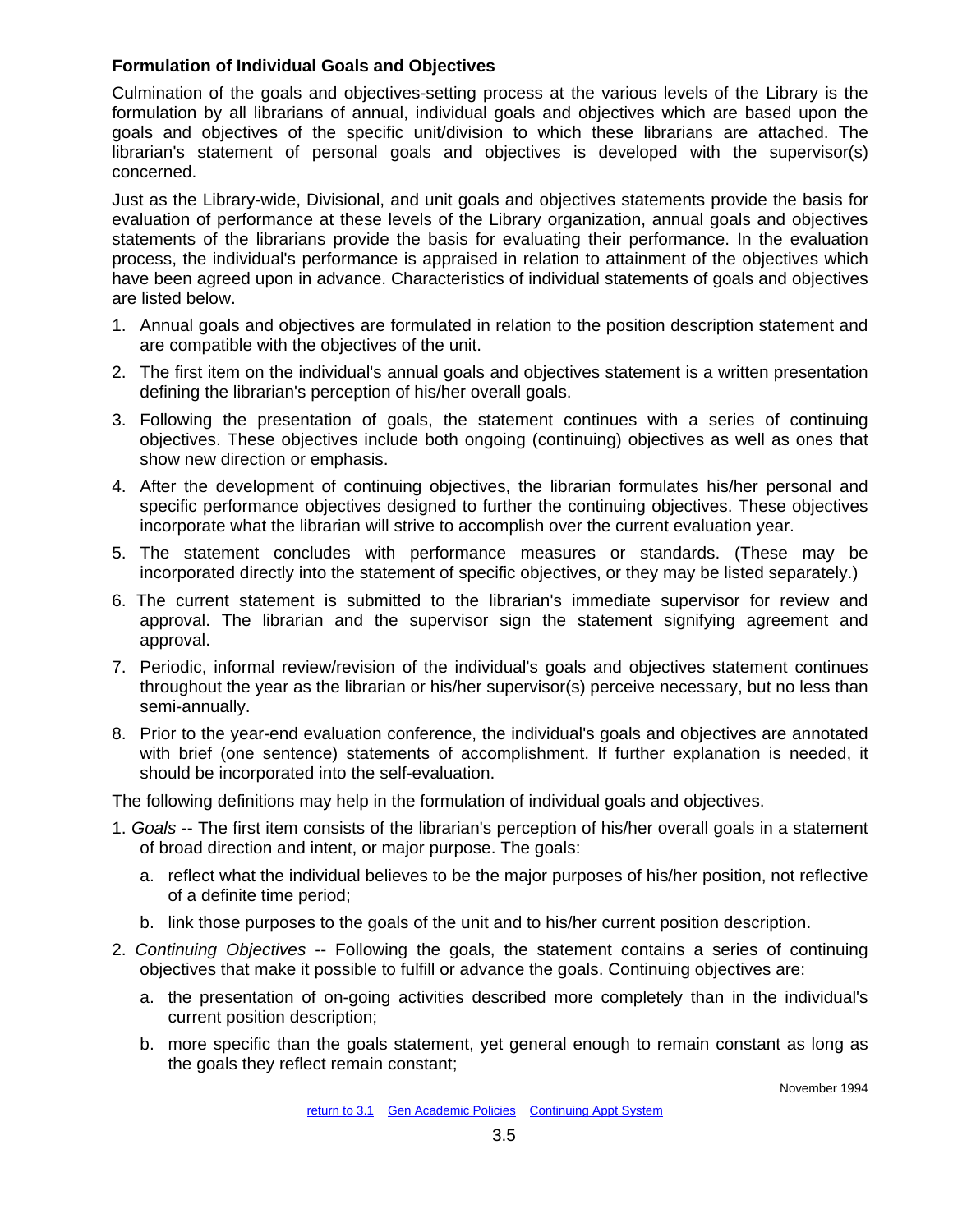- c. descriptive of the individual's contribution toward achieving the Library's overall goals and objectives;
- d. a reflection of new or on-going activities designed to fulfill the individual's goals;
- e. general, challenging, yet achievable;
- f. not a reiteration of the unit's continuing objectives, but reflect creative concern toward their attainment.
- 3. *Specific Performance Objectives* -- After the continuing objectives, a list of specific performance objectives, designed to further the continuing objectives, are formulated to indicate what the librarian will strive to accomplish over the current evaluation year. These specific projects are:
	- a. achievement oriented;
	- b. each related to only one activity or task;
	- c. reflective of mutual understanding and agreement between the librarian and his/her supervisor;
	- d. ranked in relative importance, encompassing all activities of the librarian;
	- e. dynamic, flexible, and adaptable to change as it becomes necessary.
- 4. *Performance Standards* -- The goals and objectives statement concludes with performance measures or standards, which may be incorporated directly into the statement of specific objectives, or may be listed separately. Performance standards are:
	- a. as specific as possible, when possible measurable and observable;
	- b. defined quantitatively in terms of: quantity (amount); rate (amount per time unit); time spent, or date of expected completion;
	- c. representative of what the librarian and his/her supervisor believe to be an acceptable level of performance by the librarian;
	- d. based upon a historical continuum, usually representing improved performance on the part of the individual in the future.

During the course of the year, periodic, informal review and evaluation of the performance objectives of the librarian is conducted between the librarian and his/her immediate supervisor(s). These informal review sessions are directed toward determining progress in attainment of the individual's objectives. They should take place whenever the librarian or the supervisor believes it is needed. There is at least one of these reviews at the midpoint of the evaluation year. Following the mid-year review of the goals and objectives, the supervisor should prepare a summary of no more than one to two paragraphs that address progress towards achieving the goals and objectives. The supervisor and the librarian sign the evaluation. This document is retained and forwarded with the formal performance evaluation as part of the annual review process.

November 1994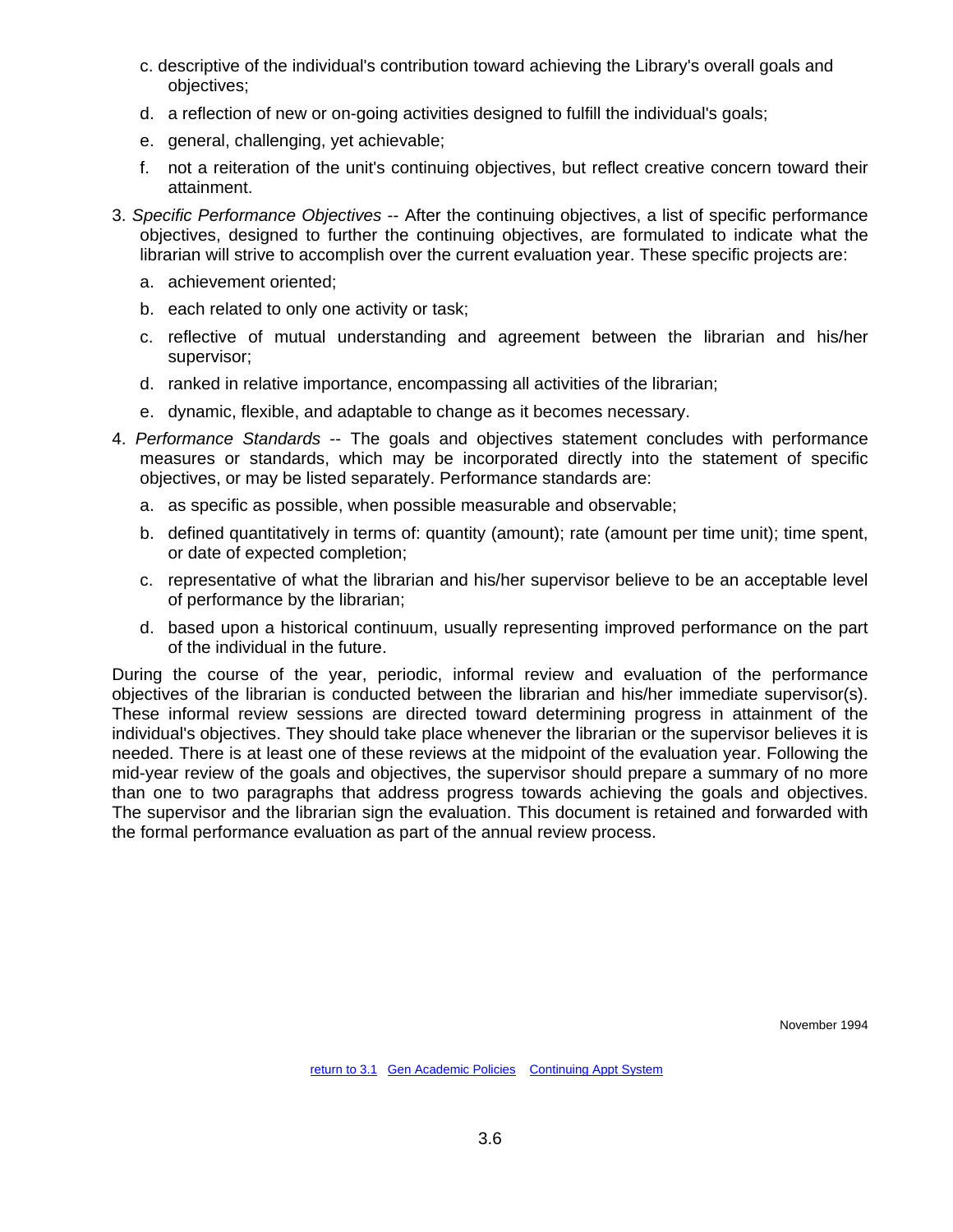<span id="page-32-0"></span>The librarian's immediate supervisor is responsible for training in effective goals and objectives setting and management.

#### **Annual Performance Evaluation** (Evaluation forms can be found at the [Human Resources](http://intranet.lib.msu.edu/hr/LibrarianInformation/LibrarianInformationIndex.htm#evals) Intranet Page)

Annual evaluation of performance is an integral part of the goals and objectives system, with the hierarchy of goals and objectives statements forming the framework for an effective evaluation program. It is conducted at all levels of the hierarchy: Library-wide, Divisional, unit, and individual. At the first three of these levels, the program is directed toward an evaluation of organizational performance. At the individual level, the program is directed toward an evaluation of performance of each member of the Library faculty.

Evaluation of performance at the overall Library-wide level is primarily the concern of the central administrative staff and is carried out in consultation with members of the Steering Committee who represent the entire Library faculty in the process.

At the Divisional level, performance evaluation is conducted under the leadership and coordination of the Divisional Director as a part of the Division's annual review and revision of its goals and objectives. Criteria for conducting the evaluation are developed under the direction of Divisional Director with the participation of members from among the various Divisional units. The review group evaluates each Divisional goal and objective in relation to its success in helping achieve overall, Library-wide goals and objectives.

Evaluation of unit performance is conducted with the participation and involvement of all members of the unit under the leadership and coordination of the unit head during the annual review and revision of unit goals and objectives.

Responsibility for presenting documentation of the results of performance evaluation at each organizational level of the Library is that of the appropriate administrator or unit (or sub-unit) head who incorporates that information into the annual report.

#### **Performance Evaluation at the Individual Level**

All librarians on the Michigan State University Libraries' staff are evaluated formally and regularly for the purpose of improving their performance and service to the Library and the University. The evaluation is carried out in relation to the librarian's goals and objectives, with the librarian a fully involved participant in the evaluation process.

Annual evaluation of the Library faculty, regular or temporary, is directed toward improving performance through successful attainment of the individual's goals and objectives. Other purposes of the annual evaluation are:

- 1. To document in a consistent manner the total contribution which each librarian makes to Library programs.
- 2. To enable librarians to see the relationship between their performance and their position responsibilities.

October 2005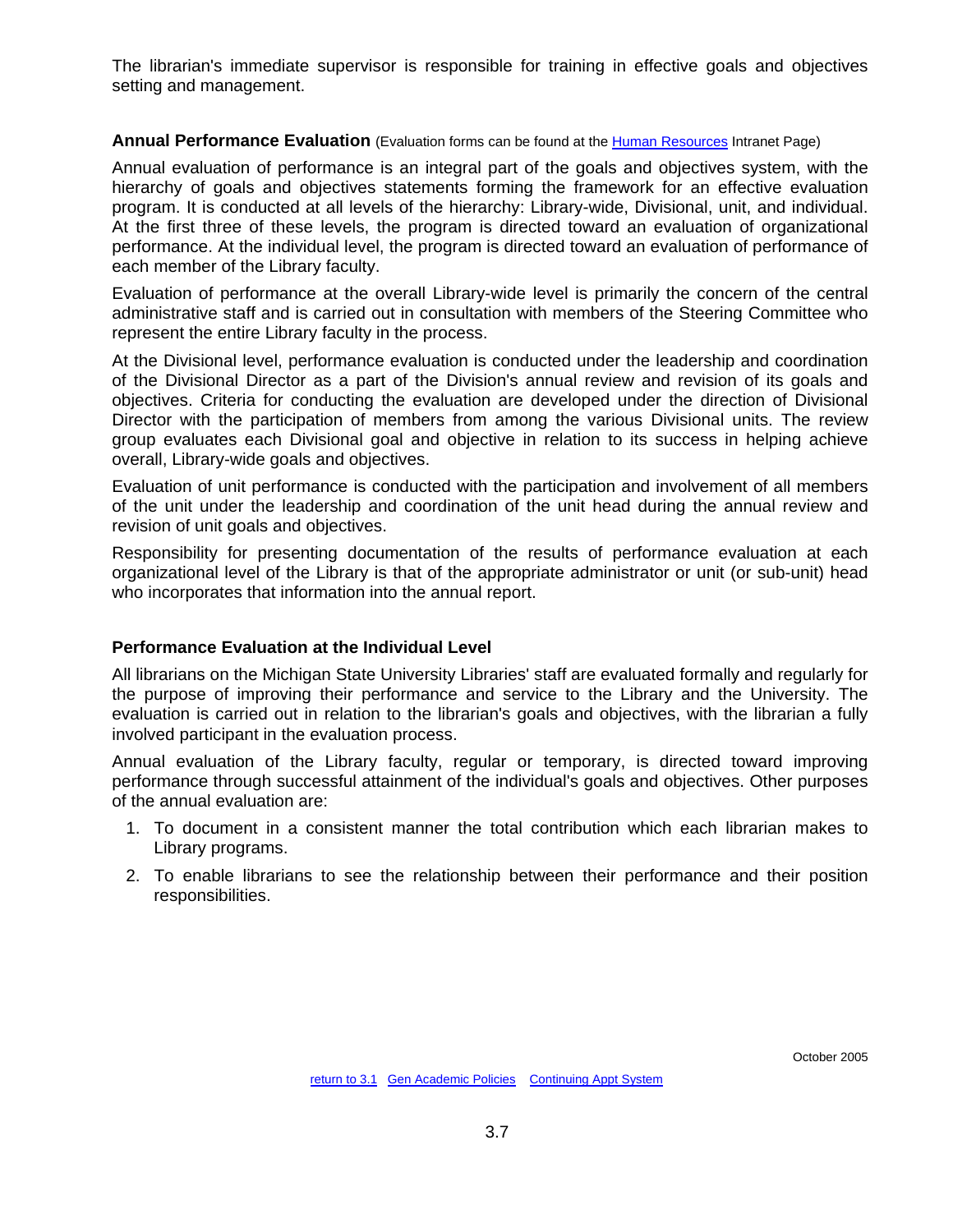- 3. To improve communication and clarify perceptions of responsibilities between the librarian and the supervisor.
- 4. To determine the librarian's ability to handle tasks and duties assigned to his/her position.
- 5. To examine possible new assignments and revised responsibilities within the librarian's position in order to best utilize the individual's special abilities, talents, and knowledge.
- 6. To assist the librarian in his/her orientation, training, further professional and career development in order to realize the full potential of the individual.
- 7. To provide a record that presents a continuous overview of the librarian's performance which can be utilized by supervisors and administrators in making informed personnel decisions and in planning career development of the staff.
	- a. For librarians appointed on or after January 1, the first written evaluation will begin the calendar year following the year of appointment.
- 8. To provide documentation, whose contents are made known to the individual, for peer review recommendations and for administrative decisions on appropriate personnel actions.
- 9. To promote an evaluation process characterized by self-evaluation, self-direction, and selfcontrol of the individual.
- 10. To prepare a plan for the librarian's future performance activities based upon what has been learned from the past.

The performance evaluation process is designed to give both the librarian and the supervisor an opportunity to discuss events pertaining to the librarian's performance during the year and to make preliminary plans for the coming one. Written documentation of the evaluation conference and review provides a record to which supervisor, librarian, and appropriate administrative staff contribute.

The annual review and evaluation of the librarian's performance is conducted between the librarian and his/her immediate supervisor (or supervisors, if the individual is attached to more than one unit or sub-unit) generally during the months of May or June.

Forms for documenting a performance evaluation are included in the Appendix and are maintained online by Libraries Human Resources.

In addition to the formally scheduled annual performance review, informal, periodic discussion and evaluation of progress take place throughout the year between the librarian and his/her supervisor(s) whenever either of them perceives it to be necessary, but no less than semi-annually. During these periodic review sessions, the librarian's progress toward achievement of current personal objectives is discussed; and the librarian's goals and objectives may be revised. For librarians without continuing appointment or on request of librarians with continuing appointment, the supervisor will write a mid-year review that contains a brief summary (no more than one to two paragraphs) that addresses progress towards achieving the goals and objectives. The supervisor and the librarian sign the evaluation. This document is retained and forwarded with the formal performance evaluation as part of the annual review process; it is not part of the documentation that goes to the Faculty Affairs Committee, but it is retained for RECAP review.

The records of appraisal are confidential documents. For regular faculty, these records are retained for eight years in appropriate Divisional files. The librarian, the supervisor, and appropriate administrative staff have access to the documents. They will also be made available to Library advisory committees for the purpose of peer review recommendations for reappointment, continuing appointment, appointments to other positions, reassignments, and promotions within position. These individuals or groups may not divulge information included in the records unless the librarian involved concurs.

October 2005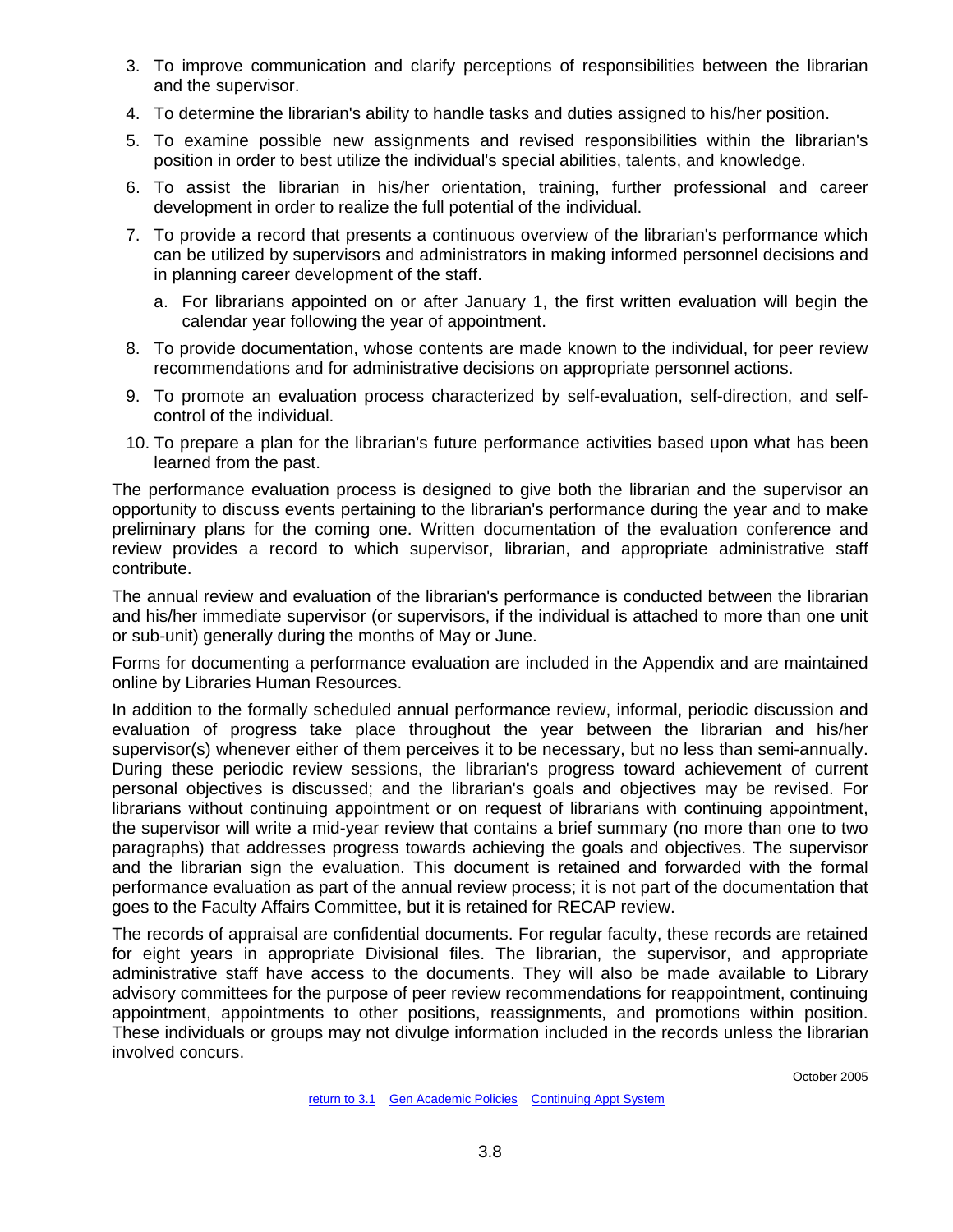### **Conducting the Performance Evaluation**

The annual performance appraisal consists of a written self-evaluation of performance, an evaluation conference between the librarian and supervisor, and a written evaluation of the librarian's performance by the supervisor. Along with the two written evaluations, a current position description, the librarian's annotated statement of goals and objectives, and the summary of the mid-year review generally complete the documentation for each evaluation although comments by an intermediate supervisor, the Divisional administrator, or the Director of Libraries may be included. Each step and document in the procedure are described below.

### **1. The Librarian's Self-Evaluation of Performance**

The evaluation process begins with the librarian's preparation of his/her self-evaluation of performance during the past year. Each librarian makes a draft document available to the supervisor in ample time for review before the conference. If the librarian and supervisor agree, the document submitted to the supervisor may be the formal completed self-evaluation rather than a preliminary draft. The self-evaluation is used as a basis for discussion during the performance review conference.

In developing the self-evaluation document, the librarian analyzes and appraises his/her own performance in relation to his/her current goals and objectives statement. The librarian prepares the document objectively, focusing both upon those objectives that were attained, and the degree of attainment, as well as upon objectives that were not attained at all. If objectives are developed in a challenging manner, there are likely some that are not fulfilled.

The self-evaluation begins with the name of the librarian, position ranking, and Library division. Dates of the last annual formal evaluation and any informal evaluations that took place during the year should be noted. Part I is a narrative giving an overview of the librarian's Criterion I activities (Performance or Responsibilities), including position responsibilities and goals and objectives. The following guidelines may be useful in developing the self-evaluation:

- a. The self-evaluation should highlight and amplify areas of performance with which the librarian is most satisfied, referring to specific and demonstrated results.
- b. Discuss solutions or means of eliminating any problems which the librarian and her/his supervisor agreed to during the last year, relating to achieving goals and objectives or carrying out responsibilities and duties.
- c. List steps taken to improve the librarian's performance if suggestions for improvement were made in previous formal and informal evaluation(s) and review(s).
- d. Describe any support the librarian's supervisor has provided to assist in carrying out goals and objectives. Support may be interpreted as physical: staff, supplies, and time; and intellectual: proper and timely advice, orientation and training, guidance, and effective supervision. Specificity is encouraged.

Part II is a comprehensive list of Criterion II activities (Research, Scholarly, and Creative Activities) (see 4.6-4.7) and may include narrative by the librarian relating to extent, impact, or importance of specific activities.

May include the librarian's suggestions for areas in which the Libraries might help by providing opportunities for professional development.

Part III is a comprehensive list of Criterion III activities (Service and/or Professional Activities) (see 4.7.-4.8) and may include narrative by the librarian relating to extent, impact, or importance of specific activities.

Attached as Part IV are the librarian's annotated goals and objectives statement and a current position description.

The self-evaluation concludes with the librarian's signature and current date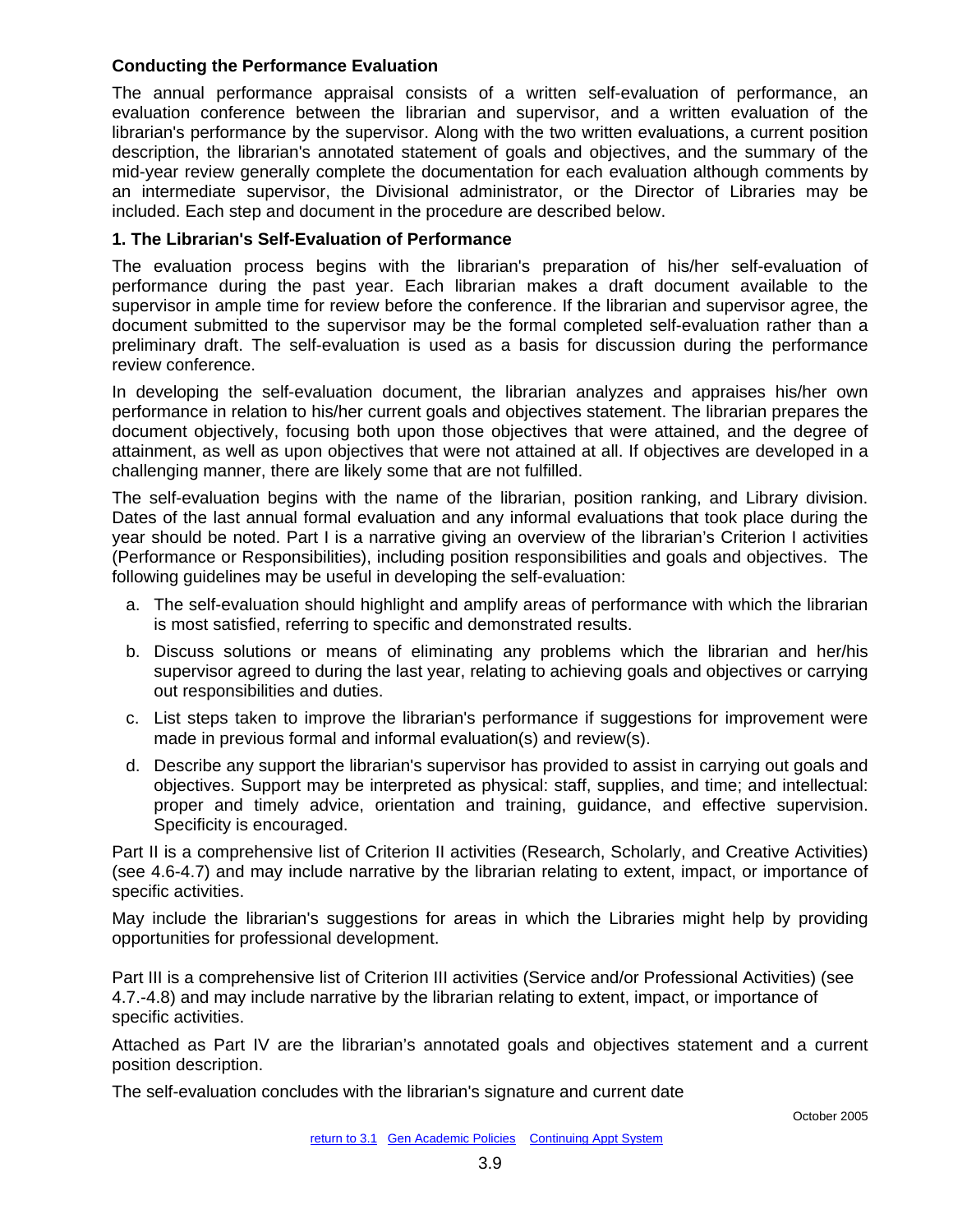## **2. The Evaluation Conference**

The performance review conference between the supervisor and the librarian is conducted in a completely private, uninterrupted and unhurried atmosphere. The appraisal focuses upon the librarian's performance objectives and their corresponding performance measures. The review is not a disciplinary session, and no "surprises" in relation to the librarian's performance or the supervisor's guidance emerge as a result of the review. Both parties carry out the conference in a constructive and professional manner.

## **3. The Supervisor's Appraisal**

After the performance conference has taken place, sufficient time is allotted for the librarian to prepare his/her final version of the self-evaluation document, if necessary, and for the supervisor to prepare the formal evaluation document of the librarian's performance. The supervisor's written evaluation indicates his/her perceptions of the depth and quality of the librarian's performance during the past year. The supervisor's document evaluates how well the librarian's major objectives were accomplished, points out any extenuating circumstances when objectives were not accomplished or only partially accomplished, and indicates the librarian's contribution to the unit, the division, and the Libraries. The following are general guidelines the supervisor may wish to follow in writing the evaluation:

- a. Consider the purpose of the evaluation and relate the comments included in the written appraisal toward its fulfillment.
- b. Omit from the evaluation non-relevant points which do not contribute toward the purposes of the evaluation.
- c. Employ constructive criticism in making suggestions for improvement, addressing specific aspects of a problem, and relating suggestions for improvement to the criteria for performance evaluation.
- d. Exclude comments which may come as a surprise to the individual being evaluated. Problems relating to performance should all have been discussed prior to the evaluation conference and the individual made fully aware of them.
- e. Utilize the librarian's self-evaluation in development of the written appraisal.
- f. Keep expectations for the evaluation reasonable. Annual performance appraisals cannot provide all the necessary information for personnel decision-making matters.
- g. Maintain constructive objectivity, avoiding both excessive praise and negativism unless they are warranted and substantiated by consistent evidence.

# **4. The Supervisor's Evaluation Document**

### **Part I.**

Part I is a general summary of the librarian's degree of success in attaining his or her goals, objectives, and performance measures during the evaluation period. This aspect of the appraisal focuses on the highlights and impact of the librarian's accomplishments. This section also includes an evaluation of Criterion II (Research, Scholarly, and Creative Activities) (see 4.6-4.7) and Criterion III (Service and/or Professional Activities) (see 4.7-4.8). The supervisor must include an individual evaluation of Criteria I, II, and III performance, as well as an overall rating, using the word-ratings as defined for RECAP criteria: unacceptable, satisfactory, good, very good, or excellent. The primary supervisor is to incorporate input on performance from the secondary supervisor in assigning ratings. This part of the performance evaluation is completed for librarians with and without continuing appointment.

October 2005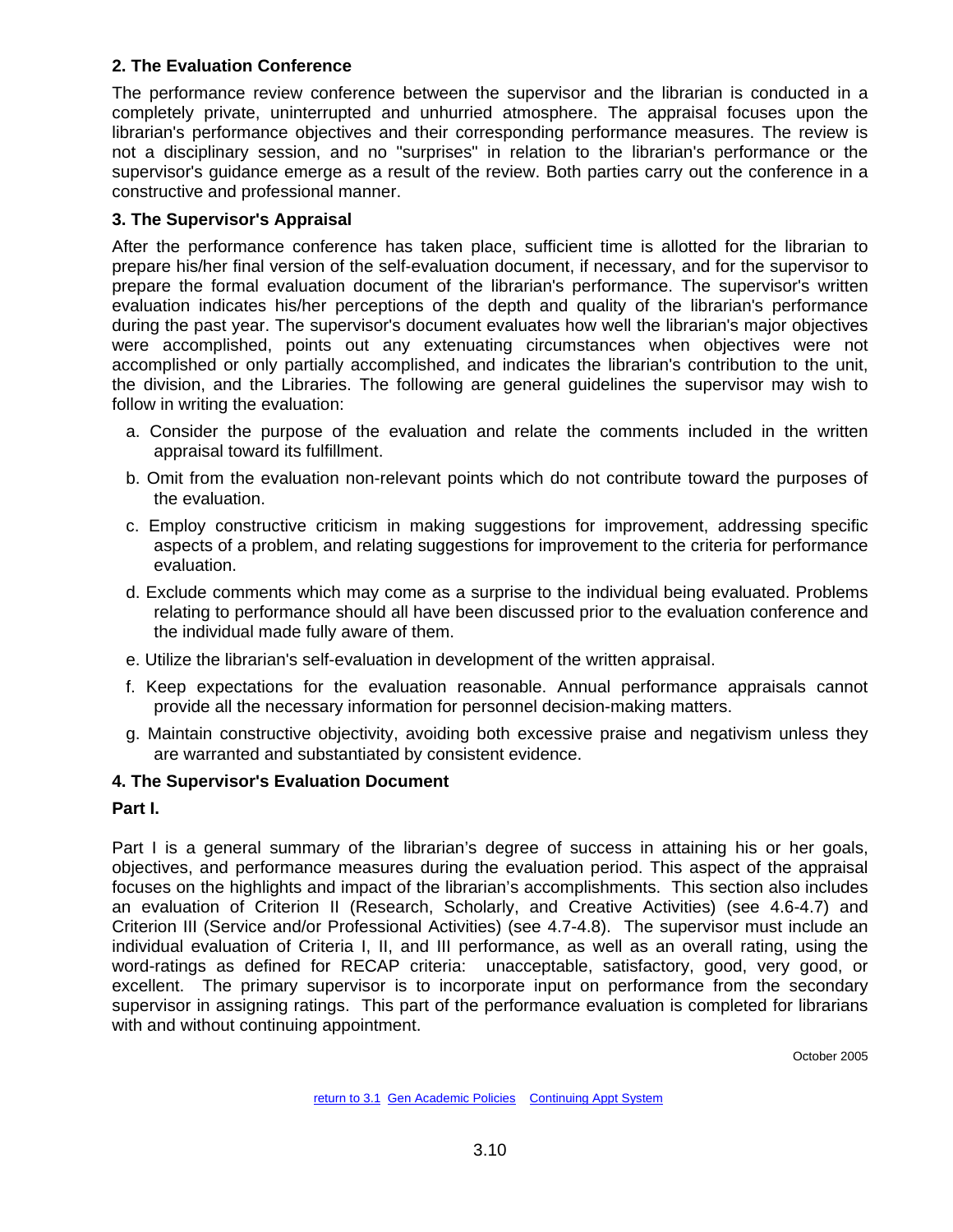The elements of Criterion II may include:

- attainment of or progress toward additional degrees
- publications, research in progress, research manuscripts, and/or creative manuscripts submitted for publication
- conference papers, lectures, seminars, etc.
- fellowships, awards, prizes, etc.
- grant proposals
- appropriate non-degree course work and/or continuing education activities
- serving as a consultant or as an academic advisor
- instruction/teaching (other than that in the division's continuing goals and objectives)
- any other pursuit which leads to and/or demonstrates advanced or applied knowledge of a research, scholarly, or creative nature in the library or library-related field, or in other subject areas

The elements of Criterion III may include:

- continuing active involvement in professional organizations relevant to librarianship
- service on Libraries and university committees and councils
- community service
- serving as an advisor
- any other pursuits which demonstrate the librarian's impact on the MSU Libraries, Michigan State University, the community, or the profession

## **Part II.**

Part II is an evaluation of each individual element of Criterion I (see 4.3-4.5). The supervisor must include a word rating, as defined for RECAP criteria, for each element. This part of the performance appraisal is completed only for librarians without continuing appointment or on request of librarians with continuing appointment, a request that may be made as part of the goals and objectives process or at any reasonable time prior to the completion of the supervisor's written evaluation.

The individual elements of Criterion I are:

- position, subject, and/or collection knowledge
- willingness and ability to expand his/her range of responsibilities in order to achieve personal, unit, division, and/or Library-wide goals and objectives
- effectiveness in interactions with others
- ability to identify, analyze, and solve problems
- decision-making ability
- individual capabilities
- ability to plan, coordinate, and manage on the unit/Divisional level
- commitment to staff development
- knowledge of and contributions to the affirmative action goals of the University

October 2005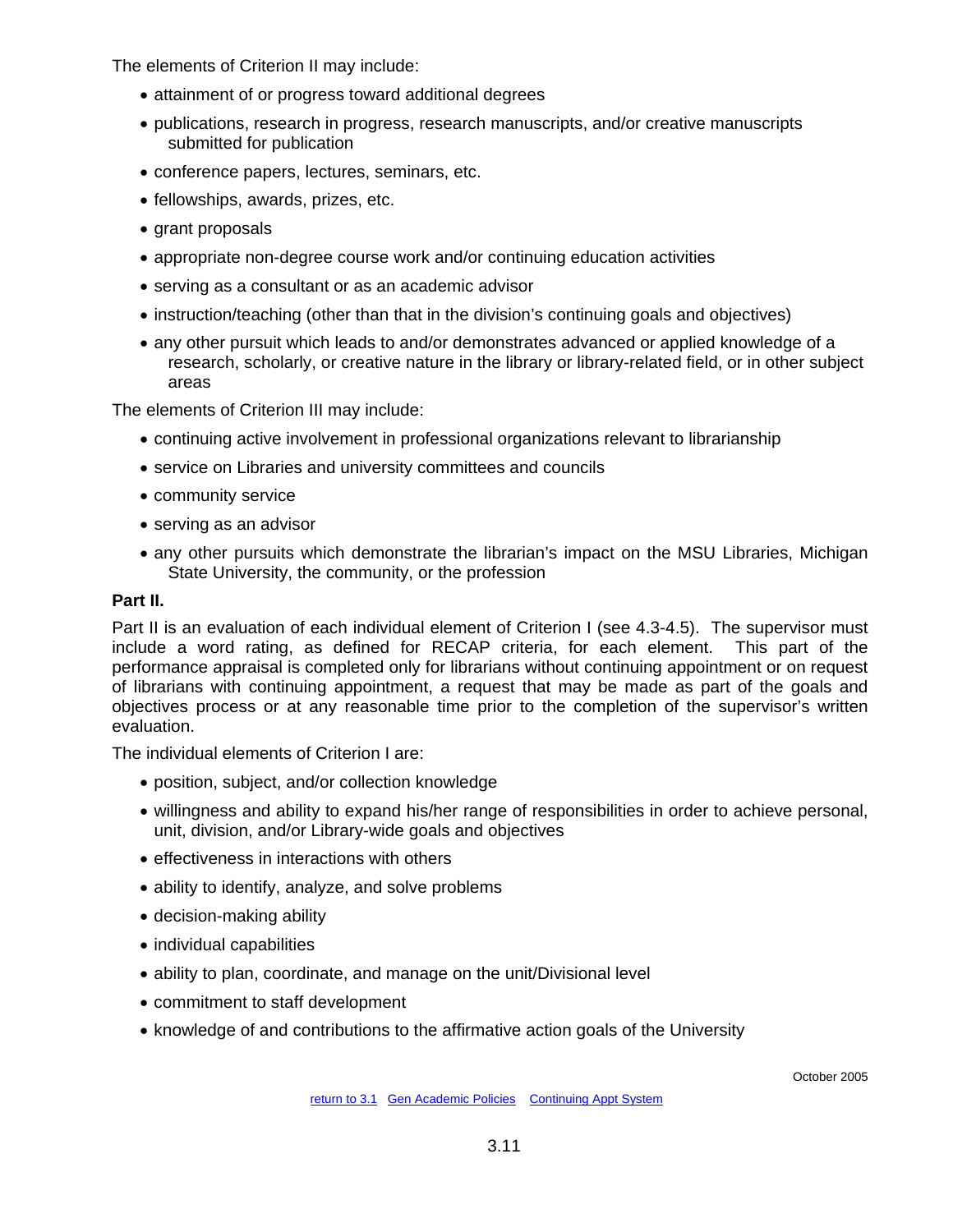## **Part III.**

Part III is an indication of any specific actions planned as a result of the evaluation -- revise objectives, shift priorities, etc. This part of the performance evaluation is completed for librarians with and without continuing appointment. In addition, for librarians without continuing appointment, the supervisor will indicate potential for and progress toward reappointment or continuing appointment and specific actions planned relating to the RECAP criteria.

The evaluation of librarians should be based on the criteria and ratings used in the RECAP process.

Once these documents have been prepared and submitted for mutual review, each of the parties involved may request an additional conference if it is believed to be necessary.

### 5. **Secondary Evaluations**

In cases of appointments where the librarian is attached to more than one unit, or to sub-units, the following apply:

- a. The librarian being evaluated has the option of writing a separate self-evaluation for each of the positions held, or a combined self-evaluation.
- b. Each supervisor holds an evaluation conference. The primary supervisor writes Parts I, II (when appropriate), and III of the evaluation document.
- c. Secondary evaluations are either formal or informal. In both cases, they are forwarded to the primary supervisor. A secondary assignment includes all formal assignments other than primary, regardless of the percentage appointment.

Formal secondary evaluations are utilized for librarians without continuing appointment and a secondary assignment of 25% or more. The secondary supervisor writes Parts I and III of the formal Secondary Evaluation document; the appraisal is of the librarian's performance as that performance relates to the responsibilities of the position under his/her supervision and the time allotted to carrying out those responsibilities.

Informal secondary evaluations are utilized for librarians with continuing appointment (regardless of percentage of secondary assignment), and for librarians without continuing appointment with a secondary assignment that is less than 25%. The secondary supervisor provides informal input to the librarian and primary supervisor.

In either case, it is the responsibility of the primary supervisor to incorporate the input of the secondary supervisor in determining the rating for the librarian's performance.

Formal secondary evaluations are written and utilize the Secondary Evaluation template that is available on the Libraries' Human Resources website, include a performance word rating using Handbook language, and are forwarded for FAC and RECAP consideration.

Informal secondary evaluations may be oral or written (such as an e-mail or a Word document), but are not recorded on the Secondary Evaluation template; may or may not include a performance word rating; and are not forwarded for FAC and RECAP consideration. The primary supervisor may request that a secondary supervisor provide their informal input in a written document rather than oral input and/or include a performance word rating. If a written informal secondary evaluation is provided to the primary supervisor, the librarian may request a copy.

Also, any librarian may request that the secondary supervisor provide a formal written Secondary Evaluation; this request may be made as part of the goals and objectives process or at any reasonable time prior to the completion of the evaluation timetable for secondary evaluations.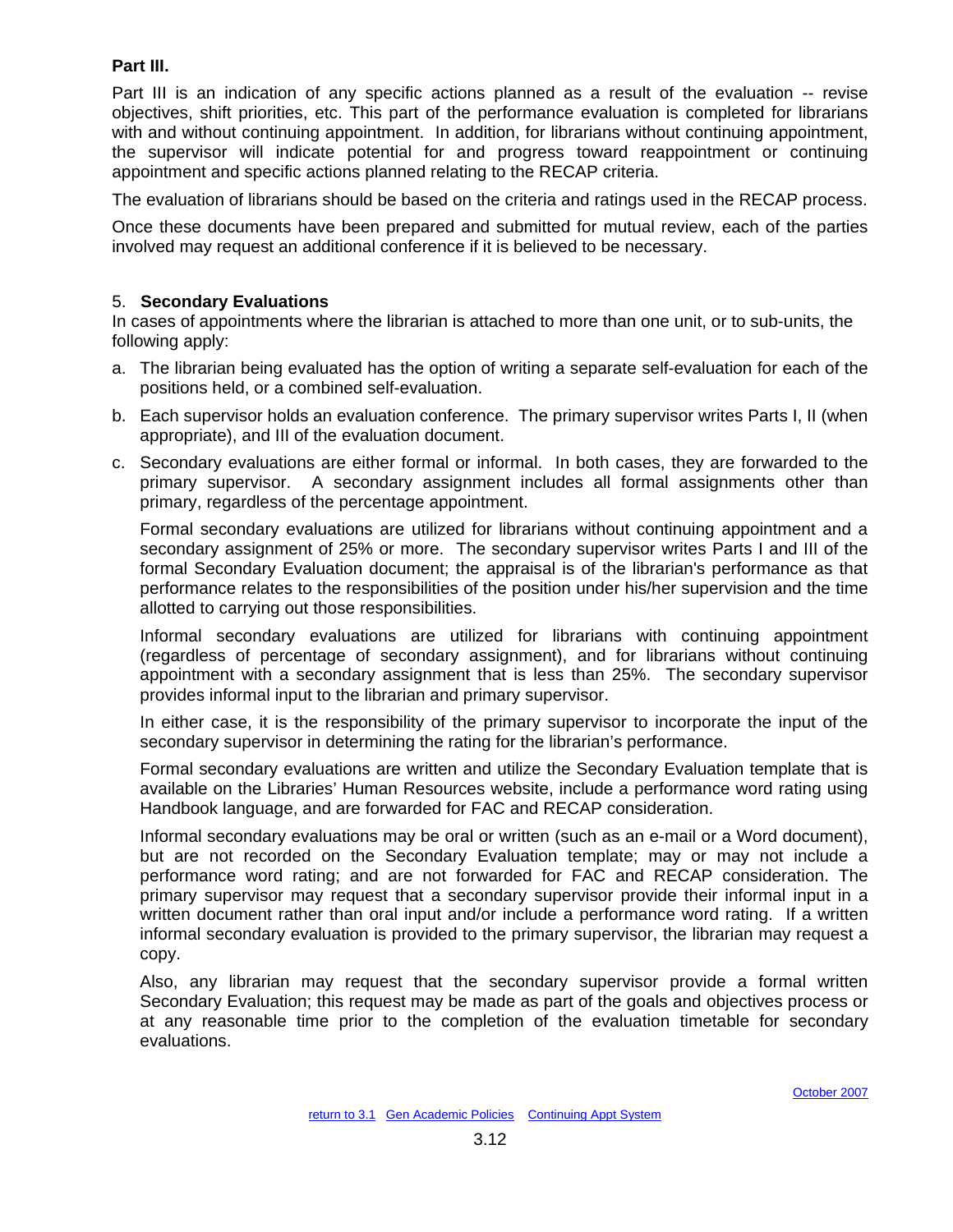d. A primary supervisor, designated by the Library administration, has the responsibility of ensuring that each of the supervisors involved confer to agree upon the extent of the librarian's responsibilities to the areas concerned. This conference takes place before appraisal review interviews are held and the evaluations written.

Guidelines pertaining to the sequence of events in the goals and objectives and performance evaluation programs are the responsibility of the Library administrative staff. A general schedule is included in the Appendix. The sequence of events outlined in the schedule relates to a preferred timetable which recognizes that any section of the schedule may be subject to change as unforeseen circumstances dictate. When this occurs, revision of the timetable will be made.

## **Evaluation of Temporary Faculty**

Members of the temporary faculty, who are not appointed under the provisions of the continuing appointment system, have their performance evaluated for the major purposes of improving their performance and service to the Library and to the University, for possible reappointment or extension of the temporary appointment, and for compensation if reappointed.

The evaluation of the temporary librarian, like that of the regular librarian, is performed by the librarian's immediate supervisor. In the evaluation process, librarians are given the right to review the formal written evaluation record and to add their comments on the evaluation form utilized in the process.

The evaluation program for both regular and temporary librarians, revolves around the development and statement of the individual's performance objectives and the measures for evaluating those objectives. During the term of the temporary librarian's appointment, periodic and informal review and evaluation of progress are conducted between the librarian and his/her immediate supervisor in relation to attainment of objectives. The number of these informal review and evaluation sessions is based upon perceived need, and upon the length of the librarian's appointment. At least one informal review and evaluation generally takes place during every three months of the appointment.

Evaluation of members of the Library's temporary faculty follows as much as possible the evaluation process for the Library's regular faculty. Annually, if the appointment is for more than one year, or upon the conclusion of the appointment if it is for less than a year, an evaluation packet is assembled which consists of:

- a. A current and accurate position description.
- b. The annotated statement of the librarian's personal performance objectives and their corresponding performance measures.
- c. A self-evaluation of performance.
- d. A written evaluation and the mid-year summary by the temporary librarian's immediate supervisor.
- e. Comments with respect to the evaluation by the librarian, intermediate supervisor(s), if any, the Divisional administrator, and the Director.

The current evaluation packet is made available to the appropriate administrative head of the division in which the temporary librarian is attached and the Director of Libraries. The Director makes a decision regarding possible reappointment or extension of the temporary appointment, dependent upon the need for the position and the availability of funds for this purpose. The evaluation packets are retained in the appropriate Divisional office files for four years.

October 2007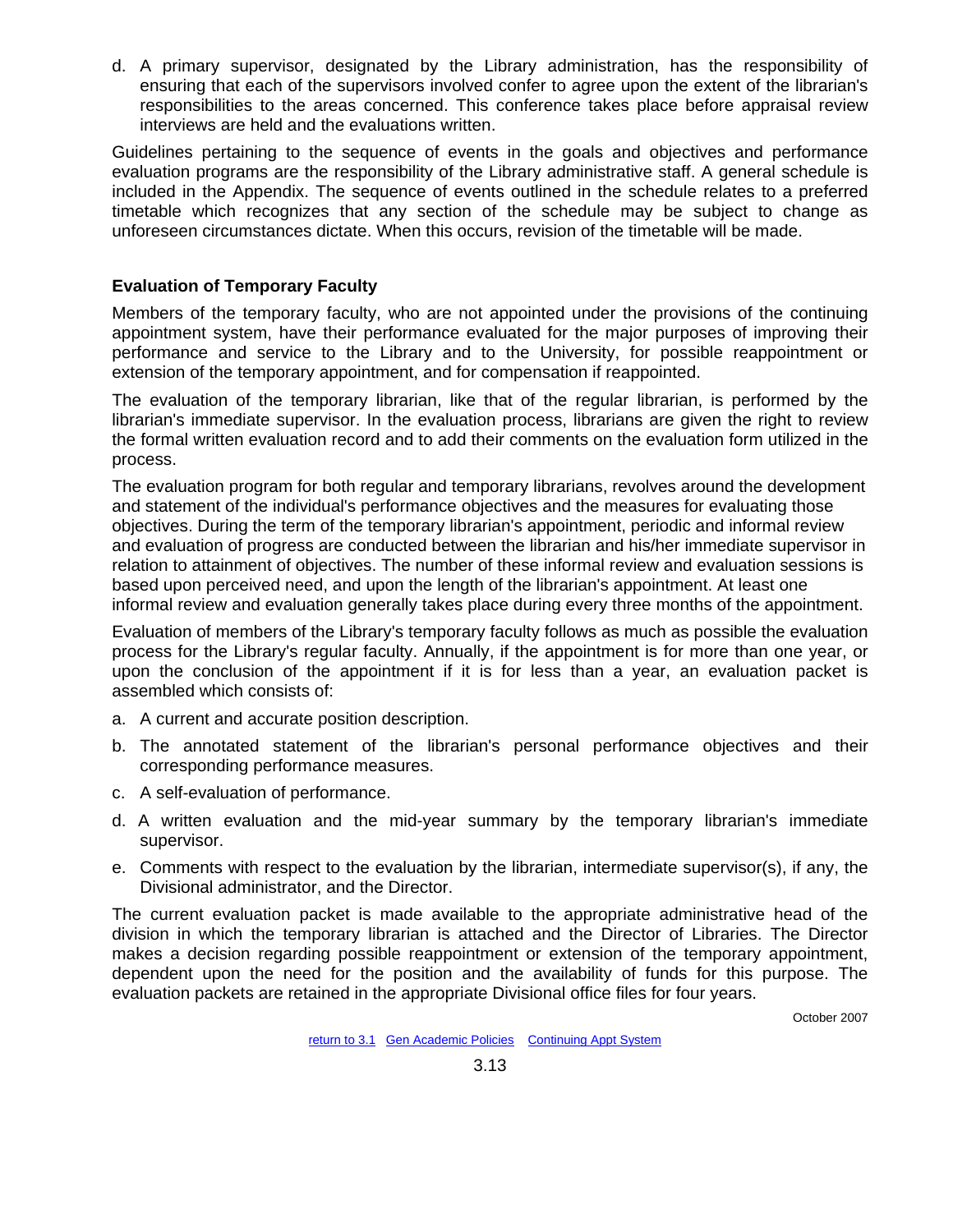### **Evaluation of Administrative Faculty**

Members of the Libraries' administrative faculty are appointed under the provisions of the continuing appointment system, as are members of the regular faculty who have no administrative titles. Individuals in this group include: the Director of Libraries, heads of the major Divisional areas, and individuals with staff administrative responsibilities. Divisional directors or individuals with staff administrative responsibilities may carry the title Associate or Assistant Director of Libraries.

All members of the administrative faculty formulate personal performance goals and objectives which form the basis for the annual performance evaluation. The primary purpose of that evaluation is for improving their performance and service to the Library and the University.

As with members of the regular and the temporary Library faculty, the responsibility for evaluation of administrative members of the faculty is that of their immediate supervisors in the administrative structure. The Director of Libraries is evaluated annually by the Provost. The responsibility for evaluation of members of the Library's administrative group who are immediately responsible to the Director is that of the Director. The evaluation appraises their performance relating to their administrative responsibilities within the framework of their Divisional and/or personal goals and objectives.

## **Annual Evaluation for Merit**

The Libraries conforms with the University practice of basing salary increase recommendations on a peer review of the faculty member's performance. The purpose of merit is to recognize job performance that is of significant value for the institution's primary missions of instruction, research, and public service.

Funds for merit increases and guidelines are received from the Provost. In consultation with the Steering Committee, the Director of Libraries establishes the guidelines by which these funds will be distributed among the library faculty.

The Faculty Affairs Committee is responsible for conducting the peer review. The outcome of the peer review process is an advisory recommendation. The review is based on each librarian's annual performance documentation. Every member of the library faculty is reviewed by the Faculty Affairs Committee unless that librarian has received a rating of "unsatisfactory" from his/her supervisor or is otherwise not eligible for a merit increase (for example, if the librarian has resigned and will be leaving before the merit increase would become effective.)

The merit review documentation packet for FAC consists of the self-evaluation, statement of personal annotated goals and objectives (and statement of unit goals and objectives, if the individual is a supervisor), current position description, and Part I of the supervisor's evaluation. Parts II and III of the supervisor's evaluation, as well as the mid-year evaluation, are not forwarded to FAC but are retained in the division office for RECAP consideration, as appropriate.

The Faculty Affairs Committee is responsible for reviewing performance of Criterion I (Performance of Responsibilities), including position responsibilities and goals and objectives; Criterion II (Research, Scholarly, and Creative Activities); and Criterion III (Service and/or Professional Activities), as reflected in the librarian's and supervisor's documentation.

The Faculty Affairs Committee will review all documentation using the same criteria and definitions for "satisfactory," "good," "very good," and "excellent" as are used in the RECAP process. The top rating from FAC will be Tier I. The number of additional tiers will be determined based on FAC recommendation to the Director.

The FAC will submit its recommendations for merit increases in writing to the Director of Libraries. Recommendations for merit increases will also provide rationale for the recommendation. The form of the recommendation and supporting rationales depends on instructions given by the director of library.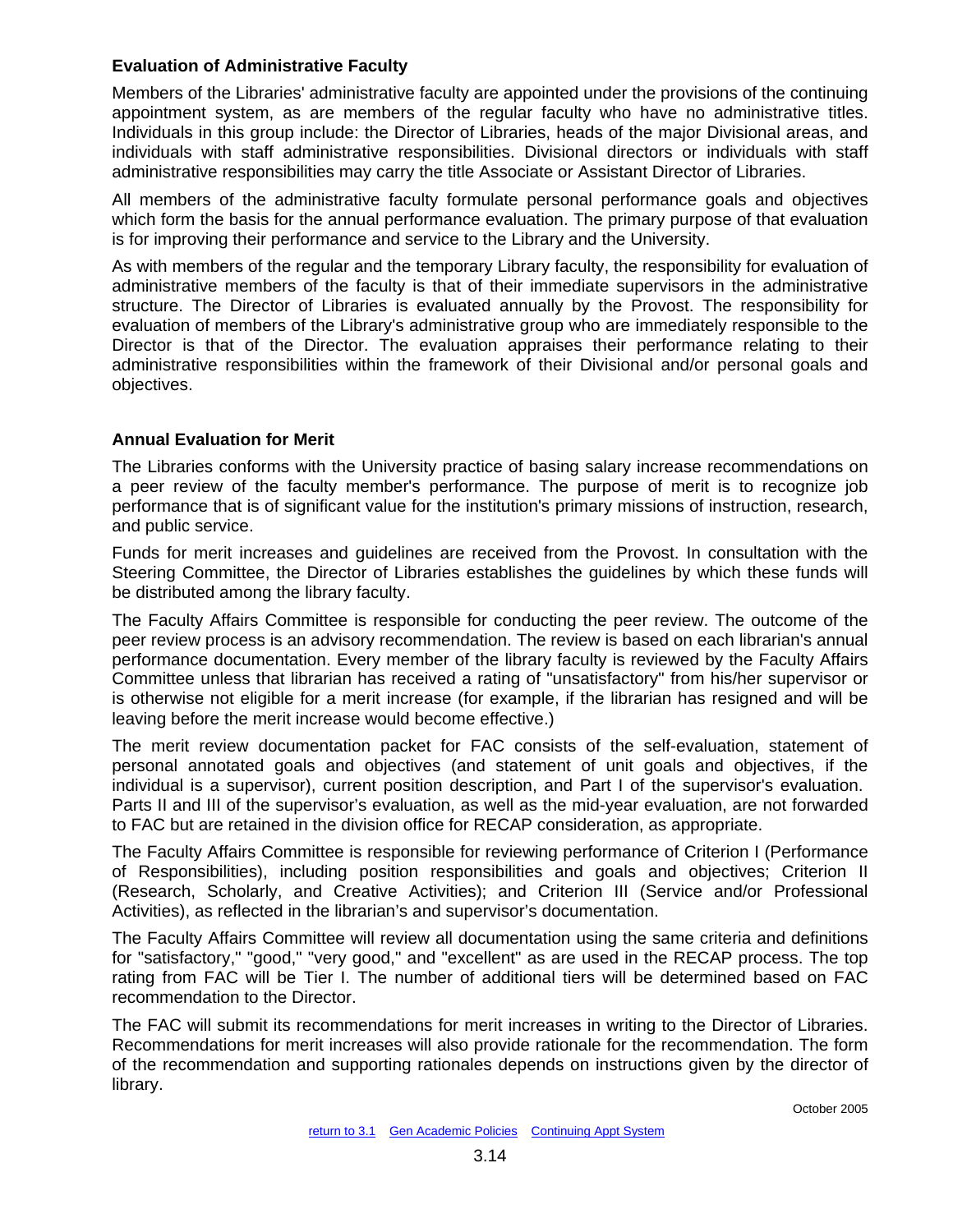The Assistant/Associate Director prepares his/her own recommendations for merit increases for the librarians in the division and submits this advisory recommendation to the Director of Libraries. The Director considers the advisory recommendations from the FAC and the assistant/associate directors and makes the final recommendation and submits it to the Office of the Provost.

The Director of Libraries will notify each librarian, in writing, of her/his decision and the rationale for the decision. Recommendations for merit increases are retained in the Director's budget files.

A librarian who receives a notification of no merit has the option of initiating the regular grievance procedure (see appendix III of the [Library Faculty Bylaws](#page-84-0).)

October 2005

[return to 3.1](#page-26-0) [Gen Academic Policies](#page-3-0) [Continuing Appt System](#page-11-0)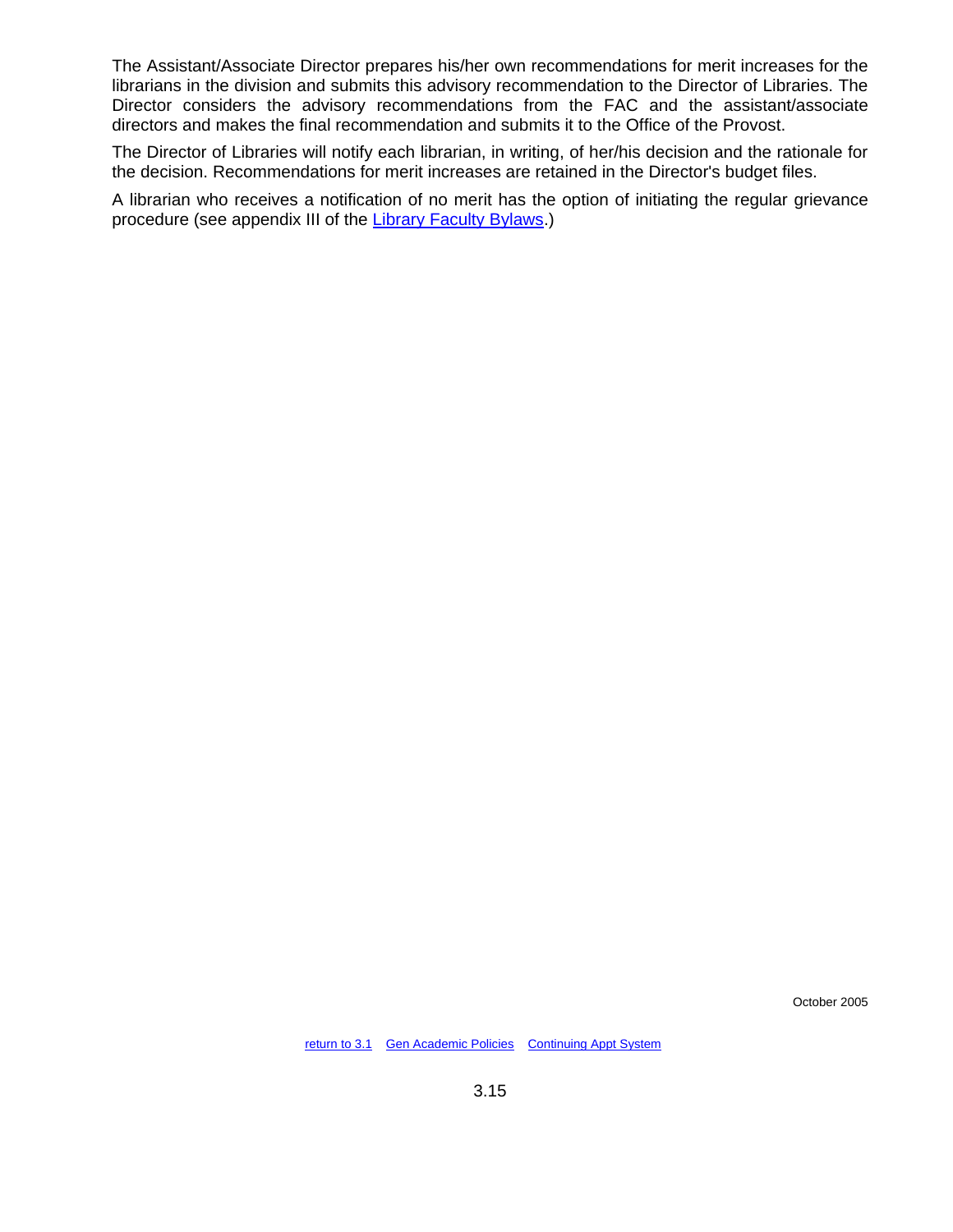# <span id="page-41-1"></span>**Chapter 4**

# <span id="page-41-0"></span>**Evaluation for Reappointment, Continuing Appointment, and Promotion**

The purpose of the evaluation process for reappointment, continuing appointment, and avenue one type promotion within position is to assess the individual librarian's capacity for sustained professional effectiveness and continuing professional growth in the M.S.U. Libraries. An elected advisory committee called the Librarian Advisory Committee on Reappointment, Continuing Appointment, and Promotion, referred to as the RECAP Committee, conducts an evaluation process. The recommendation arrived at by this committee is submitted to the Director for recommendation to the Provost. The structure and organization of the committee are outlined in the [Library Faculty Bylaws.](#page-84-0)

The RECAP process is different from the annual performance evaluation, which is conducted for the purpose of improving the performance and service of the individual to the Libraries and the University. The annual performance evaluation is not a peer review process since the responsibility for the evaluation lies with the supervisor. The criteria utilized are short-range in scope, directed toward appraising the librarian's performance over the past year and toward establishing the framework for improving performance in the next evaluation period.

The objective of evaluation for reappointment, continuing appointment, and avenue one type promotion is to assess the librarian in terms of possible retention in the M.S.U. libraries or promotion within the librarian's position. The process is characterized by evidence submitted by the librarian to support his/her application, by peer review, by the supervisor's appraisal of the individual's performance, and by evaluation criteria which are long-range in scope. The procedures and guidelines of this process are different from those of the annual performance evaluation process.

### **The fundamentals of the RECAP process are:**

- 1. to employ an evaluation process consistent with the annual performance evaluation process, but different due to the different purpose of the evaluation;
- 2. to employ a process which recognizes that reappointment, continuing appointment, and promotion are part of an evolutionary continuum for professional advancement within the structure of the continuing appointment system;
- 3. to utilize criteria which are relevant to the unique nature of the librarian's contribution to the mission of the Libraries and the University;
- 4. to incorporate into the evaluation process high standards which are fair and achievable by individuals dedicated to professional competency;
- 5. to establish a peer review structure made up of librarians with continuing appointment status to conduct an evaluation of the candidate from a Library-wide perspective;
- 6. to utilize procedures and guidelines which are specific, understandable, non-ambiguous, and minimally subjective;

September 1995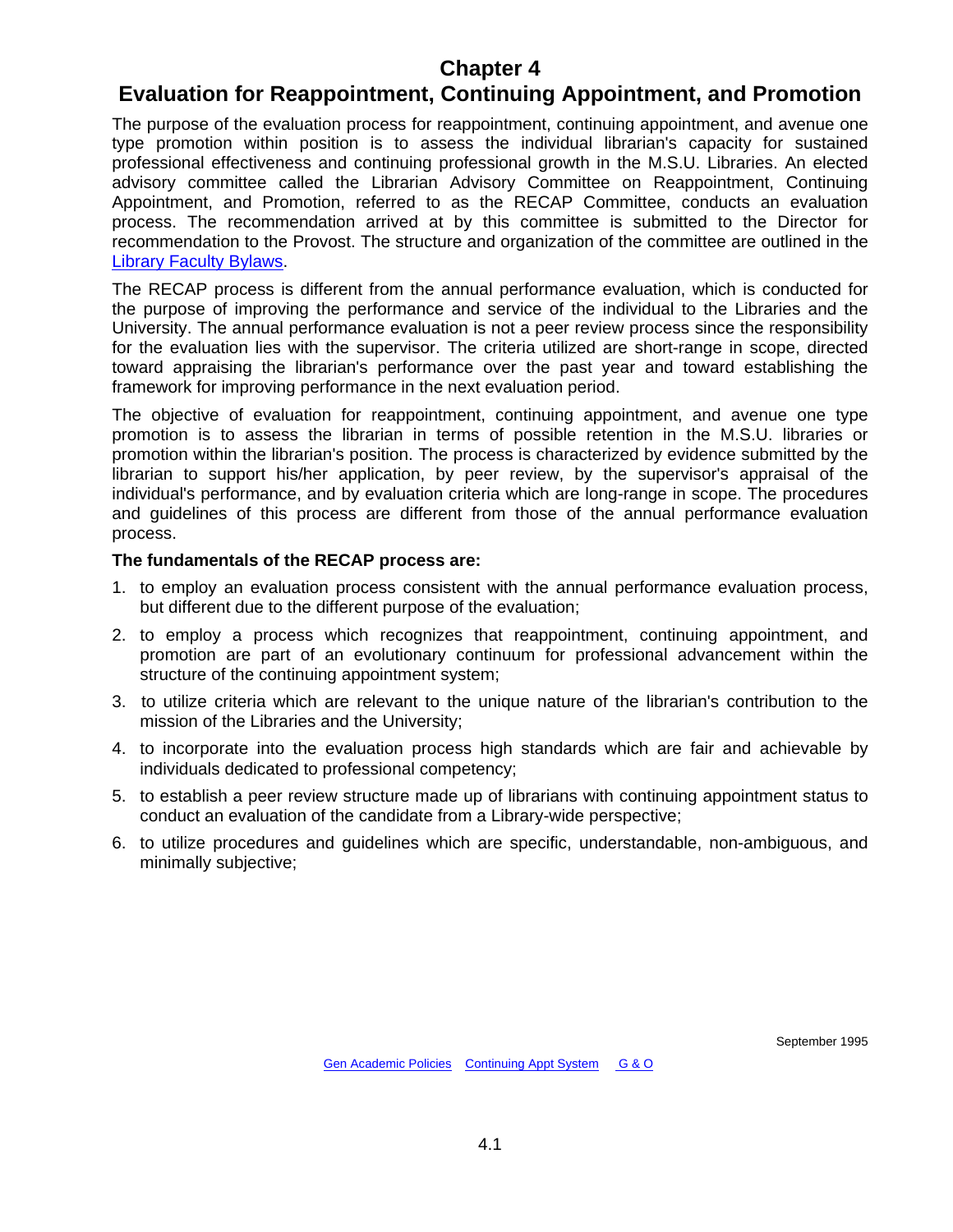- 7. to incorporate into the process a weighting and rating structure related to criterion significance, type of decision involved, and the position ranking level of the candidate;
- 8. to assure that the candidate has every opportunity to submit pertinent evidence to support his/her application;
- 9. to establish a formal schedule for submission of applications by the candidate and provide adequate time for conducting the review process.

## **Criteria for RECAP**

The criteria for evaluating librarians for reappointment, continuing appointment, and avenue one type promotion within position are performance of responsibilities; research, scholarly, and creative activities; and service and/or professional activities. While each criterion is considered significant in the librarian's contribution to the mission of the Libraries and the University, performance of responsibilities is the most important of the three criteria and therefore weighted more heavily in RECAP deliberations.

#### **Documentation**

Documentation is required to support a candidate's application for reappointment, continuing appointment or avenue one promotion. In addition to documentation to support each of the criteria, each candidate should supply the following:

1. An up to date curriculum vitae that includes professional employment history, professional activities, community activities, full courses taught, publications, awards, etc., which will be forwarded to the Provost for review with the recommendations.

2. A completed dossier checklist. (see Chapter 6 for the form.)

3. A brief letter of application concisely summarizing the candidate's strengths and contributions to the Libraries and stating the action being requested.

4. Copies of any work done at MSU which is listed in the curriculum vitae. The RECAP committee may request copies of any other work listed on the curriculum vitae that it wishes to see.

5. Names and addresses of Persons other than the supervisor(s) who may be contacted to supply letters of reference.

**A. Reappointment** - The candidate will submit the names of at least 3 persons other than the primary supervisor who may be contacted to supply letters of reference. These individuals will be asked (by the Libraries HR Office) to evaluate the candidate's performance and/or contributions to MSU Libraries and/or the library profession. The candidate is strongly encouraged to provide at least 1 reference from outside the MSU Libraries.

A minimum of 3 and no more than 5 letters will accompany the dossier.

February 2001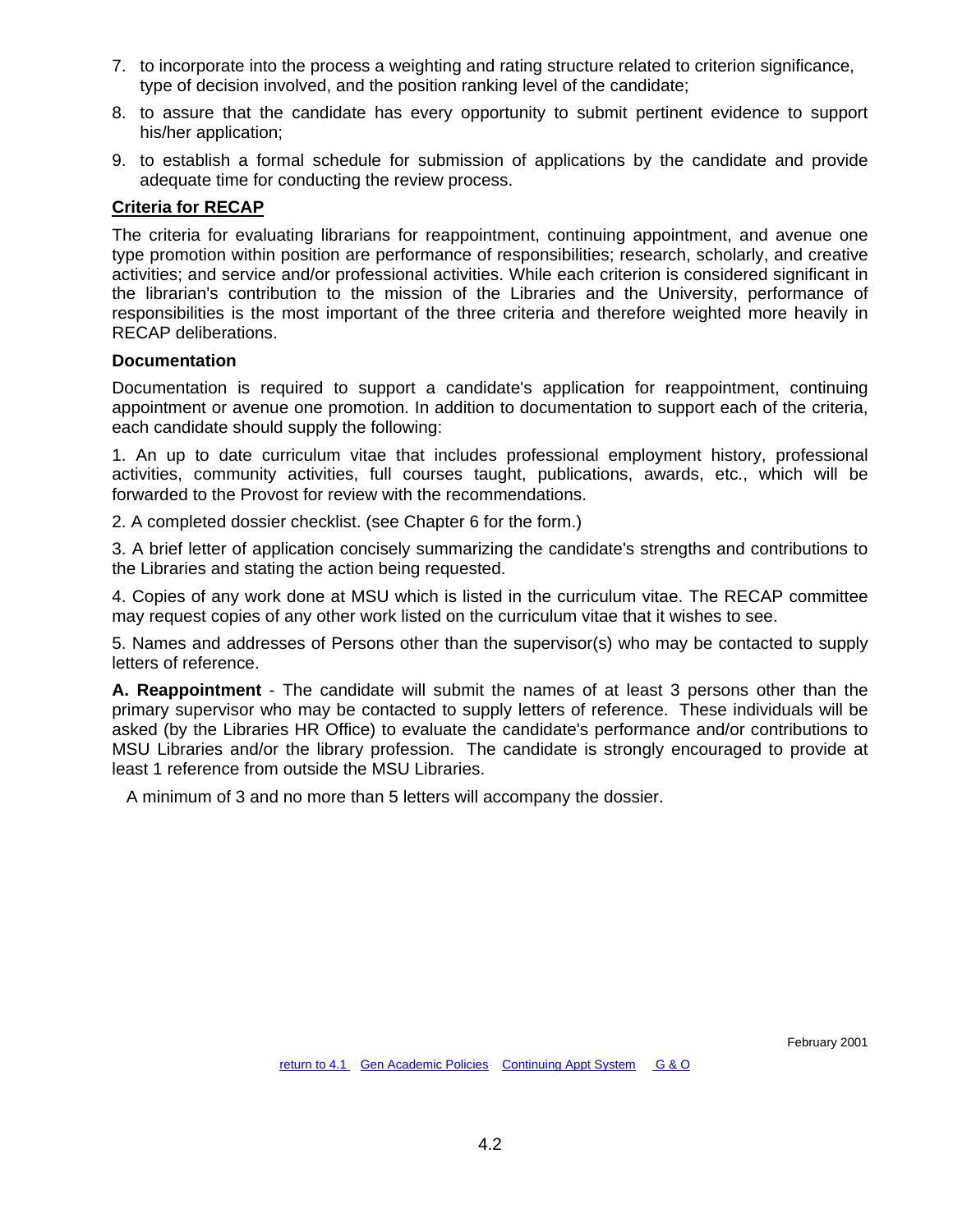**B. Continuing Appointment** - The candidate will submit the names and addresses of at least 5 persons other than the primary supervisor who may be asked to supply letters of reference. The individuals will be asked (by the Libraries HR Office) to evaluate the candidate's performance and/or contributions to the MSU Libraries and/or the library profession. There must be one name from at least three of the four following groups:

 MSU Libraries --- Internal MSU Community (University) — External Professional Organizations (Library and/or subject related)- External Colleagues at other institutions — External

RECAP may solicit additional letters from persons whose names were not submitted by the candidate. A minimum of 5 and no more than 7 letters will accompany the dossier. At least 3 of the letters accompanying the dossier should be from names supplied by the candidate.

**C. Promotion** - The candidate will submit the names and addresses of at least 5 persons other than the primary supervisor who may be asked to supply letters of reference. The individuals will be asked (by the Libraries HR Office) to evaluate the candidate's performance and/or contributions to the MSU Libraries and/or the library profession. There must be at least one name from each of the following groups:

 MSU Libraries --- Internal MSU Community (University) --- External Professional Organizations (Library and/or subject related)- External Colleagues at other institutions --- External

RECAP may solicit additional letters from persons whose names were not submitted by the candidate. A minimum of 5 and no more than 7 letters will accompany the dossier. At least 3 of the letters accompanying the dossier should be from names supplied by the candidate.

## **Criterion: I Performance of Responsibilities**

The purpose of this criterion is to evaluate how well the librarian has performed his/her responsibilities as they are reflected in the position descriptions and personal goals and objectives statements, and to assess the librarian's capacity for continuing effectiveness and growth in the performance of responsibilities. No priority of the elements is intended. Individual aspects of each element may not apply to all persons.

RECAP Committee members consider elements indicated by the symbol (\*) for each librarian evaluated. For those librarians with supervisory/administrative responsibilities, elements indicated by the symbol (>) are also considered.

## **A. Elements of Criterion I:**

- 1. *Knowledge and background relevant to one's position*, including:
	- \* Knowledge of relevant subject area(s) and/or field(s)
	- \* Understanding of unit policies, procedures, practices, and services.
	- \* Knowledge of relevant M.S.U. Libraries policies, procedures, practices, and services.
	- \* Knowledge of relevant University policies, procedures, practices, and services.
	- \* Knowledge of relevant academic library policies, procedures, practices, and services.
- 2. *Demonstrated willingness and ability to expand one's range of responsibilities in order to achieve personal, unit, division and/or library-wide goals and objectives*:
	- \* Identifies and participates in relevant activities
	- \* Undertakes complex responsibilities of depth, and/or breadth
	- \* Participates in activities which involve staff from numerous division/units

February 2001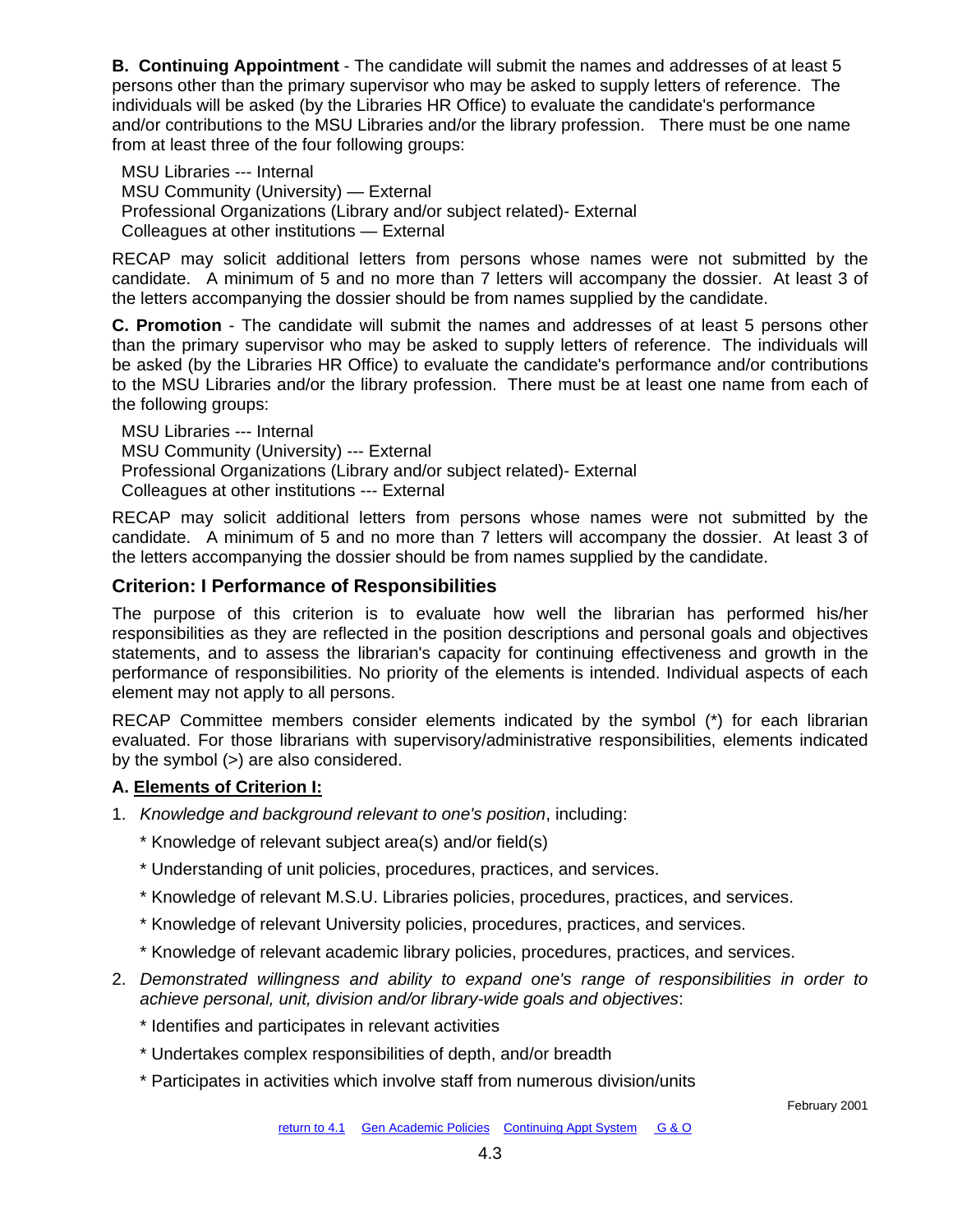- 3. *Demonstrated effectiveness in interactions with others*:
	- \* Assumes, accepts, shares, and relinquishes responsibilities.
	- \* Instructs Libraries users and/or staff members
	- \* Offers, accepts, and utilizes constructive criticism
	- \* Displays an approachable manner
	- > Receptive to suggestions and constructive criticism from staff members
	- \* Inspires as well as participates in teamwork
	- > Exercises group and individual leadership skills
	- \* Employs oral communication proficiently, including ability to listen and understand
	- > Trains, instructs, and provides appropriate background information/reasons for decisions and procedures; communicates necessary information to appropriate Library staff members
	- \* Communicates effectively in writing
	- > Exhibits effective writing ability in procedures, policies, administrative reports, correspondence, etc.
	- \* Elicits appropriate information from faculty and/or administrators in teaching departments
	- > Involves staff in goals and objectives development, decision-making processes, and the evaluation/revision of policies, procedures, and practices; acts upon suggestions from staff; provides feedback to staff
	- \* Works to create supportive relationships with the diverse user community and staff of the MSU Libraries.
- 4. *Demonstrated ability to identify, analyze, and solve problems*:
	- \* Exhibits resourcefulness, creativity, and originality
	- \* Shows initiative, independence, and perseverance
	- \* Reviews, analyzes and evaluates personal, unit, division, and Library-wide policies, procedures, practices, and services and proposes and implements new alternatives (including stream-lining, consolidation, expansion, or elimination of existing policies, procedures, and services) NOTE: Although applicable to all Library faculty members, this element is particularly important for those with supervisory/administrative responsibilities.
	- \* Demonstrates awareness of diversity-related factors in solving problems.
- 5. *Decision-making ability*, including:
	- \* Acceptance of decision-making responsibilities
	- \* Decisiveness

\* Delegation of authority as appropriate--NOTE: Although applicable to all Library faculty members, this element is particularly important for those with supervisory/administrative responsibilities

\* Demonstrates awareness of diversity-related factors in making decisions.

June 2004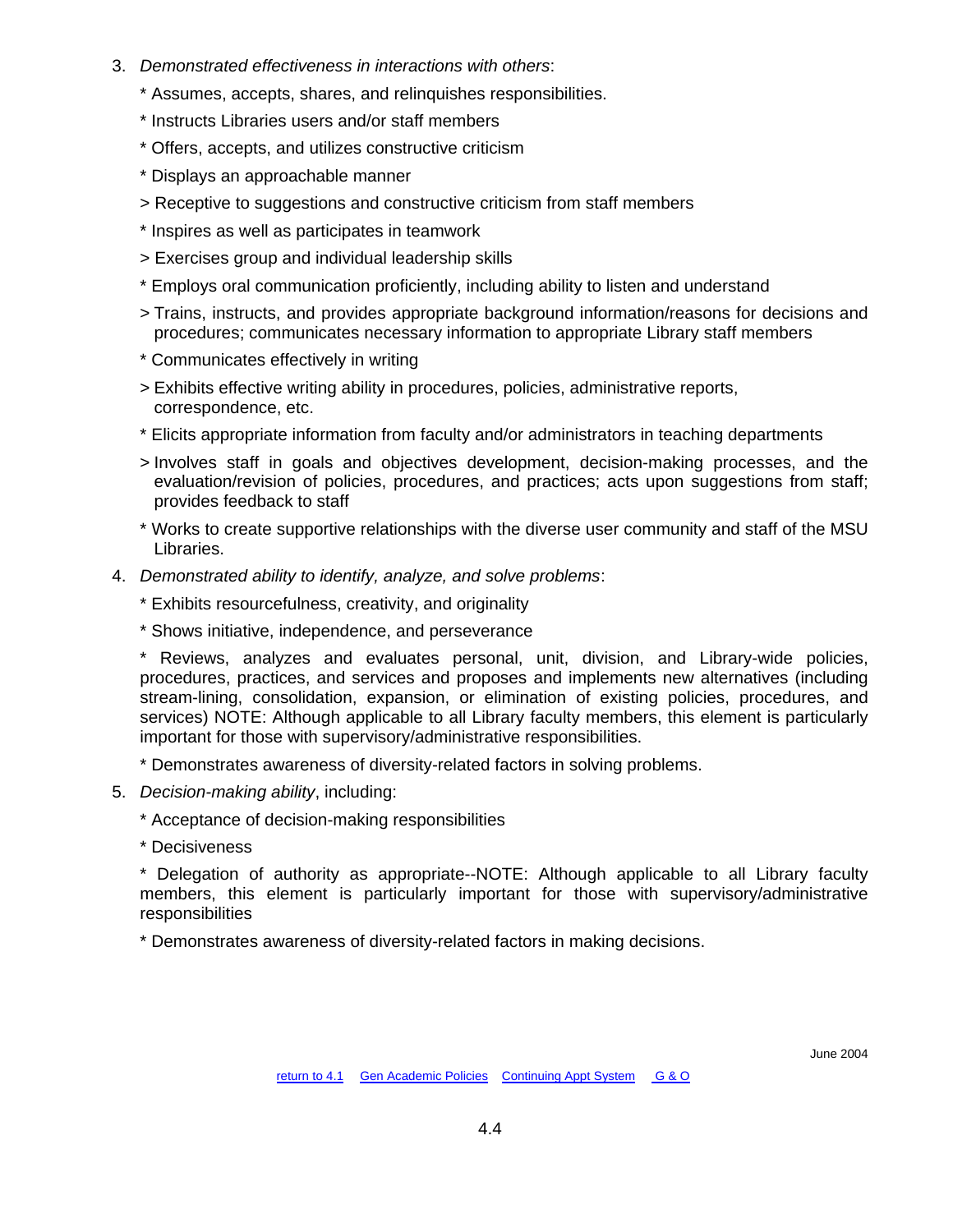6. *Individual capabilities*, including:

\* Maintains a sense of humor and objectivity; uses good judgment and common sense; remains adaptable, flexible, and versatile in situations requiring these attributes

- \* Formulates realistic yet challenging personal goals and objectives
- \* Demonstrates willingness to take risks
- \* Manages time and resources
- \* Monitors and accomplishes personnel goals and objectives
- \* Exhibits dependability
- \* Exhibits sensitivity to and interest in diversity issues.
- 7. *Ability to plan, coordinate, and manage at the unit level*:
	- > Sets and communicates priorities
	- > Monitors staff objectives
	- > Formulates, monitors, and accomplishes realistic yet challenging unit/divisional goals and objectives
	- > Coordinates and achieves assigned responsibilities within and outside the unit/division
	- > Practices long-range planning, including position management, facilities management, budgeting, etc.
	- > Creates and maintains an atmosphere of support and acceptance.
- 8. *Commitment to staff development*:
	- > Conducts objective, accurate, and constructive performance evaluations
	- > Provides opportunities for staff members to show capabilities for and accept greater, new, or different responsibilities
	- > Promotes staff development activities (workshops, training sessions, etc.) to libraries administration and to staff members; becomes involved in the planning and production of staff development activities
	- > Maintains and develops data in coordination with individuals supervised for the purpose of providing information to administrative staff for making personnel decisions in furthering the career development of staff
	- > Promotes staff involvement in diversity-related programs and initiatives.

#### **B. Documentation for Criterion I:**

Documents used in the evaluation of a candidate in the RECAP process are listed below. Required documents are labeled with the symbol (\*), while those that are optional are labeled with the symbol (>).

#### *Supplied by candidate*:

- $*$  1. Position descriptions as revised each year $\frac{2}{2}$
- $*$  2. An annotated copy of annual personal goals and objectives statements, with revisions.<sup>1</sup>
- \*3. Annual unit goals and objectives statements, as revised (for those with supervisory/administrative responsibilities).<sup>1</sup>
- >4. Written reports, studies, bibliographies, instructional materials, handouts, policies and procedures, planning or organizational reports/proposals, and other types of written documents relating to the elements of Criterion I.
- >5. Other relevant evidence of the quality of performance.

June 2004

[return to 4.1](#page-41-0)[Gen Academic Policies](#page-3-0) [Continuing Appt System](#page-11-0) [G & O](#page-26-0)

<sup>&</sup>lt;sup>2</sup>For candidates for reappointment and continuing appointment, documents for each year of the librarian's appointment at MSU must be provided. For candidates for promotion, documents for the previous four years must be provided.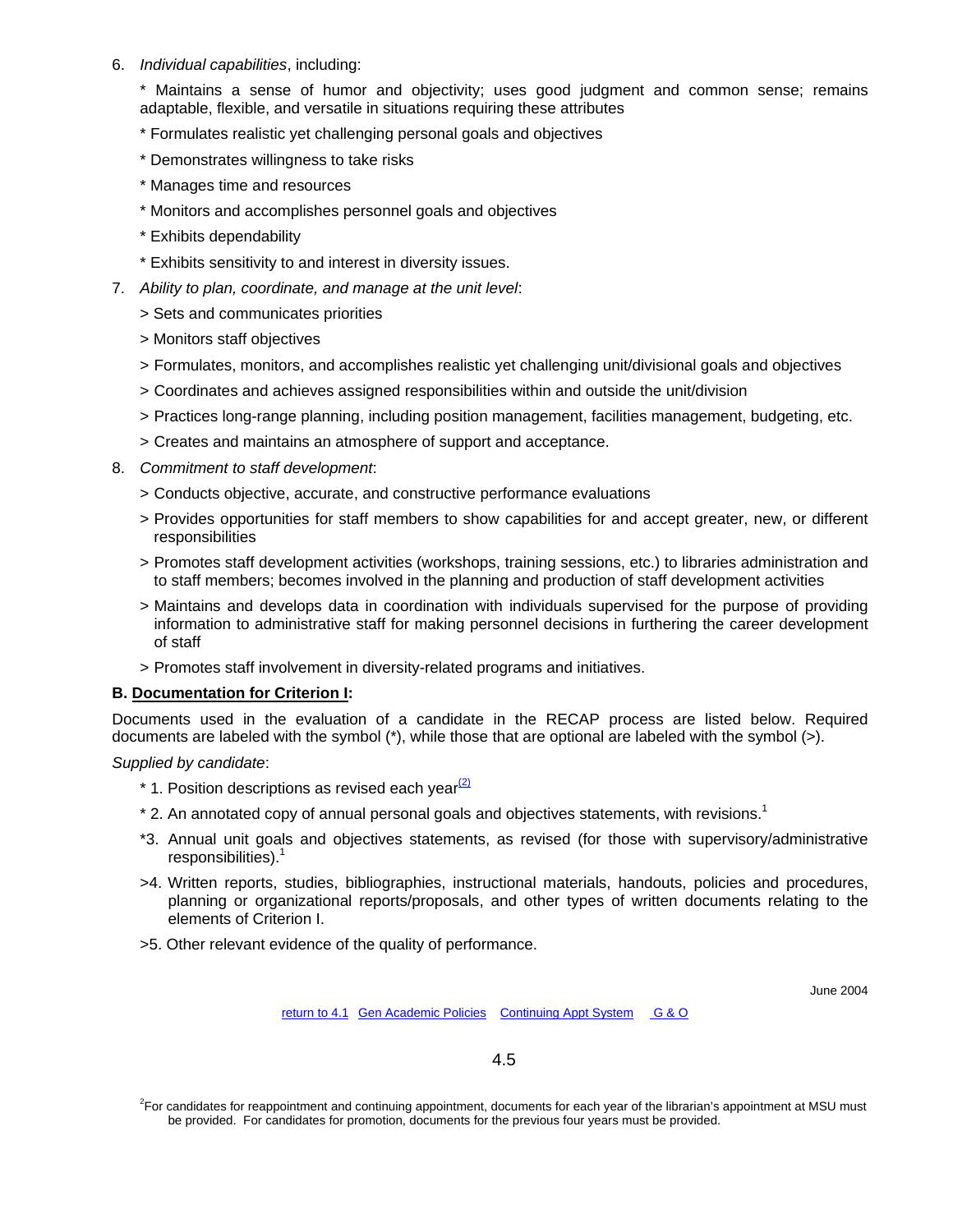*Collected by Libraries Human Resources Office for the RECAP Committee*:

- $*$ 6. Annual supervisor(s)' performance evaluations.<sup>1</sup>
- \*7. A written evaluation from the candidate's current supervisor(s) specifically addressing the librarian's capacity for continued professional growth and effectiveness based upon an appraisal of her/his performance on the elements of Criterion I clearly indicating whether reappointment, continuing appointment, or promotion is recommended or not**. [\(3\)](#page-83-0)**

## **Criterion II: Scholarly and Creative Activities**

The purpose of this criterion is to evaluate the librarian's involvement in pursuits of a scholarly, and/or creative nature; and to assess the librarian's capability for future growth in such activities.

RECAP Committee members consider activities in the library field, in related fields, and/or in other subject disciplines. Emphasis is placed upon the quality of the activities. No priority of elements included in the criterion is intended.

### **A. Elements of Criterion II may include:**

- 1. Attainment of or progress toward additional degrees
- 2. Publications, research in progress, research manuscripts, and/or creative manuscripts submitted for publication
- 3. Conference papers, lectures, seminars, etc.
- 4. Fellowships, awards, prizes, etc.
- 5. Grant proposals
- 6. Appropriate non-degree course work and/or continuing education activities.
- 7. Serving as a consultant or as an academic advisor
- 8. Serving as an editor, abstractor, indexer, translator, etc.
- 9. Instruction/teaching (other than that in the division's continuing goals and objectives)

10. Any other pursuit which leads to and/or demonstrates advanced or applied knowledge of a research, scholarly, or creative nature in the library or library-related field, or in other subject areas

## **B. Documentation for Criterion II may include:**

- 1. Transcripts, degree certificates, letters of completion, etc.
- 2. Copies of publications, summaries of research in progress, copies of research manuscripts, and/or creative manuscripts submitted for publication

April 2008

<sup>&</sup>lt;sup>3</sup>For candidates appointed to positions under a new supervisor since their last evaluation, RECAP Committee will also acquire an evaluation from prior supervisor(s).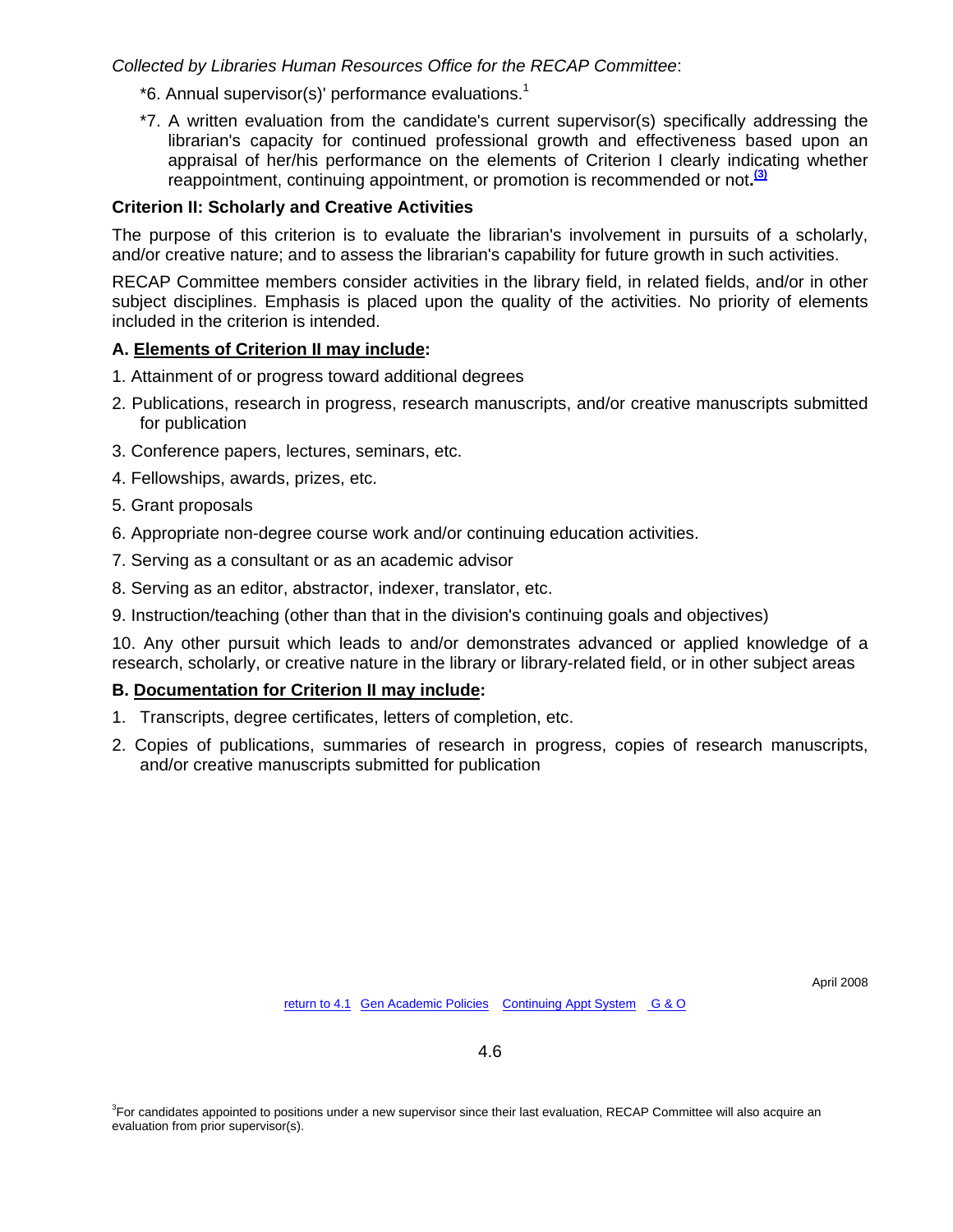- 3. Copies or summaries of conference papers, lectures, seminars, etc.
- 4. Award letters or summaries of fellowships, awards, prizes, etc.
- 5. Grant proposals
- 6. Transcripts or official documentation of continuing education activities (e.g., attendance at workshops, seminars, conferences, C.E.U. Credits earned, etc.)
- 7. Summaries of professional consulting projects
- 8. Summary of work as an editor, abstractor, indexer, translator, etc.
- 9. Documentation of instruction/teaching experience. This includes examples of instructional aides prepared, syllabi, etc.
- 10. A summary of other pursuits which lead to and/or demonstrate advanced or applied knowledge of a research, scholarly, or creative nature in the library or library-related fields, or in other subject disciplines
- 11. Evidence of the quality of the achievements and evidence submitted in support of Criterion II

### **Criterion III: Service and/or Professional Activities**

The purpose of this criterion is to evaluate the librarian's impact on the M.S.U. Libraries and Michigan State University, the community, and the profession and the probability that positive impact and sustained growth will continue in the future. No priority of the elements included is intended.

### **A. Elements of Criterion III may include:**

- 1. Continuing active involvement in professional organizations relevant to librarianship
- 2. Service on Libraries and university committees and councils
- 3. Community service
- 4. Serving as an advisor
- 5. Any other pursuits which demonstrate the librarian's impact on the M.S.U. Libraries, Michigan State University, the community, or the profession

#### **B. Documentation for Criterion III may include:**

- 1. Summary of positions in professional associations, organization, etc.; copies of programs of conferences, workshops, talks, presentations, etc., arranged or chaired, with identity of affiliated professional association and dates
- 2. Summary of service on Libraries and University committees and councils, including dates.
- 3. Summary of positions in community organizations, associations, etc.; copies of programs of conferences, workshops, talks, presentations, etc., arranged or chaired, with identity of sponsoring organization and dates. Documentation of community activities should be included when it illustrates that the candidate has positively represented the M.S.U. Libraries, Michigan State University, or the library profession to the community.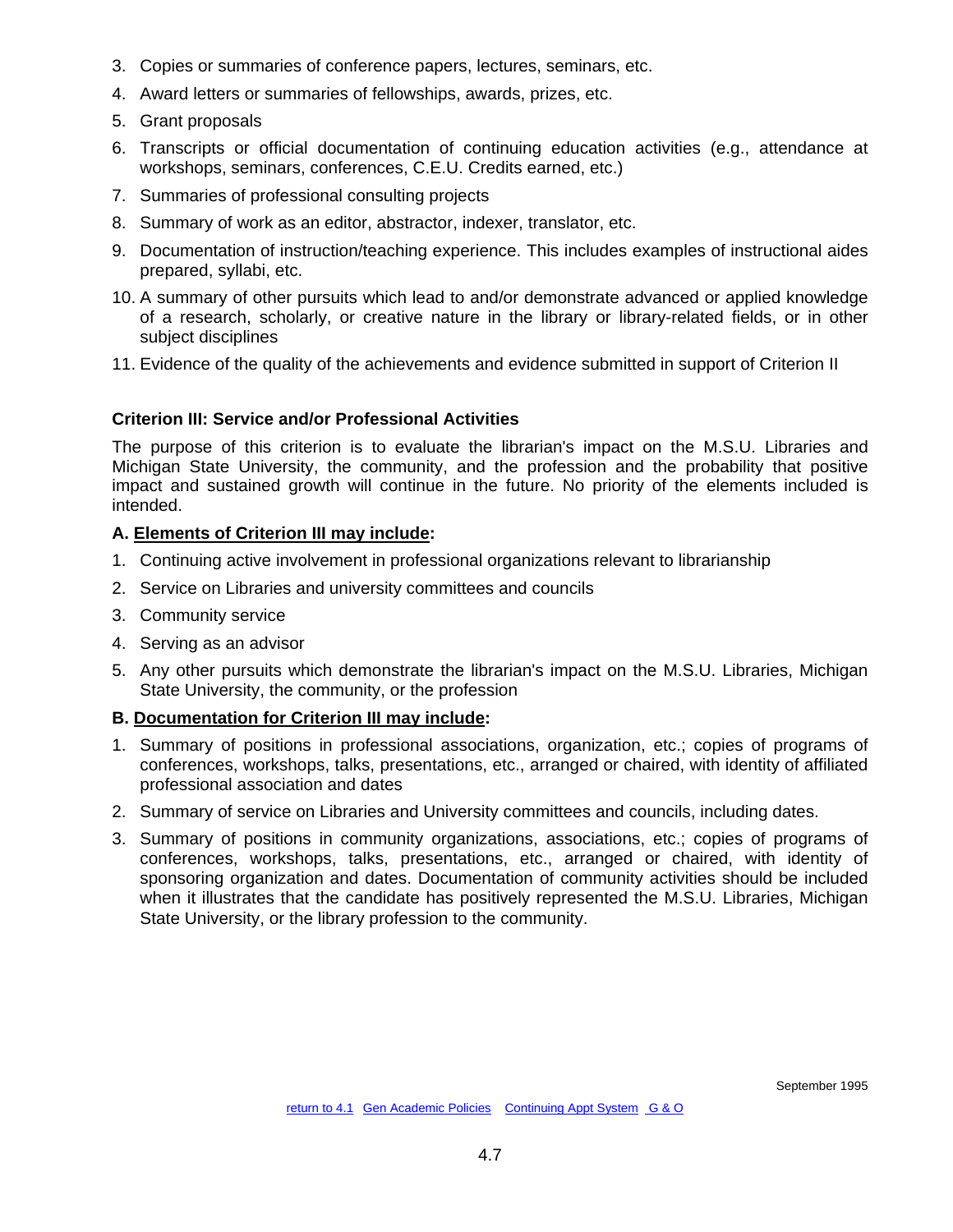- 4. Summary of advising activities performed for individuals, agencies, departments, other libraries, etc.
- 5. Summary of other relevant activities which demonstrate the librarian's impact on the M.S.U. Libraries, Michigan State University, the community, or the profession
- 6. Evidence of the quality of achievements described in Criterion III (e.g., letters of thanks, citations for service, etc.)

## **Conducting the RECAP Process**

The following procedures are utilized in the RECAP process for evaluation and recommendation for reappointment, continuing reappointment, and avenue one type promotion.

## **I. Schedule**

### **A.** *Reappointment, Continuing Appointment***:**

1. Announcement of upcoming deliberations regarding these two matters is made to eligible candidates by notification from the Office of the Director by June 1.

Librarians eligible for continuing appointment consideration are also notified that individuals at this ranking level may apply for both continuing appointment and promotion within position to the next ranking level. If the candidate does not indicate his/her intention to apply for promotion, the application submitted is reviewed only for award of continuing appointment.

- 2. The deadline for submission of an application, via a dossier, by the candidate for reappointment or for continuing appointment is July 1. The dossier is submitted to the Assistant Director for Human Resources. Should an application be unavoidably delayed, the RECAP Committee must be notified of the reason for the delay in order to provide an appropriate extension of time.
- 3. If a candidate does not wish to apply for reappointment or continuing appointment, he/she is required to submit a letter of resignation which will become effective no later than the June 30 of the appointment expiration.
- 4. The RECAP Committee begins its process on August 1 and concludes it and presents its recommendations to the appropriate divisional administrator by October 1.
- 5. The candidate is notified by the Director of Libraries by December 15 of his/her reappointment/continuing appointment status. Librarian Candidates who have applied for both continuing appointment and promotion will be notified of promotion status by April 30 of that academic year.
- 6. If the application for reappointment is recommended to the Provost and is approved by the President, the next probationary period begins August 16 of the following year. If continuing appointment is awarded it will take effect the following August 16, upon approval by the President of the University.

June 2004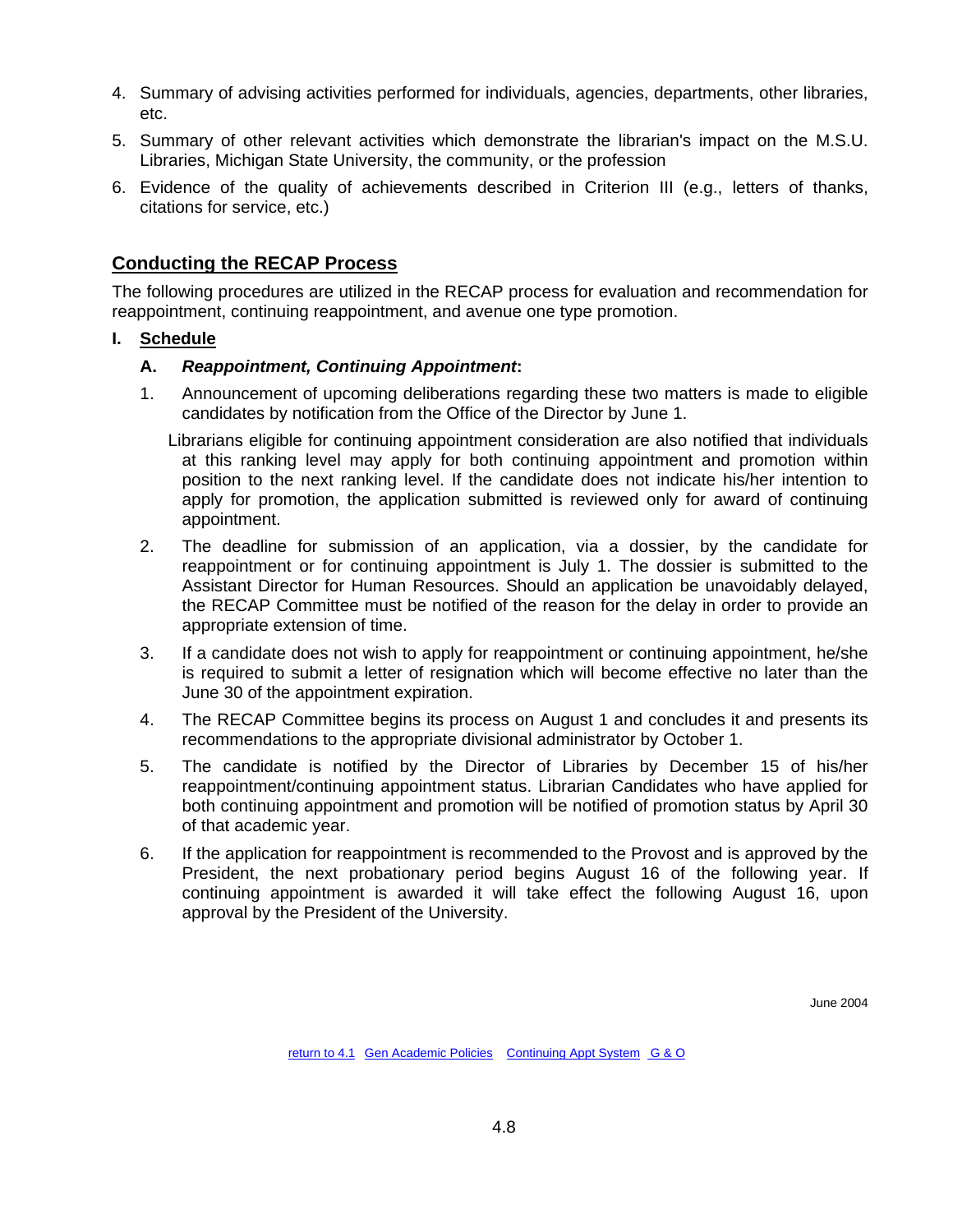## **B.** *Promotion***:**

- 1. A librarian with continuing appointment may apply for promotion by submitting a dossier to the RECAP committee no later than December 31. The promotion, if granted, will take effect the following August 16. Dossiers submitted after December 31 will be reviewed during the next calendar year with the decision being effective August 16 of that succeeding calendar year.
- 2. The RECAP committee concludes its deliberations and presents its recommendations to the appropriate division administrator by April 1. The candidate is notified by the Director by April 30 of the decision on his/her application.
- 3. If the promotion is recommended to the Provost and is approved the change in position ranking level and in salary, if appropriate, takes effect August 16.

## **II. Information-Gathering**

All documents pertaining to applications for reappointment, continuing appointment, and promotion are submitted as confidential materials. Neither the information included nor the documents themselves will be made available to individuals or groups other than those involved in the current RECAP evaluation. Documentation supplied by any individual is made available to the candidate.

- 1. *The RECAP Committee*:
	- a. Reviews the candidate's dossier to determine its completeness.
	- b. May identify individuals whose names were not submitted by the candidate from whom additional letters may be solicited.
	- c. Through the Libraries Human Resources Office:
		- 1) contacts candidate's current supervisor(s) requesting a written evaluation specifically addressing the librarian's capacity for continued professional growth and effectiveness based upon an appraisal of her/his performance on the elements of Criterion I and clearly indicating whether reappointment, continuing appointment, and/or promotion is recommended or not.
		- 2) contacts individuals within the Libraries whom the candidate has listed as references. Internal evaluators should address the quality and effectiveness of librarianship, quality and significance of scholarship, and quality and effectiveness of service, as appropriate, within the Libraries.
		- 3) contacts persons outside the Libraries whom the candidate has listed as references. External evaluators should address the quality and significance of the candidates scholarship or creative works and quality of contributions to the profession. (Criteria II and III).
		- 4) contacts persons identified by RECAP committee. External evaluators should address the quality and significance of the candidate's scholarship or creative works and quality of contributions to the profession. (Criteria II and III).

Note: All referees shall be advised that letters of reference are made available to the candidates.

June 2004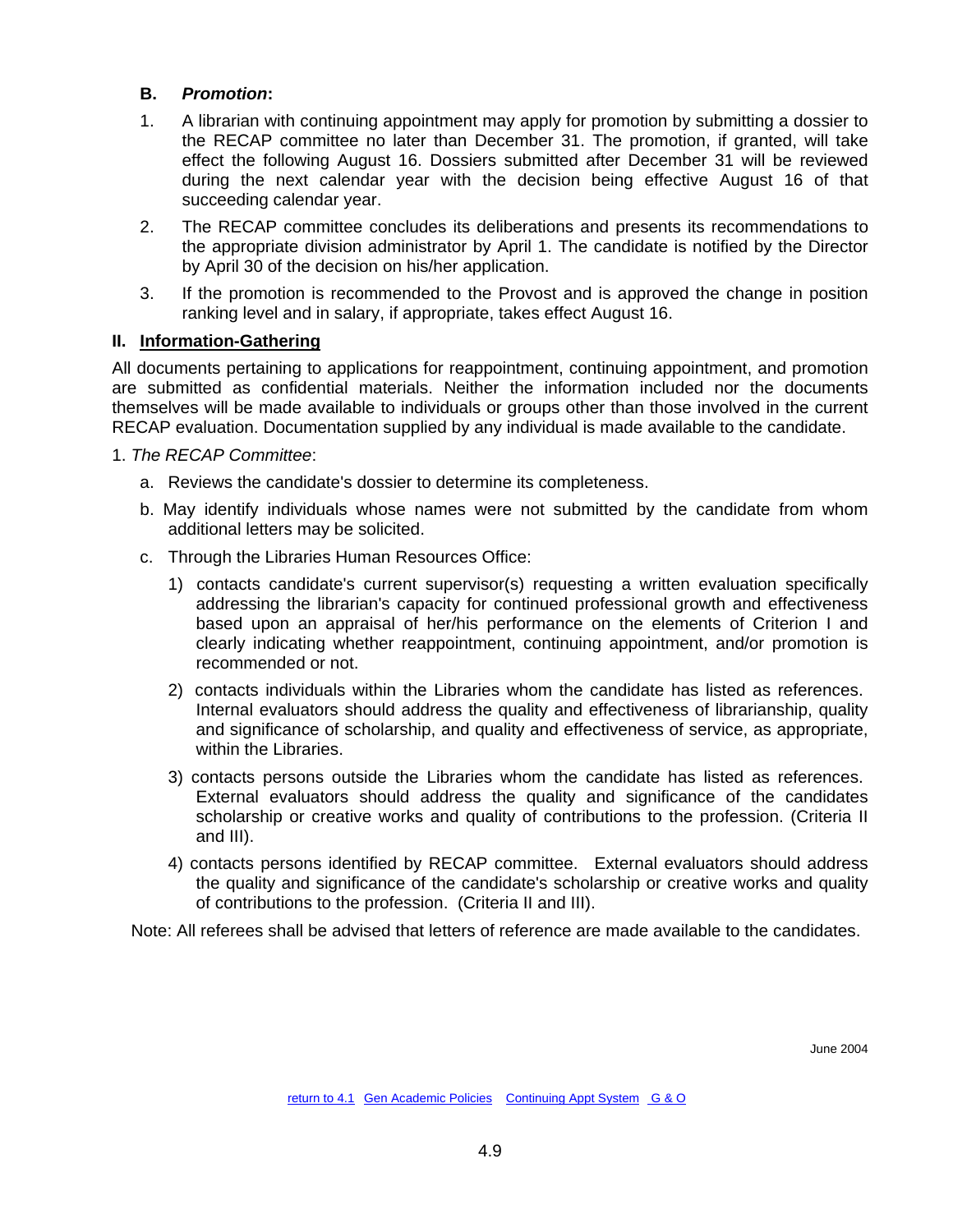- d. May request from the candidate or any information provider in writing, any clarifications, explanations or further information deemed useful by the committee subsequent to their review of the documentation
- e. May review previous RECAP materials retained in the Libraries Human Resources Office for clarification.
- 2. *Role of the candidate*:
	- a. The candidate is responsible for submission of a dossier to support his/her application. The contents of the dossier are as listed in the Dossier checklist.
	- b. The candidate will provide written answers to any questions from the RECAP committee within 10 working days.
- 3. *Role of the supervisor(s)*
	- a. The current supervisor(s) is/are responsible for submission of a written evaluation specifically addressing the librarian's capacity for continued professional growth and effectiveness based upon an appraisal of her/his performance on the elements of Criterion I which clearly indicates whether reappointment, continuing appointment and/or promotion is recommended or not. A copy of this letter is simultaneously sent to the candidate.
	- b. The current supervisor(s) is/are responsible for answering in writing any questions addressed to her/him from the RECAP committee within 10 working days.

## **III. Evaluation**

- 1. The evaluation phase is limited to the elected RECAP Committee membership.
- 2. The information accumulated during prior sessions is applied by the RECAP committee membership, individually and as a group, in reviewing the application.
- 3. Evidence submitted to support the candidate's application is rated against the individual elements of the criteria. Rating and scoring are determined by following the "Guides to Rating and Scoring" described on pages 4.12-18.
- 4. In the application of criteria for the evaluation process, the greatest emphasis is given to the first criterion, Performance of Responsibilities.
- 5. The form entitled, "RECAP Committee Evaluation Work form" is utilized as the basis for Committee internal use.
	- a. Each member of the Committee is given a copy of the evaluation form for his/her independent use in evaluating the candidate.
	- b. During the deliberation process, each member of the Committee discusses his/her comments and ratings with the entire Committee.
- 6. Following Committee discussion and review of the individual members' ratings, final ratings and comments reflecting Committee consensus is achieved. This consensus is accomplished through mutual verbal agreement and by tally of the ratings.

January 1998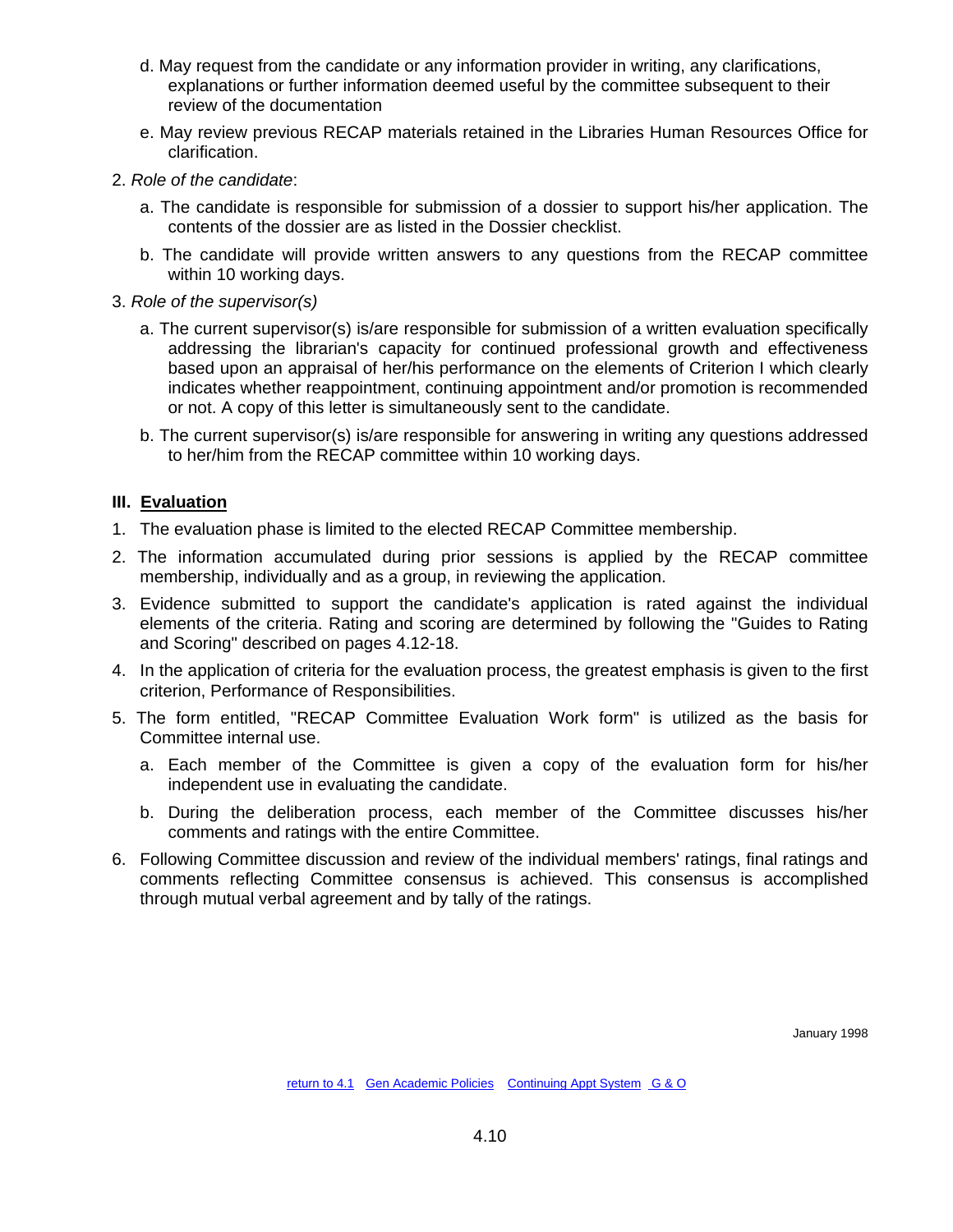7. The Committee's formal recommendation is prepared on the "Recommendation for Librarian Personnel Action" form by the chairperson, which is signed by each RECAP member.

## **IV. Administrative Review**

- 1. The formal written recommendation of the RECAP Committee and the complete dossier, together with letters of reference, supervisor(s) evaluation, written questions and answers of the RECAP Committee, candidate and supervisor(s), are submitted to the appropriate divisional administrator for consideration.
- 2. The divisional administrator forwards all documentation along with his/her own recommendation to the Director of Libraries. That recommendation will be based upon the advisory recommendation of the RECAP Committee, his/her evaluation of the candidate, the application submitted to support the candidacy, and external factors pertinent to the division.
- 3. The Director's recommendation is based upon the advisory recommendation of the RECAP Committee, the advisory recommendation of the divisional administrator, his/her evaluation of the candidate, the application submitted to support the candidacy, and relevant external factors which may affect the recommendation.
- 4. The Director completes the "Recommendations for Librarian Personnel Action" form and sends it to the vice-provost responsible for libraries. All related documentation will be made available to the Office of the Provost. Reappointment and continuing appointment decisions require final approval by the President. Final decisions on promotion are made by the Provost.
- 5. The Director sends the candidate and the candidate's primary supervisor a copy of the document sent to the Office of the Provost.
	- a. The Director of Libraries will meet with the candidate for the purpose of informing her/him of the Director's recommendation.
	- b. If the candidate has questions or would like clarification regarding the meaning of any statements made in the RECAP committee recommendation, BUT NOT THE RECOMMENDATION ITSELF, s/he may contact the Assistant Director of Libraries Human Resources who will elicit a response from the committee within two weeks of such request.
- 6. If the recommendation is approved it becomes effective on August 16 of the following year.
- 7. If reappointment or continuing appointment is not approved, the following procedures are applicable:
	- a. If the reason for the denial is the elimination of the candidate's position due to budgetary constraints, the candidate will be notified of that fact in writing. He/she will then be eligible for possible reassignment, following appropriate reassignment procedures.
	- b. The candidate may request a conference with the Director to hear why reappointment or continuing appointment was not granted. The request for a conference will be granted.
	- c. If the candidate chooses, he/she may request, in writing, from the Director written reasons why reappointment or continuing appointment was not granted. These reasons will be supplied in writing.

 $l$ une 2004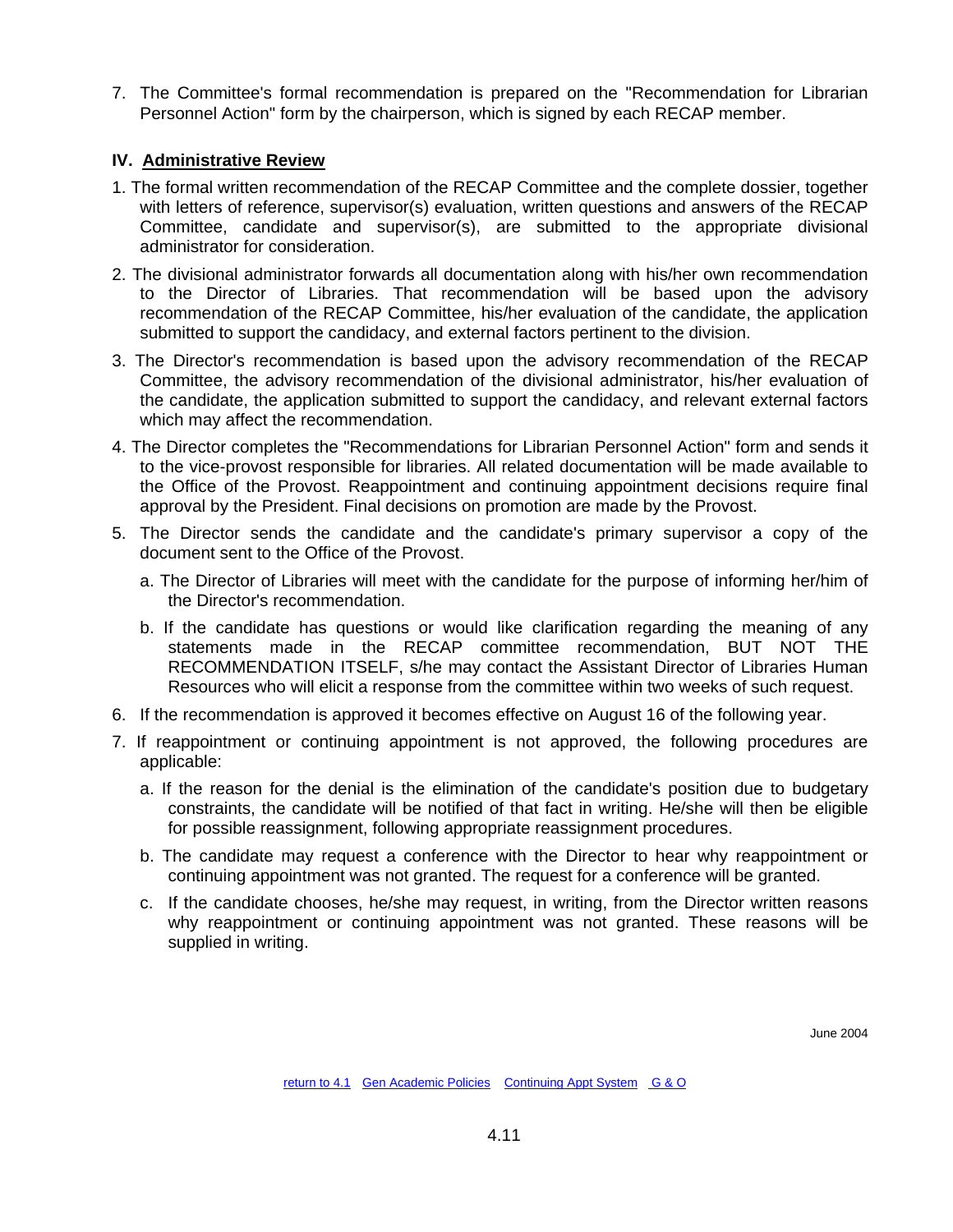- d. If the candidate believes the decision to have been made contrary to fair established policies, procedures, or practices, he/she may file a grievance following the established procedures for a grievance.
- 8. If a candidate's request for promotion is not approved, the following procedures are applicable:
	- a. The candidate may reapply for promotion at the next scheduled opportunity.
	- b. The candidate may request a conference with the Director to hear why the promotion was not granted. The request for a conference will be granted.
	- c. If the candidate chooses, he/she may request, in writing, from the Director, written reasons why the promotion was not granted. These reasons will be supplied in writing.
	- d. If the candidate believes the decision to have been made contrary to fair, established policies, procedures, or practice, he/she may file a grievance following the established procedures for a grievance.

When the Recap process has been completed, the candidate's dossier is returned to the candidate.

### **The Human Resources office will maintain RECAP files which will include:**

- 1) Copies of forms sent to the Provost Office
- 2) Letters of reference
- 3) Supervisor(s)' recommendation(s)
- 4) Any clarification documents requested by the RECAP Committee
- 5) Dossier checklist

All minutes, internal utilization of the RECAP evaluation form, etc., regarding the Committee's deliberations are destroyed.

September 1995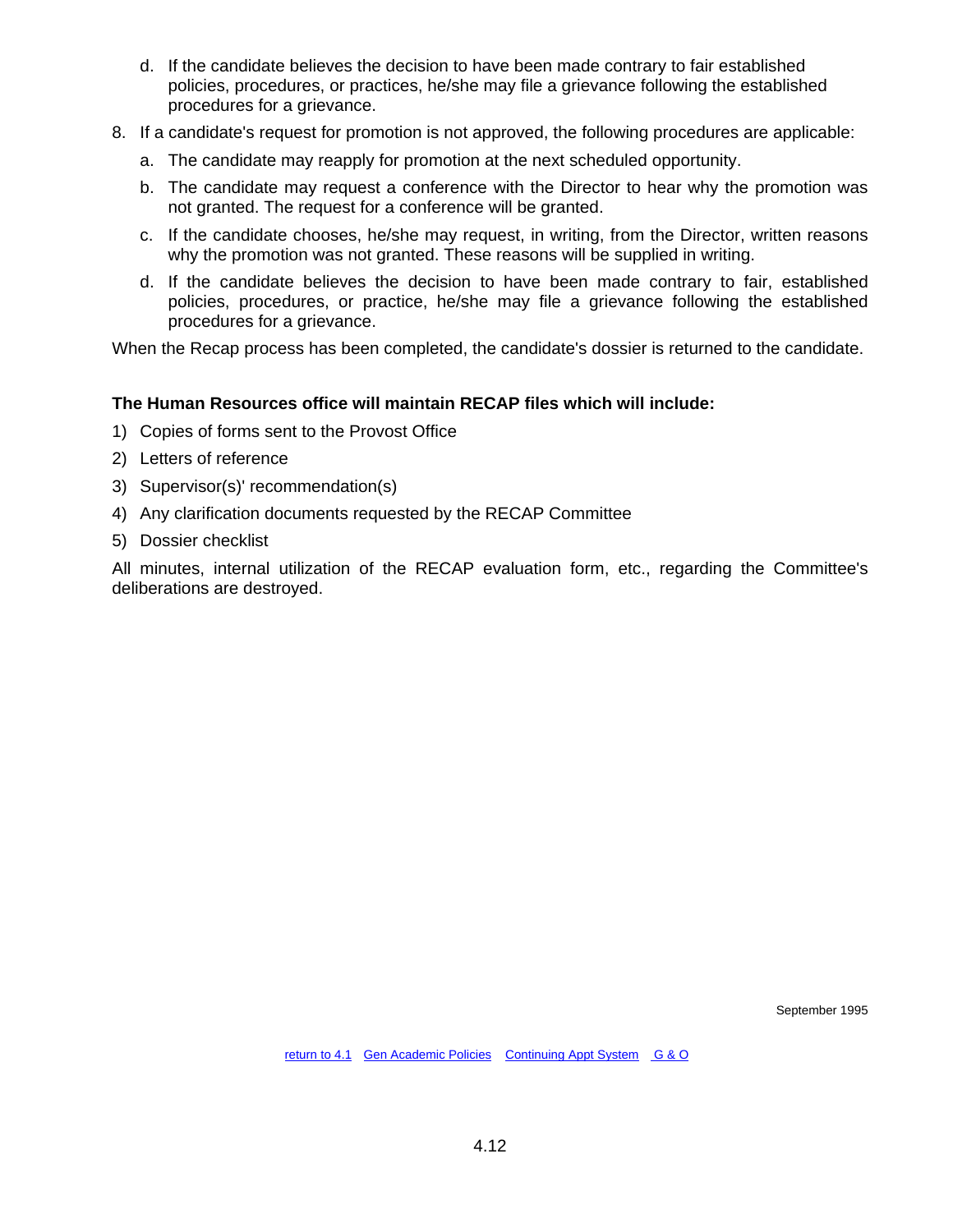# **Guidelines for Rating**

## **Criterion Significance**

Performance of responsibilities is considered the criterion of major significance in the evaluation process. It is this criterion which is accepted as being most uniquely related to the role of the individual librarian with respect to his/her contribution to the goals and objectives of the Libraries and to the mission of the University. The weighting attached to it results in requiring that at least two-thirds of the candidate's total score should be achieved from evaluating the evidence submitted to support its attainment.

The second criterion, which involves pursuit of knowledge and research; scholarly and creative activities, is necessary for the development of capabilities required to meet the demands made on academic libraries by changing technologies and changing patterns in information demand and use.

The third and final criterion, service and/or professional activities, involves the inter-relationship of an academic librarian to the Library, to the University, to other libraries and professional associations and institutions, and to the community.

Criteria II and III are considered to be of equal significance, although each is less significant than Criterion I. Rating scores reflect this fact. Individual candidates may choose which of Criteria II or III they wish to emphasize in submitting evidence to support their applications.

#### **Guides to Rating and Scoring**

Rating scores are utilized by members of the RECAP Committee to summarize their evaluation of a candidate's performance on the applicable elements of each criterion. They also establish uniformity and objectivity in the evaluation process.

|                               | <b>Criterion I</b>  | <b>Criterion II</b> | <b>Criterion III</b> |
|-------------------------------|---------------------|---------------------|----------------------|
| <b>Word Rating</b>            | <u>Rating Score</u> | <b>Rating Score</b> | <b>Rating Score</b>  |
| <b>Excellent</b>              | 16                  | 4                   | 4                    |
| <b>Low Excellent</b>          | 15                  | 3.75                | 3.75                 |
| <b>Very Good to Excellent</b> | 14                  | 3.5                 | 3.5                  |
| <b>High Very Good</b>         | 13                  | 3.25                | 3.25                 |
| <b>Very Good</b>              | 12                  | 3                   | 3                    |
| <b>Low Very Good</b>          | 11                  | 2.75                | 2.75                 |
| <b>Good to Very Good</b>      | 10                  | 2.5                 | $2.5\,$              |
| <b>High Good</b>              | 9                   | 2.25                | 2.25                 |
| Good                          | 8                   | $\overline{2}$      | $\mathbf{2}$         |
| <b>Low Good</b>               | 7                   | 1.75                | 1.75                 |
| <b>Satisfactory to Good</b>   | 6                   | $1.5\,$             | 1.5                  |
| <b>High Satisfactory</b>      | 5                   | 1.25                | 1.25                 |
| <b>Satisfactory</b>           | 4                   | 1                   | 1                    |
| <b>Unacceptable</b>           | 0                   | 0                   | 0                    |

#### **Each candidate is assigned a rating score on each criterion as follows:**

[October2007](http://www.lib.msu.edu/libadmin/handbook/Handbook_Archive/Chapter%204.htm)

[return to 4.1](http://www.lib.msu.edu/libadmin/handbook/Handbook_Archive/Chapter%204.htm)Gen Academic Policies Continuing Appt System G & O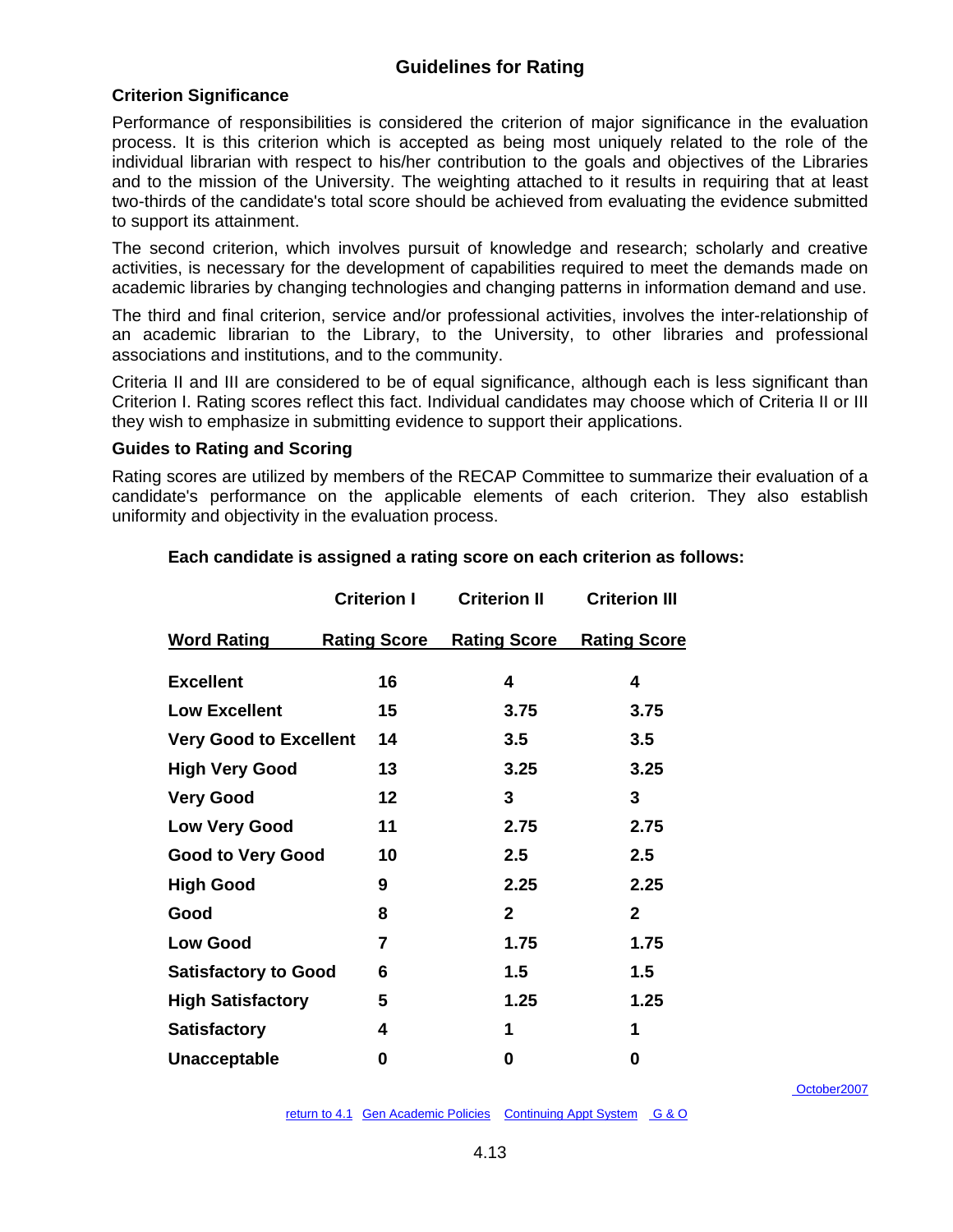The assignment of rating scores for Criterion I reflects the fact that this criterion is weighted in terms of its significance. Its weighted ratio is double that assigned to Criterion II and Criterion III combined.

In order to be recommended for Reappointment, Continuing Appointment, or Promotion, a candidate's score for each of the possible categories should be at least equivalent to those shown on the relevant cell of the chart. Although a candidate may achieve a higher score than that shown for one or more of these categories, he/she should not be recommended for an award if any one of the three category scores is less than the minimum shown in the relevant cell of the chart shown on the following page.

The minimum total score required to be awarded continuing appointment and promotion is greater than the minimum total score necessary to be reappointed. To be awarded continuing appointment or avenue one promotion within position the candidate must demonstrate performance well above the minimum. The candidate may choose which criterion or criteria he/she wishes to concentrate upon in order to achieve the scoring points required.

A person requesting early reappointment or reappointment with continuing appointment is expected to be performing beyond the expectations of a person requesting reappointment at the normal time. The minimum score necessary to be granted early reappointment shall be equivalent to that required for continuing appointment for Librarian I-IV.

May 2005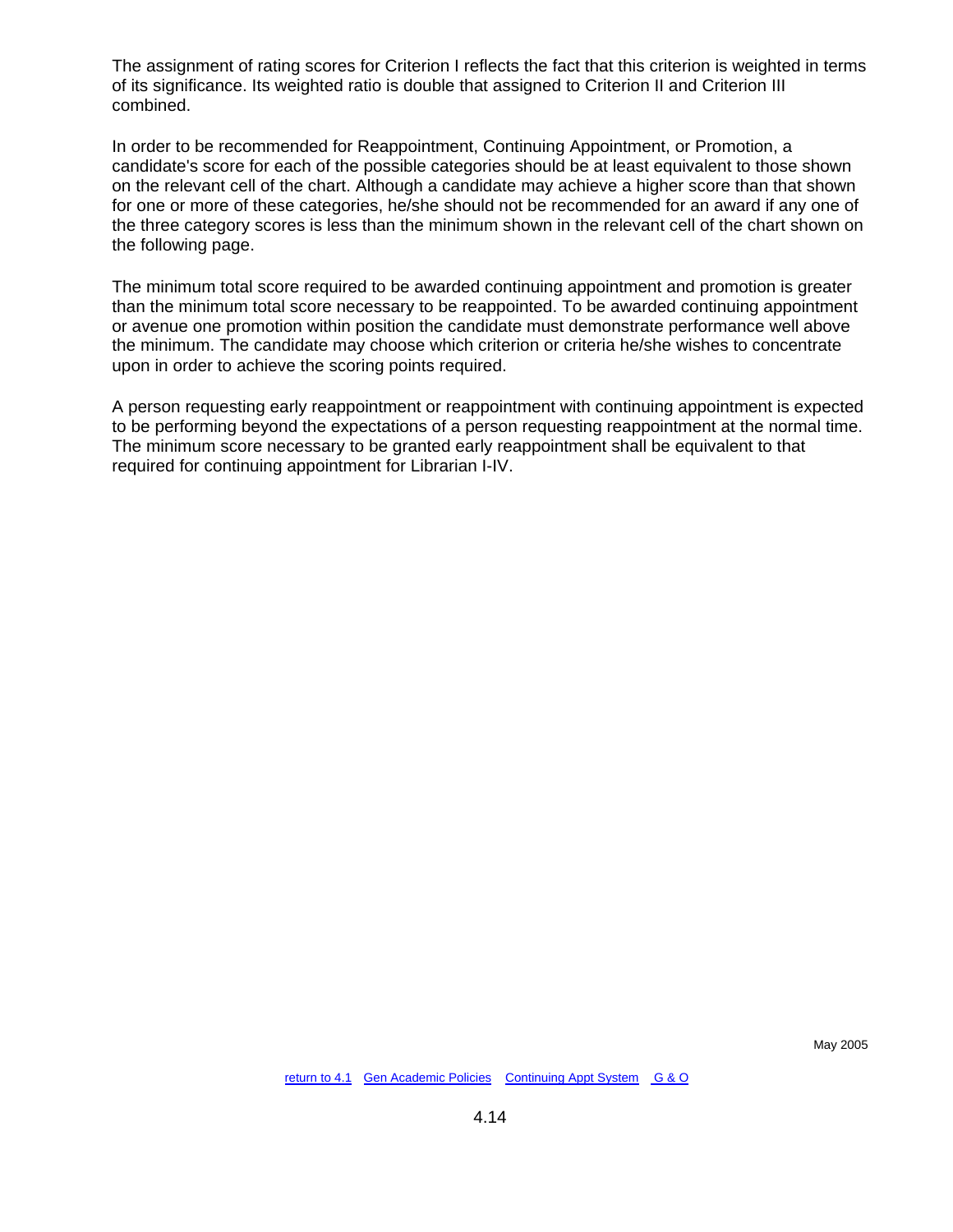|                      | 1 <sup>st</sup> Reappointment |         |                | <b>Early Reappointment/</b><br><b>Continuing Appointment</b> |                 | <b>Promotion</b>          |              | <b>Early Continuing</b><br><b>Appointment</b> |                           |       |                 |                     |              |
|----------------------|-------------------------------|---------|----------------|--------------------------------------------------------------|-----------------|---------------------------|--------------|-----------------------------------------------|---------------------------|-------|-----------------|---------------------|--------------|
|                      | <b>Criteria</b>               |         |                | <b>Total</b>                                                 | <b>Criteria</b> |                           | <b>Total</b> | <b>Criteria</b>                               |                           | Total | <b>Criteria</b> |                     | <b>Total</b> |
|                      |                               |         | $\mathbf{III}$ |                                                              |                 | $\parallel$ & $\parallel$ |              |                                               | $\parallel$ & $\parallel$ |       |                 | <b>II &amp; III</b> |              |
| Librarian I          |                               |         |                | 12                                                           | 12              | 5*                        | 47           | 12                                            | 5*                        | 17    | 14              | $6***$              | 20           |
| Librarian II         |                               |         |                | 12                                                           | 12              | 5*                        | ᇫ            | 14                                            | г×                        | 19    | 14              | $6***$              | 20           |
| <b>Librarian III</b> |                               | $- - -$ |                |                                                              | 12              | 5*                        | 47           | --***                                         | --***                     | --*** | 14              | $6***$              | 20           |
| <b>Librarian IV</b>  |                               | $- - -$ |                |                                                              | 12              | 5*                        | 17           |                                               | $- - -$                   |       |                 | $- - -$             |              |

## **Minimum Points Required for Positive Recommendation**

\*\* The six point total MUST include a minimum of 3 points in Criterion II and in Criterion III.

\*\*\*Promotion from Librarian III to Librarian IV is based on a change in the character of the position and is not reviewed by RECAP.

May 2005

[return to 4.1](#page-41-1) [Gen Academic Policies](#page-3-1) [Continuing Appt System](#page-11-1) [G & O](#page-26-1)

4.15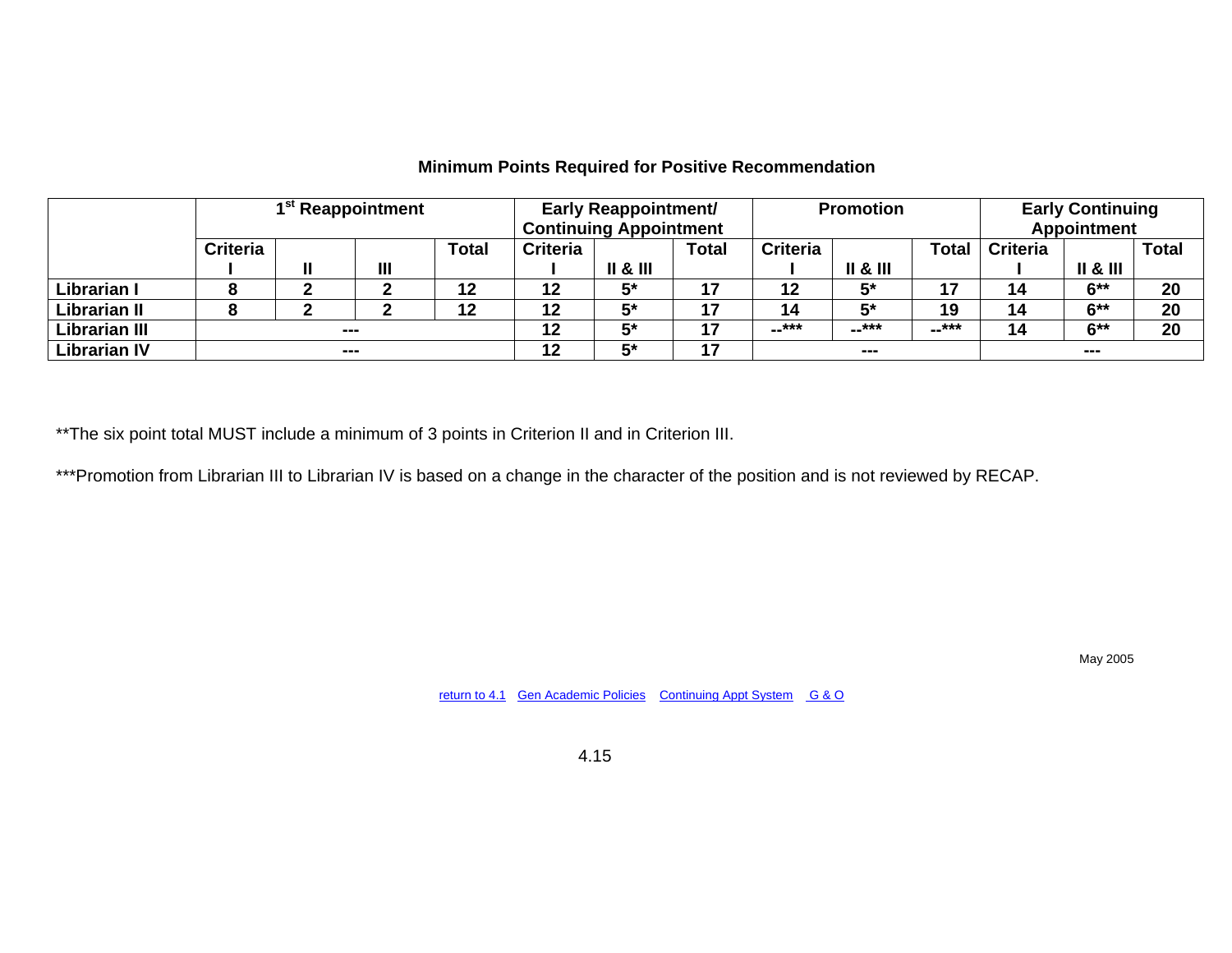## **Examples of Scoring**

*The following examples illustrate different situations and the recommendations relating to them.*

### Example 1:

A candidate in a position ranking level of Librarian II applies for continuing appointment and for promotion to Librarian III ranking level at the same time. For continuing appointment, the candidate requires a minimum total of 17 points: 12 of the total minimum points should come from the rating on Criterion I, and a minimum of 5 points should come from Criteria II and III combined, with at least 2 points in Criteria II and 2 points in Criteria III.

For continuing appointment with promotion to Librarian III, the candidate requires a minimum total of 19 points: 14 of the total minimum points should come from rating on Criterion I, and a minimum of 5 points should come from Criteria II and III combined, with at least 2 points in Criteria II and 2 points in Criteria III.

| The candidate's rating on Criterion I is very good  | $= 12$ points             |
|-----------------------------------------------------|---------------------------|
| The candidate's rating on Criterion II is very good | $=$ 3 points              |
| The candidate's rating on Criterion III is good     | $= 2$ points<br>17 points |

The RECAP Committee would recommend that the candidate be granted continuing appointment, but not recommend concurrent promotion to Librarian III since the candidate lacks the requisite 14 points required for Criteria I.

Example 2: A candidate in a position ranking level of Librarian II is a candidate for reappointment. For reappointment he/she needs a minimum of 12 total points.

| The candidate's rating on Criterion I is good           | $= 8$ points             |
|---------------------------------------------------------|--------------------------|
| The candidate's rating on Criterion II is very good     | $=$ 3 points             |
| The candidate's rating on Criterion III is satisfactory | $=$ 1 point<br>12 points |

Although the total points equal the minimum number required, there is only 1 point from Criterion III and 2 points are required in both Criteria II and Criteria III. Thus the candidate would not be recommended for reappointment.

May 2005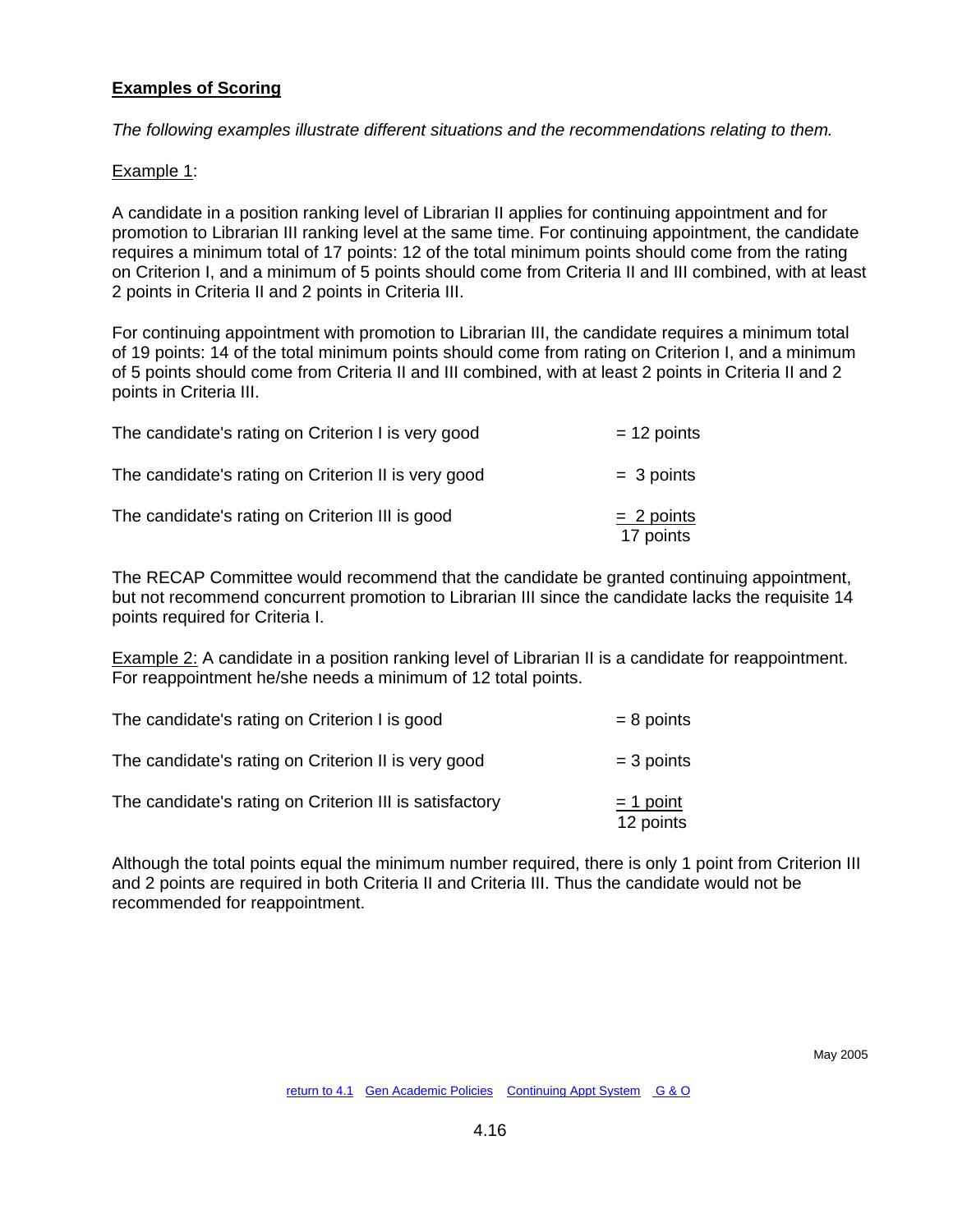## **Guides to Rating Candidates on Each Criterion**

## **1. Criterion I: Performance of Responsibilities:**

The individual's performance of responsibilities of her/his position is considered to have the most significance in terms of assessing the librarian's contribution to the Library and the mission of the University. As a consequence, this is the most important criterion in assessing the likelihood of an individual's continuing productivity, effectiveness, growth, and commitment to the services and resources of the M.S.U. Libraries.

From the documentation supplied in the candidate's dossier the individual's professional responsibilities are primarily determined from: annual position descriptions; annual personal goals and objectives statements; and, for those with supervisory/administrative responsibilities, annual unit goals and objectives.

Evidence of the quality and effectiveness of the candidate's performance are reflected in : annual performance evaluations; a written evaluation from the librarian's current supervisor; evaluations from other individuals familiar with the candidate's performance which specifically address the elements of Criterion I; and, written materials and other evidence supplied by the candidate, as example of his/her performance.

The following explanations of the ratings and scoring for Criterion I are intended to serve as a guide in evaluating candidates as fairly and as objectively as possible.

a. EXCELLENT RATING = 16 points

The documentation indicates that the candidate's performance in a specific area delineated in an element description is consistently superior. Position descriptions and goals and objectives reflect outstanding, dedicated professional commitment to the development and improvement of M.S.U. Library services/resources. This commitment is apparent in the inclusion of complex and challenging activities, responsibilities, pursuits, and/or endeavors which require the in-depth utilization of the abilities outlined in an element description.

Written evaluations, and other documentation, and oral presentations by individuals also verify that the candidate's skills and abilities in the area of a specific element are outstanding, are continuing to develop, and are utilized skillfully in the performance of position responsibilities.

#### b. VERY GOOD RATING = 12 points

The documentation indicates that the candidate's performance in the specific area delineated in the element description is of a consistently high level, approaching excellence. There is substantial evidence of the probability of continued growth and development in the skills associated with the element description. Position descriptions and goals and objectives reflect dedicated and sustained commitment to the development and improvement of M.S.U. Library services/resources by the inclusion of activities, responsibilities, pursuits, and/or endeavors requiring the effective utilization of the abilities outlined in an element description.

Written evaluations, and other documentation, and oral presentations by individuals also indicate that the candidate possesses strong and growing capabilities in the area of the element description.

[return to 4.1](#page-41-0)[Gen Academic Policies](#page-3-0) [Continuing Appt System](#page-11-0) [G & O](#page-26-0) October 1998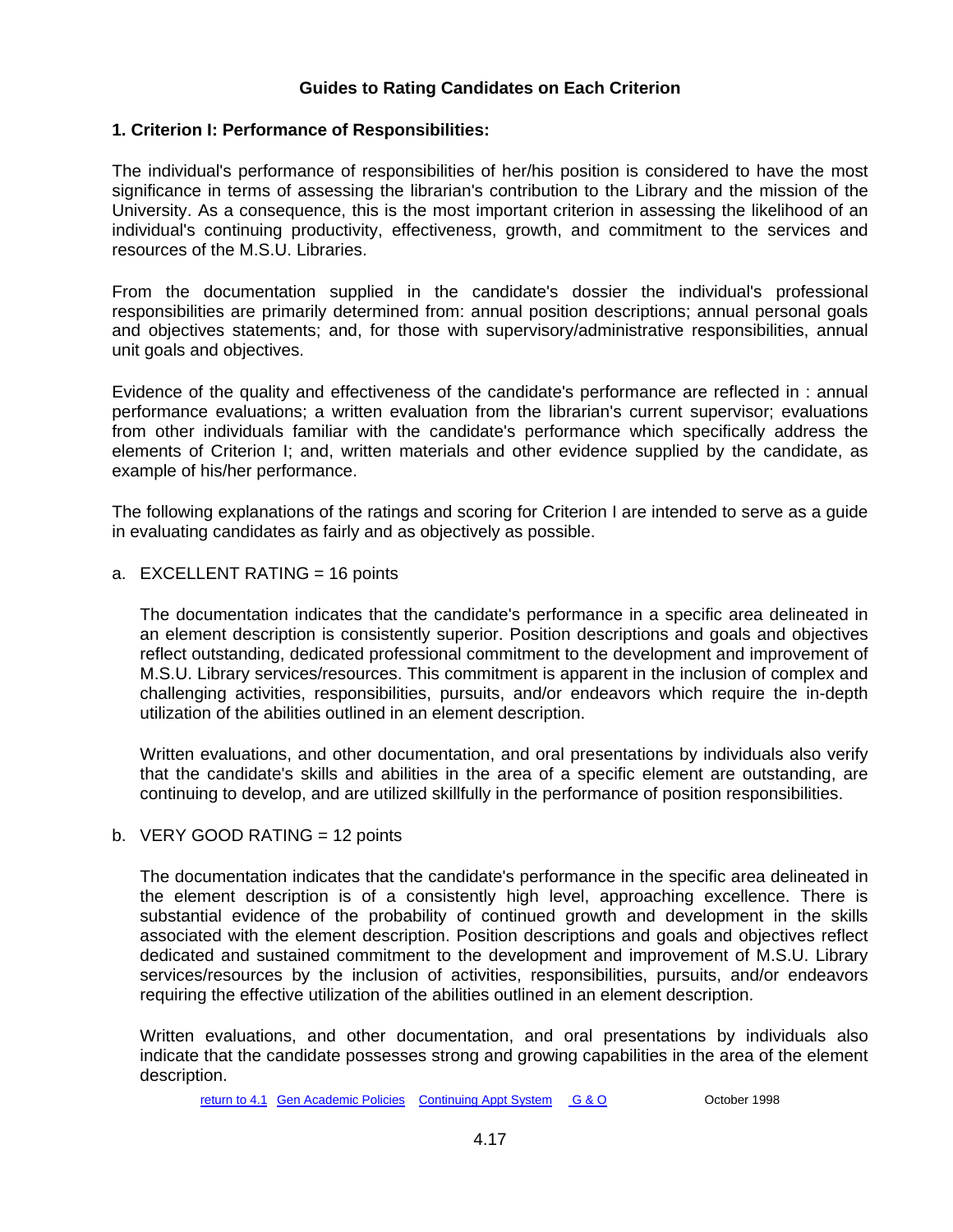### c. GOOD RATING = 8 points

The documentation indicates that the candidate's performance in the specific area delineated in the element description is consistently competent, with strong points in a number of areas. Performance is above that of satisfactory, or average, expectations. There is evidence of the probability of continued growth approaching the next higher rating level in skills associated with the element description. Personal goals and objectives demonstrate that the candidate is attempting to contribute, in a competent manner, to the development of Libraries services and resources. Activities, responsibilities, pursuits, and/or endeavors utilize the abilities outlined in an element description.

Written evaluations and other documentation, as well as oral presentations supporting the candidate's application indicate that he/she possesses the capability for growth in the area of the element description.

## d. SATISFACTORY RATING = 4 points

The documentation indicates that the candidate's performance in a specific area delineated in an element is adequate. In addition, there is evidence of the promise of continued professional growth beyond routine position assignments. Position descriptions and goals and objectives reflect willingness and ability to assume activities, responsibilities, pursuits and/or endeavors requiring utilization of the skills delineated in the element description.

Written evaluations, and other documentation, and oral presentations by individuals also indicate that the candidate approaches competence in the capabilities of the element description and strives to develop his/her competence.

e. UNACCEPTABLE RATING = 0 points

The documentation indicates that the candidate's performance in the specific area delineated in the element demonstrates a lack of professional competence. There is little evidence of the capability for professional growth. Position descriptions and goals and objectives reflect little commitment to the improvement of Library services by remaining fairly static.

Written evaluations, other documentation, and oral presentations indicate that the candidate needs to acquire skills in the area of the element description but makes little or no attempt to do so.

## **2. Criterion II: Scholarly and Creative Activities**

Pursuits involving the attainment of knowledge are necessary for the development of the critical, evaluative, and empathetic capabilities needed to meet the demands made on academic librarians by changing patterns of information use which are the result of new technologies and developments in scholarship and research. Such pursuits may be directly or indirectly applicable to the librarian's position, depending upon the nature of his/her responsibilities. The following guides for evaluating a candidate focus on the quality and magnitude of the work related to this criterion rather than on the number of pursuits.

April 2008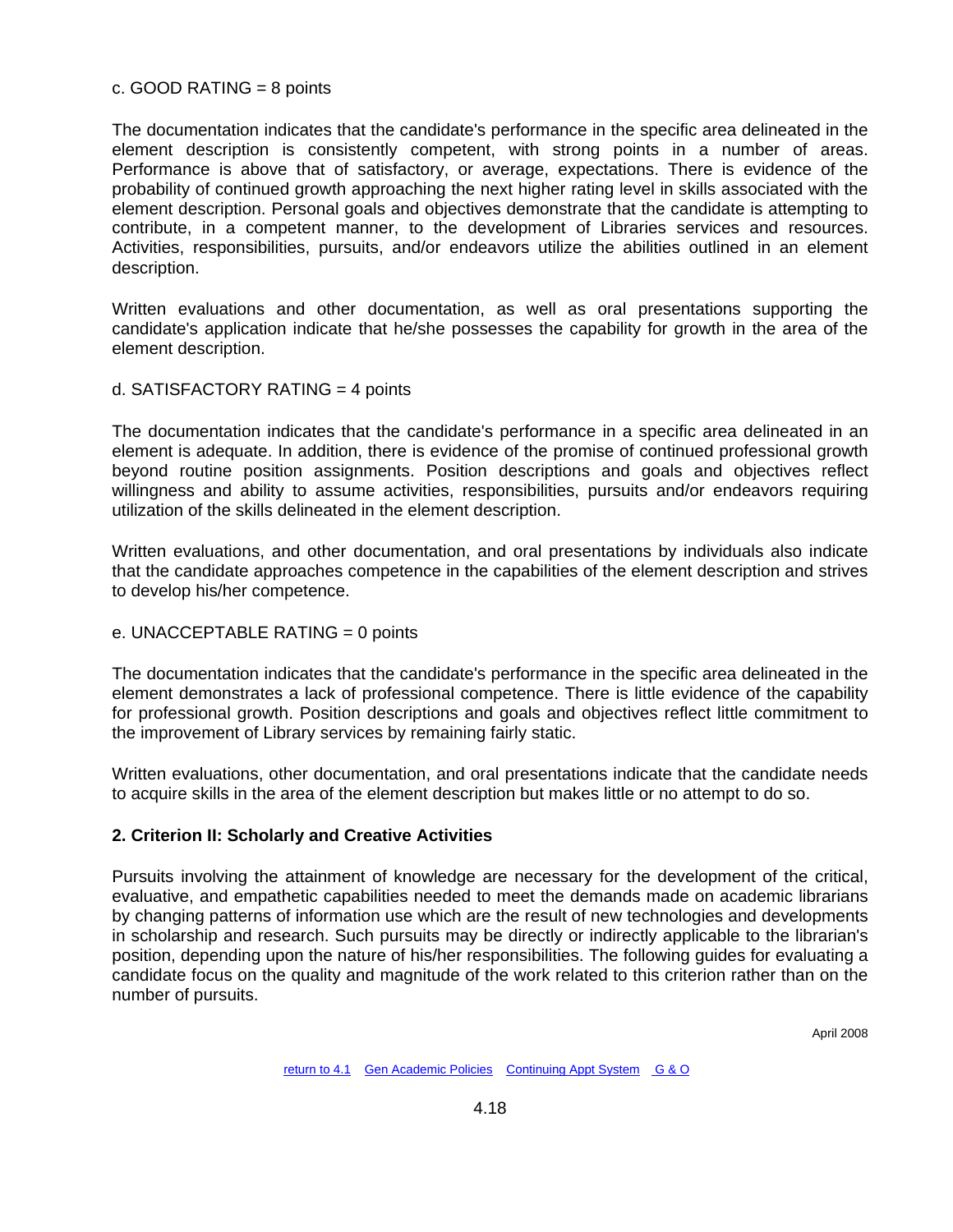#### a. EXCELLENT RATING = 4 points

The candidate has been and continues to be involved in a wide range of the elements delineated under Criterion II (see 4.6) or has been deeply involved in at least two such pursuits. His/her work has resulted in significantly augmenting/strengthening the librarian's professional knowledge base or in significantly enhancing his/her professional capabilities.

b. VERY GOOD RATING = 3 points

The candidate has been and continues to be involved in a number of pursuits delineated under Criterion II and has been deeply involved in at least one such pursuit. His/her work has resulted in substantial augmenting/strengthening the librarian's knowledge base or in enhancing his/her capabilities.

c. GOOD RATING = 2 points

The candidate has been and continues to be involved in one or two of the pursuits delineated under this criterion. His/her work in these areas demonstrates the potential for creativity and originality. There is evidence that the candidate's knowledge base has been developed through these involvements.

d. SATISFACTORY RATING = 1 point

The candidate had demonstrated minimal involvement in the type of pursuits delineated under Criterion II. Knowledge gained in such pursuits has been a benefit to the candidate, but its relationship to substantial improvements is not evident.

#### e. UNACCEPTABLE RATING = 0 points

The candidate has not been involved in the type or pursuits delineated under Criterion II.

#### **3. Criterion III: Service and/or Professional Activities:**

A librarian worthy of reappointment, continuing appointment, or promotion has an ongoing commitment to service and/or professional activities. In addition, he/she has a positive impact on the Libraries, the University, the local community and/or the library profession with evidence that such impact will continue. The following explanations of the ratings are intended to serve as a guide in evaluating candidates as objectively as possible on Criterion III. Involvement in community service will be considered, but cannot in isolation justify acceptable ratings.

#### a. EXCELLENT RATING = 4 points

The candidate has given and continues to give substantial, deeply involved, dedicated service on a number and variety of Libraries and/or MSU committees outside of the Libraries, significantly contributing to the attainment of committee objectives.

AND

The candidate has played and continues to play a vital leadership role in one or more professional organizations and associations which may have resulted in the clarification and/or resolution of library issues on a local, state, regional, or national level.

October 1998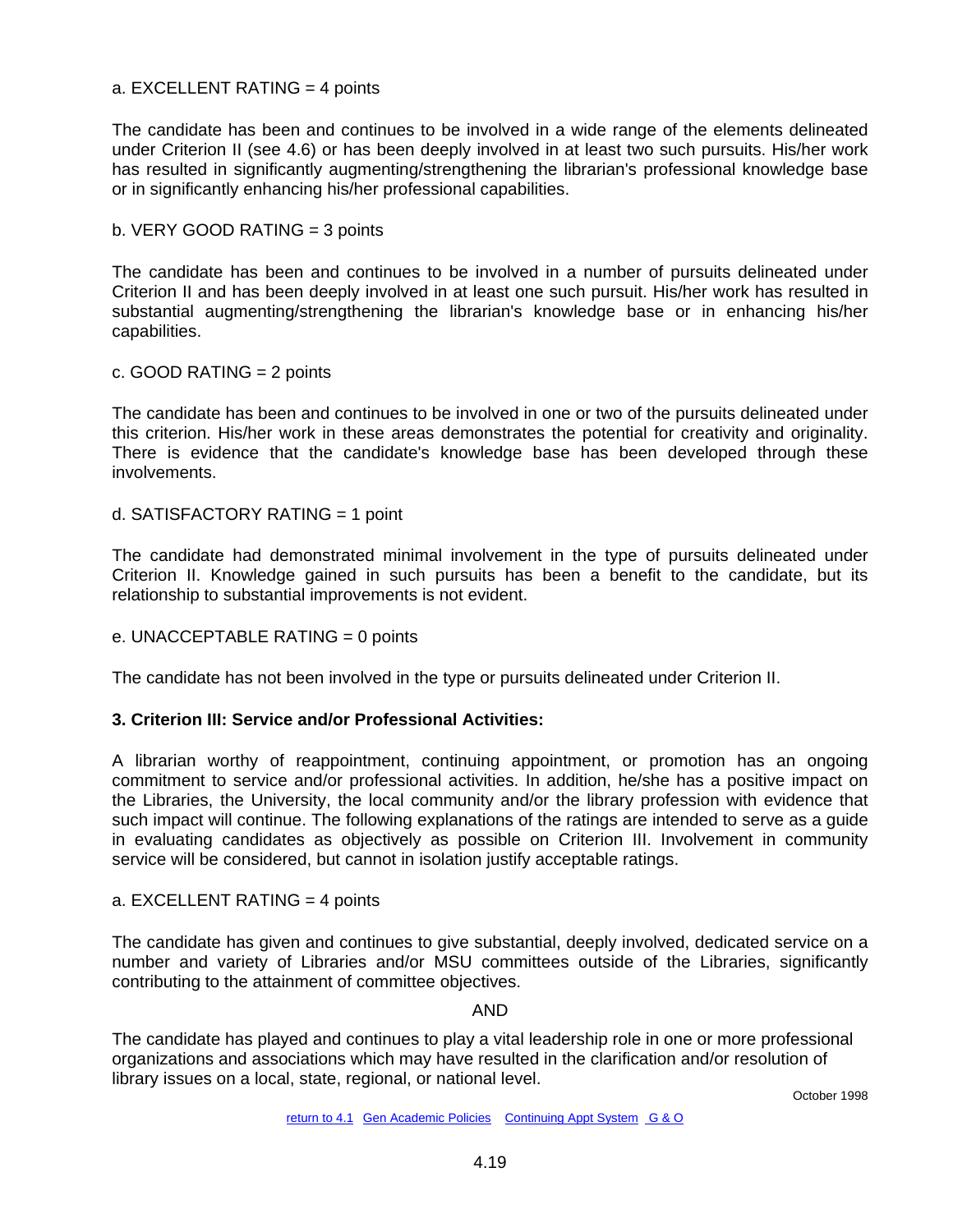#### b. VERY GOOD RATING = 3 points

The candidate has served and continues to serve on a number and variety of Library and/or MSU committees outside of the Libraries and has played an important role in the work of those committees.

#### AND

The candidate has been and continues to be significantly involved in the work of one or more professional organizations or associations, serving as an officer or panel moderator, or in other leadership service.

c. GOOD RATING = 2 points

The candidate has served and continues to serve on a number of Library and/or MSU committees outside of the Libraries and contributes to the work of these committees in a competent manner.

#### AND/OR

The candidate has demonstrated involvement in the work of at least one professional organization or association at a level above that of simple membership, supplying evidence of some significant involvement in the work of that organization or association.

d. SATISFACTORY RATING = 1 point

The candidate has served on Library and/or MSU committees outside of the Libraries, but involvement in the work of the committees has been minimal.

OR

The candidate is an active member of at least one professional organization, attending and contributing to the success of meetings, workshops, etc., without significant involvement.

e. UNACCEPTABLE RATING = 0 points

The candidate plays a passive role on Library and/or University committees, fails to solicit collegial input to committee deliberations, or serves on no committees at all.

#### AND

Although a member, the candidate does not become actively involved in the work of professional organizations.

October 1998

[return to 4.1](#page-41-0)[Gen Academic Policies](#page-3-0) [Continuing Appt System](#page-11-0) [G & O](#page-26-0)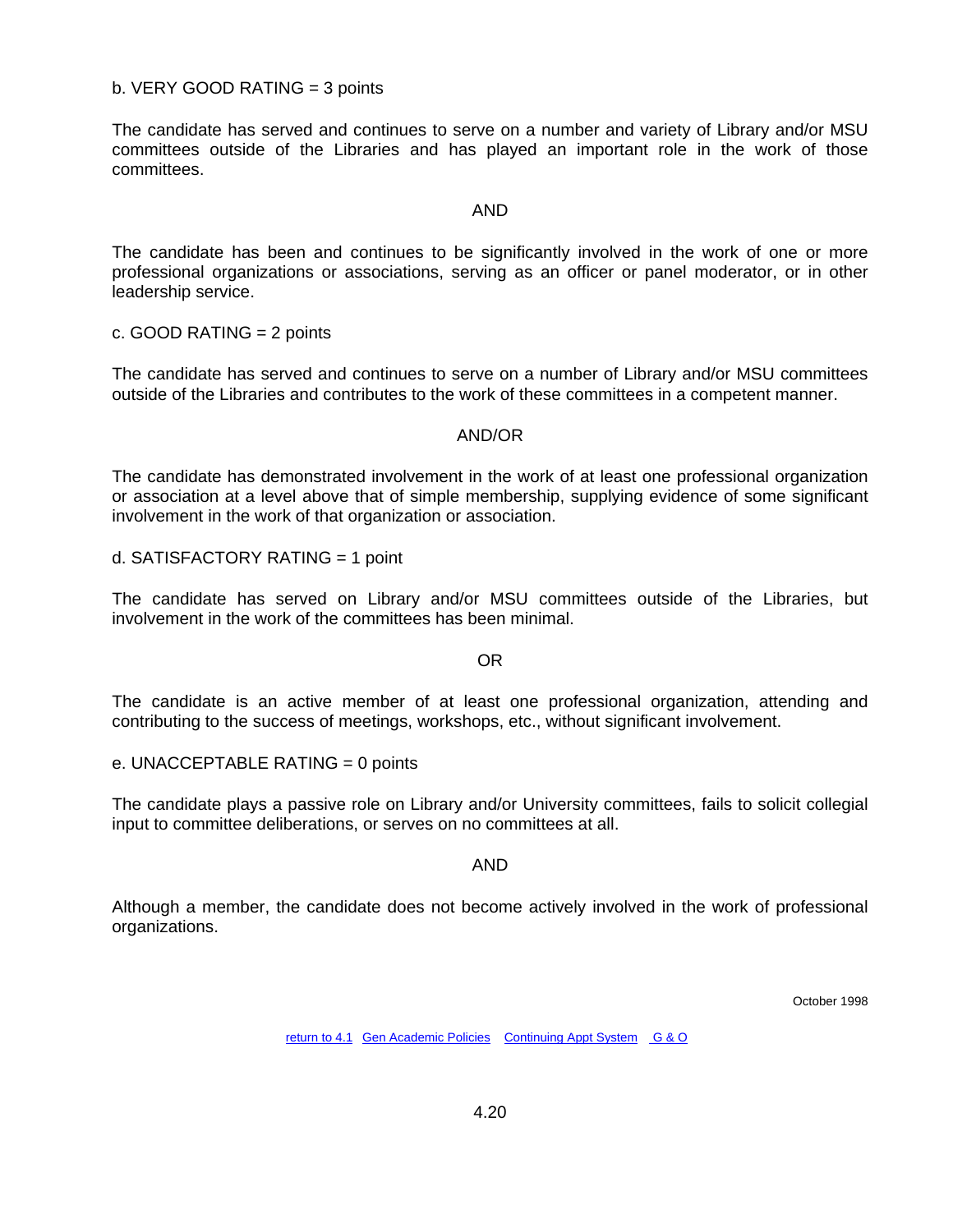# **Chapter 5: Personnel Benefits**

## <span id="page-61-0"></span>**Insurance and Retirement Benefits**

Librarians are eligible for the various insurance and retirement benefits made available by the University for the members of the faculty. Each of these benefits is described briefly in the [MSU](http://www.msu.edu/unit/facrecds/FacHand/academic.html)  [Faculty Handbook](http://www.msu.edu/unit/facrecds/FacHand/academic.html), pages 129-140. For more complete information, consult the University's Staff Benefits Division, 140 Nisbet Building.

## **Leaves**

#### **Medical Leave**

The Library policy for medical leave including short-term disability, long-term disability, and maternity follows University policy for faculty and academic staff appointees and the Family and Medical Leave Act of 1993. Librarians should refer to the [MSU Faculty Handbook,](http://www.msu.edu/unit/facrecds/FacHand/academic.html) pages 77-78.1, for a description of this policy.

#### **Leave for Funeral Attendance**

All librarians are eligible upon employment for leave to attend the funeral of a member of the individual's immediate family. Definition of the immediate family will be determined in consultation with the librarian's immediate supervisor. The librarian will be granted an excuse from work without loss of pay from the day of the death of the family member until the day after the funeral, but not generally more than a total of three days. Leave for more than a total of three days may be granted at the discretion of the Director of Libraries.

#### **Leave for Jury Duty**

The Library policy for leave for jury duty follows the University policy. Librarians should refer to the [MSU Faculty Handbook](http://www.msu.edu/unit/facrecds/FacHand/academic.html), page 26, for a description of this policy.

#### **Military Service Leave**

The Library policy for military service follows University policy for such leaves, which is described in the [MSU Faculty Handbook](http://www.msu.edu/unit/facrecds/FacHand/academic.html), page 77.

November 1994

[return to 5.1](#page-61-0)[Gen Academic Policies](#page-3-0) [Continuing Appt System](#page-11-0) [G & O](#page-26-0) [RECAP](#page-41-0)

5.1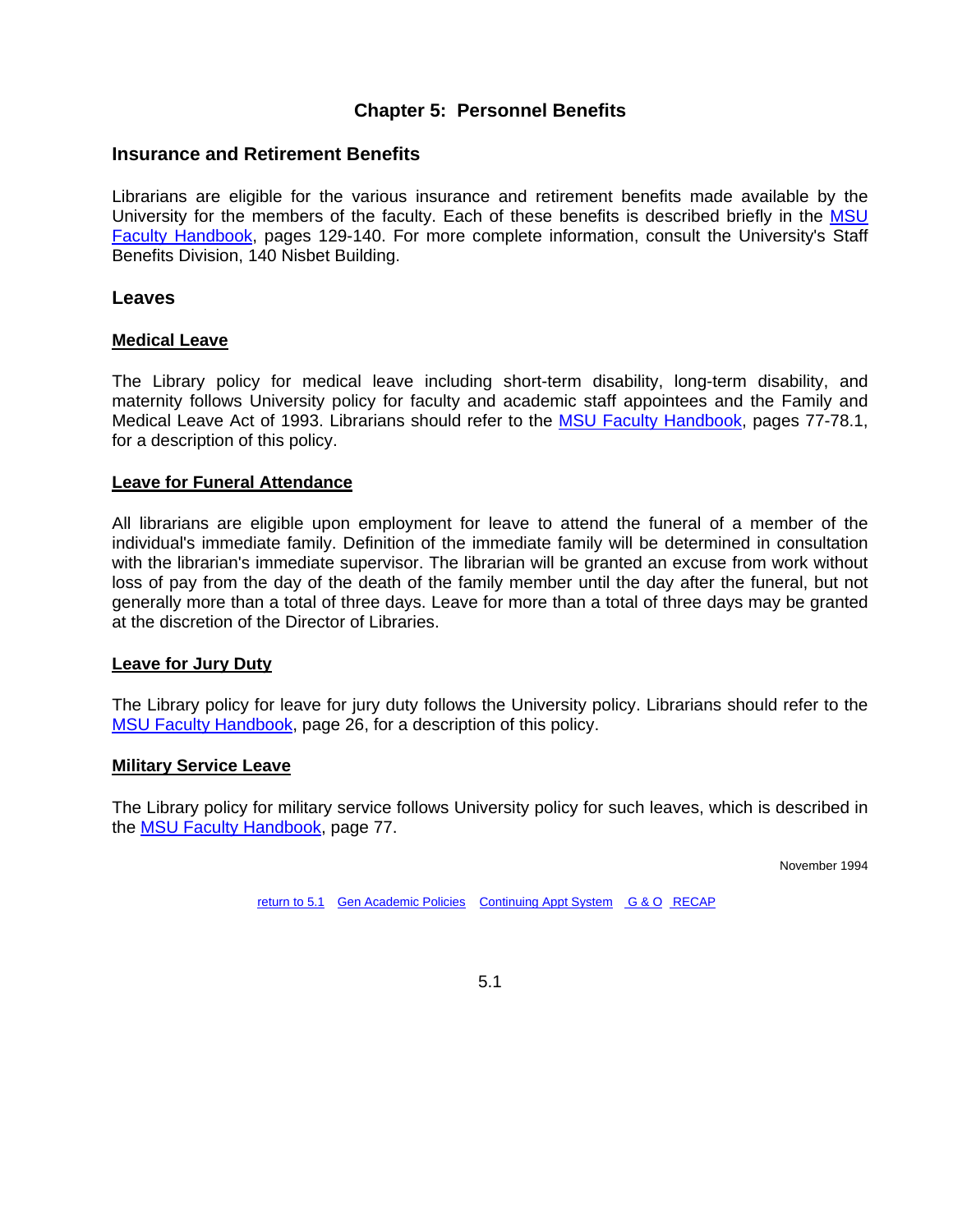## **Leave of Absence Without Pay**

Leaves of absence without pay may be granted with the recommendation of the administrative head of the Division involved and the Director of Libraries. Specific dates for the leave must be specified in the request and should be made as far in advance as possible so that Divisional programs will not be interrupted. Such leaves usually do not extend beyond one year.

Librarians should make arrangements with the Staff Benefits Division for pre-payment of their benefits program.

#### **Other Leaves**

Librarians requiring information on leaves of absence with pay and outside work for pay are referred to the Assistant Director of Libraries Human Resources.

#### **Holidays**

Michigan State University librarians and staff are entitled to the legal holidays observed by the University. They are: New Years' Day and a day preceding or following, Memorial Day, Independence Day, Labor Day, Thanksgiving Day and the Friday following, Christmas Day and a day preceding or after Christmas.

Any member of the Library faculty who is scheduled to work during one of these holidays is granted compensatory time at a later date.

### **Vacations**

The Library provides vacation leave to librarians for the purpose of providing rest and relaxation for the individual so that he/she will be better prepared to carry on professional responsibilities during the year. Any supplementary employment during the vacation period for full-time appointees is contrary to University policy.

#### **The procedures for vacation are listed below:**

- 1. Librarians who have full-time appointments are granted an annual vacation of 24 working days at full pay. Vacation allowances are granted prospectively on July 1 of each year.
- 2. All vacation leave must be approved by the librarian's immediate supervisor in keeping with the program of work conducted in the unit. Each supervisor maintains vacation records for all librarians in the unit.
- 3. Vacation must be taken during the fiscal year. It is not cumulative and no vacation days may be carried over into the next fiscal year.

November 1994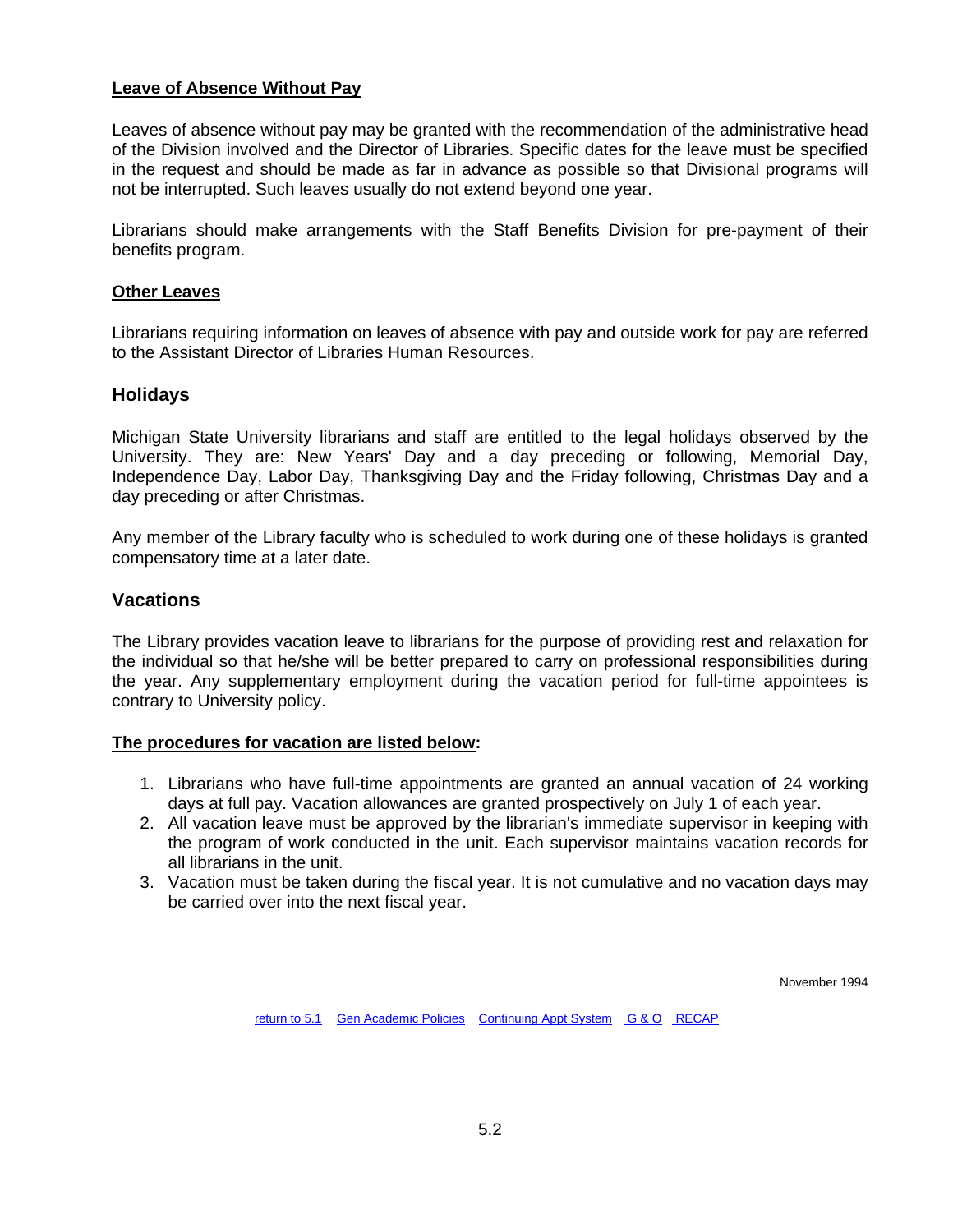- 4. Vacation leave is proportionately reduced in the event of resignation or termination during the fiscal year. At the time of separation from the University, the librarian's appointment will be extended for any unused portion of the vacation leave earned. Such an extension, however, will not be granted beyond the fiscal year.
- 5. If a holiday falls during the librarian's vacation leave, the holiday is not counted as part of the leave, except when the employee has terminated and requests credit for accrued vacation time.

# **Compensatory Time**

Compensatory time is granted to those employees who are scheduled to work during University holidays or on weekends when the total scheduled hours exceed 40 in any one week. Compensatory time should be part of the scheduling process and be taken during the week it is earned. If the work program of the unit prevents this, the time may be taken at a later date, but in no case later than 10 weeks, as approved by the supervisor.

Compensatory time should not exceed 24 hours at any one time.

# **University Library Travel**

Library travel and reimbursement for travel are subject to general University-wide regulations as well as specific Library regulations. Th[e University travel regulations w](http://www.ctlr.msu.edu/COTravel/Default.aspx)hich became effective July 1, 1970 provide the basis for travel authorization and reimbursement. Complete information regarding University regulations is contained in a separate publication entitled Manual of Business Procedures which is available at [http://www.ctlr.msu.edu.](http://www.ctlr.msu.edu/) Library travel regulations are described in this Handbook under "Professional Travel: Library Guidelines and Procedures."

In broad terms, travel may be authorized for the promotion of teaching, scholarship, research, and public service. All travel must be approved and the appropriate forms executed prior to departure. The travel authorization forms must bear the signatures of the traveler, the Director of Libraries, and the Office of the Provost when required, and must state clearly the justification for the trip.

## **Travel Outside of the United States**

Authorization of travel outside the United States, except Canada, requires approval by the Office of the Provost after approval by the Director of Libraries and prior to the beginning of the trip.

## **Use of University Vehicles**

A limited number of University-owned vehicles are available in the Motor Pool for travel on University business. Regulations for their use are listed in the Manual of Business Procedures, cited above.

In general, authorization for University vehicles for out-of-state trips will not be given, regardless of the nature of the funds, other than to places in Illinois, Indiana, Iowa, Minnesota, Ohio and Wisconsin or to places requiring more than one day of travel time each way (approximately 500 miles).

July 2000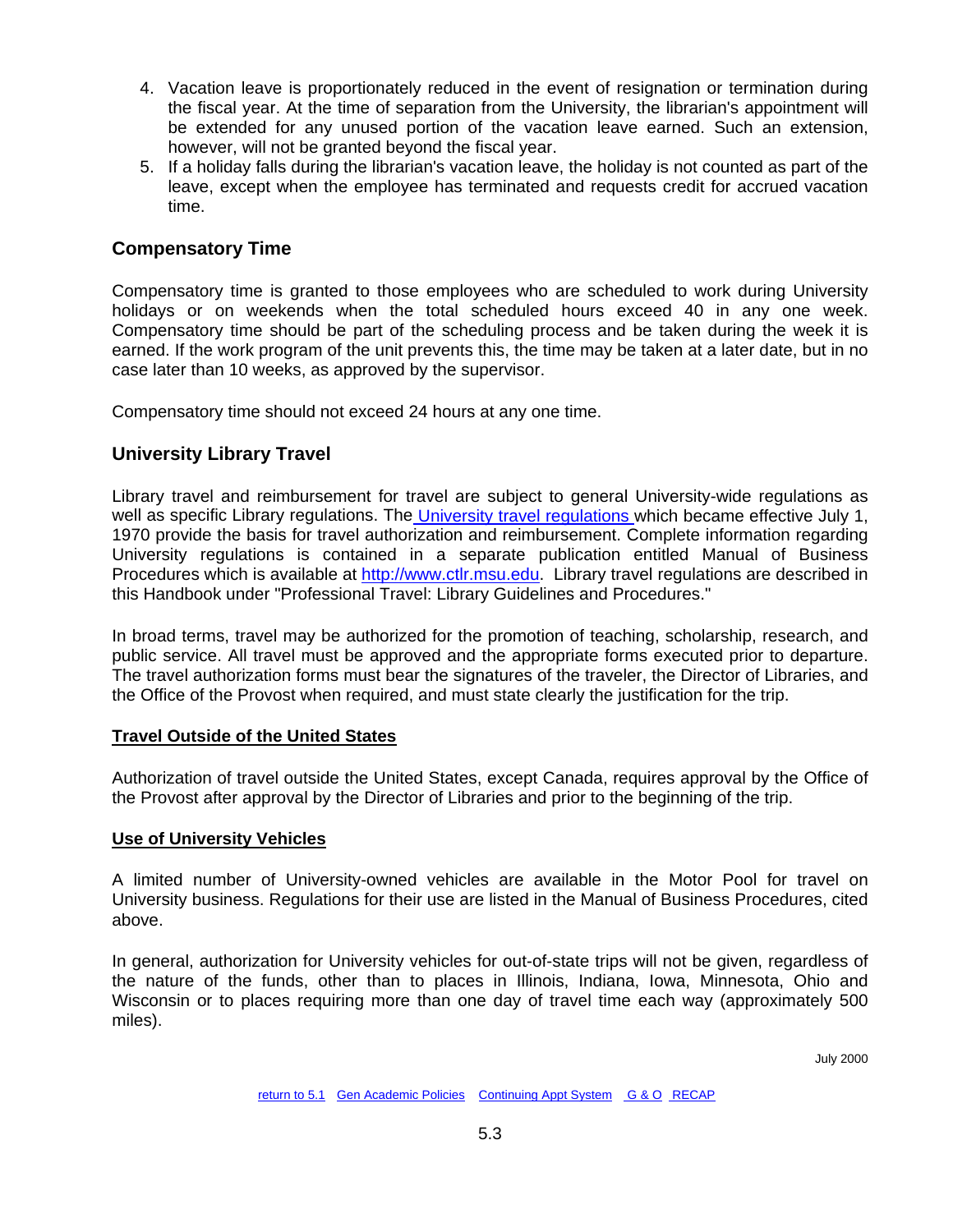The department concerned should make arrangements with the Motor Pool (3-5280) as soon as authorization is given for the use of a University-owned vehicle.

#### **Insurance Coverage**

The University carries liability and property damage insurance that covers the University and drivers of University-owned vehicles. Drivers of privately owned vehicles used on University business are not protected by liability and property damage carried by the University. As a part of the staff benefits program, the University carries a group travel accident insurance policy. See the separate publication, "Travel Accident Insurance Plan," distributed by the Staff Benefits Division, 140 Nisbet Building, for the amount of coverage and the provisions.

July 2000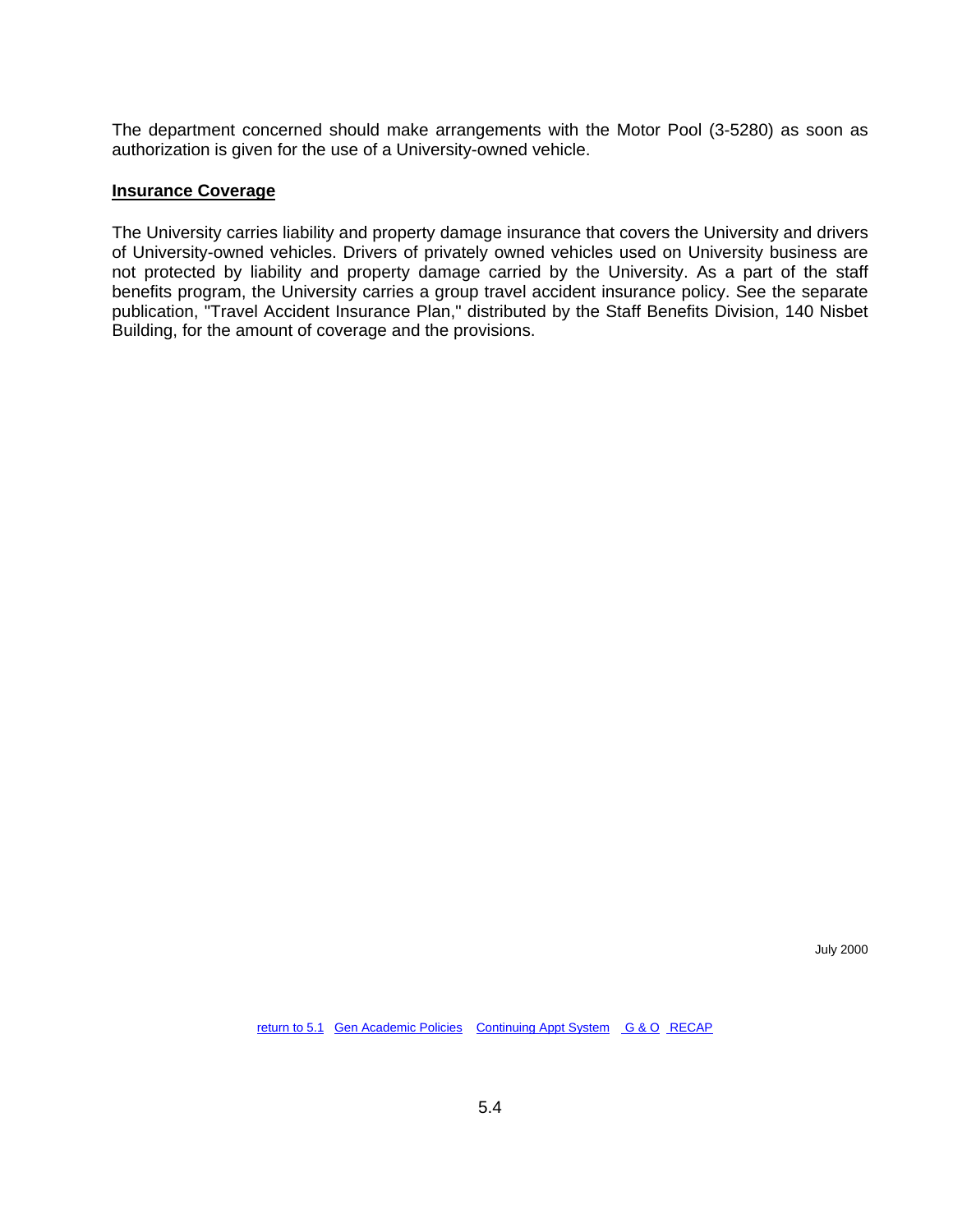## **Professional Activities and Development Support Guidelines and Procedures**

- 1. Administratively-Directed Participation: When staff members are directed to attend an activity, release time and full reimbursement shall be provided.
- 2. Staff Development/Career Involvement: Non-mandatory activities that are undertaken for professional development will be supported according to the following reimbursement guidelines.

#### **I Librarian Without Continuous Appointment**

A. \$2,900 per year. 20% of any additional costs.

### **II Librarians With Continuous Appointment**

Following are the professional activity allocations. Please note that allocations for subsequent years will vary according to the number of tiers that result from FAC recommendations and the final decision of the Director.

- A. \$2,900 per year if ranked in Tier 1. 20% of any additional costs.
- B. \$2,700 per year if ranked in Tier 2. 20% of any additional costs.
- C. \$2,500 per year if ranked in Tier 3. 20% of any additional costs.
- D. \$2,200 per year if ranked in Tier 4. 20% of any additional costs.
- E. 20% of cost if ranked in Tier 5.

#### **III Temporary Librarians**

Negotiated at the time of appointment.

Requests for exceptions due to unusual circumstances or for additional funding for special opportunities, such as overseas travel or specialized training, can be made through the appropriate administrative channels to the Director, who will have the authority to provide additional support.

ALL travel and related expenditures must conform with University quidelines and [regulations.](http://www.ctlr.msu.edu/COTravel/Default.aspx) Room reimbursement will be limited to \$175 per night.

- 3. All reimbursements are subject to fund availability. Should sufficient funding not be available, support will be lowered until all approved participation can be accommodated.
- 4. Supervisors have the option of supporting "released time only" for participation in activities.

[October 2007](http://www.lib.msu.edu/libadmin/handbook/Handbook_Archive/Chapter%205.htm)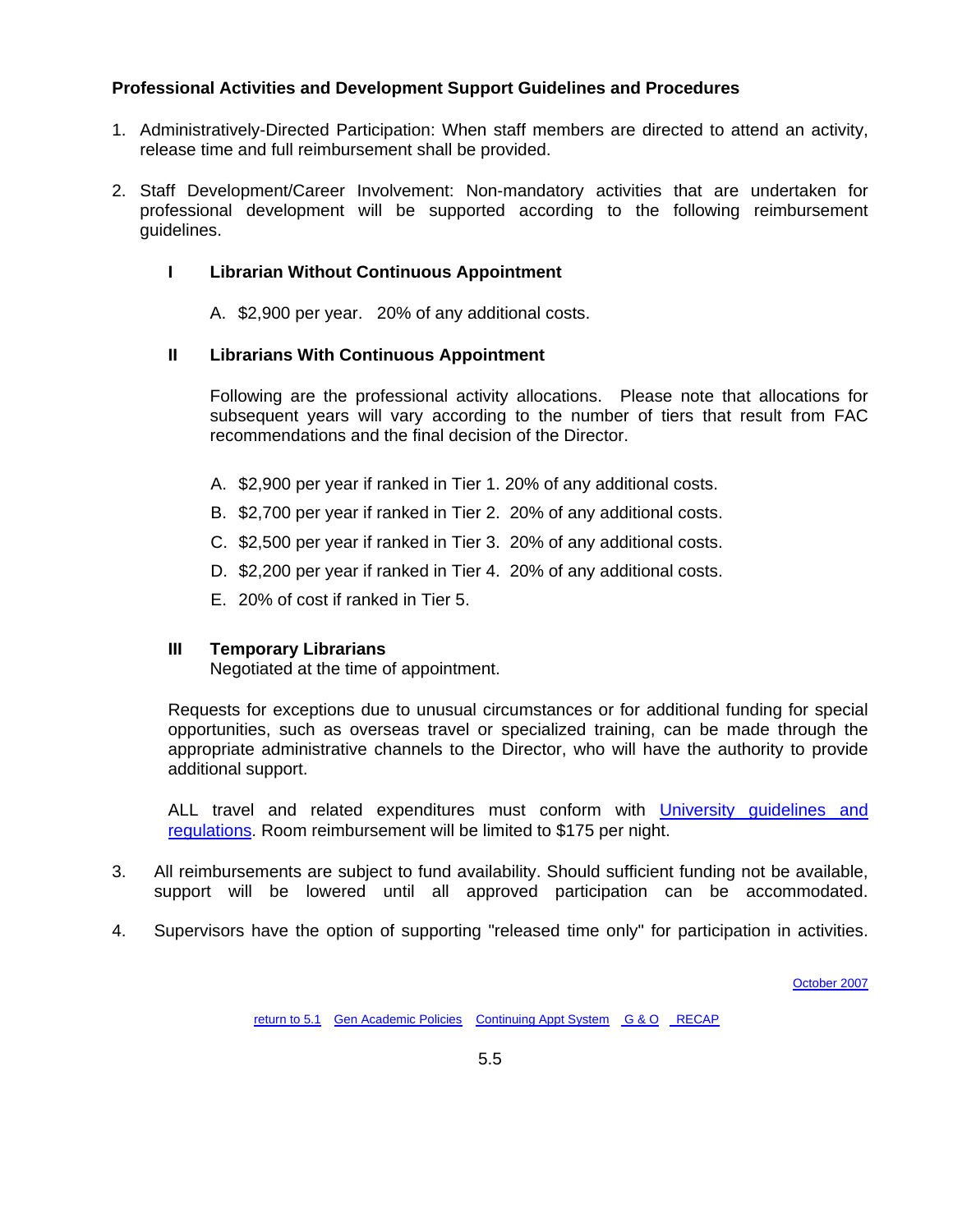- 5. For meetings such as ALA, there is an expectation that staff members requesting support will demonstrate "active participation" by the end of the second year. Examples of active participation include, but are not limited to, service as an officer, a committee member, discussion leader, invited participant or other indications of significant involvement. Failure to become actively involved may result in denial of future authorization.
- 6. All participants in staff development/career involvement activities are required to submit a summary/report on information acquired during participation to share with other staff members. Failure to produce such a report may result in denial of future requests.
- 7. The ["Professional Development/Career Involvement Support Request"](http://intranet.lib.msu.edu/systems/staff_forms/staffdevform) form should be used to obtain approval for travel support.

July 2000

[return to 5.1](#page-61-0) [Gen Academic Policies](#page-3-0) [Continuing Appt System](#page-11-0) [G & O](#page-26-0) [RECAP](#page-41-0)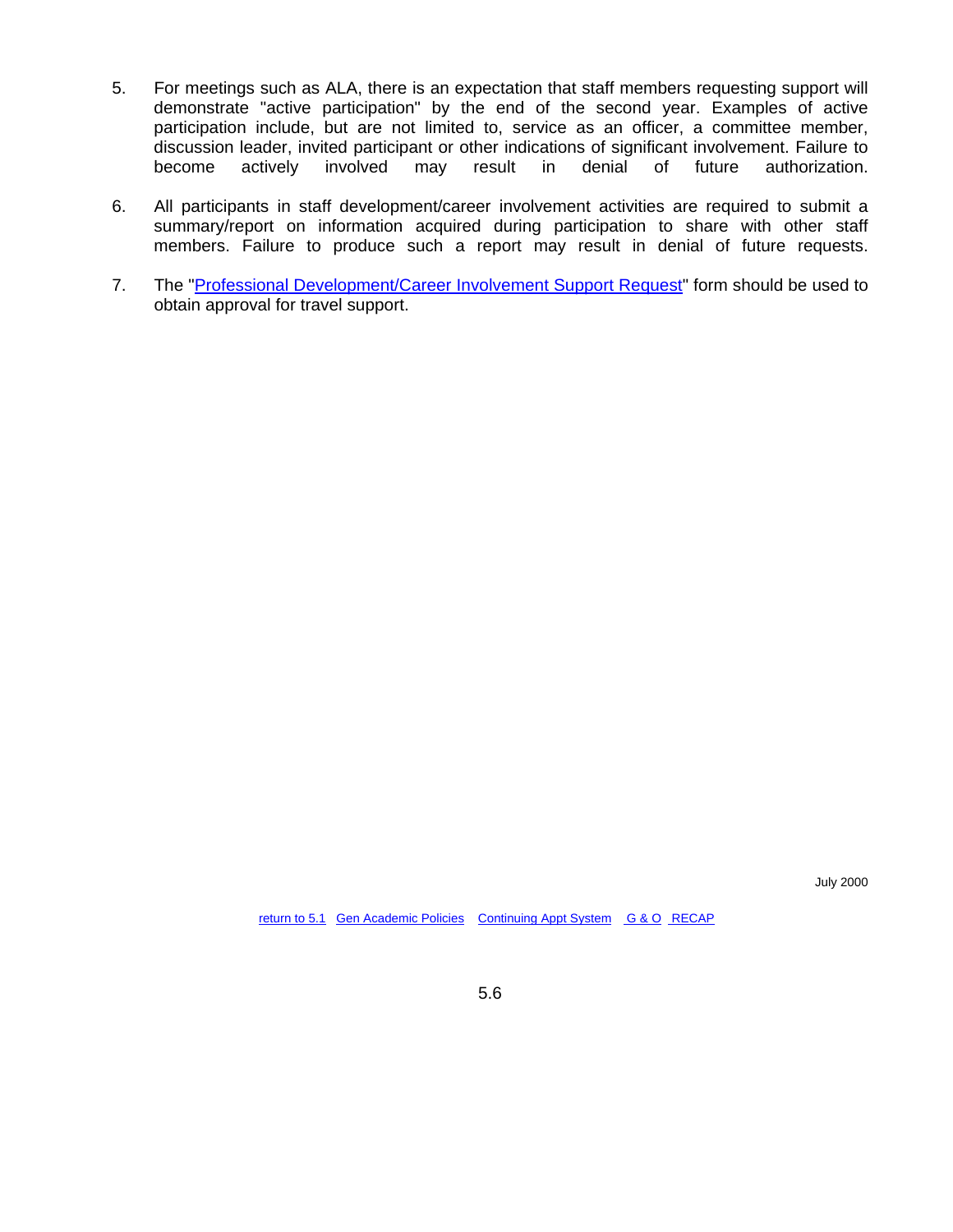# **Chapter 6: General Schedule**

<span id="page-67-0"></span>

|                    | <b>Goals &amp; Objectives Process</b>                                                                     | <b>Evaluation Merit Review Process</b>                                                                                      |
|--------------------|-----------------------------------------------------------------------------------------------------------|-----------------------------------------------------------------------------------------------------------------------------|
| September          |                                                                                                           | Advisory Committee's (RECAP) evaluation<br>deliberations for reappointment, continuing<br>appointment and promotion begin.  |
| October            |                                                                                                           | Advisory Committee's (RECAP)<br>recommendations for reappointment and<br>continuing appointment completed<br>by November 1. |
| November           |                                                                                                           |                                                                                                                             |
| December           | At least one information, periodic review/revision<br>of individual goals and objectives has taken place. |                                                                                                                             |
| January            | Library-wide goals and objectives completed and<br>distributed to departmental units.                     |                                                                                                                             |
| February/<br>March | Departmental goals and objectives completed and<br>distributed to departmental units.                     |                                                                                                                             |
| March/April        | Unit goals and objectives completed and distributed<br>to unit librarians.                                | Advisory Committee's (RECAP)<br>recommendations for promotion completed<br>by April 1.                                      |
|                    |                                                                                                           | Individual performance evaluations: annual<br>self-evaluations and annual formal<br>performance evaluations.                |
| May                |                                                                                                           | <b>Faculty Affairs Committee's evaluations</b><br>and recommendations for merit.                                            |
| June/July          | Individual goals and objectives submitted to<br>supervisors.                                              |                                                                                                                             |
| July               |                                                                                                           | Dossier's due July 1.                                                                                                       |
| July/August        | Individual goals and objectives statements<br>completed.                                                  | Organizational performance evaluation:<br>recorded in annual reports.                                                       |

September 2002

Gen Academic Policies [C](#page-3-0)ontinuingAppt System G & O RECAP Personnel Benefits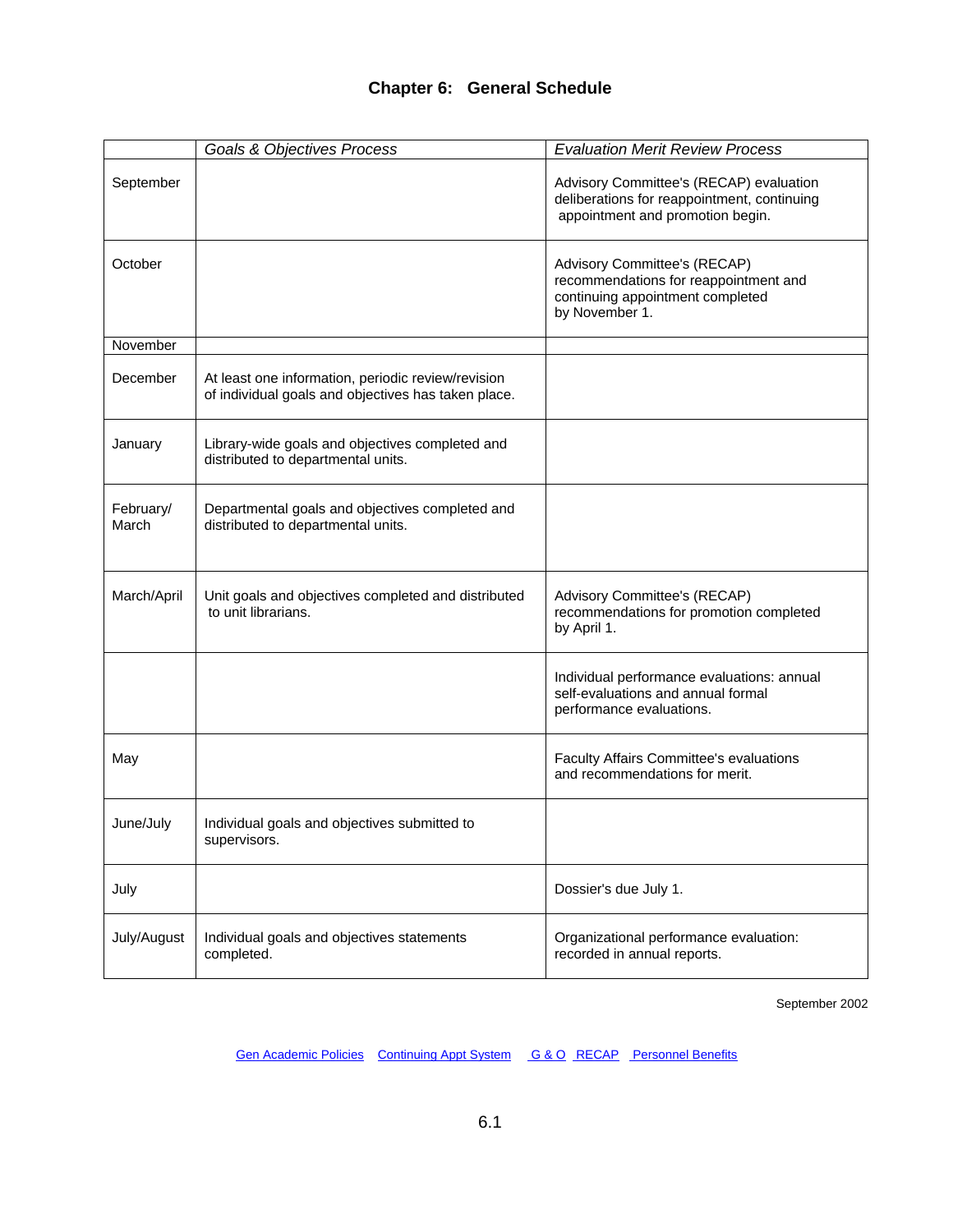#### **MSU Libraries Dossier Checklist for Librarian Application For Reappointment, Continuing Appointment, and/or Promotion**

The dossier checklist is to be used by the candidate and the RECAP Committee in assembling the documents used in the evaluation process. The candidate must submit any document done at MSU which is included in the curriculum vitae. The RECAP Committee may request copies of other documents listed in the curriculum vitae. The candidate is to indicate on the document the type of material it represents and which criterion it supports as listed below, e.g. "Bibliography--to support Criterion I, #5." The lists below are somewhat abridged versions of the documentation for criteria lists in Chapter 4 of the Handbook.

#### **Supplied by Candidate:**

- Curriculum Vitae
- Brief letter of application concisely summarizing the candidate's strengths and contributions to the Libraries and stating the action being requested.
- Copies of any work (ARTICLES, BOOKS, WEB sites (URL'S), ETC.) done at MSU which is listed in the curriculum vitae. The RECAP committee may request copies of other work listed on the curriculum vitae that it wishes to see.
- Names of three five individuals who will supply a letter of reference or an evaluation upon request of the RECAP committee. [Include the name, address and relationship to candidate.] *(For reappointment: at least 1 letter from an outside reference is encouraged) (for continuing appointment and/or promotion see criteria for recap in chapter 4 of the handbook for specific requirements)*

May 2001

[Return to 6.1](#page-67-0) [Gen Academic Policies](#page-3-0) [Continuing Appt System](#page-11-0) [G & O](#page-26-0) [RECAP](#page-41-0) Personnel Benefits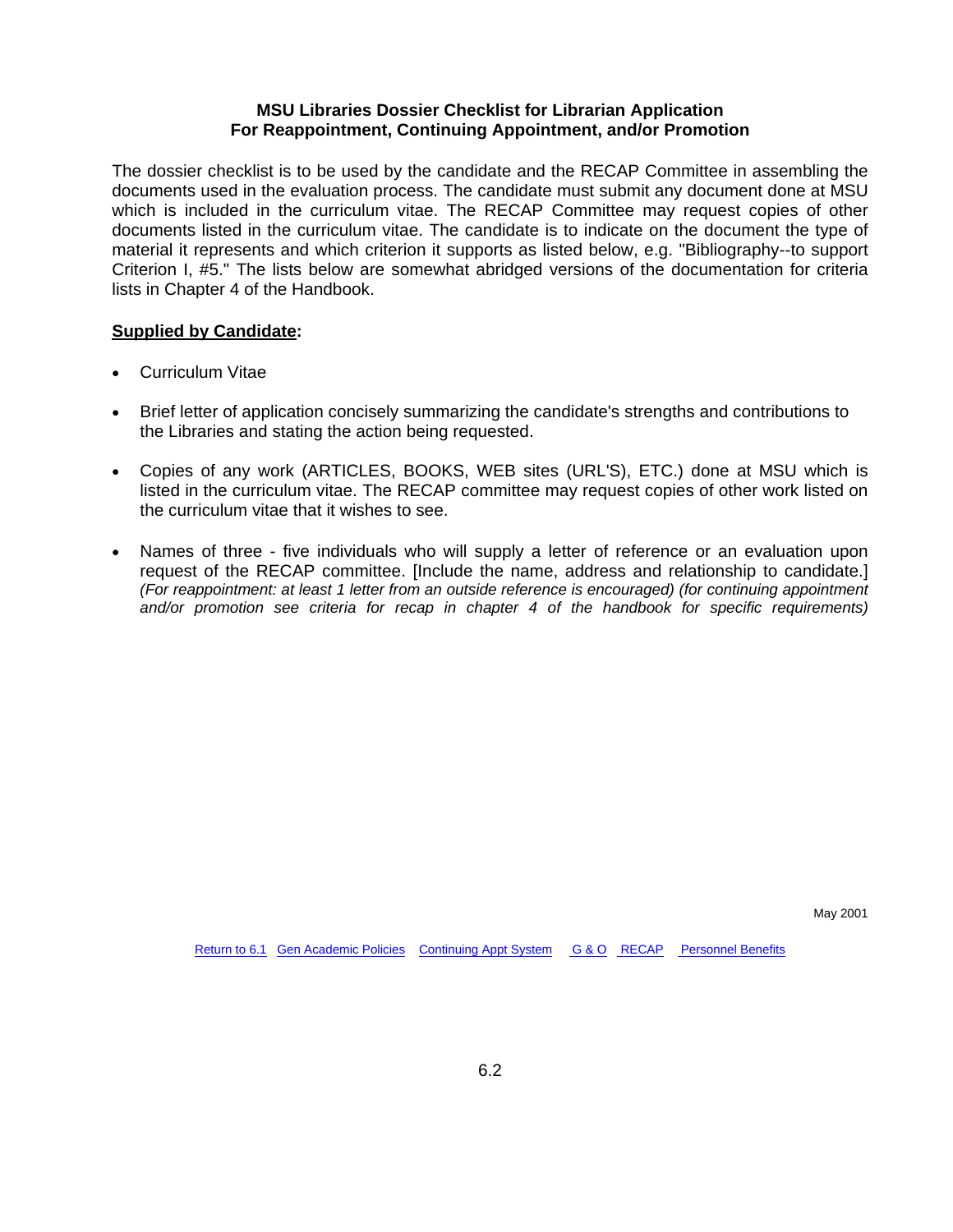## **V. GENERAL DOCUMENTATION**

Position description for each year of the librarian's appointment at MSU. For evaluation for promotion position descriptions for the past four years are submitted. \_\_\_\_\_ Total number

Annotated annual personal goals and objectives statements for each year of appointment.<br>Candidates for promotion submit statements from the previous four vears. Total number Candidates for promotion submit statements from the previous four years.

Annotated annual unit goals and objectives statements for candidates with supervisory/ administrative responsibilities. Candidates for promotion submit statements from the previous four years.

OPTIONAL : Copies of the Self-Evaluations for years of the appointment.

#### **VI. DOCUMENTATION FOR CRITERION I: PERFORMANCE**

 *(Include material created as part of the position and relating to the elements of criterion I. Examples are appropriate when there are many pieces of a given type.)*

- Written reports
- **Studies**
- Instructional materials
- **Bibliographies**
- Handouts
- Policy and procedure statements
- Proposals, planning documents, organizational reports
- Web sites (include URL)
- Other relevant evidence of the quality of performance. Append additional pages if necessary. (selected thank you notes, certificate of completion of training, list of job related HRD classes taken, etc.)

**VII. DOCUMENTATION FOR CRITERION II: Research, scholarly, and creative activities.** (n*.b. Every candidate is not expected to have evidence related to each element listed below.)*

- Transcripts, degree certificates, letters of completion, etc.
- Copies of publications, research manuscripts, and/or creative manuscripts submitted for publication; research in progress.
- Copies or summaries of conference papers, lectures, etc.
- Award letters, summaries of fellowships, prizes, scholarships.
- Grant proposals.
- Transcripts or official documentation of continuing education activities.
- Summaries of professional consulting projects.
- Summary of work as editor, abstractor, indexer, etc.
- Documentation of instruction/teaching experiences.

May 2001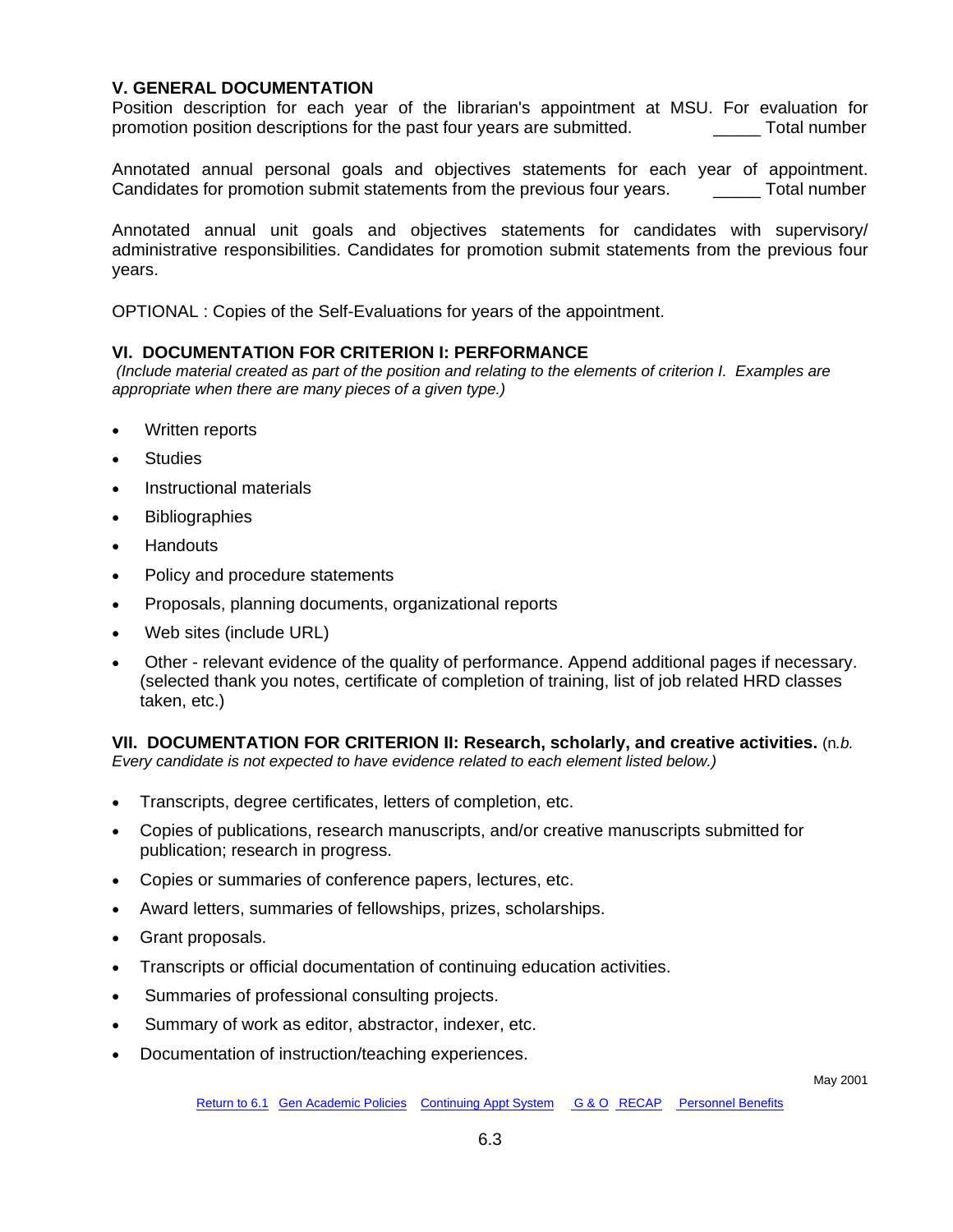- Summary of other pursuits which lead to and/or demonstrate advanced or applied knowledge of a research, scholarly, or creative nature in the library or library-related fields, or in other subject disciplines.
- Other evidence of the quality of the achievements and the documentation submitted in support of Criterion II.

#### **VIII. DOCUMENTATION FOR CRITERION III: Service and/or professional activities.**

*(n.b. every candidate is not expected to have evidence related to each element listed below.)*

- Summary of positions in professional organizations, etc.; copies of programs of conferences, etc.
- Summary of service on Library and/or University committees and councils, including dates.
- Summary of positions in community organizations, etc.; copies of programs and conferences, etc.
- Summary of advising activities performed for individuals, agencies, other libraries, etc.
- Summary of other relevant activities which demonstrate the librarian's impact on the M.S.U. Libraries, Michigan State University, the community, or the profession.
- Other evidence of the quality of achievement described in Criterion III.

**Dossier and dossier checklist should be turned in to the Libraries Human Resources Office by July 1.** 

September 2002

[Return to 6.1](#page-67-0) [Gen Academic Policies](#page-3-0) [Continuing Appt System](#page-11-0) [G & O](#page-26-0) [RECAP](#page-41-0) Personnel Benefits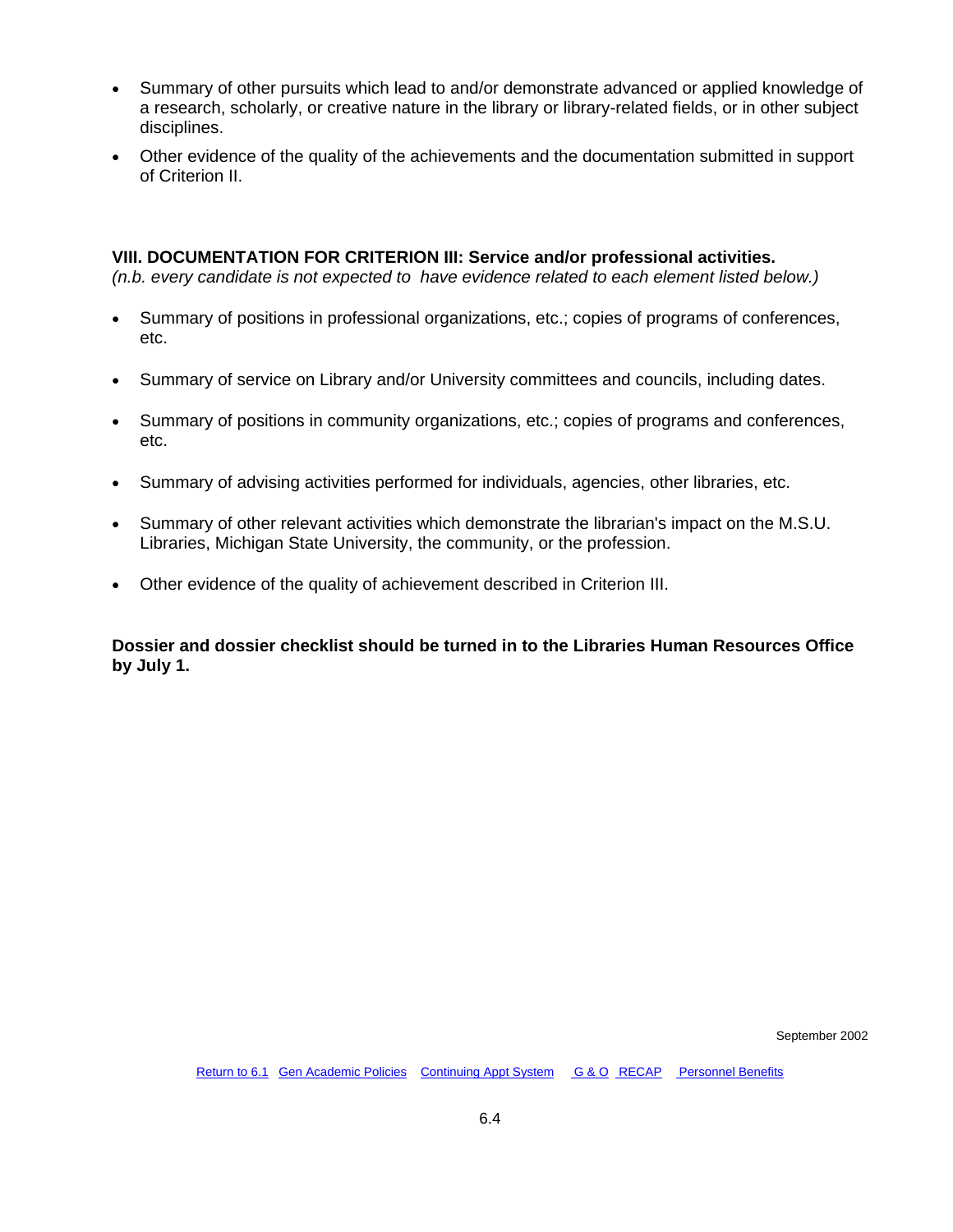### **COLLECTED BY THE LIBRARIES HUMAN RESOURCES OFFICE FOR THE RECAP COMMITTEE:**

Candidate's dossier and dossier checklist.

Annual supervisor(s) performance evaluations. Evaluations from the previous four years are only for candidates for promotion. The same state of the state of the state of the state of the state of the state of the state of the state of the state of the state of the state of the state of the state of the state of the s

A written evaluation from the candidate's current supervisor(s), or a prior supervisor if the candidate has recently been appointed to a position under a new supervisor or has had a new supervisor since the previous annual evaluation.

Written evaluations from the references submitted by the candidate and/or by the RECAP committee. The following will be sent to the references:

- a cover letter which will include a list of areas that may be addressed: publications, grants, seminars, workshops/colloquia, continuing education, offices led in library/subject organizations, collections building, research, committee work, training/teaching
- the candidates CV
- a copy of relevant publications, reports, summary of successful grant proposals, etc.

May 2001

[Return to 6.1](#page-67-0) [Gen Academic Policies](#page-3-0) [Continuing Appt System](#page-11-0) [G & O](#page-26-0) [RECAP](#page-41-0) Personnel Benefits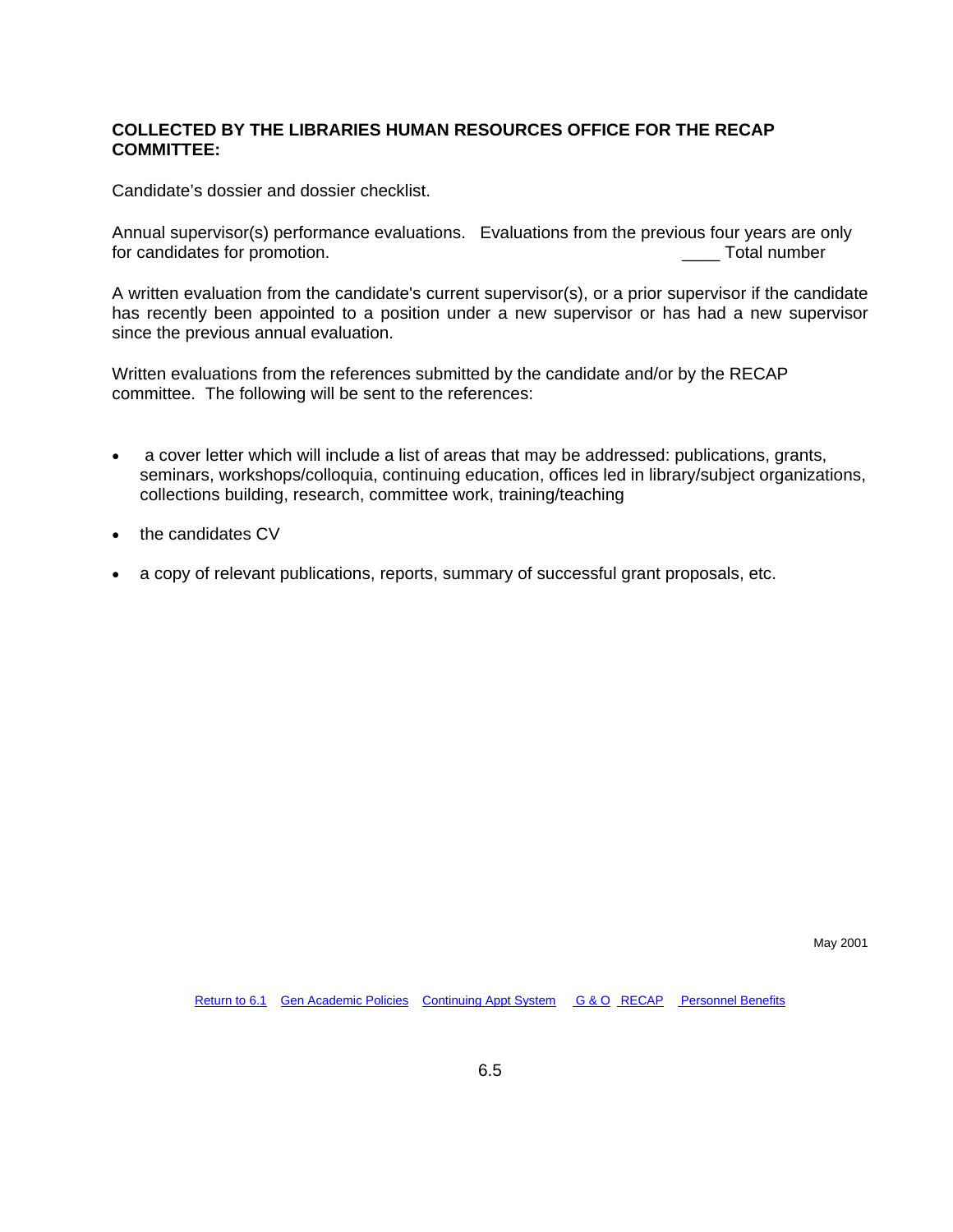# **RECAP Committee Evaluation Workform**

This form is to be used individually by RECAP Committee members to assess the information and documentation gathered for each application, and to provide internal documentation to support the final rating and summary recommendation of the RECAP Committee as a whole to the Director of Libraries. Individually completed forms are to be destroyed once the consensus recommendation is available.

Candidate: Date:

Application for:

RECAP Committee members: Chairperson

| <b>Criterion</b> |    | Щ |   |  |
|------------------|----|---|---|--|
| Excellent        | 16 | 4 |   |  |
| Very Good        | 12 | 3 | 3 |  |
| Good             | 8  | 2 | 2 |  |
| Satisfactory     | 4  | 1 | 1 |  |
| Unacceptable     | ი  | ი |   |  |

#### **KEY TO RATINGS**

September 1995

[Return to 6.1](#page-67-0) [Gen Academic Policies](#page-3-0) [Continuing Appt System](#page-11-0)[G & O](#page-26-0) [RECAP](#page-41-0) [Personnel Benefits](#page-61-0)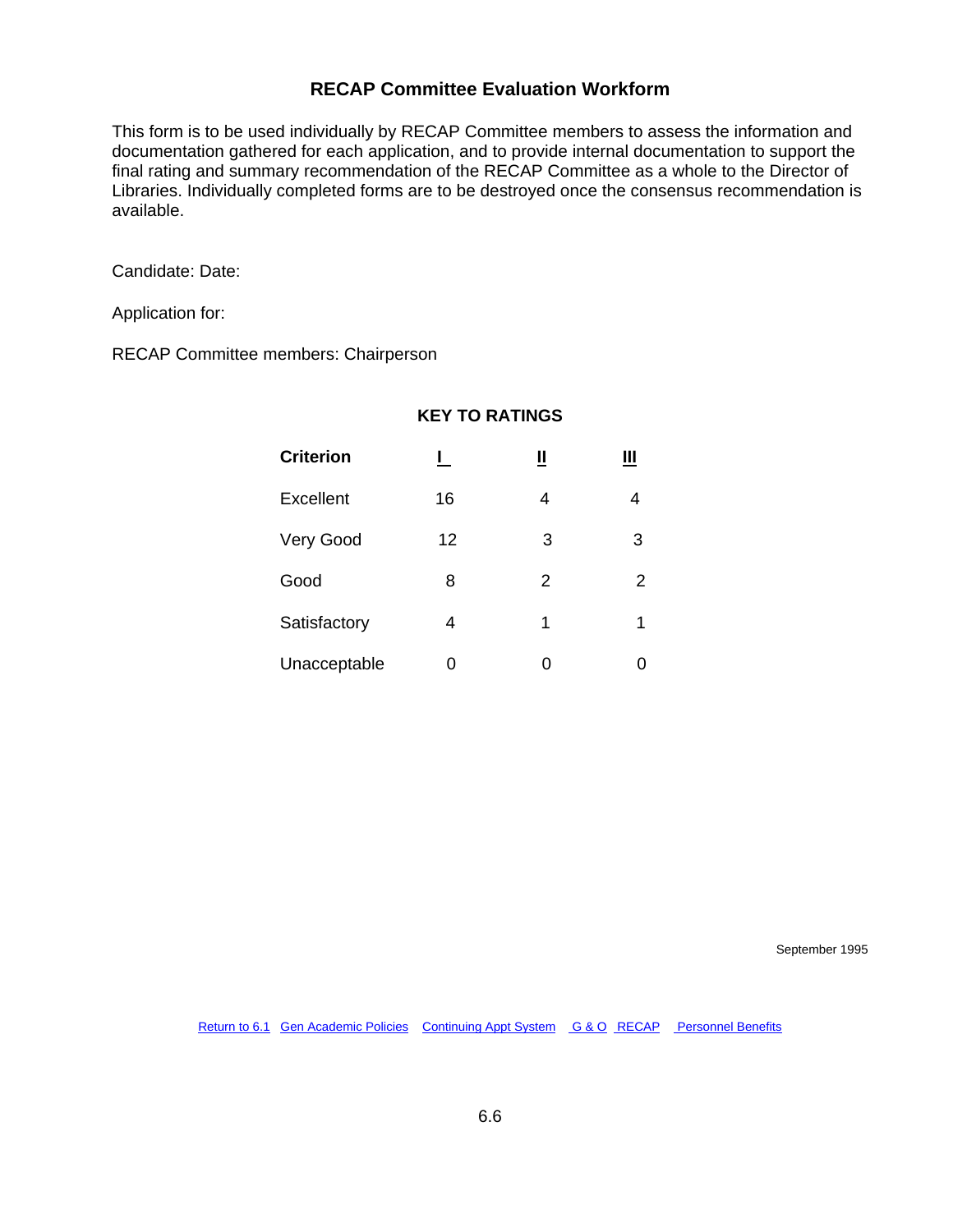## **I. Criterion I: Performance**

| 1. Knowledge and background relevant to one's position.<br>Comment/Evidence to support comment:                                                                                                                      | Word rating: |
|----------------------------------------------------------------------------------------------------------------------------------------------------------------------------------------------------------------------|--------------|
| 2. Demonstrated willingness and ability to expand one's range of responsibilities in order to<br>achieve personal, unit, division, and/or library-wide goals and objectives.<br>Comment/Evidence to support comment: | Word rating: |
|                                                                                                                                                                                                                      |              |
| 3. Demonstrated effectiveness in interactions with others.                                                                                                                                                           |              |
| Comment/Evidence to support comment:                                                                                                                                                                                 | Word rating: |
| 4. Demonstrated ability to identify, analyze, and solve problems.                                                                                                                                                    |              |
| Comment/Evidence to support comment:                                                                                                                                                                                 | Word rating: |
|                                                                                                                                                                                                                      |              |
| 5. Decision-making ability.                                                                                                                                                                                          |              |
| Comment/Evidence to support comment:                                                                                                                                                                                 | Word rating: |
| 6. Individual capabilities.                                                                                                                                                                                          |              |
| Comment/Evidence to support comment:                                                                                                                                                                                 | Word rating: |
|                                                                                                                                                                                                                      |              |
| 7. Ability to plan, coordinate, and manage on the unit level.                                                                                                                                                        |              |
| Comment/Evidence to support comment:                                                                                                                                                                                 | Word rating: |

September 1995

[Return to 6.1](#page-67-0) [Gen Academic Policies](#page-3-0) [Continuing Appt System](#page-11-0)[G & O](#page-26-0) [RECAP](#page-41-0) [Personnel Benefits](#page-61-0)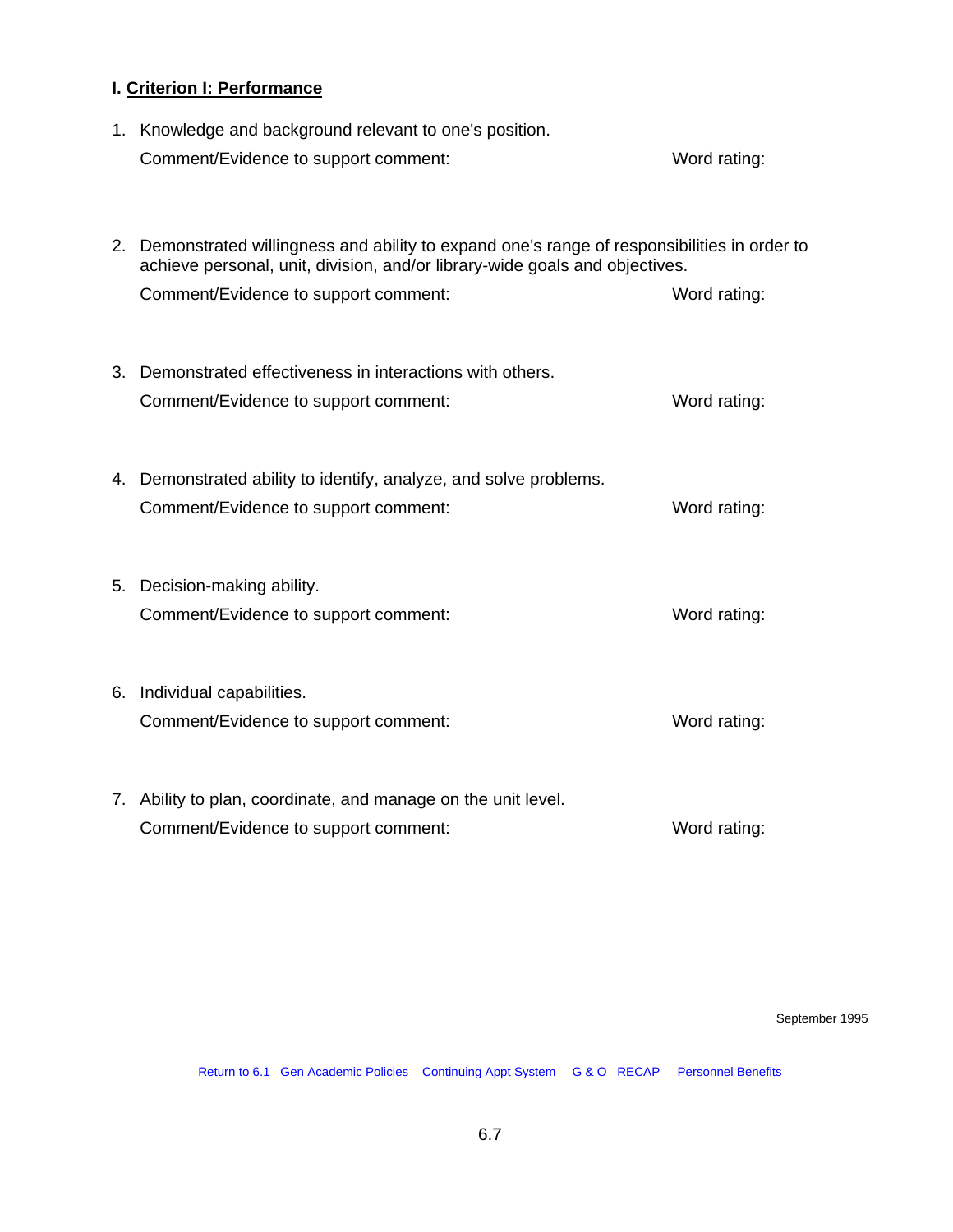8. Commitment to staff development. Comment/Evidence to support comment: Word rating:

9. Knowledge of and contributions to the affirmative action and diversity goals of the University. Comment/Evidence to support comment: Word rating:

### **Criterion I. Summary Recommendation Rating Points:**

September 1995

[Return to 6.1](#page-67-0) [Gen Academic Policies](#page-3-0) [Continuing Appt System](#page-11-0) [G & O](#page-26-0) [RECAP](#page-41-0) [Personnel Benefits](#page-61-0)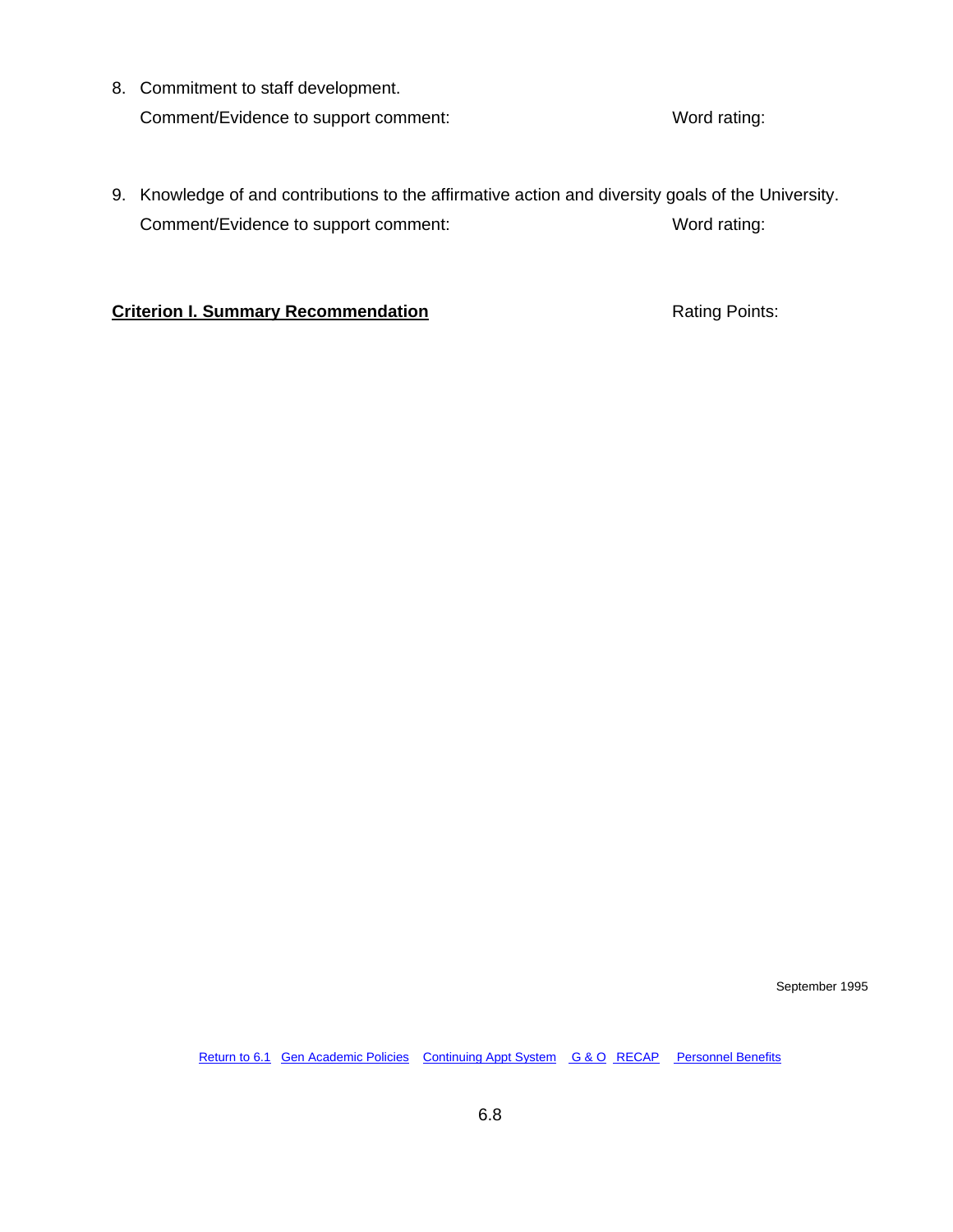#### **II. Criterion II: Research, Scholarly, and Creative Activities**

Elements of this criterion may include:

1. Attainment of or progress toward additional degrees.

2. Publications, research in progress, research manuscripts, and/or creative manuscripts submitted for publication.

- 3. Conference papers, lectures, seminars, etc.
- 4. Fellowships, awards, prizes, etc.
- 5. Grant proposals.
- 6. Appropriate non-degree course work and/or continuing education activities.
- 7. Serving as a consultant or as an academic advisor.
- 8. Serving as editor, abstractor, indexer, translator, etc.
- 9. Instruction/teaching (other than that in the Division's continuing goals and objectives).

10. Any other pursuit which leads to and/or demonstrates advanced or applied knowledge of a research, scholarly, or creative nature in the library or library-related fields or in other subject areas.

#### **Criterion II: Summary Recommendation:** Rating Points:

September 1995

[Return to 6.1](#page-67-0) [Gen Academic Policies](#page-3-0) [Continuing Appt System](#page-11-0) [G & O](#page-26-0) [RECAP](#page-41-0) [Personnel Benefits](#page-61-0)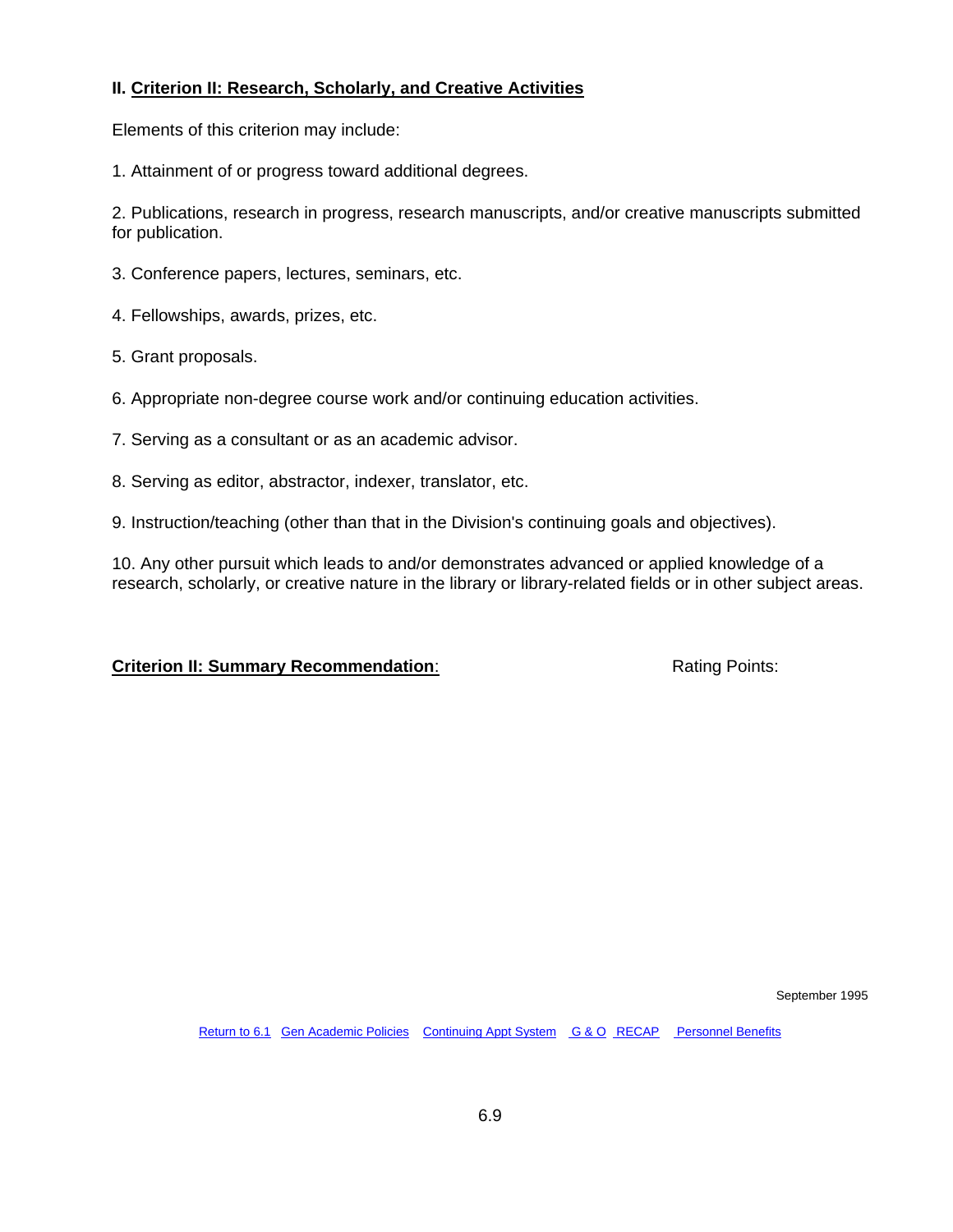### **III. Criterion III: Service and/or Professional Activities.**

Elements of this criterion may include:

- 1. Continuing active involvement in professional organizations relevant to librarianship.
- 2. Service on Library and University committees and councils.
- 3. Community service.
- 4. Serving as an advisor.

5. Any other pursuits which demonstrate the librarian's impact on the M.S.U. Libraries, Michigan State University, the community, or the profession.

### **Criterion III: Summary Recommendation Rating Points:** Rating Points:

September 1995

[Return to 6.1](#page-67-0) [Gen Academic Policies](#page-3-0) [Continuing Appt System](#page-11-0)[G & O](#page-26-0) [RECAP](#page-41-0) [Personnel Benefits](#page-61-0)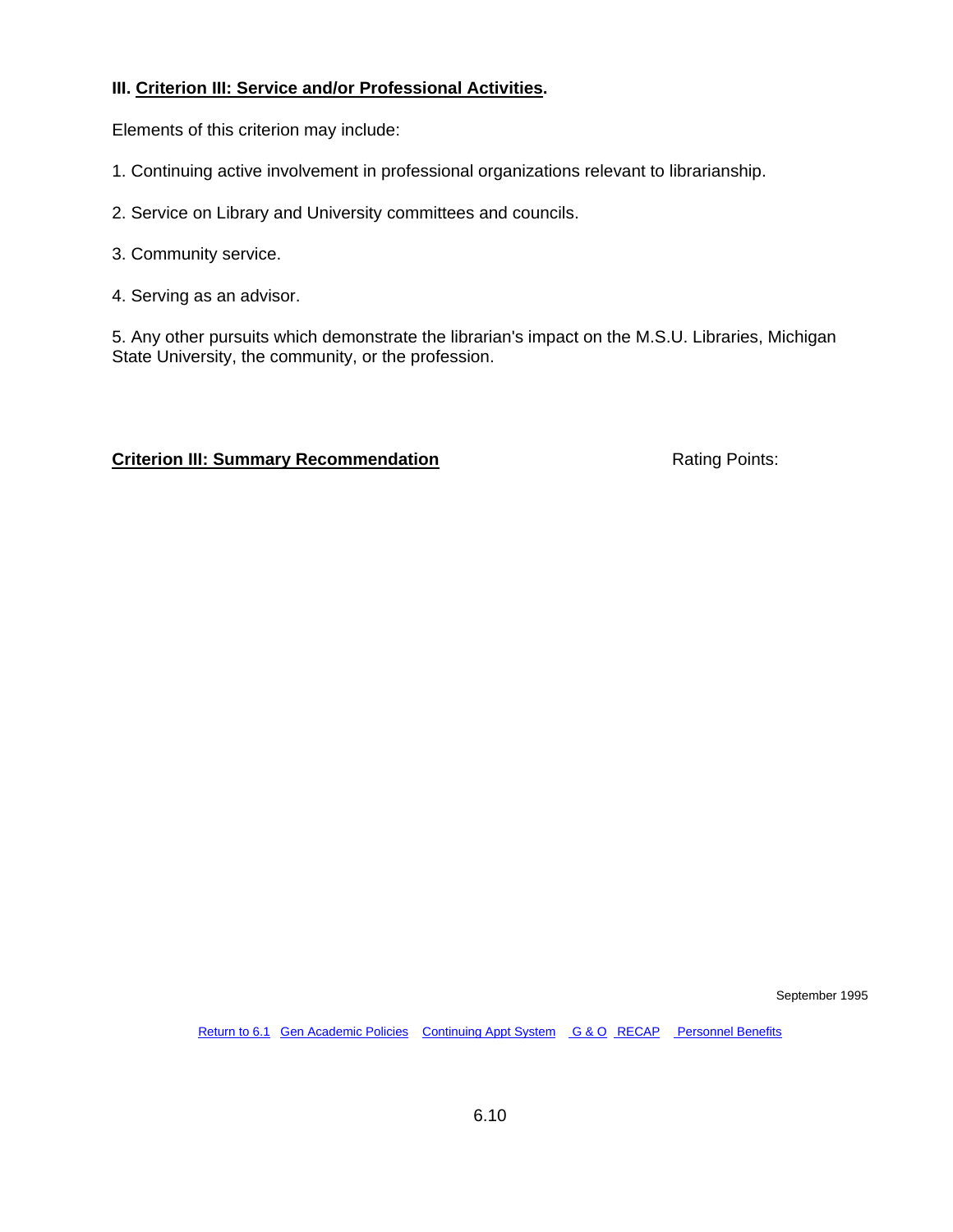### **OVERALL RATING**

|      |      | Minimum Point required _________ |                              | <b>Total Points:</b> |
|------|------|----------------------------------|------------------------------|----------------------|
|      |      | <b>RECOMMENDATION FOR ACTION</b> |                              |                      |
| Yes. | - No |                                  |                              |                      |
|      |      | Reappointment                    |                              |                      |
|      |      | <b>Continuing Appointment</b>    |                              |                      |
|      |      | Promotion from Librarian         | Ranking to Librarian Ranking |                      |

The RECAP Committee is to submit a RECOMMENDATION FOR LIBRARIAN PERSONNEL ACTION form with its part of the form completed and the signature of each RECAP Committee member to the appropriate divisional administrator.

September 1995

[Return to 6.1](#page-67-0) [Gen Academic Policies](#page-3-0) [Continuing Appt System](#page-11-0) [G & O](#page-26-0) [RECAP](#page-41-0) [Personnel Benefits](#page-61-0)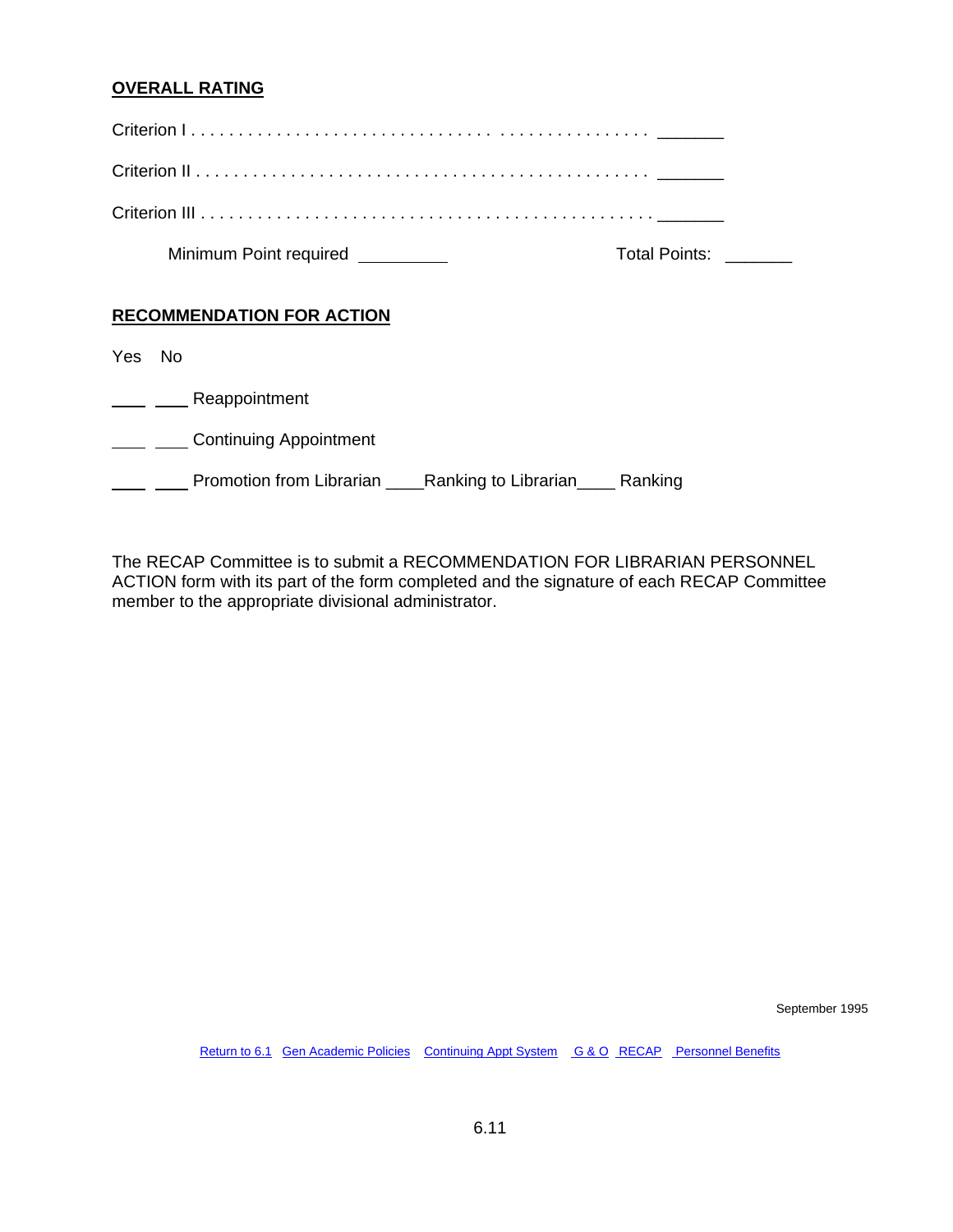| DATE: _______________                                                  |               |        |                                                                                         |
|------------------------------------------------------------------------|---------------|--------|-----------------------------------------------------------------------------------------|
|                                                                        |               |        |                                                                                         |
| Last                                                                   | <b>Eirst</b>  | Middle |                                                                                         |
|                                                                        |               |        |                                                                                         |
|                                                                        |               |        |                                                                                         |
|                                                                        |               |        | Type of visa _______________ Expires_________ Will become citizen (date) ______________ |
| <b>Summary Information</b>                                             |               |        |                                                                                         |
|                                                                        |               |        |                                                                                         |
|                                                                        |               |        |                                                                                         |
|                                                                        |               |        |                                                                                         |
|                                                                        |               |        |                                                                                         |
|                                                                        |               |        |                                                                                         |
|                                                                        |               |        |                                                                                         |
| Appointment, and Promotion (RECAP)                                     |               |        | I. Recommendation of the Librarian Advisory Committee on Reappointment, Continuing      |
| <b>RECOMMENDATION FOR ACTION</b>                                       |               |        |                                                                                         |
| Yes No                                                                 |               |        |                                                                                         |
|                                                                        | Reappointment |        |                                                                                         |
| ____ _____ Continuing Appointment                                      |               |        |                                                                                         |
| _ ____ Promotion from Librarian Ranking ____ to Librarian Ranking ____ |               |        |                                                                                         |
|                                                                        |               |        | Criterion I: Performance (Comments): (Append additional pages as necessary.)            |

#### **Michigan State University Libraries Recommendation for Librarian Personnel Action**

September 1995

[Return to 6.1](#page-67-0) [Gen Academic Policies](#page-3-0) [Continuing Appt System](#page-11-0) [G & O](#page-26-0) [RECAP](#page-41-0) [Personnel Benefits](#page-61-0)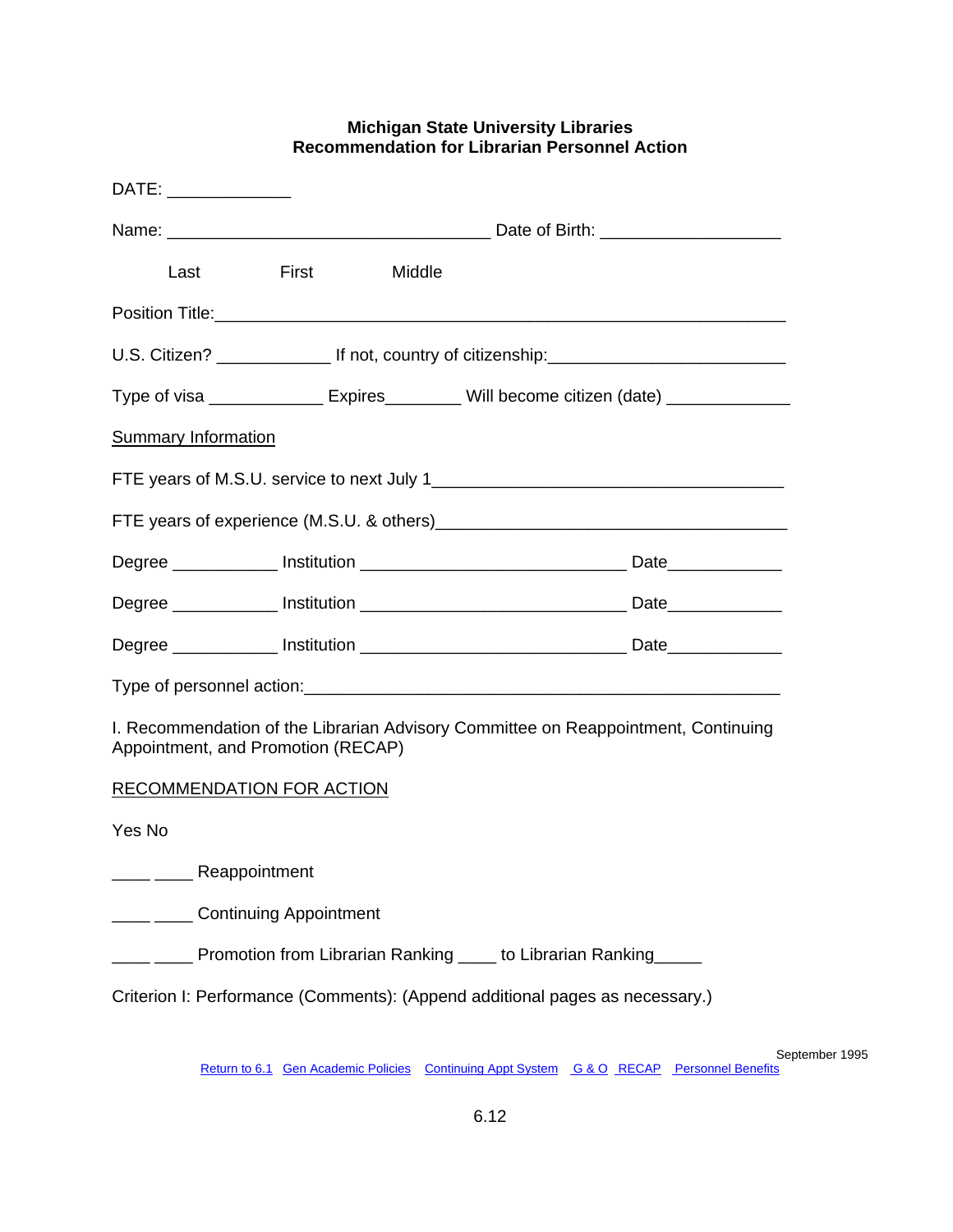CRITERION II: Research, scholarly, and creative activities (Comments):

CRITERION III: Service and/or professional activities (Comments):

Signatures - RECAP Committee members

\_\_\_\_\_\_\_\_\_\_\_\_\_\_\_\_\_\_\_\_\_\_\_\_\_\_\_\_\_\_\_\_ Chairperson

\_\_\_\_\_\_\_\_\_\_\_\_\_\_\_\_\_\_\_\_\_\_\_\_\_\_\_\_\_\_\_\_ \_\_\_\_\_\_\_\_\_\_\_\_\_\_\_\_\_\_\_\_\_\_\_\_\_\_\_\_\_\_\_\_\_\_

 $\frac{1}{2}$  ,  $\frac{1}{2}$  ,  $\frac{1}{2}$  ,  $\frac{1}{2}$  ,  $\frac{1}{2}$  ,  $\frac{1}{2}$  ,  $\frac{1}{2}$  ,  $\frac{1}{2}$  ,  $\frac{1}{2}$  ,  $\frac{1}{2}$  ,  $\frac{1}{2}$  ,  $\frac{1}{2}$  ,  $\frac{1}{2}$  ,  $\frac{1}{2}$  ,  $\frac{1}{2}$  ,  $\frac{1}{2}$  ,  $\frac{1}{2}$  ,  $\frac{1}{2}$  ,  $\frac{1$ 

\_\_\_\_\_\_\_\_\_\_\_\_\_\_\_\_\_\_\_\_\_\_\_\_\_\_\_\_\_\_\_\_ \_\_\_\_\_\_\_\_\_\_\_\_\_\_\_\_\_\_\_\_\_\_\_\_\_\_\_\_\_\_\_\_\_\_

Date\_\_\_\_\_\_\_\_\_\_\_\_\_\_\_\_\_\_\_\_\_

September 1995

[Return to 6.1](#page-67-0) [Gen Academic Policies](#page-3-0) [Continuing Appt System](#page-11-0) [G & O](#page-26-0) [RECAP](#page-41-0) [Personnel Benefits](#page-61-0)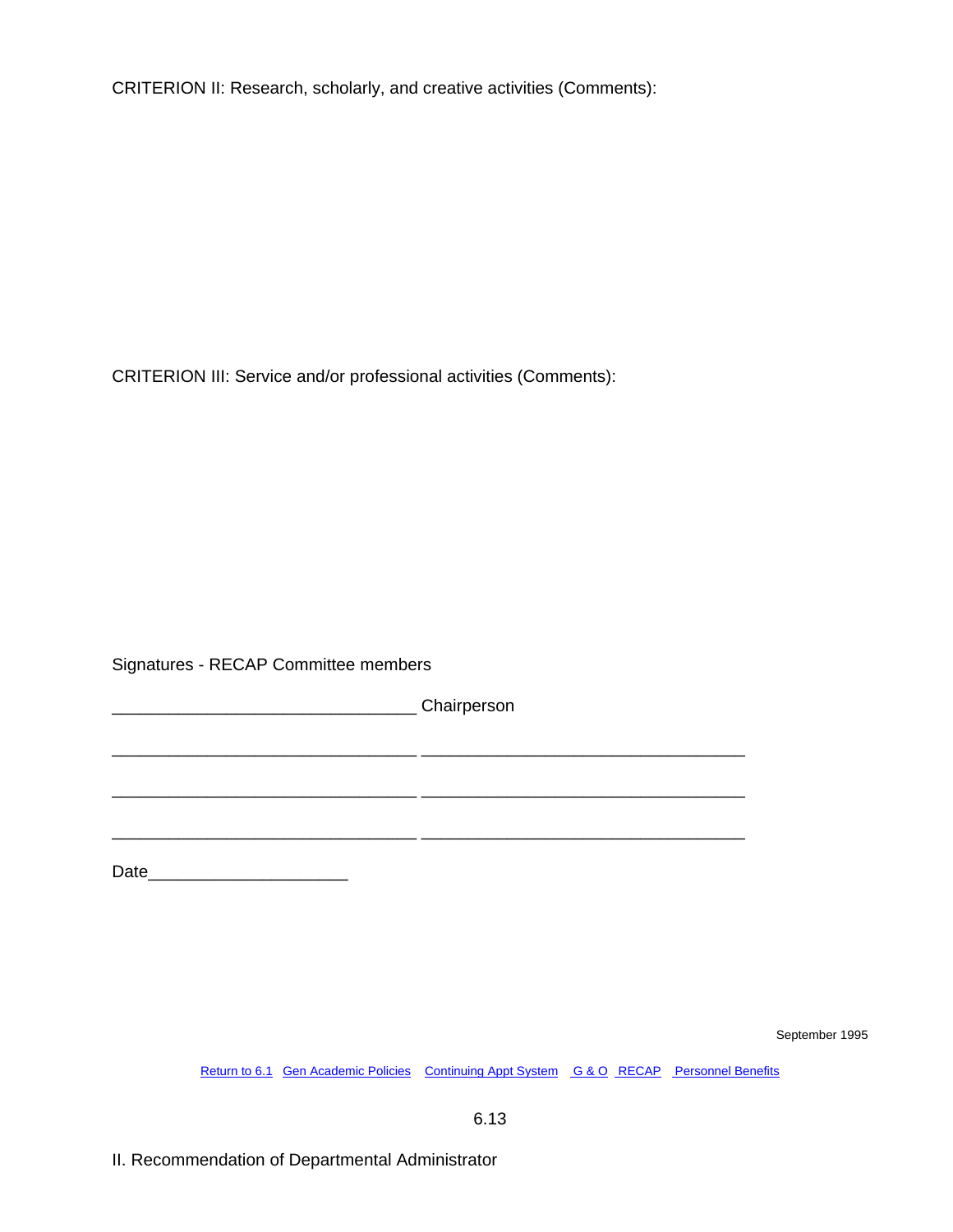| ___________ Continuing Appointment                                                        |                |
|-------------------------------------------------------------------------------------------|----------------|
| _________ Promotion from Librarian Ranking ______ to Librarian Ranking _____              |                |
| _________ Termination, effective ______________________                                   |                |
| Comments: (Append additional pages as necessary.)                                         |                |
|                                                                                           |                |
|                                                                                           |                |
|                                                                                           |                |
|                                                                                           |                |
| III. Recommendation of Department Chairperson/Dean (if joint appointment)                 |                |
|                                                                                           |                |
| ___________ Reappointment                                                                 |                |
| ________ Continuing Appointment                                                           |                |
| _______ Promotion from Librarian Ranking _____ to Librarian Ranking _____                 |                |
| Terminate, effective                                                                      |                |
| Comments: (Append additional pages as necessary.)                                         |                |
|                                                                                           |                |
|                                                                                           |                |
|                                                                                           |                |
|                                                                                           |                |
|                                                                                           | September 1995 |
| Return to 6.1 Gen Academic Policies Continuing Appt System G & O RECAP Personnel Benefits |                |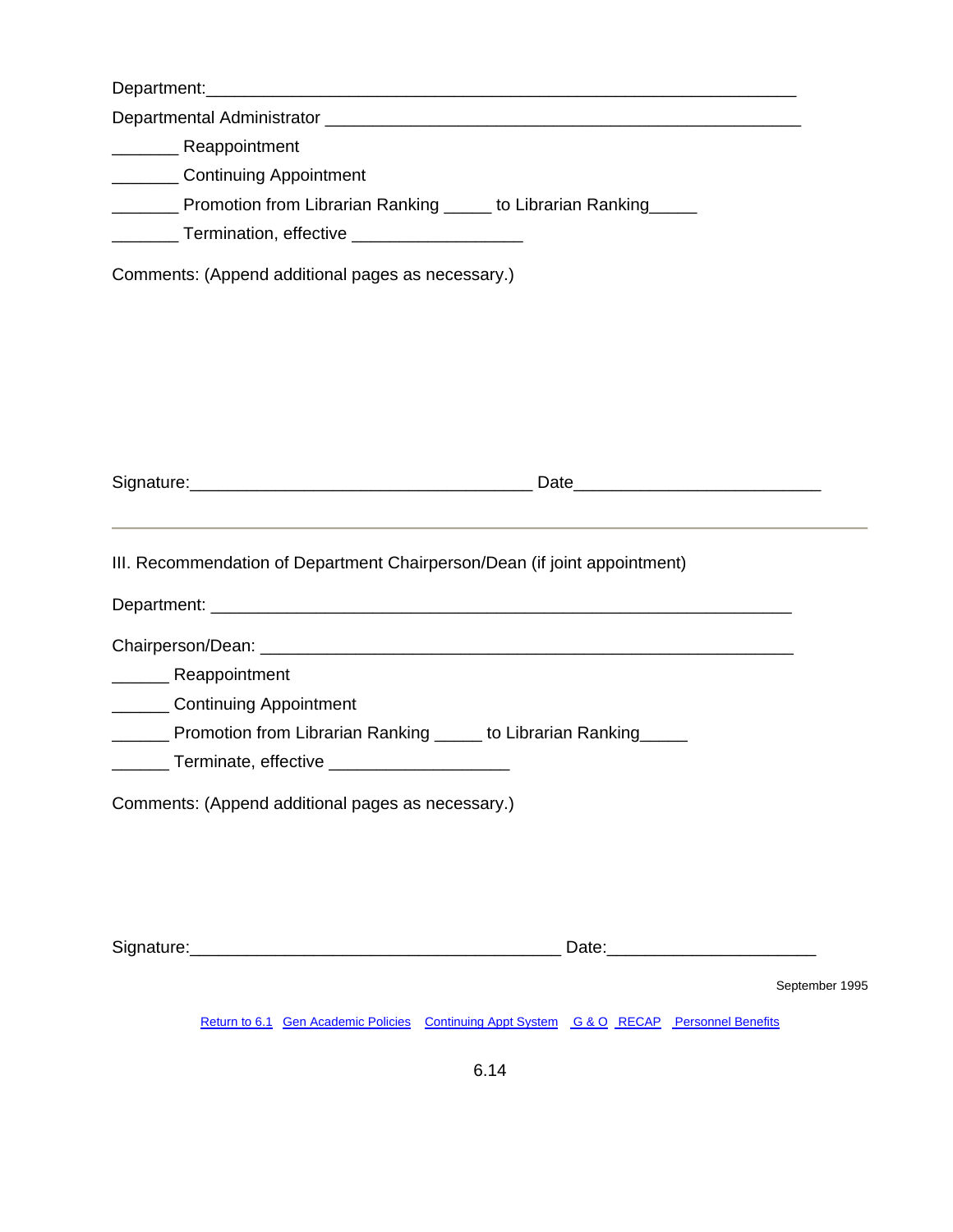IV. Recommendation of Director of Libraries

\_\_\_\_\_\_ Reappointment

**\_\_\_\_\_\_\_\_** Continuing Appointment

\_\_\_\_\_\_ Promotion from Librarian Ranking \_\_\_\_\_ to Librarian Ranking \_\_\_\_\_

\_\_\_\_\_\_\_ Termination, effective \_\_\_\_\_\_\_\_\_\_\_\_\_\_\_\_\_

Comments: (Append additional pages as necessary.)

Signature: \_\_\_\_\_\_\_\_\_\_\_\_\_\_\_\_\_\_\_\_\_\_\_\_\_\_\_\_\_\_\_\_\_\_\_\_\_\_\_ Date:\_\_\_\_\_\_\_\_\_\_\_\_\_\_\_\_\_\_\_\_\_\_

September 1995

[Return to 6.1](#page-67-0) [Gen Academic Policies](#page-3-0) [Continuing Appt System](#page-11-0) [G & O](#page-26-0) [RECAP](#page-41-0) [Personnel Benefits](#page-61-0)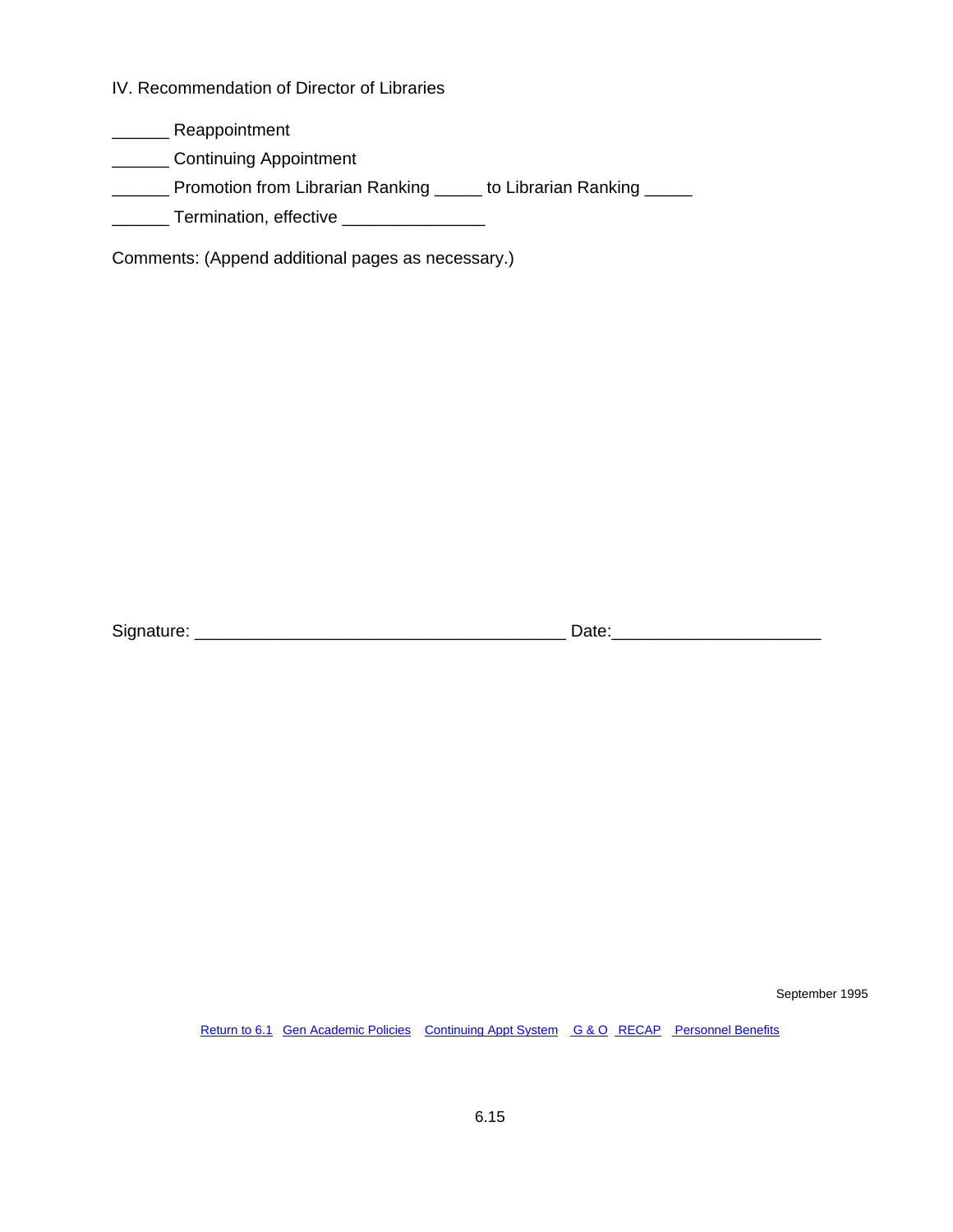# III. LIBRARIAN'S COMMENTS (optional):

| IV. LIBRARIAN'S COMMENTS (optional):                                                      |                           |
|-------------------------------------------------------------------------------------------|---------------------------|
|                                                                                           |                           |
|                                                                                           |                           |
|                                                                                           |                           |
|                                                                                           | Date: ___________________ |
|                                                                                           |                           |
| V. DEPARTMENT HEAD'S COMMENTS (optional):                                                 |                           |
|                                                                                           |                           |
|                                                                                           |                           |
| Department Head's Signature __________________________________                            |                           |
|                                                                                           | September 1995            |
| Return to 6.1 Gen Academic Policies Continuing Appt System G & O RECAP Personnel Benefits |                           |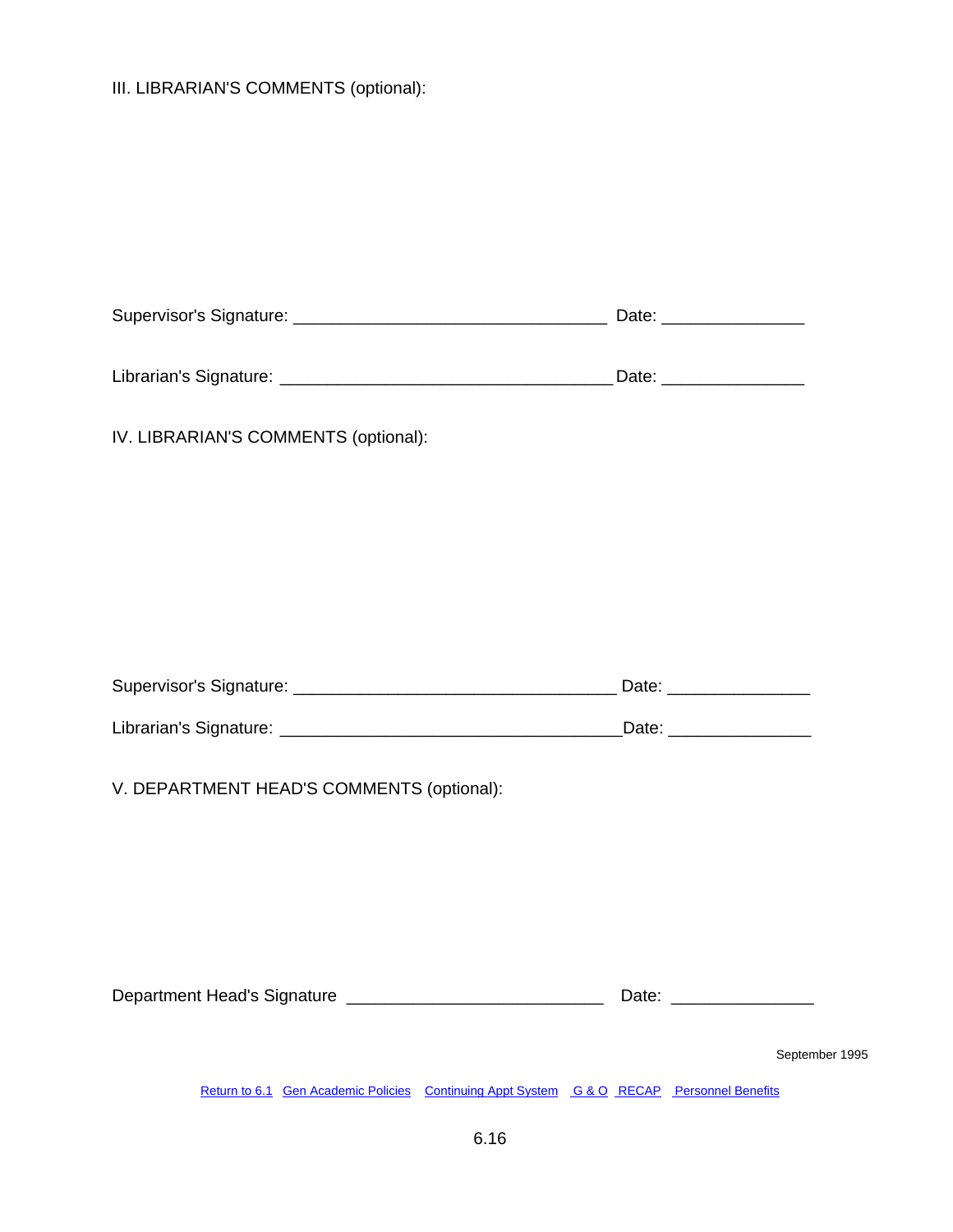VI. DIRECTOR'S COMMENTS (optional):

Director's Signature: Date:

VII. LIBRARIAN'S ADDITIONAL COMMENTS (optional):

| Librarian's Signature: |  |  |
|------------------------|--|--|
|------------------------|--|--|

 $1$  The presumption is that agreement is to be reached on these matters. In the event of unresolved disagreements, the librarian, pursuant to the University policy and the provisions of the Librarian Personnel Handbook, has access to the Faculty Grievance Procedure (See section 1.5 and Appendix III of the MSU Library Bylaws incorporated as part of the Librarian Personnel Handbook.

<sup>2</sup>For candidates for reappointment and continuing appointment, documents for each year of the librarian's appointment at MSU must be provided. For candidates for promotion, documents for the previous four years must be provided.

<sup>3</sup>For candidates appointed to positions under a new supervisor since their last evaluation, RECAP Committee will also acquire an evaluation from prior supervisor(s).

[Return to 6.1](#page-67-0) [Gen Academic Policies](#page-3-0) [Continuing Appt System](#page-11-0) [G & O](#page-26-0) [RECAP](#page-41-0) [Personnel Benefits](#page-61-0)

[Go to Library Intranet Page](http://intranet.lib.msu.edu/)

6.17

Page editor[: Birdie Beckwith](mailto:%20birdie@msu.edu) Document Revised April 2008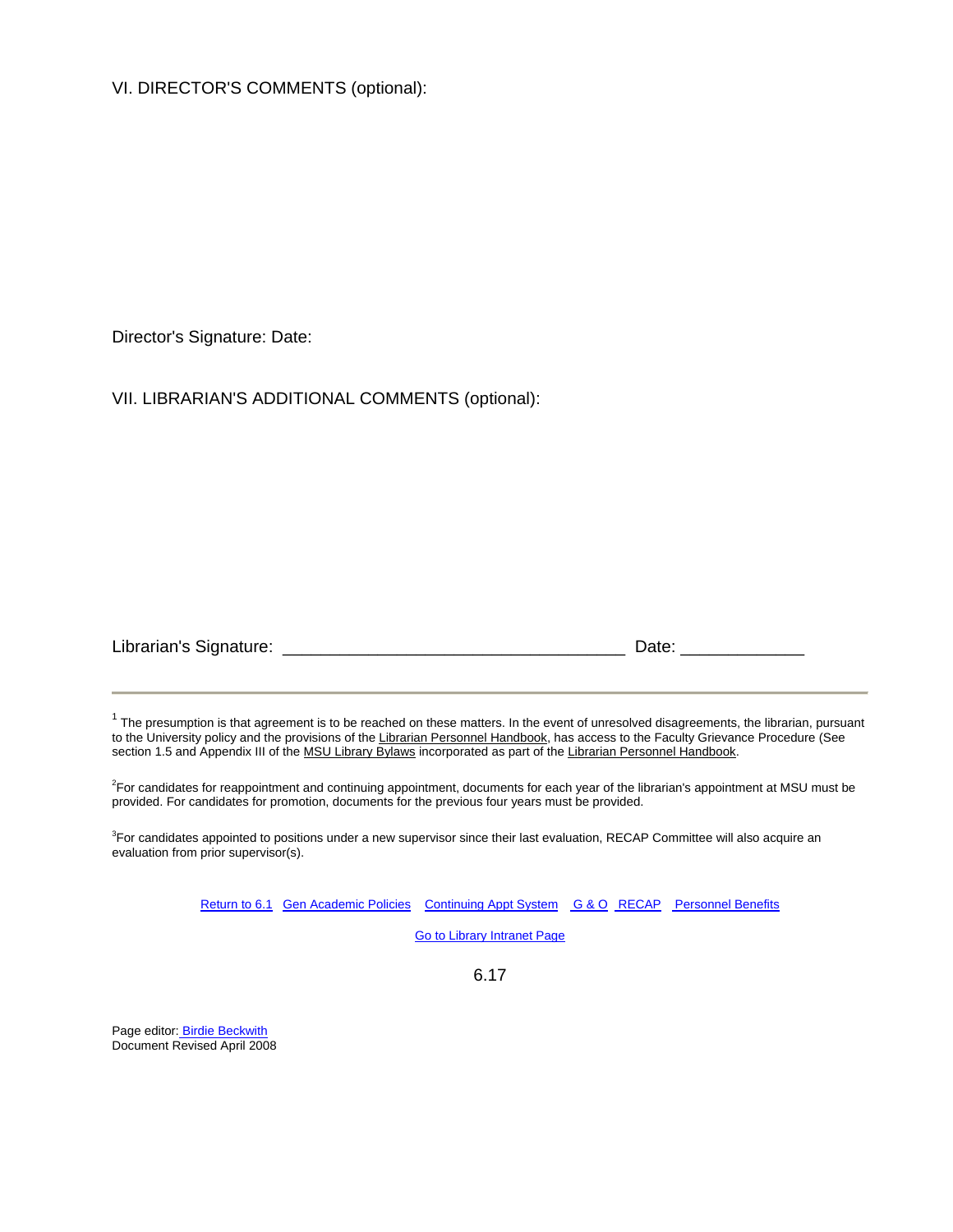# **Library Faculty Bylaws and Appendices May 2008**

# [PREAMBLE](#page-85-0)

[Name of the Organization](#page-85-0)

[Faculty of the Library](#page-86-0)

- 1.1. Composition of the Faculty
- 1.2. [Voting Faculty](#page-86-0)
- 1.3. [Faculty Governance](#page-86-0)
- 1.4. [Personnel Actions](#page-87-0)
- 1.5. [Dismissal for Cause](#page-88-0)
- 1.6. [Evaluation of Regular Library Faculty](#page-88-0)
- 1.7. [Evaluation of Temporary Library Faculty](#page-89-0)
- 1.8. [Grievances](#page-89-0)
- 1.9. [Meetings of the Library Faculty Assembly](#page-89-0)
- 2. Library Organization
- 2.1 [Director of Libraries](#page-90-0)
- 2.2. [Library Divisions](#page-91-0)
- 3. [Steering Committee](#page-91-0)
- 3.1. [Functions of the Steering Committee](#page-0-0)
- 3.2. [Membership of Steering Committee](#page-92-0)
- 3.3. [Elections of Steering Committee members](#page-92-0)
- 3.4. [Officers of Library Faculty Assembly and Steering Committee](#page-93-0)
- 3.5. [Meetings of the Steering Committee](#page-93-0)
- 4. [Standing Committees](#page-93-0)
- 4.1. [Nominations/Elections Committee](#page-94-0)
- 4.2. [Library Faculty Advisory Committee on Reappointment, Continuing](#page-94-0)
- [appointment, and Promotion](#page-94-0) (RECAP Committee)
- 4.3. [Faculty Affairs Committee](#page-96-0)
- 4.4. [Bylaws Committee](#page-97-0)
- 4.5. [Bylaws and Bylaws Appendices](#page-97-0)
- 5. [Ad-Hoc Faculty Committees](#page-99-0)
- 5.1. Steering Committee
- 5.2. Ad hoc committees

# **[BYLAWS, APPENDIX I](#page-99-0)**

ACRL Standards for Faculty Status for College and University Librarians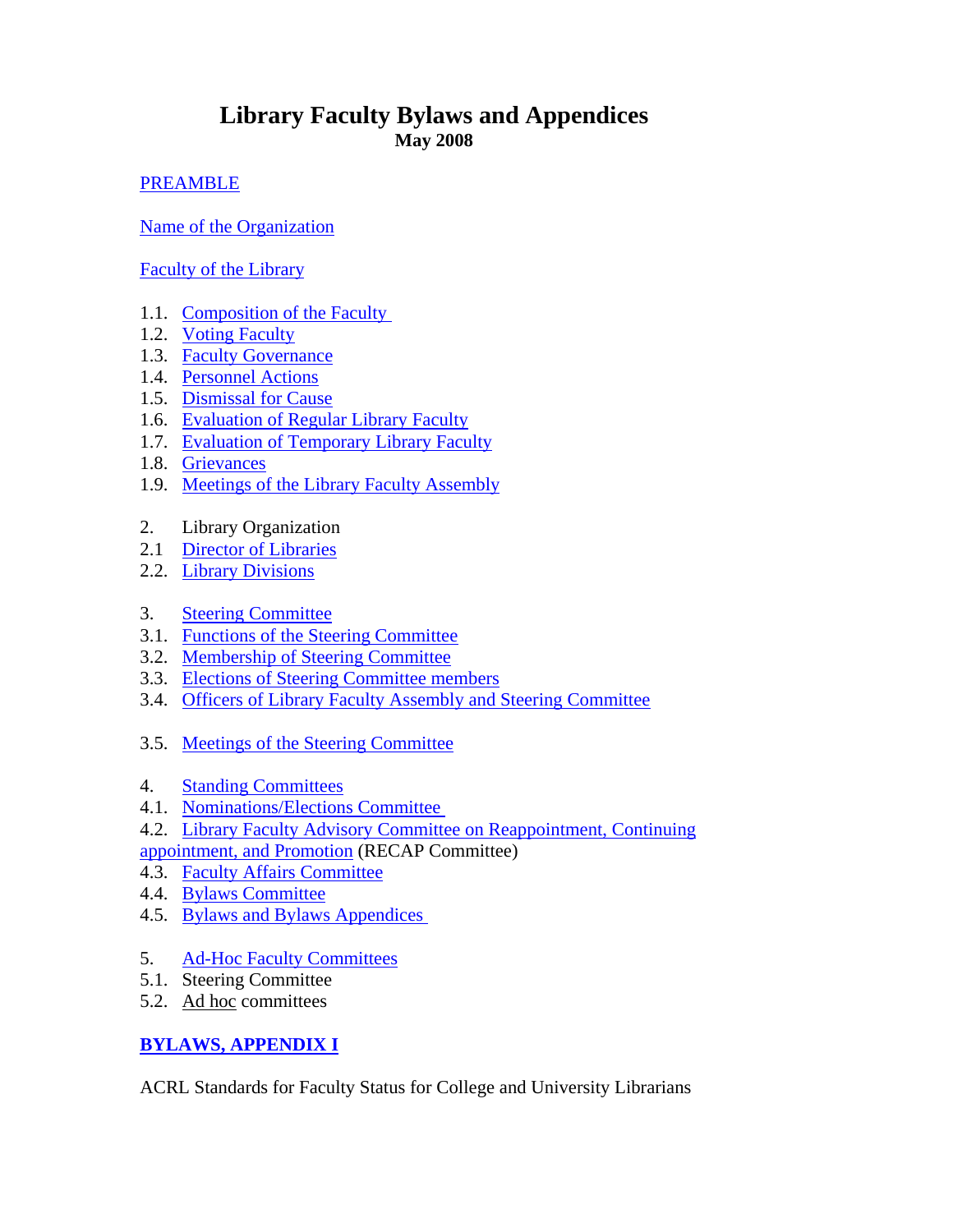# <span id="page-85-0"></span>**[BYLAWS, APPENDIX II](#page-100-0)**

Personnel Actions - Due Process Formulation of Individual Goals and Objectives Evaluation of Regular Library Faculty Evaluation of Temporary Library Faculty - Due Process Evaluation for Reappointment, Continuing Appointment and Promotion Reassignment

### **[BYLAWS APPENDIX III](#page-103-0)**

 Academic Unit Grievance Procedure Initiation of Grievance and Hearing Procedures

#### **PREAMBLE**

The Michigan State University Libraries operate within the regulations of the Board of Trustees and the policies of the University. Within the Libraries, a form of participatory management is followed in which the Director, library administrators, and library faculty share in the decision-making process according to the rules and standards of academic governance in this University.

 In support of the mission and goals of Michigan State University, the library faculty\* is dedicated to fulfilling the varied information needs of the university community by collecting, organizing and preserving recorded knowledge in all its forms and by providing dynamic library services based on these material resources. The library faculty is committed to the concept of academic freedom and recognizes that such freedom, accompanied by responsibility, is attached to all aspects of a librarian's professional conduct. Therefore, the library faculty subscribes to the sentiments expressed in the American College and Research Libraries' Standards for Faculty Status for College and University Librarians (See Appendix I).

These bylaws provide for the governance of the library faculty through its assembly and steering committee while the library faculty fulfills its responsibility for providing excellence in library services to the university community.

 The name of the organization shall be the Michigan State University Libraries Faculty Assembly (LFA).

 The purposes of this organization are: to discuss matters of concern to the faculty of the Michigan State University Libraries system, and to contribute to the governance of the libraries within the four modes of participation as defined in the Michigan State University Bylaws for Academic Governance.

<sup>\*</sup>The phrase 'Library faculty' is used in these bylaws to refer to members of the regular faculty (as defined in section 1.1.1.1., pg. 1-1 of the Bylaws for Academic Governance, Michigan State University, and appointed to the Librarian Continuing Appointment System) and the temporary faculty.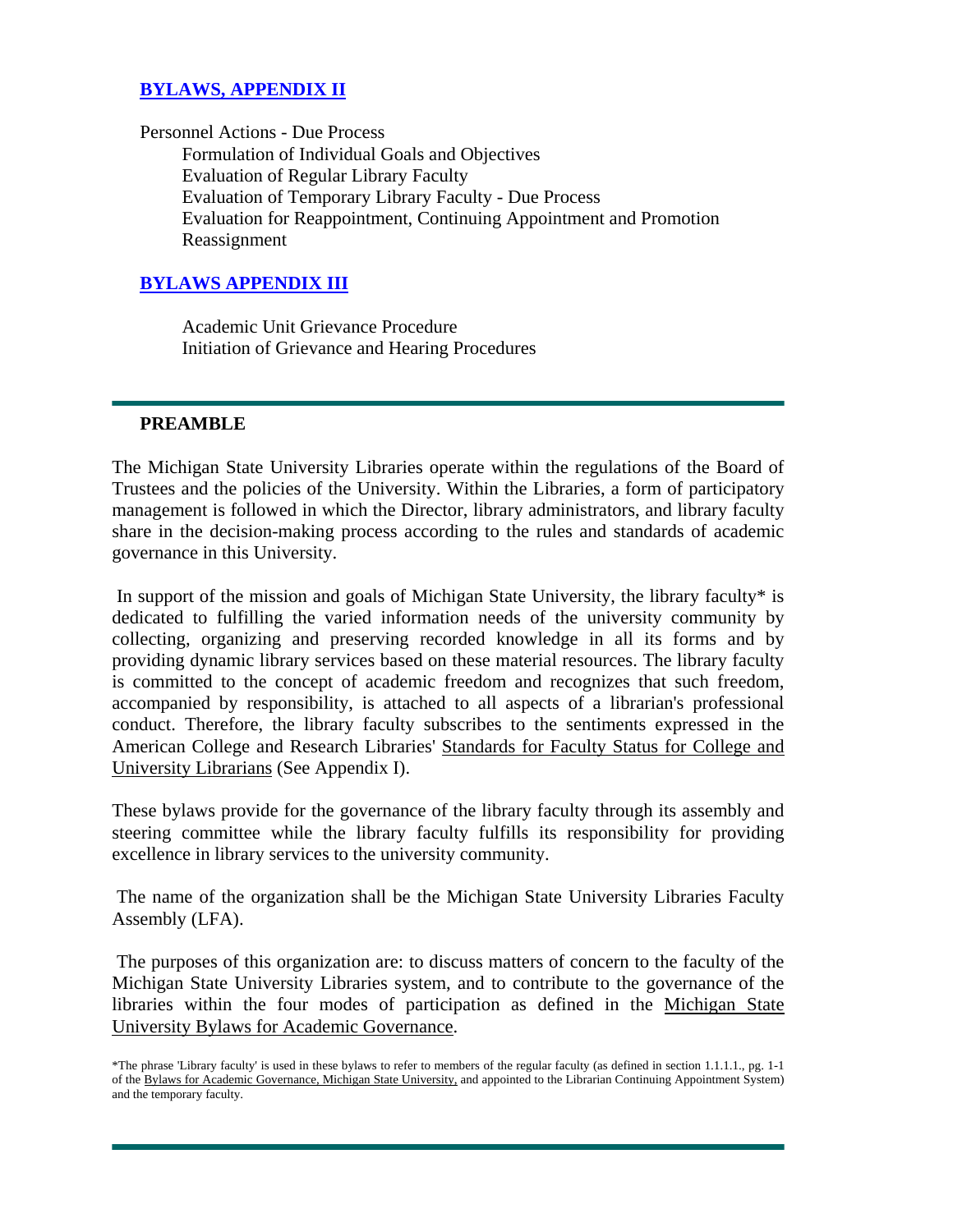### <span id="page-86-0"></span>1. FACULTY OF THE LIBRARY

### 1.1. COMPOSITION OF THE FACULTY.

- 1.1.1. Regular Library Faculty may be full-time or part-time persons in the MSU Libraries who have been appointed as librarians with faculty status within the Librarian Continuing Appointment System by the Provost upon recommendation of the Director of the Libraries. (See the Michigan State University Bylaws for Academic Governance, section 1.1.1.1.)
- 1.1.2. Temporary Library Faculty may be full-time or part-time persons in the MSU Libraries who have been granted temporary appointment as librarians.

### 1.2. VOTING FACULTY.

- 1.2.1. The voting faculty in the election of University councils and committees shall be all Regular Library Faculty as defined in 1.1.1 of these Bylaws.
- 1.2.2. Regular and Temporary Library Faculty shall be eligible, upon appointment, to vote on matters concerning activities within the MSU Libraries except as otherwise indicated in the Bylaws.
- 1.2.3. For purposes of academic governance, every member of the Library Faculty except the Director of Libraries shall be assigned to one of the divisions of the MSU Libraries.

## 1.3. FACULTY GOVERNANCE

As members of the faculty of Michigan State University,

(Michigan State University Faculty Handbook p.7 "The 'regular faculty' of Michigan State University shall consist of all persons appointed under the rules of tenure and holding the rank of professor, associate professor, assistant professor, or instructor, and persons appointed as librarians....")

Librarians participate in library governance in the same four modes as do all faculty at Michigan State University.

(Michigan State University By-Laws for Academic Governance, sections 1.3 and 2.2.8: "There are four modes of faculty and student participation identified for use in Academic Governance....The modes of participation specified at the University level shall be the model that guides but does not necessarily determine the modes of participation at the academic unit level.")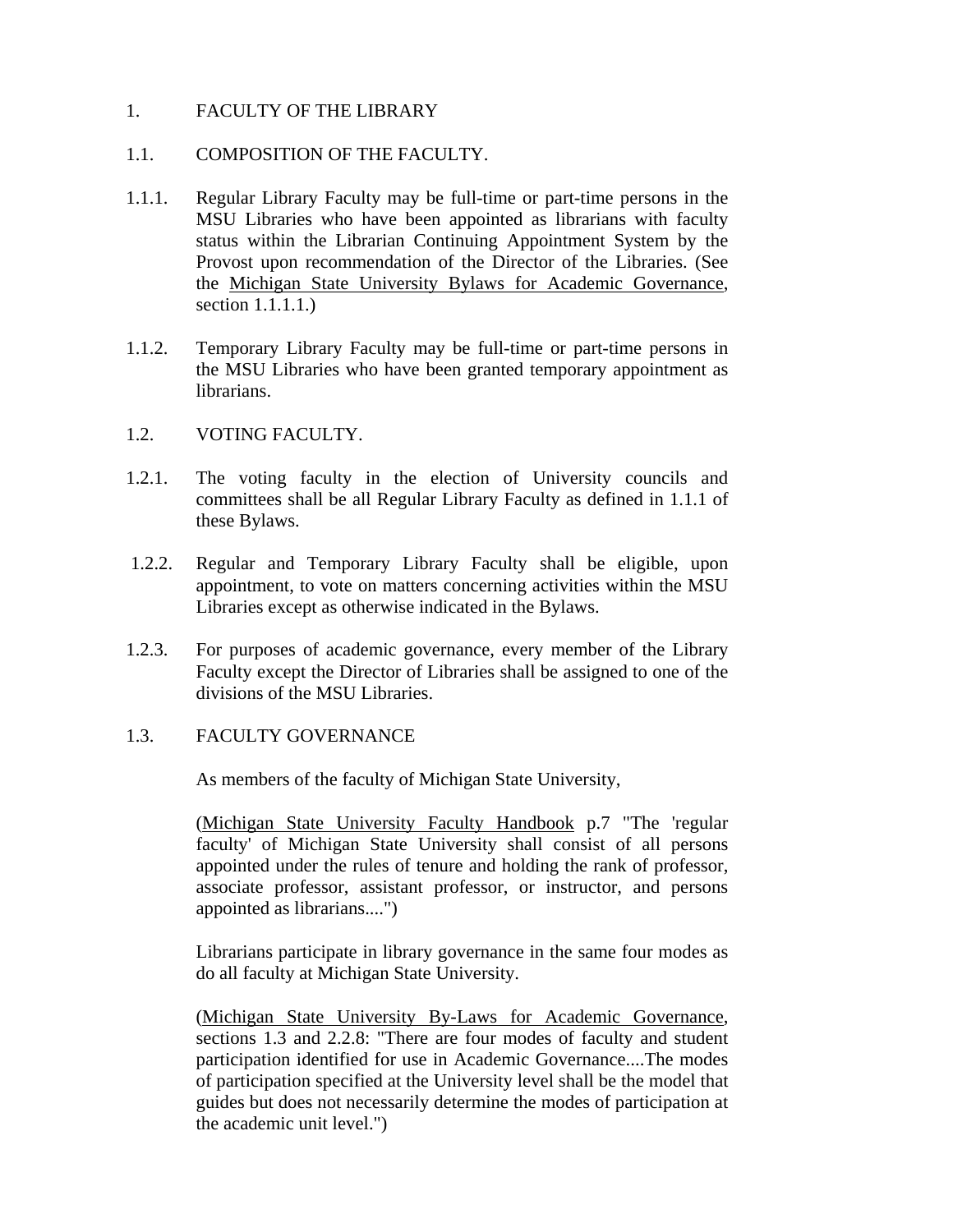### <span id="page-87-0"></span>1.3.1. Delegated

The Library Faculty Assembly and/or Steering Committee is authorized to make decisions on specified matters. Such decisions are subject to administrative review, but will be altered only in exceptional circumstances.

### 1.3.2. Shared responsibility

The Library Faculty Assembly and/or Steering Committee makes recommendations to the Director of Libraries. If the Director and the LFA or Steering Committee cannot agree and action must be taken, the recommendations of the Director and the Library Faculty Assembly or Steering Committee will be submitted in writing to the Provost's office for resolution.

### 1.3.3. Advisory

The Library Faculty Assembly and/or Steering Committee recommends policies to the Director of Libraries. The Director is not bound by the recommendation and accepts responsibility for the decision.

## 1.3.4. Consultative

The Library Faculty Assembly and/or Steering Committee discuss with and inform the Director of Libraries of recommendations to the administration. The Library Faculty Assembly is not in this case a deliberative body; there is no vote. Rather, the members express their views in order to inform the Director's decision.

1.3.5. Decisions on the mode of participation shall be a shared responsibility between the Director of Libraries and the Library Faculty Assembly or the Steering Committee. Decisions on a particular issue shall be based upon past decisions and actions, the 1) MSU Faculty Handbook, 2) Bylaws for Academic Governance, Michigan State University, 3) Librarian Personnel Handbook of Policies, Procedures, and Practices (hereafter Handbook), 4) Library Faculty Bylaws and Appendices (hereafter Bylaws). Disagreements not resolved by this process shall be referred to the next higher administrative unit.

# 1.4. PERSONNEL ACTIONS

- 1.4.1. Regular Library Faculty are appointed under rules for continuing appointment, as defined by the MSU Board of Trustees' action of June 24, 1977, for either an annual or an academic year appointment period.
- 1.4.1.1. The operating principles of the continuing appointment system shall reflect the spirit and philosophy of the Principles of Tenure as stated in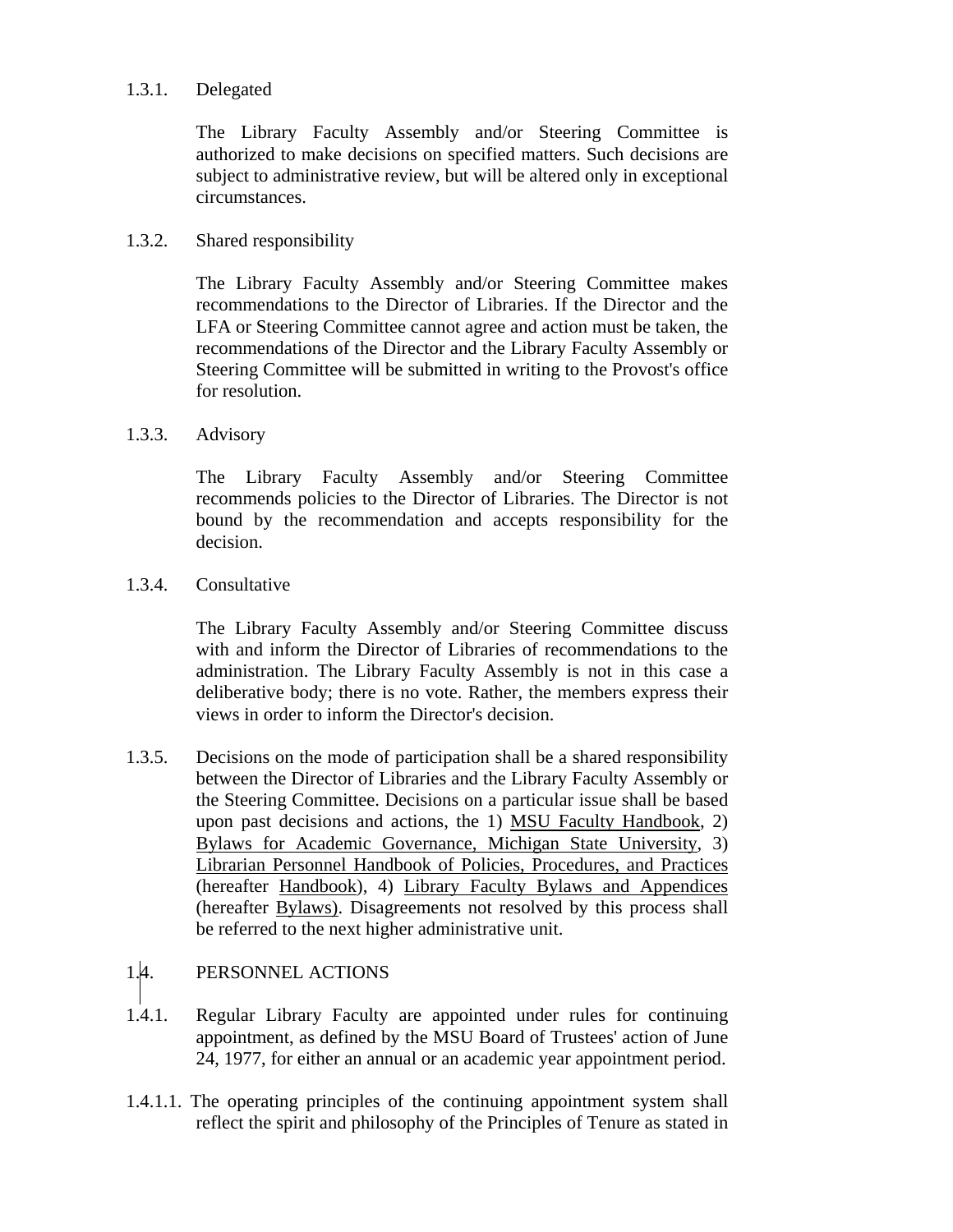the MSU Faculty Handbook. These principles, adapted for the Library, shall be described in the MSU Libraries' Handbook.

- <span id="page-88-0"></span>1.4.1.2. Temporary Library Faculty are not appointed under the rules of continuing appointment.
- 1.4.2. Librarians are appointed to positions at professional levels which are ranked as Librarian I, II, III, or IV. Terms of appointment are those described in the MSU Libraries' Handbook.
- 1.4.3. Library personnel actions for appointment, reappointment, reassignment, continuing appointment, and promotion shall follow appropriate MSU formulated criteria, procedures, and guidelines, which shall be consistent with MSU policies and shall be described in the MSU Libraries' Handbook.
- 1.4.4. The Director of Libraries, who shall take into consideration peer evaluation and the personnel needs of the Library, is responsible for final recommendations on all Library personnel actions.
- 1.4.5. The Office of the Provost shall review for final approval all personnel recommendations for appointments, reappointments, continuing appointments, promotions, and changes of status.
- 1.5 DISMISSAL FOR CAUSE
- 1.5.1. A librarian may be dismissed for cause for intellectual dishonesty; acts of discrimination, including harassment, prohibited by law or University policy; acts of moral turpitude; theft or misuse of University property; incompetence; refusal to perform reasonable assigned duties; use of professional authority to exploit others; violation of University policy substantially related to performance of faculty responsibilities; and conviction of violation(s) of law(s) which are substantially related to the fitness of faculty members to engage in their work. (see *Michigan State University Faculty Handbook,* September 1994, p.46).
- 1.5.2. The Director of Libraries is responsible for making the final recommendation for dismissal to the Provost.
- 1.5.3. Dismissal procedure for cause of librarians with continuing appointment shall follow exactly the "Dismissal of Tenured Faculty for Cause." (See the MSU Faculty Handbook).
- 1.5.4. Dismissal procedures for cause of regular library faculty not with continuing appointment but prior to the expiration of the current term of appointment shall be the same as those established for dismissal for cause of librarians with continuing appointment.
- 1.6 EVALUATION OF REGULAR LIBRARY FACULTY.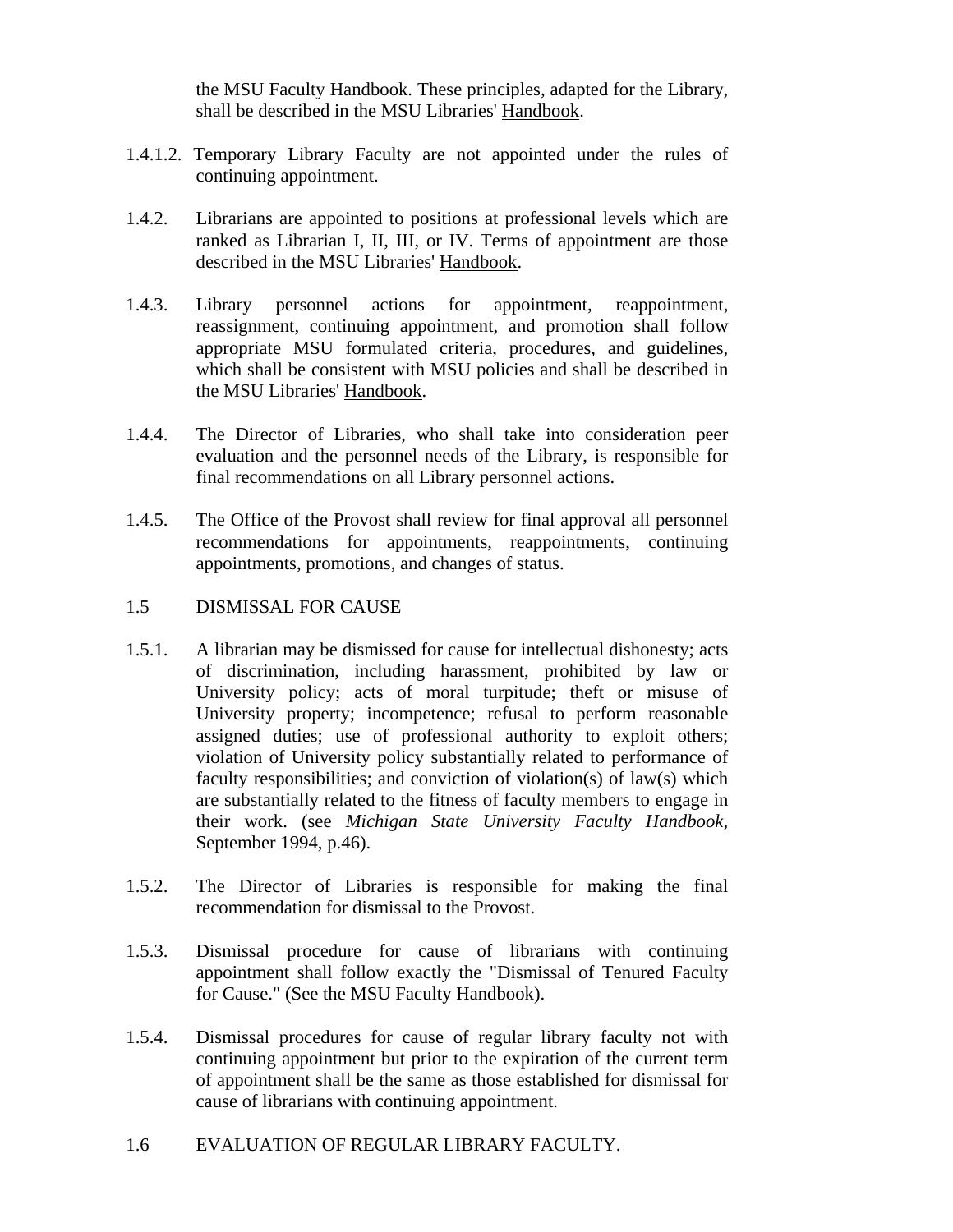- <span id="page-89-0"></span>1.6.1. All librarians appointed as Regular Library Faculty shall have their performances evaluated semi-annually, formally based on individual goals and objectives, for the purposes of improving the librarian's performance and service to the Library and to the University.
- 1.6.1.1. The evaluation shall conform to the due process section in Appendix II of these Bylaws.
- 1.7 EVALUATION OF TEMPORARY LIBRARY FACULTY.
- 1.7.1. All librarians appointed as Temporary Library Faculty shall have their performances evaluated periodically (at least semi-annually) and informally throughout their appointment period and formally upon conclusion of the appointment, for purposes of improving the librarian's performance and service to the Library and to the University, and for the consideration for reappointment or extension of the appointment based upon stated individual goals and objectives.
- 1.7.1.1. The evaluation shall conform to the due process section in Appendix II of these Bylaws.
- 1.8 GRIEVANCES.
- 1.8.1. Violation, misinterpretation, or mis-application of existing policies, legislation, or accepted standards of fairness applicable in a unit of the MSU Libraries, in the Library as a whole, or in the University constitute the criteria upon which a grievance may be initiated.
- 1.8.2. Any librarian may initiate a grievance.
- 1.8.3. Prior to initiating a formal grievance, informal resolution of grievances should be attempted by discussing the grievance with the appropriate administrator(s) and/or the Faculty Grievance Officer.
- 1.8.4. The Library Faculty shall follow the Library Faculty Grievance Procedures in Appendix III of these Bylaws.
- 1.9 MEETINGS OF THE LIBRARY FACULTY ASSEMBLY.
- 1.9.1. Library Faculty Assembly meetings shall be held at least once during fall and spring semesters, or more frequently at the request of either the Chairperson of the Steering Committee, or the Steering Committee, or upon petition of twenty-five (25) percent of the library faculty, made through the Chairperson.
- 1.9.1.1. The Director, or a designee, shall generally be present at meetings of the Library Faculty Assembly.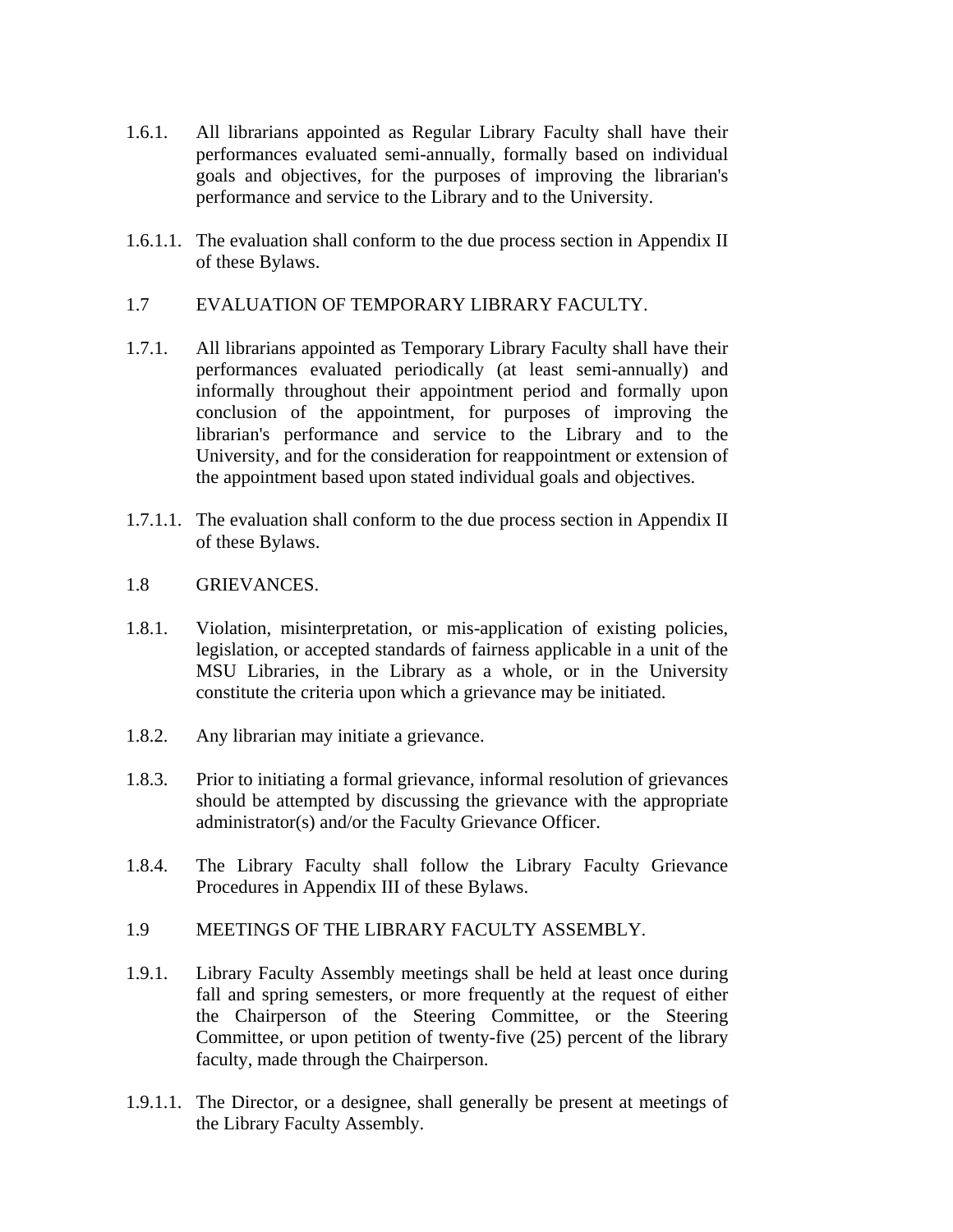- <span id="page-90-0"></span>1.9.1.2. If there are no agenda items for a scheduled Faculty Assembly meeting, that meeting may be cancelled by the Steering Committee provided that an all-staff meeting is held in the same semester as the cancelled LFA meeting.
- 1.9.2. Conduct of all Library Faculty Assembly meetings shall be governed by Robert's Rules of Order, Revised, except as modified by the voting faculty. A parliamentarian shall be appointed by the Chairperson of the Library Faculty Assembly to provide advice and assistance to the Chairperson on procedural matters within the rules.
- 1.9.2.1. Any vote taken during a Library Faculty meeting will be approved if it represents a two-thirds (2/3) majority vote of those present and eligible to vote.
- 1.9.2.2. A request for a written ballot will be approved with a simple majority vote of those present and eligible to vote.
- 1.9.3. The Chairperson of the Steering Committee shall serve as Chair of the Library Faculty Assembly and shall preside at library faculty meetings. In case of her/his absence, the Chairperson shall appoint an elected member of the Steering Committee to preside.
- 1.9.4. In accordance with Robert's Rules of Order, a quorum shall consist of fifty-one (51) percent of the Library Faculty eligible to vote with the exception of those on approved leaves (excluding vacations)..
- 1.9.5. The agenda for Library Faculty Assembly meetings shall be prepared by the Chairperson in consultation with the Steering Committee. The agenda shall be distributed to all librarians at least three (3) working days prior to a meeting unless a situation arises which requires that a meeting be called immediately.
- 1.9.6 The Secretary of the Steering Committee shall be an elected officer of the Steering Committee and shall also serve as secretary for the Library Faculty Assembly (LFA).
- 1.9.7. It shall be the responsibility of any faculty member making a motion to present that motion in written form to the secretary for inclusion in the minutes.
- 2. LIBRARY ORGANIZATION.
- 2.1 DIRECTOR OF LIBRARIES.
- 2.1.1. The chief administrative officer of the MSU Libraries shall be the Director of Libraries.
- 2.1.2. The Director of Libraries shall be appointed to that position following accepted University procedures as developed by the Executive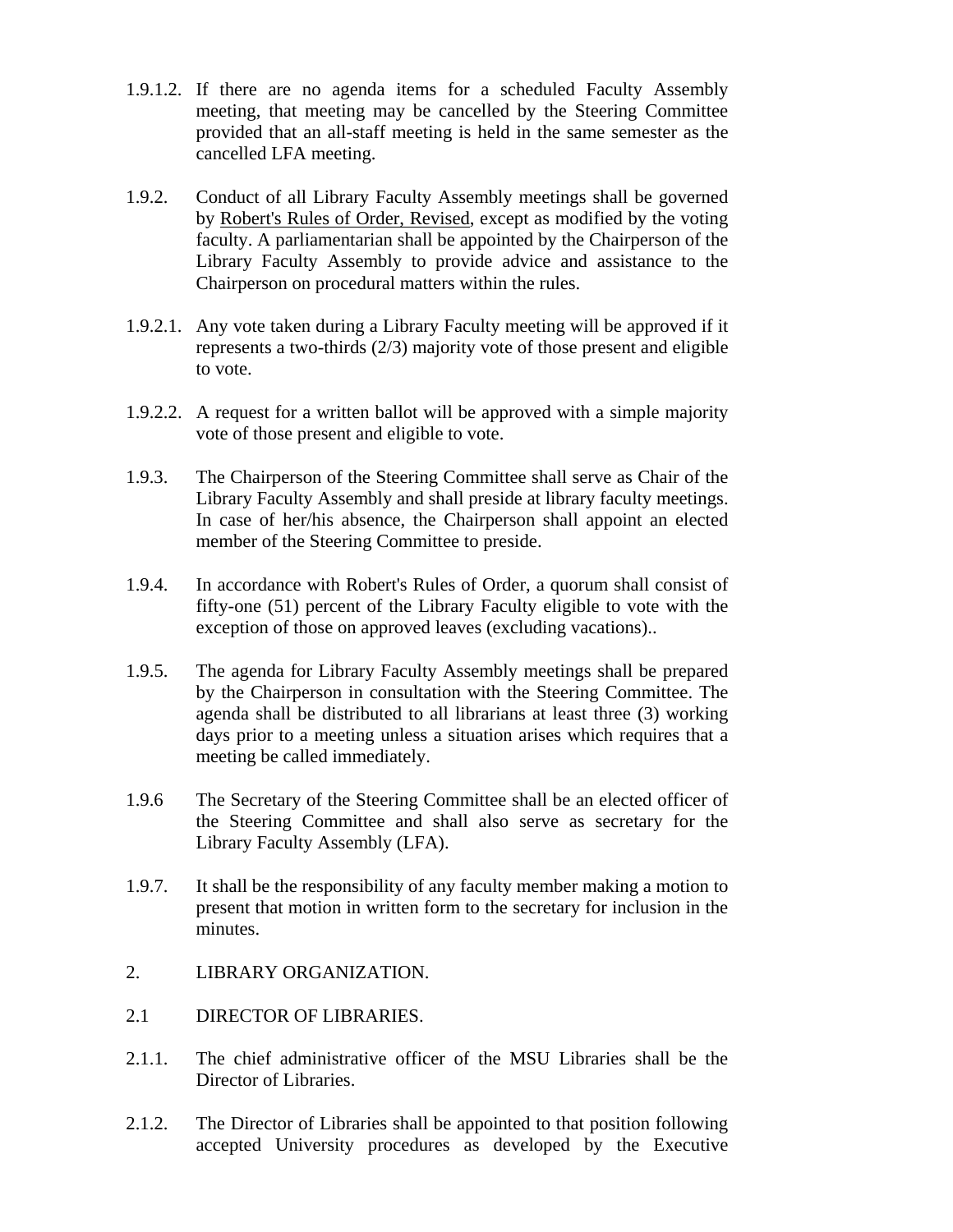Committee of Academic Council for the appointment of specified University-level administrators.

- <span id="page-91-0"></span>2.1.3. The Director shall be responsible for planning and coordinating the administration of the services, resources, educational and research programs of the Libraries. This responsibility shall include budgetary matters, physical facilities, and personnel matters within the Libraries, taking into consideration the advisory procedures of the Library Faculty as outlined in these Bylaws.
- 2.1.4. The Director shall participate in academic governance as part of her/his responsibilities listed in Section 2.1.5. of the University Bylaws for Academic Governance.
- 2.1.5 The Director of the Libraries shall be subject to regular review at intervals not to exceed five years.

### 2.2. LIBRARY DIVISIONS

Each of the divisions shall be administered by an individual who is designated as the administrative head of that division and who may hold the title of Associate or Assistant Director of Libraries.

### 3. STEERING COMMITTEE

The primary duty of the Steering Committee is to determine the mode of participation for each issue that comes before it. The Steering Committee shall act as an agency through which individual faculty may initiate action in academic governance. The Steering Committee shall act on behalf of the Library Faculty Assembly on occasions when action is needed before a Library Faculty Assembly meeting can be called.

The Director of Libraries shall seek the advice of the library faculty by means of the Library Faculty Assembly or its Steering Committee on policies, programs, services and selected personnel matters.

## 3.1. FUNCTIONS OF THE STEERING COMMITTEE

3.1.1. The Steering Committee shall advise and consult with the Director of Libraries on areas that are of concern. It shall discuss and make recommendations on any issue of importance to the library faculty or brought before it by the faculty or by the Director.

> The Steering Committee shall set the agenda and call meetings of the Library Faculty Assembly but will communicate with the Director of Libraries in the setting of the agenda and calling meetings of the Library Faculty Assembly.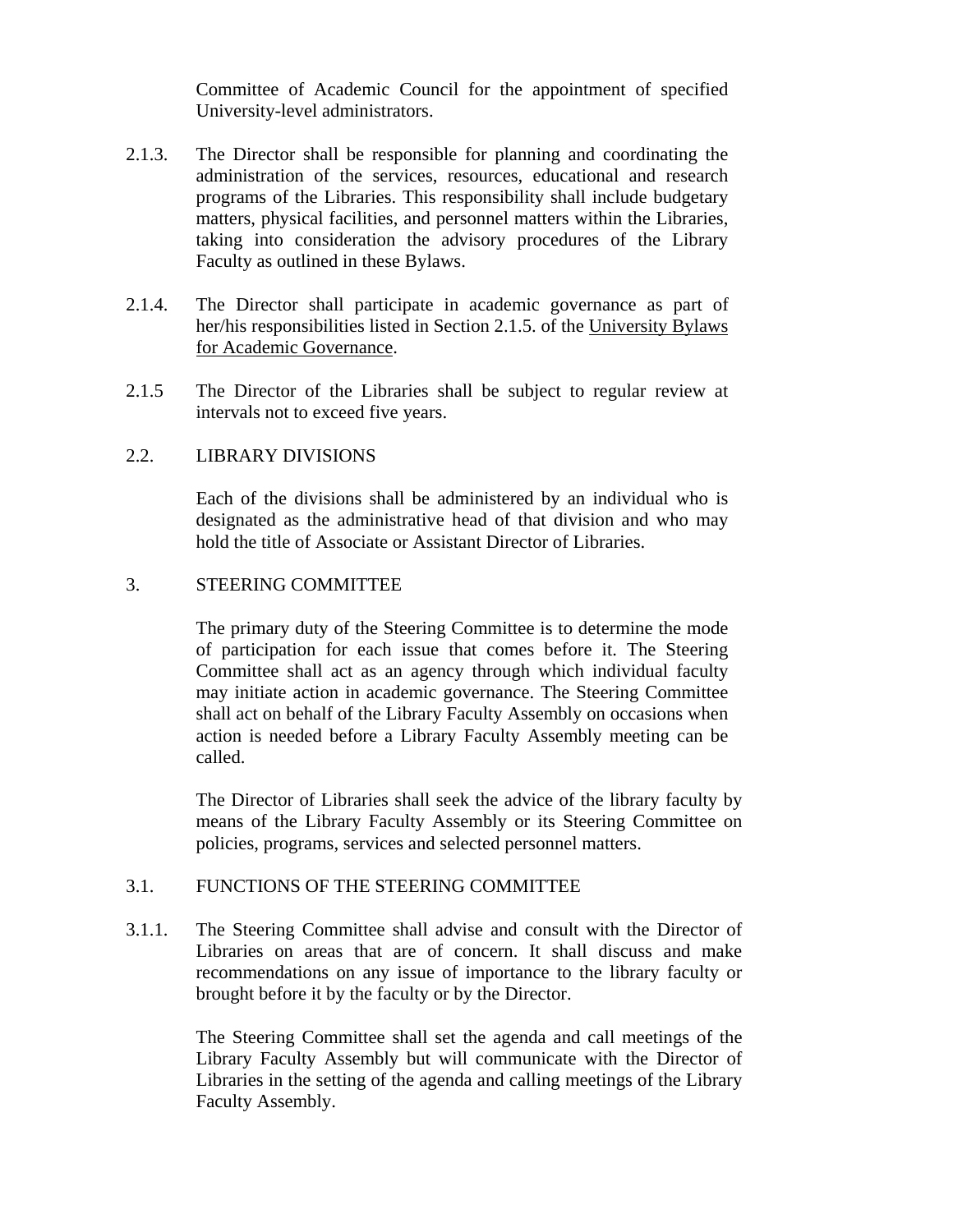- <span id="page-92-0"></span> 3.1.2. The Steering Committee shall have delegated authority to determine the charge and membership of all faculty committees described in sections 4 and 5 of these Bylaws except for the RECAP and Faculty Affairs committees.
- 3.1.3. The Steering Committee shall have shared responsibility with the Director of Libraries or a designee in the selection of library faculty members for the ad hoc search committee for every professional position.
- 3.1.4. When faculty participation is required on an advisory council, the Steering Committee shall designate one or more faculty representatives.
- 3.1.5. The Steering Committee shall advise the Director during any budget process.
- 3.1.6. The Steering Committee shall advise the Director on policy pertaining to library programmatic decisions.
- 3.1.7. The Steering Committee shall advise the Director on guidelines for salary adjustments and merit increases.
- 3.1.8. The Steering Committee shall have shared responsibility with the Provost to determine procedures for the review of the Director.
- 3.2. MEMBERSHIP OF STEERING COMMITTEE:
- 3.2.1. Composition of the Steering Committee shall consist of the seven members elected to the committee by the regular Library Faculty, plus the chairs of RECAP and Faculty Affairs committees, and the Library Faculty Representatives elected to Faculty Council..
- 3.2.2. The chairs of the RECAP and Faculty Affairs committees and the Library Faculty representatives to the Faculty Council shall be voting members of the Steering Committee.

### 3.3. ELECTIONS OF STEERING COMMITTEE MEMBERS

 3.3.1. The term of office shall be for two years, staggered, with four members elected each even-numbered year, and three members each oddnumbered year.

> No librarian shall serve simultaneously as an elected member to the Steering Committee and the RECAP or Faculty Affairs committees. Elections shall be held in April of each year and newly elected representatives shall take office on August 1 of that year.

 3.3.2. All regular library faculty except the Director and members of Executive Council shall be eligible for election to the Steering Committee upon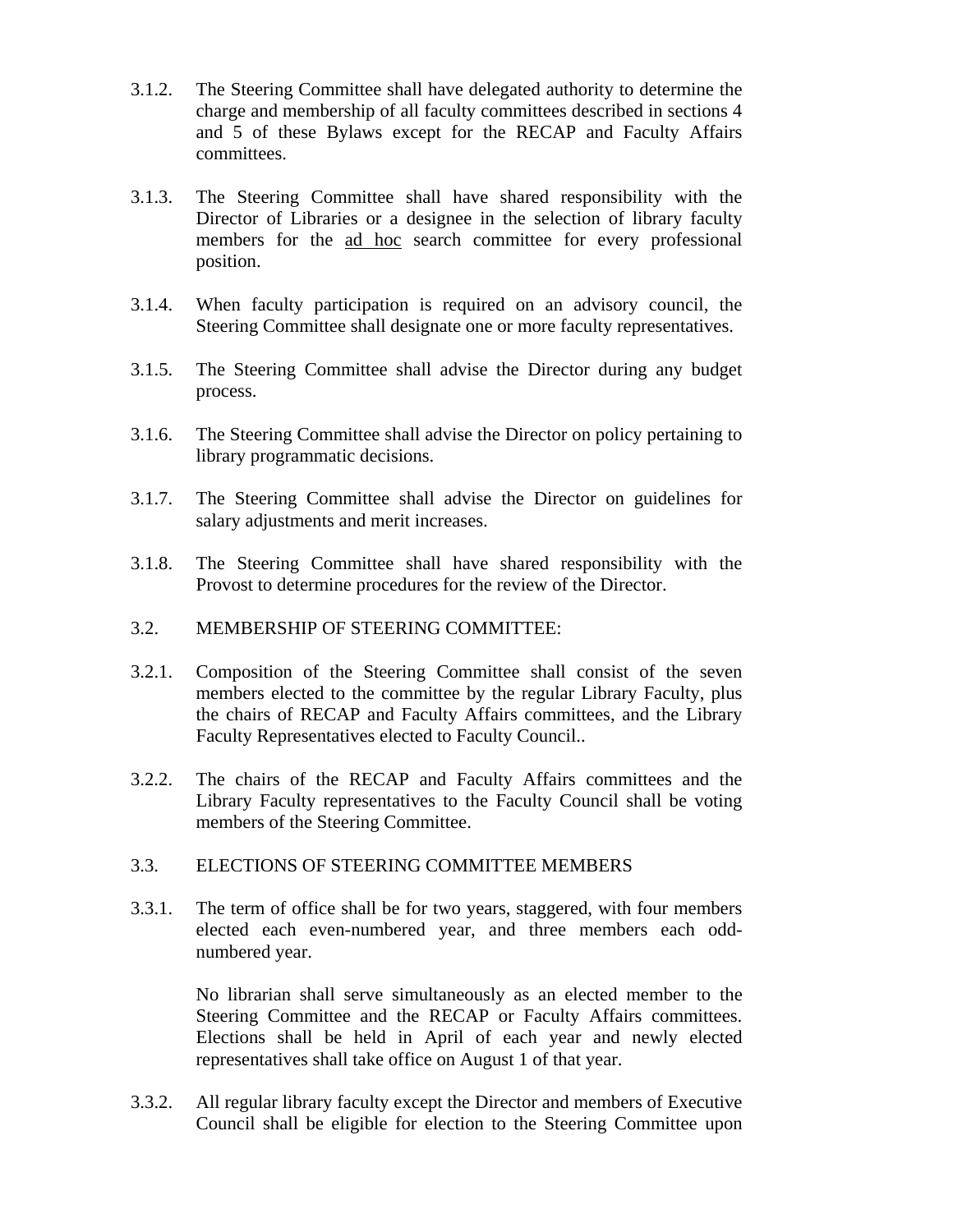<span id="page-93-0"></span>appointment. Elected representatives may not serve more than two consecutive terms.

 In the event a term of office cannot be completed, and there are more than 60 days remaining in that term, another librarian shall be elected to complete the term. If it is for more than twelve (12) months (one year), the term shall count as one full term. If there are fewer than 60 days remaining in the term, that term shall go unfilled, unless there is more than one vacancy, in which case an election will be held.

### 3.4. OFFICERS OF LIBRARY FACULTY ASSEMBLY AND STEERING COMMITTEE

- 3.4.1. Members of the Steering Committee shall choose from amongst themselves by written ballot a Chairperson, a Secretary and the Chairs of the Nominations/Elections and the Bylaws Committees.
- 3.4.2. It shall be the duty of the Chairperson of the Steering Committee to act as Chair of the Library Faculty Assembly, to call meetings of the LFA and to preside at these meetings. The Chairperson and the Secretary shall provide notices and agendas for all meetings.
- 3.4.3 It shall be the duty of the Secretary of the Steering Committee to maintain and distribute minutes of the meetings of the Library Faculty Assembly and the Steering Committee, and to assist the chairperson in the preparation of all agendas and notices.

 The Secretary shall prepare and issue a current list of Steering Committee members and their terms and library faculty committees and their members.

### 3.5. MEETINGS OF THE STEERING COMMITTEE

- 3.5.1. The Steering Committee shall meet at least once a month, unless both the Chairperson and the Director of Libraries agree to cancel. Either the Chairperson or the Director can call additional meetings.
- 3.5.1.1. The Director, or a designee, shall generally be present at meetings of the Steering Committee.
- 3.5.2. A majority of the elected members of the Steering Committee shall constitute a quorum.

#### 4. STANDING COMMITTEES

The Standing Committees of the Library Faculty Steering Committee are the Nominations/Elections Committee, Library Faculty Advisory Committee on Reappointment, Continuing Appointment and Promotion (RECAP), Faculty Affairs Committee (FAC), and the Bylaws Committee.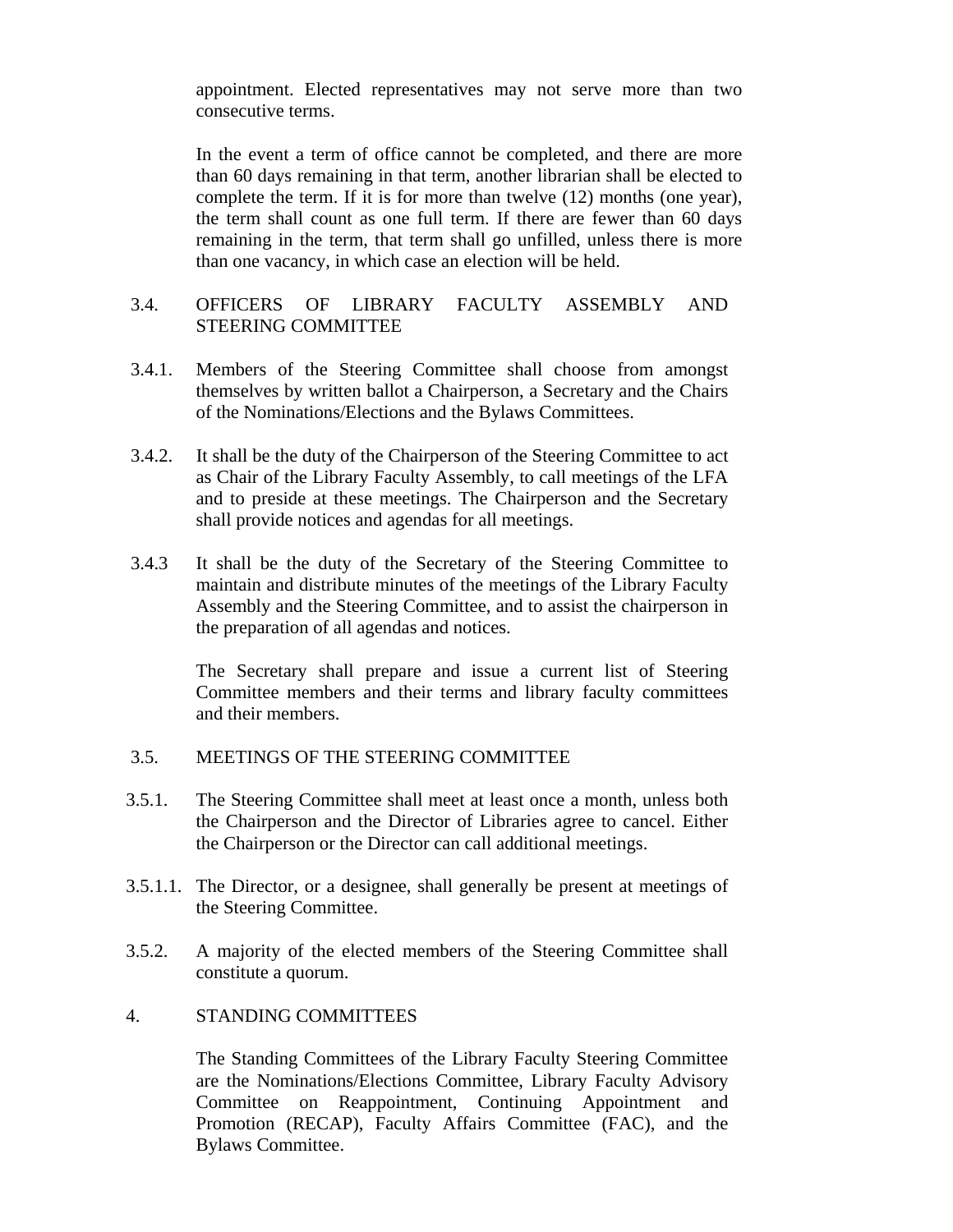<span id="page-94-0"></span>Standing Committees may be proposed by the Steering Committee or by the Director. Formation of new Standing Committees requires amendment of these *Bylaws*.

The nature of the membership at each committee (i.e., appointed and/or elected and by whom) shall be as follows:

- 4.1. THE NOMINATIONS/ELECTIONS COMMITTEE shall be composed of three (3) representatives. The chairperson shall be chosen from and by the Steering Committee. The other two members shall be chosen by the Steering Committee from the regular faculty.
- 4.1.1. The purpose of this committee shall be to solicit names and prepare a slate of candidates for each elected committee position of the Library Faculty Assembly. The committee shall verify that each candidate is eligible for the position according to the Bylaws. A preliminary slate shall be distributed to the library faculty electronically or in writing, with a call for further nominations. Members of the Nominations/Elections Committee shall subsequently prepare and distribute the ballot, count the returned ballots, and announce the results. Voting may be conducted by electronic or paper ballot, but not by both formats simultaneously.
- 4.1.1.1. The members of the Nominations/Elections Committee may be nominated for any committee position for which they are eligible to run. In the event that a member is on a slate for the purpose of counting the ballots a member of the Steering Committee shall be selected.
- 4.2. LIBRARY FACULTY ADVISORY COMMITTEE ON REAPPOINTMENT, CONTINUING APPOINTMENT, AND PROMOTION (RECAP COMMITTEE).
- 4.2.1. The RECAP Committee shall review and make advisory recommendations for all applicants of the regular Library faculty for reappointment, continuing appointment and promotion according to the following general criteria; performance of responsibilities; research, scholarly and creative activities; and service and/or professional activities.
- 4.2.2. Composition of RECAP Committee.

The RECAP Committee shall consist of seven librarians holding continuing appointment. The term of office shall be for two years, staggered, with four members elected each even-numbered year, and three members elected each odd-numbered year.

All elected members shall have full acting rights in the committee except as limited by sections 4.2.2.5. and 4.2.2.6. of these Bylaws.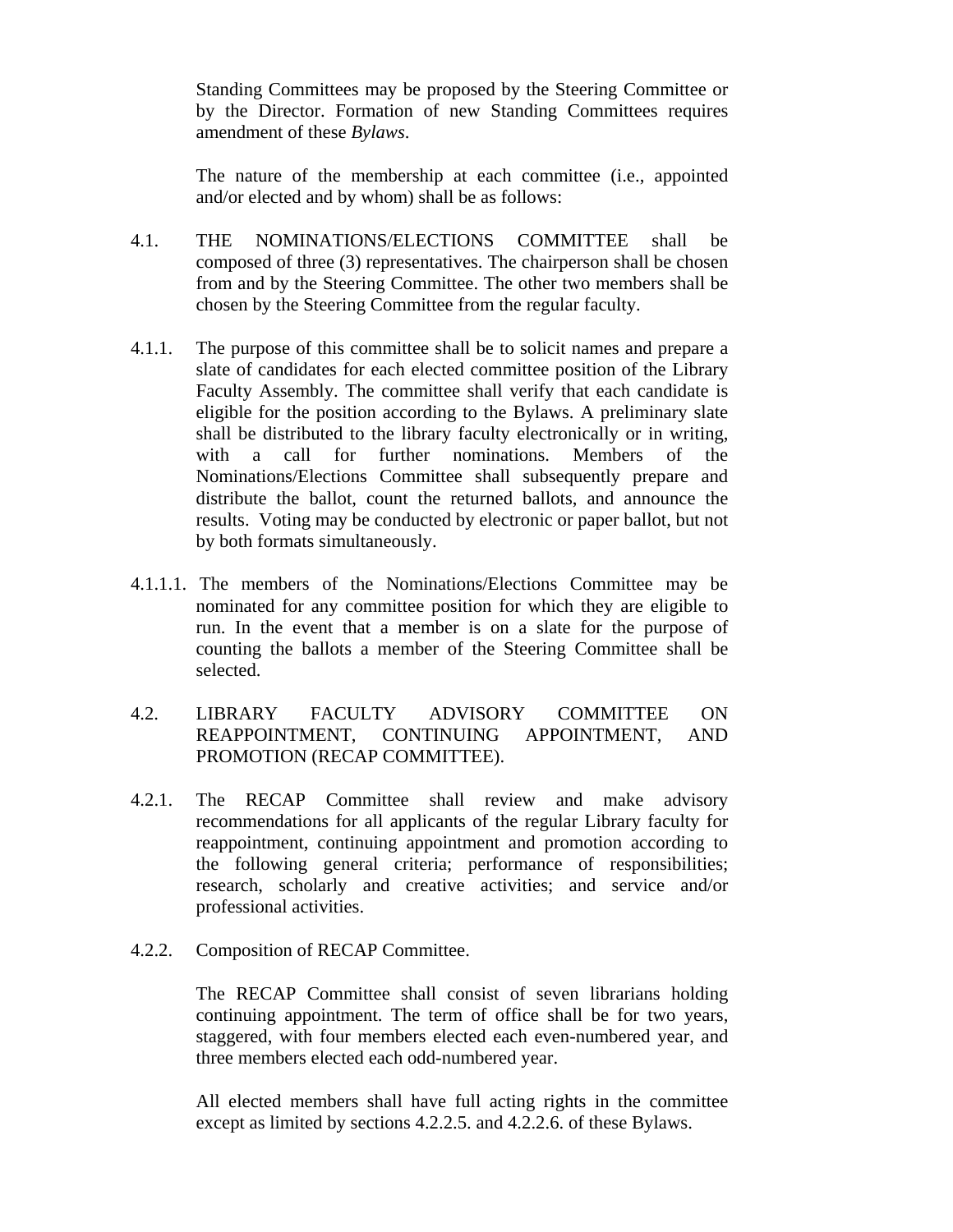- 4.2.2.1. All regular members of the Library faculty with continuing appointment status, except for the Director of Libraries, and the Assistant/Associate directors of Libraries shall be eligible for election to the RECAP Committee.
- 4.2.2.2. No librarian shall serve simultaneously as an elected member of the RECAP Committee, the Steering Committee or FAC.
- 4.2.2.3. All regular members of the Library Faculty shall be eligible to vote for the election of the RECAP members.
- 4.2.2.4. The elected members of the RECAP Committee shall choose a chairperson for the purpose of facilitating and coordinating the work of the committee. The chair shall become a member of the Steering Committee.
- 4.2.2.5. An elected member of the RECAP Committee, who becomes a candidate for promotion shall not participate in the work of the RECAP Committee until the committee completes its recommendation regarding this candidate.
- 4.2.2.6. A candidate's current primary supervisor, who is also an elected member of the RECAP committee, shall not participate in deliberations concerning that candidate.
- 4.2.2.7. Elected members of the RECAP, with the exception of the current primary supervisor, may write reference letters for candidates before the Committee. These members shall not be excluded from deliberations concerning the candidate.
- 4.2.3. Term of Office for RECAP Committee Membership
- 4.2.3.1. The term of office for all members shall be two years. No elected representative may serve consecutive terms.
- 4.2.3.2. In the event a term of office cannot be completed, and there are more than 60 days remaining in that term, another librarian shall be elected to complete the term. If it is more than 12 months (1 year), the term shall count as one full term. If there are fewer than 60 days remaining in the term, that term shall go unfilled, unless there is more than one vacancy, in which case an election will be held.
- 4.2.3.3. Elections for the RECAP Committee shall be held during April of each year and newly elected members shall take office on August 1 of that year.
- 4.2.4. Meetings of RECAP Committee.
- 4.2.4.1. RECAP Committee meetings shall be open only to its regular members.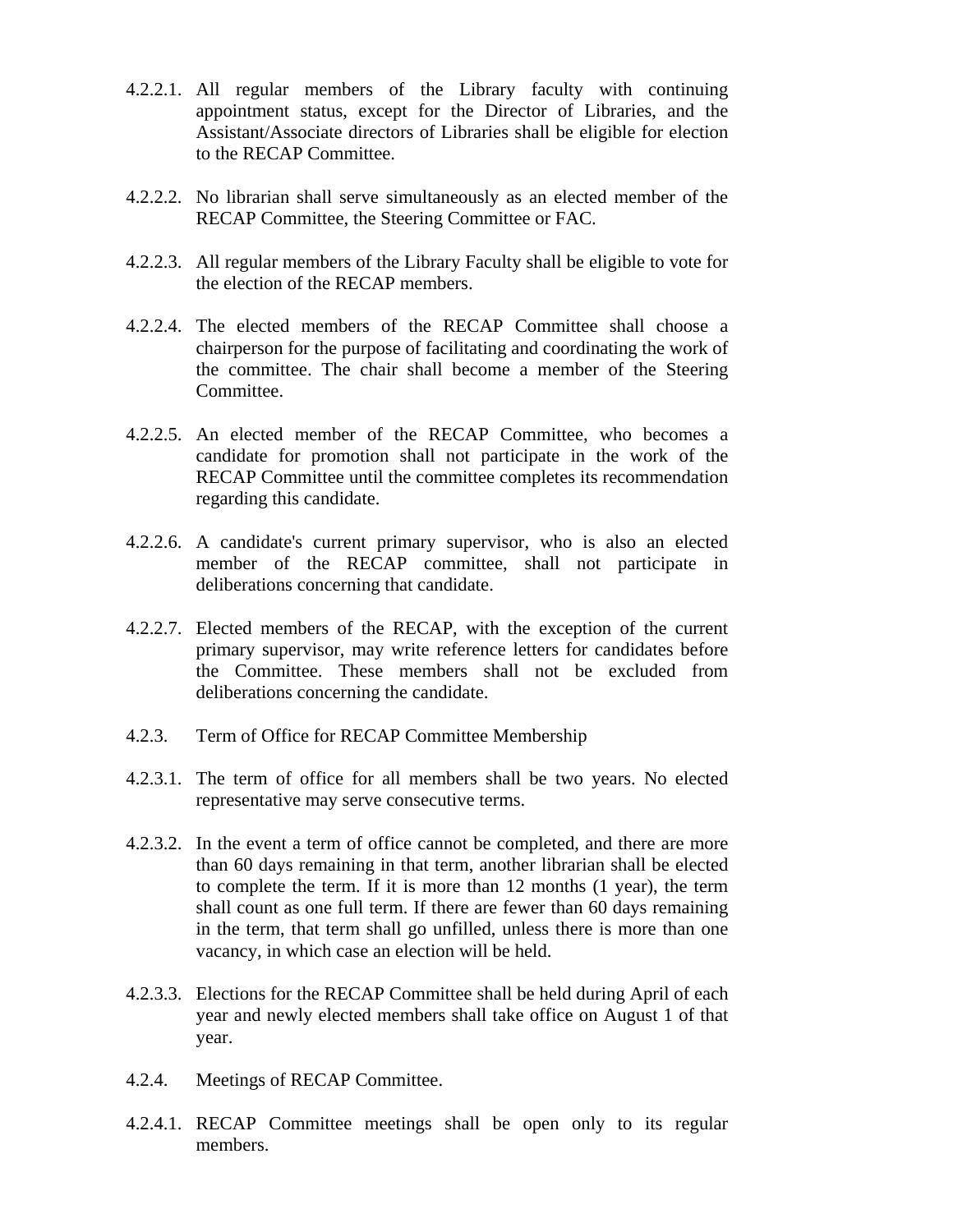### <span id="page-96-0"></span>4.3. FACULTY AFFAIRS COMMITTEE (FAC)

- 4.3.1 The FAC shall review and make advisory recommendations for all applicants of the regular library faculty for merit awards according to the standards of performance outlined in the MSU Libraries' Handbook.
- 4.3.1.1. The FAC shall advise divisional administrators on other personnel matters such as administrative promotions or avenue two promotions, and reassignments.
- 4.3.1.2. The FAC shall advise the Director of Libraries in reviewing and granting professional/research leave requests, including the amount of time granted and the time period covered, according to the standards set forth in the MSU Libraries' Handbook.
- 4.3.1.2.1.The FAC shall advise the Director of a designee in hearing appeals relating to the denial of released time for course work.
- 4.3.2 Composition of the Committee

The FAC shall be composed of five (5) librarians elected from the regular library faculty including at least two librarians holding continuing appointment.

All elected members shall have full acting rights in the committee except as limited by section 4.3.2.5 of these Bylaws.

- 4.3.2.1 All regular members of the Library Faculty, except for the Director of Libraries, and the Assistant/Associate Directors of Libraries shall be eligible for election to the FAC upon appointment.
- 4.3.2.2. No librarian shall serve simultaneously as an elected member of the FAC, the Steering Committee or the RECAP Committee.
- 4.3.2.3. All regular members of the Library Faculty shall be eligible to vote for the election of the FAC members.
- 4.3.2.4. A chairperson shall be chosen by the committee and shall become a member of the Steering Committee.
- 4.3.2.5. An elected member of the FAC, when he or she is discussed in the merit evaluation process or as a candidate for promotion or reassignment, shall not participate in the work of the FAC until the committee completes its recommendation regarding him or her.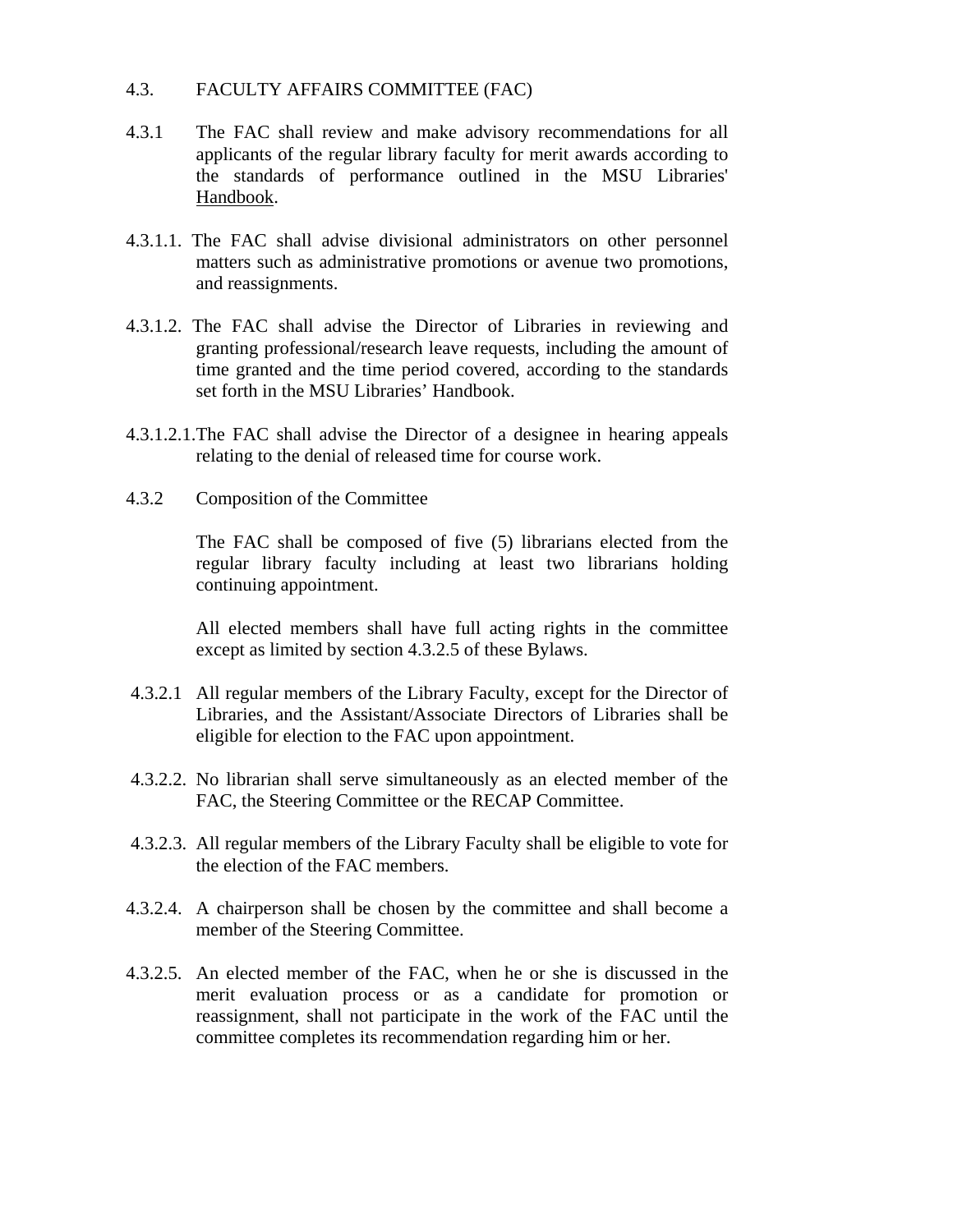- <span id="page-97-0"></span>4.3.3. Term of Office for FAC
- 4.3.3.1. The term of office for all members shall be one year. No elected member shall serve consecutive terms. The past Chair will serve a  $2<sup>nd</sup>$ term as an ex-officio (without vote) member of the Committee.
- 4.3.3.2. In the event a term of office cannot be completed, and there are more than 90 days remaining in that term, another member of the library faculty shall be elected to complete the term. If there are fewer than 90 days remaining in the term, that vacancy shall go unfilled, unless there is more than one vacancy, in which case an election will be held.
- 4.3.3.3. Elections shall be held during April of each year and members shall take office on August 1 of that year.
- 4.3.4. Meetings of the FAC
- 4.3.4.1. FAC meetings shall be open only to its regular members when personnel matters are under discussion.
- 4.4. BYLAWS
- 4.4.1. The Bylaws Committee shall consist of three (3) representatives. The chairperson shall be chosen from and by the Steering Committee. The other two members shall be chosen by the Steering Committee from the regular faculty.
- 4.4.2. The objectives of the Bylaws Committee shall be to prepare appropriate language for proposed amendments to the Bylaws and Bylaws Appendices (henceforth referred to as Bylaws) and to review the Bylaws at intervals not to exceed every five years for compliance with the University's Bylaws for Academic Governance and current Library practice.
- 4.4.3. Members of the committee shall be eligible for all other Library and University appointments or election to committees or councils.
- 4.4.4. The term of office of members of the Bylaws Committee shall be one year. No member may serve more than two consecutive terms.
- 4.5. BYLAWS AND BYLAWS APPENDICES.
- 4.5.1. The approval of these Bylaws shall be the shared responsibility of the Library Faculty and the Director of Libraries.
- 4.5.2. Interpretation.
- 4.5.2.1. In a case where there is a dispute as to interpretation of the Bylaws and Bylaws Appendices the Steering Committee shall consult the Director of Libraries but shall remain the final authority with regard to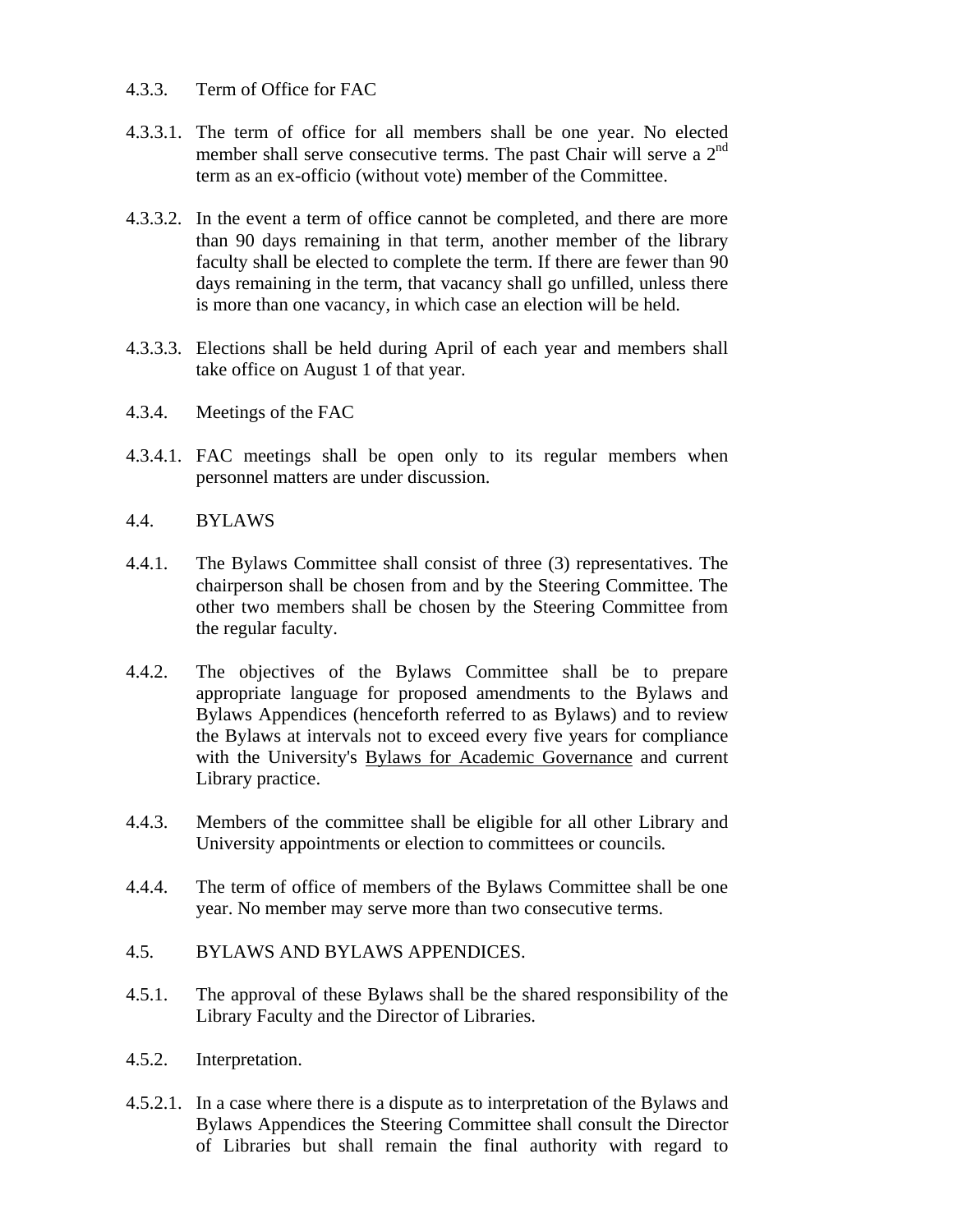interpretation of these Bylaws and Bylaws Appendices unless such interpretation brings them into conflict with the Bylaws for Academic Governance, Michigan State University. In that case the interpretation would rest with the University Committee on Academic Governance and finally with the Academic Council.

- 4.5.2.2. Nothing in these Bylaws shall be construed as opposing provisions of the Bylaws for Academic governance of Michigan State University. Should such provisions of this document be in conflict with the University Bylaws, or any other duly enacted rule or regulation of the University, such provisions shall be inoperative.
- 4.5.3. Amendments.
- 4.5.3.1. The amendment of these Bylaws shall be the shared responsibility of the Library Faculty and the Director of Libraries.
- 4.5.3.2. Proposed amendments are to be submitted to the Steering Committee for review and placement on the agenda of the next Library Faculty Assembly meeting. The Steering Committee shall have no authority to revise or refuse to place on the ballot any proposed amendment.
- 4.5.3.2.1. In the event that similar amendments are submitted simultaneously, the Steering Committee may request the authors to resubmit a jointly prepared statement.
- 4.5.3.3. No motions to approve an amendment shall be recognized at a Library Faculty Assembly meeting unless the introduction of a Bylaws amendment is made an explicit item on the agenda, and a copy of the proposed amendment is distributed to the library faculty at least one week in advance of the meeting.
- 4.5.3.4. There shall be a ballot following the Library Faculty Assembly meeting at which the amendment is discussed. Voting may be conducted by electronic or paper ballot, but not by both formats simultaneously. Voting shall be final no earlier than one week after the distribution of ballots. Approval of the amendment(s) by two-thirds of those voting shall constitute their approval by the Library Faculty. Approved amendments shall take effect upon their acceptance by the Chairperson of the Library Faculty and the Director of Libraries.
- 4.5.3.5. These Bylaws shall be reviewed by the University Committee on Academic Governance at intervals not to exceed five years. Decisions of the Committee on Academic Governance on college and department bylaws are subject to review by Academic Council.
- 4.5.3.6. Changes made in the MSU Libraries' Handbook as a result of amendments to the Bylaws shall be overseen by the Steering Committee.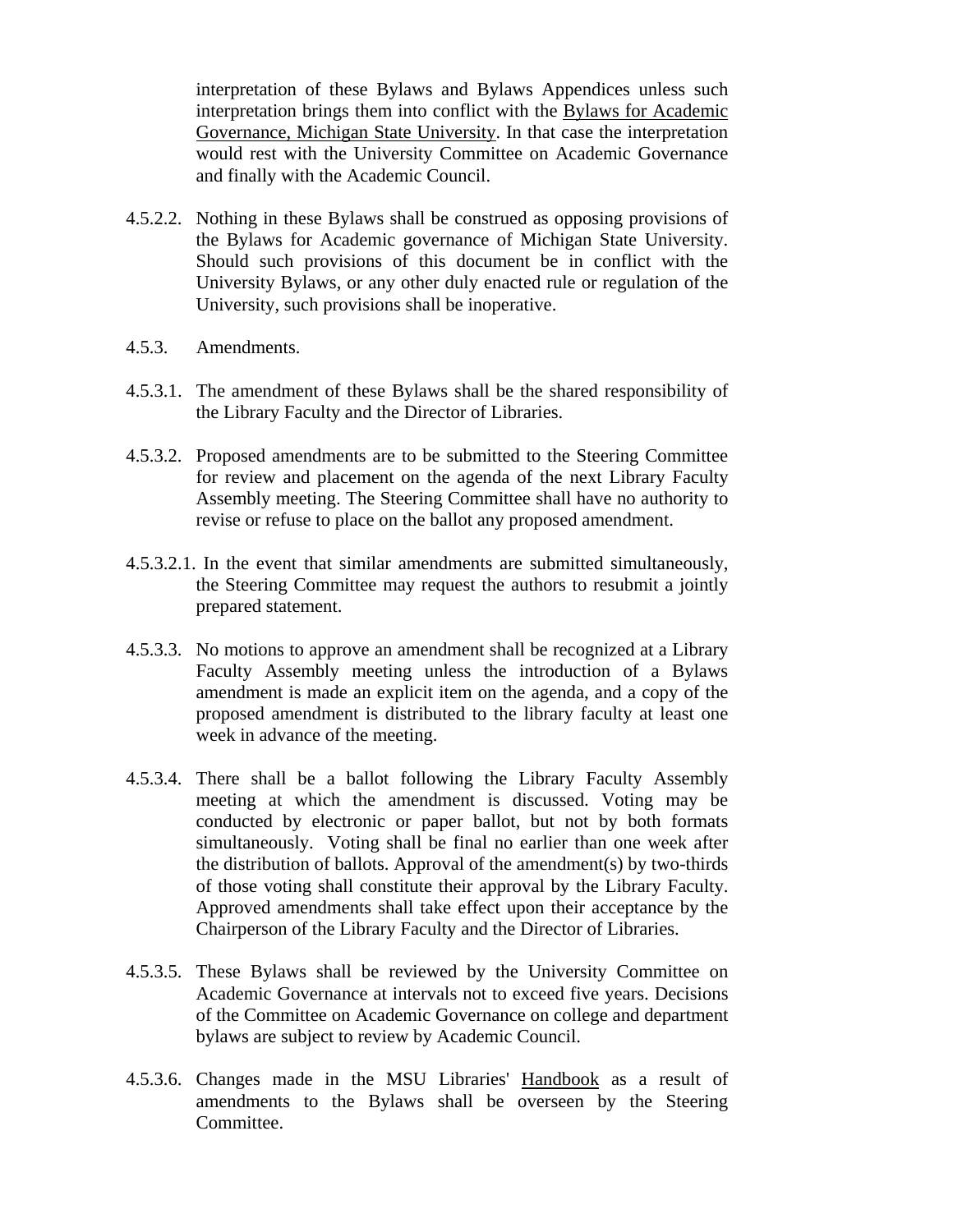<span id="page-99-0"></span>4.5.3.7. A copy of these Bylaws and of the MSU Librarian Personnel Handbook of Policies, Procedures and Practices shall be given to each librarian upon appointment to the Library Faculty.

### 5. AD-HOC FACULTY COMMITTEES

The establishment of ad-hoc committees dealing with issues of academic governance, unless specified otherwise, shall be the shared responsibility of the Director of Libraries and the Steering Committee. A description of the purpose, make-up, and operation of a proposed ad-hoc committee must be submitted to the library faculty at the next scheduled Library Faculty Assembly.

- 5.1. The Steering Committee shall recommend to the Library Faculty Assembly the composition, method of selecting members, functions, and procedures of ad hoc committees.
- 5.2. The following ad hoc committees shall be created:
- 5.2.1. Search committees for professional positions.
- 5.2.1.1. The Steering Committee shall have shared responsibility with the Director of Libraries or a designee to select the library faculty representatives to each search committee.
- 5.2.1.2. The membership of each search committee shall be at least 1/4 to 1/3 regular library faculty.
- 5.2.2. Other types of ad hoc committees may be task forces or other bodies created with a specific and limited task or charge.

## **MICHIGAN STATE UNIVERSITY LIBRARY FACULTY**

# **BYLAWS, APPENDIX I**

## ACRL Standards for Faculty Status for College and University Librarians

The academic librarian makes unique contributions to the university community and to higher education itself. These contributions range from developing collections to providing bibliographic access to all library materials and interpreting these materials to all members of the college and university community. Specific services include instruction in the use of print and online library resources and the creation of new tools to enhance access to information available locally, regionally, nationally, or internationally. Librarians add to the sum of knowledge through their research into the information process and other areas of study. Service improvements and other advances in the field result from their participation in library and other scholarly organizations.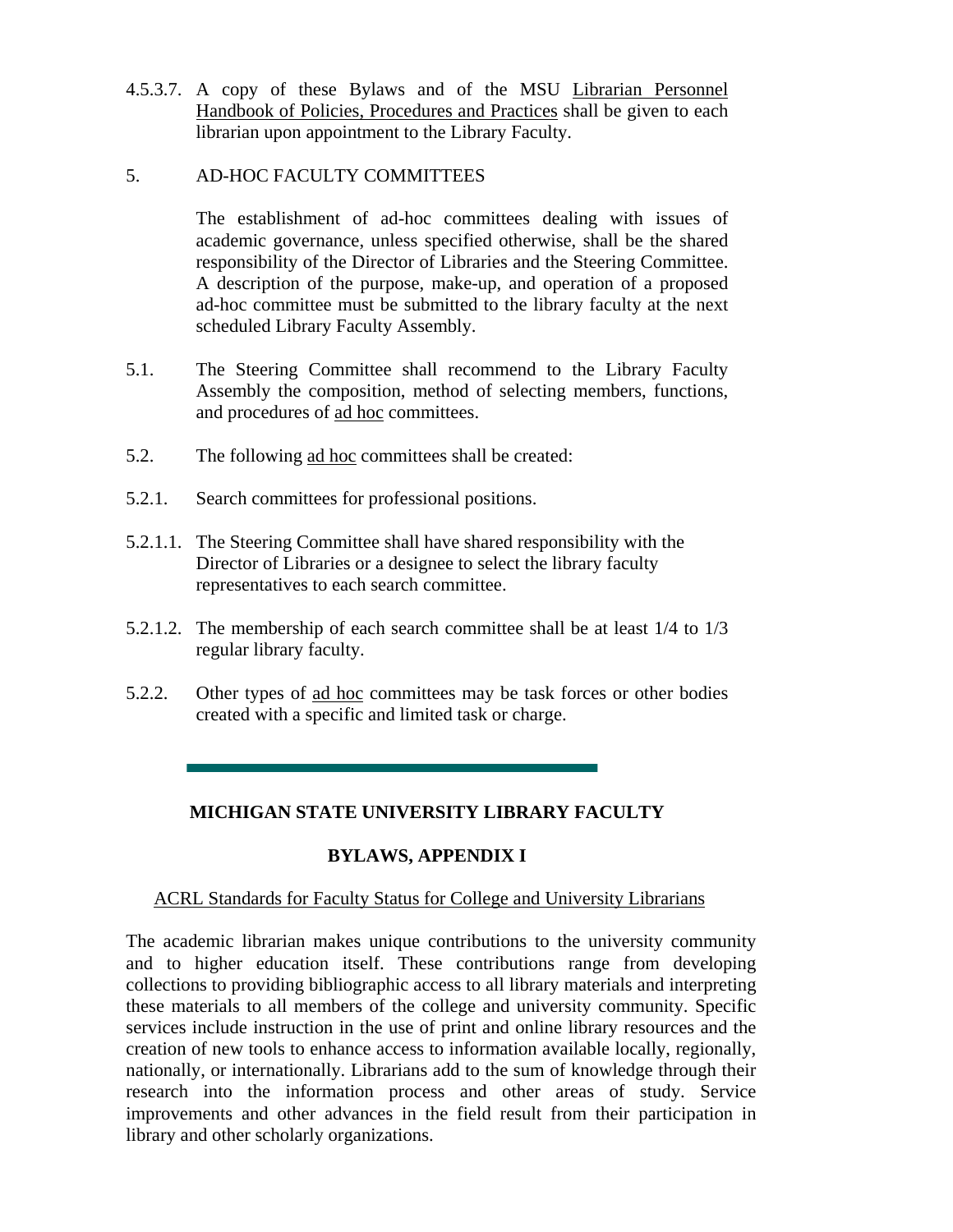<span id="page-100-0"></span> The intellectual contribution of the librarian who has completed formal graduate training enhances the quality of teaching, research, and public service in our colleges and universities. College and university librarians are partners with other faculty in the academic experience. A true partnership based on equivalent contributions translates to equal rights and privileges for all faculty members.

 In order to recognize formally the importance of faculty status for academic librarians, the Association of College and Research Libraries, American Library Association, endorses these standards.

- **1. PROFESSIONAL RESPONSIBILITIES**. Librarians must be able to exercise independent judgment in the performance of professional duties. While librarians must have considerable latitude in fulfilling their assigned responsibilities, there must also be a regular and rigorous review of their performance. A necessary element of this review must be appraisal by the committee of peers who have access to the evidence pertaining to job performance, service, and scholarship, subject to appropriate institution policy.
- **2. LIBRARY GOVERNANCE**. College and university librarians should adopt an academic form of governance similar in manner and structure to other faculties on the campus.
- **3. COLLEGE AND UNIVERSITY GOVERNANCE.** Librarians should be eligible for membership in the faculty senate or equivalent governing body on the same basis as other faculty. They should have the same degree of representation as other academic units on all college or university governing bodies.
- **4. COMPENSATION.** Salaries should be comparable to and within the range of salaries paid to other faculty of equivalent rank. The appointment period for librarians should be the same as it is for equivalent faculty. Salary scales should be adjusted in an equitable manner for any additional periods of appointment. Fringe benefits should be equivalent to those for faculty in general.
- **5. TENURE.** Librarians should be covered by tenure policies equivalent to those of other faculties. During the probationary period, librarians should have annual written contracts or agreements the same as those of faculty.
- **6. PROMOTION.** Librarians should be promoted in rank on the basis of their academic proficiency and professional effectiveness (job performance, service, and scholarship). A peer review system is the primary process for academic librarians. The standards used by the library should be consistent with the campus standards for faculty.
- **7. LEAVES.** Sabbatical and other research leaves should be available to librarians on the same basis, and with the same requirements, as they are available to faculty.
- **8. RESEARCH AND DEVELOPMENT FUNDS.** Librarians should have access to funding for research projects and professional development on the same basis as other faculty.
- **9. ACADEMIC FREEDOM.** Librarians must have the same protection of academic freedom as all other faculty. Censorship of any type is unacceptable whether individual or organizational. All librarians must be free to provide access to information, regardless of content.(from College and Research Libraries News 53 (May 1992):317-318.)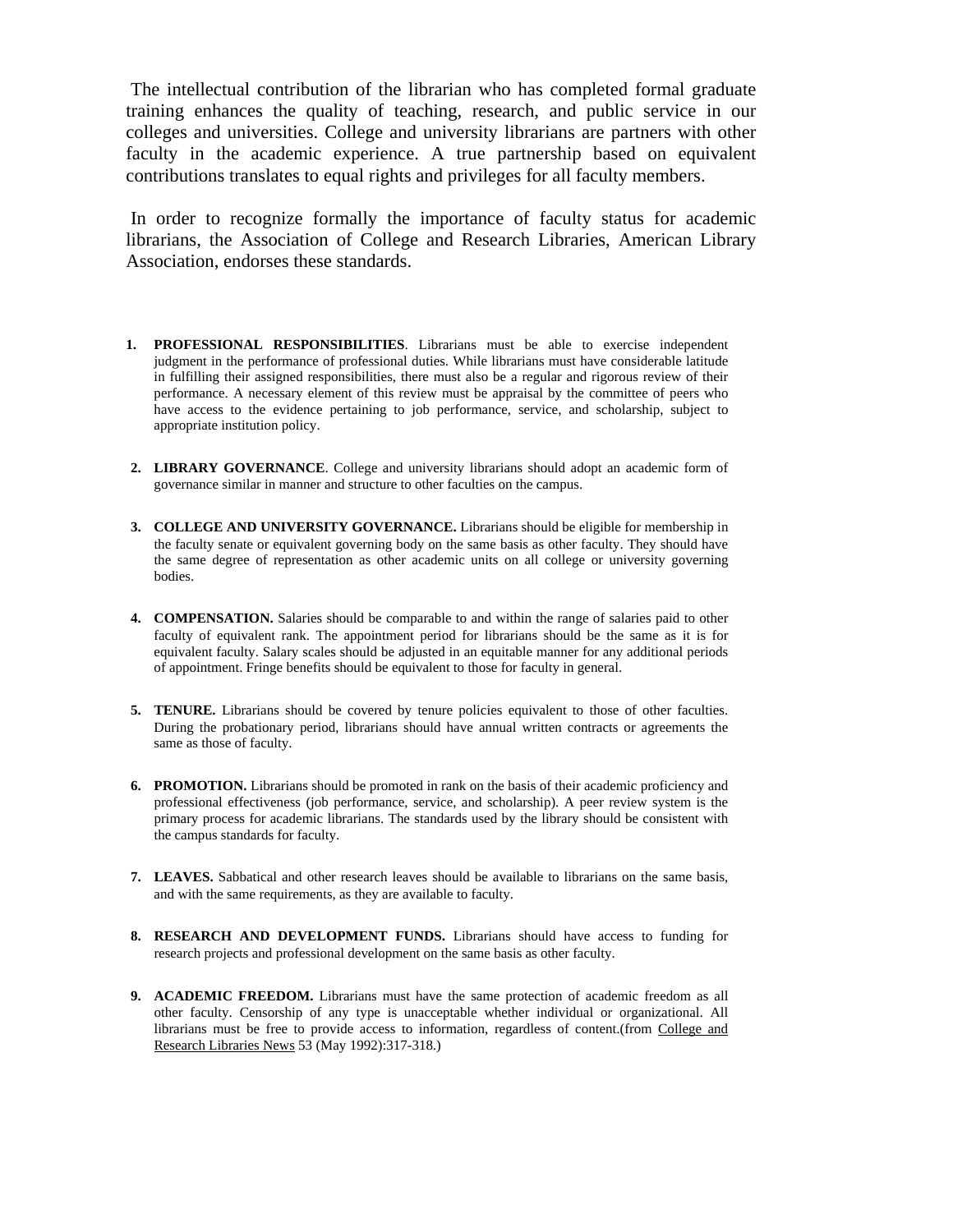### **BYLAWS, APPENDIX II**

#### **Personnel Actions - Due Process**

#### 1.1. Formulation of Individual Goals and Objectives

- 1.1.1. Annually, each librarian shall formulate goals and objectives which are related to an up-to-date position description and contribute to the achievement of the unit objectives.
- 1.1.2. The librarian shall submit his/her individual goals and objectives to the appropriate supervisor(s) for review and approval.
- 1.1.3. The librarian and his/her supervisor(s) shall come to a mutual understanding and agreement on his/her annual goals and objectives and any revisions with regard to the librarian's position description, practicality, and contribution to the achievement of the unit objectives.
- 1.1.4. Each librarian is guaranteed the right of periodic formal and informal review throughout the year as the librarian or his/her supervisor(s) perceive as necessary because of changing circumstances, responsibilities, or reassignment of duties. A formal review of individual goals and objectives will be conducted at mid-year. Revisions shall be appended to the original goals and objectives.
- 1.1.5. The librarian is guaranteed the right to attach written comments to his/her annual goals and objectives and to any further revisions that might occur during the year.
- 1.2. Evaluation of Regular Library Faculty
- 1.2.1. The evaluation shall be carried out by the individual's immediate supervisor(s), with the individual an involved participant in the process. Librarians shall be guaranteed the right to review and to make written comments on the original evaluation and on any additions and emendations thereto.
- 1.2.2. Annually, an evaluation packet shall be assembled consisting of a current job description; a statement of the librarian's individual goals and objectives and their corresponding performance measures with annotation by the librarian; a self-evaluation by the librarian in relation to attainment of the stated goals and objectives; and a written evaluation by the immediate supervisor(s).
- 1.2.2.1. The annual evaluation packets shall be made available to appropriate Library committees for peer review recommendations and to administrative personnel for the purpose of assistance in making personnel decisions.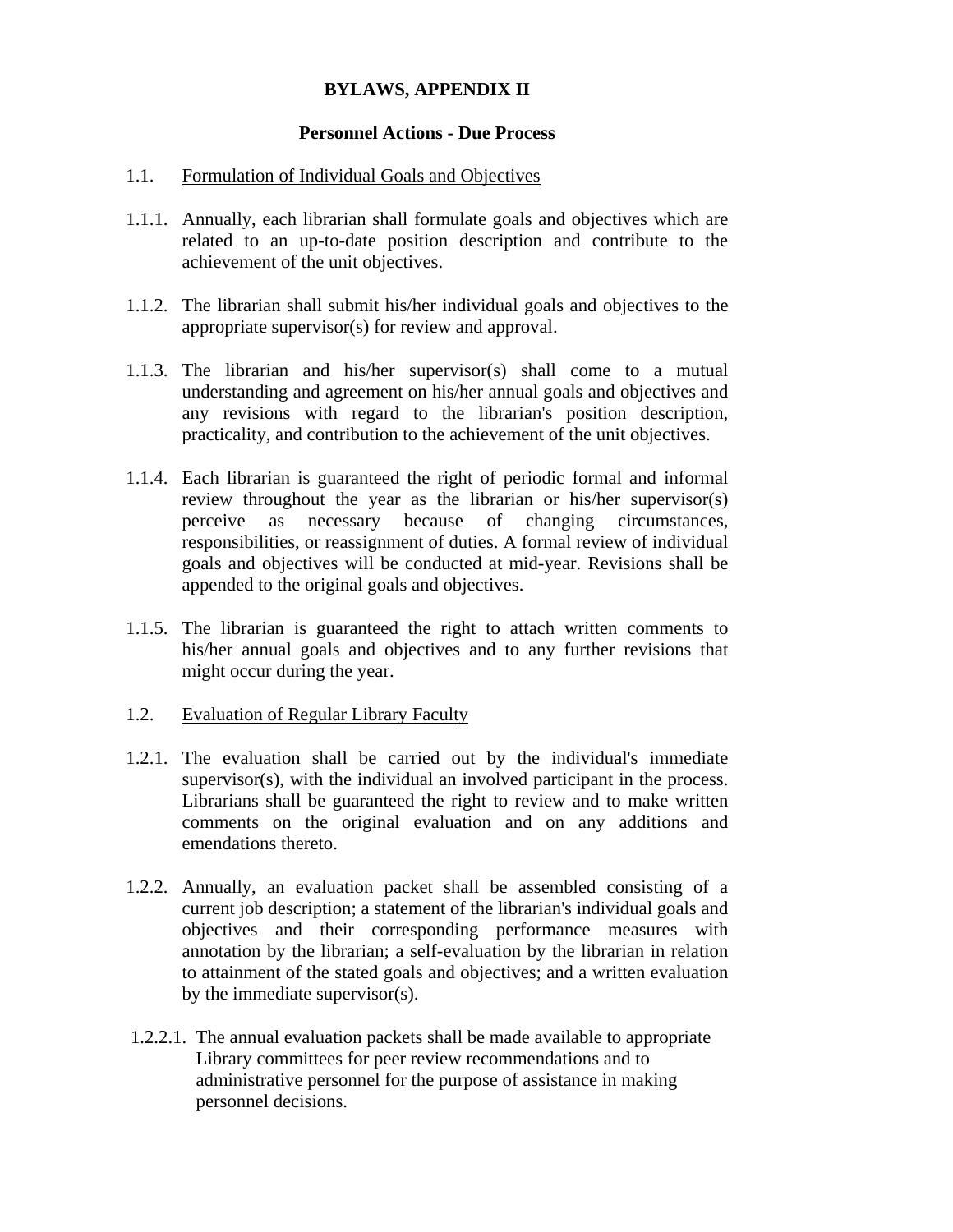- 1.2.2.2. The annual evaluation packets shall be retained in the appropriate divisional administrator's files for eight (8) years.
- 1.3. Evaluation Of Temporary Library Faculty Due Process
- 1.3.1. The evaluation shall be carried out by the individual's immediate supervisor(s) with the individual an involved participant in the process. Librarians shall be guaranteed the right to review and to make written comments on the original evaluation and on any additions and emendations thereto.
- 1.3.2. Annually, if the appointment is for more then one year, an evaluation packet shall be assembled consisting of: a current job description; a statement of the librarian's individual goals and objectives and their corresponding performance measures with annotation by the librarian; a self-evaluation by the librarian in relation to attainment of the stated goals and objectives; and a written evaluation by the immediate supervisor(s).
- 1.3.2.1. The annual evaluation packets shall be made available to the appropriate administrator and the Director of Libraries. The Director shall make decisions regarding reappointment or extension of temporary appointment based upon the evaluation packet and the recommendation of the divisional administrator.
- 1.3.2.2. The annual packets shall be retained in the appropriate divisional administrator's files for four years.
- 1.4. Evaluation for Reappointment, Continuing Appointment and Promotion
- 1.4.1. All Regular Library Faculty are eligible to apply for reappointment, continuing appointment and promotion, according to guidelines in the MSU Libraries' Handbook.
- 1.4.2. The RECAP Committee shall have the responsibility of conducting a fair and objective peer review, following the evaluation process as described in the MSU Libraries' Handbook.
- 1.4.3. The RECAP Committee shall utilize the evaluative criteria and their interpretations as specified in the MSU Libraries' Handbook in assessing the individual librarian's capacity for sustained professional effectiveness, and continuing professional growth in the MSU Libraries.
- 1.4.4. The RECAP Committee shall submit its formal written recommendation to the appropriate divisional administrator(s) for consideration.
- 1.4.5. The divisional administrator(s) shall submit the RECAP Committee's recommendation, along with his/her recommendation, to the Director of Libraries.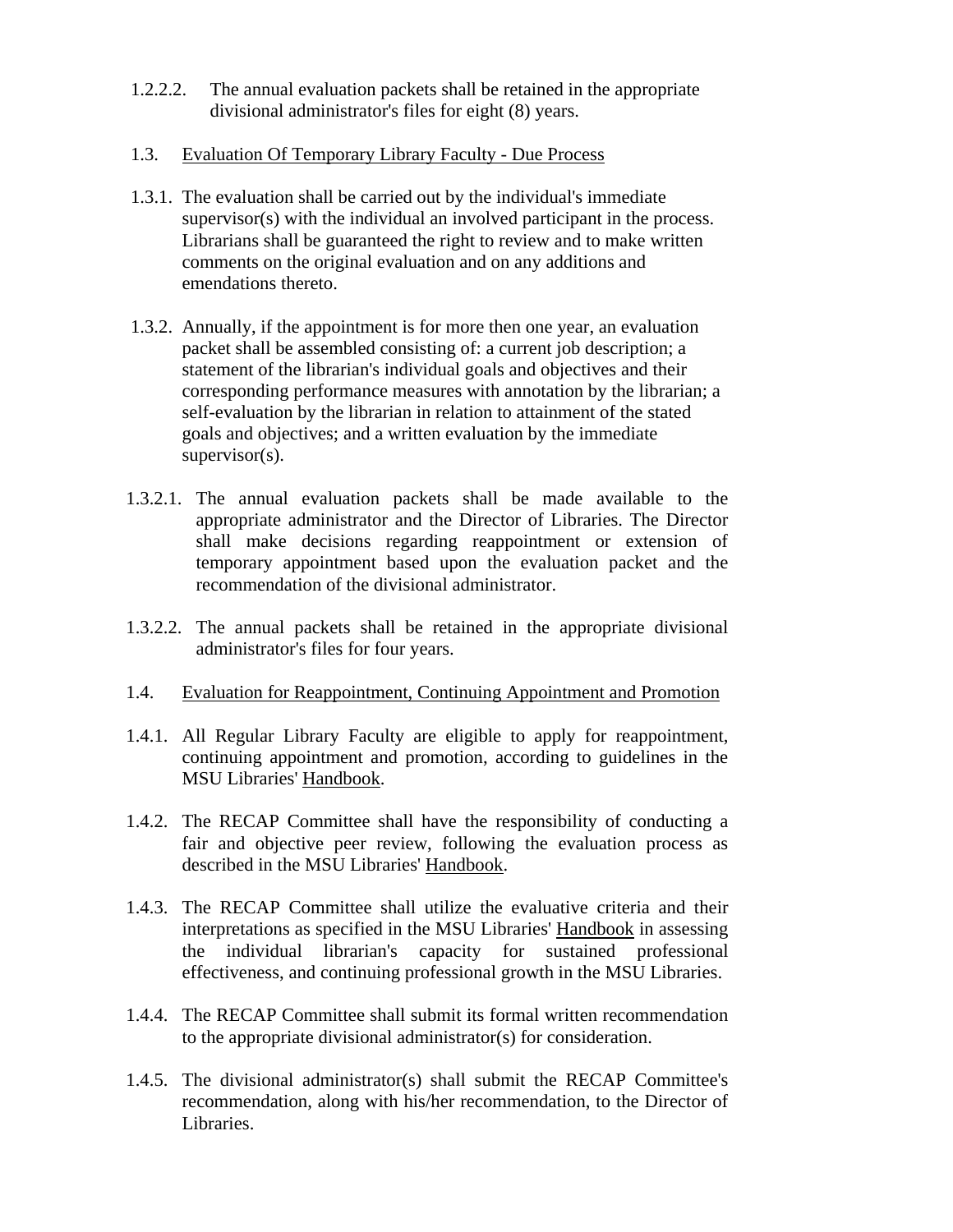- <span id="page-103-0"></span>1.4.6. The Director of Libraries shall consider the advisory recommendations given by the RECAP Committee and the divisional administrator(s) in the formulation of his/her recommendation to the Provost.
- 1.4.7. If reappointment, continuing appointment or promotion is denied the librarian may request in writing from the Director of Libraries a written statement indicating the reasons for denial. The statement will be supplied.
- 1.4.8. A librarian who is denied reappointment, continuing appointment or promotion may appeal the decision through the grievance procedure in Appendix III of these Bylaws.
- 1.5. Reassignment
- 1.5.1. Both Regular and Temporary Librarians are eligible for and subject to reassignment according to the guidelines in the MSU Libraries' Handbook.
- 1.5.2. The Director of Libraries is responsible for the final recommendation.

## **BYLAWS APPENDIX III**

## **Academic Unit Grievance Procedure**

### 1. Definition

- 1.1. Any Library faculty member with the rank of professor, associate professor, assistant professor, lecturer, instructor, assistant instructor, research associate, specialist, or librarian may initiate a grievance procedure, alleging violation of existing policies or established practices by an administrator, by filing a complaint with the Faculty Grievance Officer (FGO) pursuant to the procedures set forth in the Faculty Grievance Procedure.
- 2. Initiation of Grievance and Hearing Procedures
- 2.1. Initiation of Grievance
- 2.1.1. A Faculty member who feels aggrieved may without delay discuss the matter in a personal conference with the FGO. The FGO shall determine if the grievance falls under the Faculty Grievance Procedure, the University Committee on Faculty Tenure or the Anti-Discrimination Judicial Board.
- 2.1.1.1 A faculty member may also exercise the option of informally discussing the matter with the Libraries Assistant Director for Human Resources.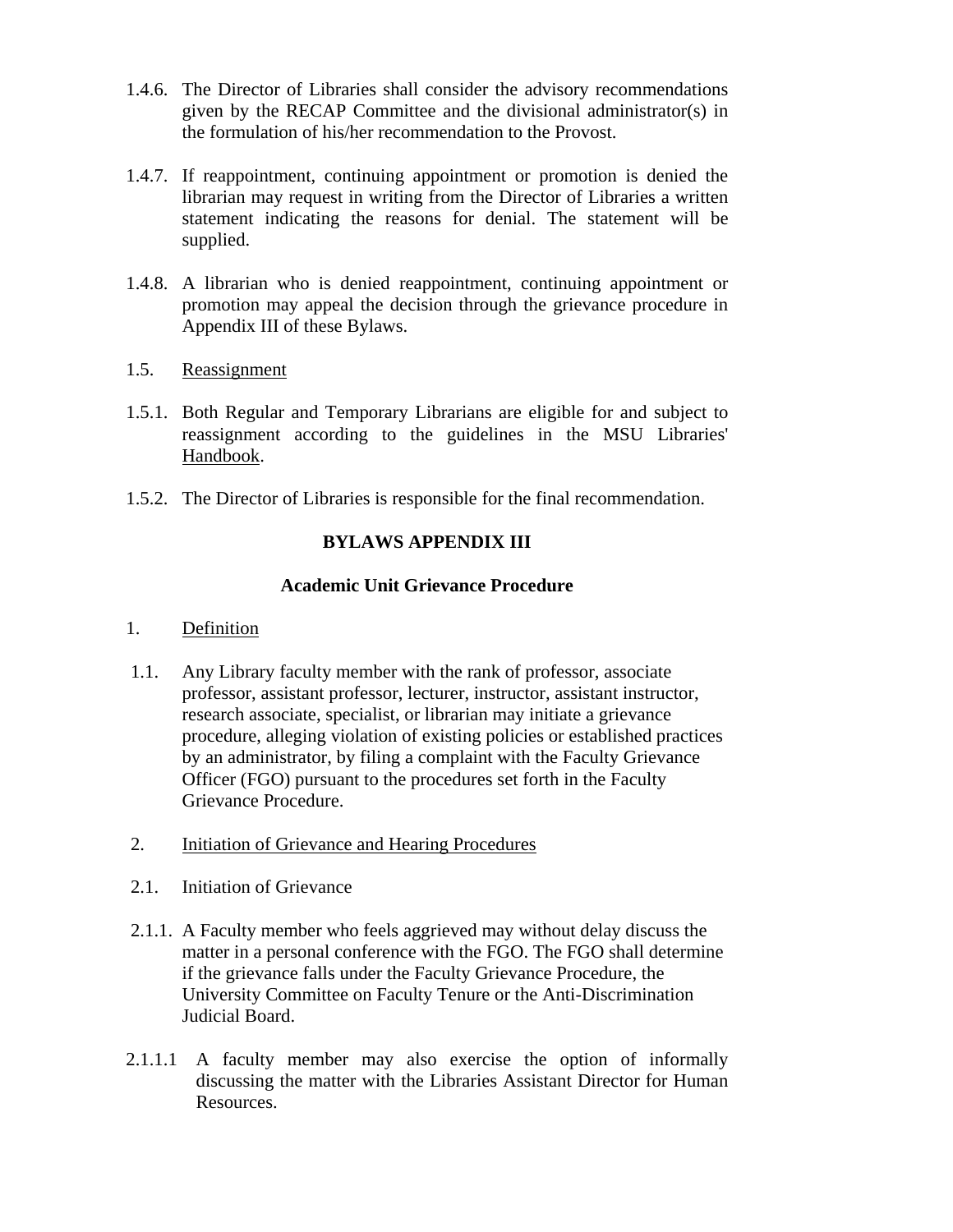- 2.1.2. In order to establish and retain access to the formal hearing mechanisms at the Library level, a faculty member must submit a written grievance statement to the FGO within 30 days of his/her first knowledge of the alleged violation.
- 2.1.3. The grievance statement shall set forth the alleged violation of existing policy or established practices, a concise statement of the facts relevant to the grievance, the names(s) of any supervisor(s) and/or administrator(s) whose action is at issue, the approximate date on which the alleged action took place, and the redress sought.
- 2.1.4. The FGO shall forward a copy of the grievance statement to the supervisor(s) and/or administrator(s) named within 10 days of receipt of the grievance.
- 2.2. Informal Resolution
- 2.2.1. The FGO shall investigate the grievance and make every reasonable effort to resolve it informally. The FGO may recommend dropping the grievance as lacking in merit or for other just cause. Such a recommendation, however, shall not be binding on the grievant.
- 2.2.2. Within 30 days of the filing of the grievance statement, the parties and the FGO shall attempt to resolve the grievance informally. If the FGO determines that the grievance cannot be resolved informally, notice shall be provided to the parties. If the faculty member wishes to pursue the grievance, a written request for a formal hearing must be submitted to the FGO within 30 days of such notice. Failure to submit such a request will constitute a waiver of the faculty member's right to pursue the grievance.
- 2.2.3. The FGO shall determine after consultation with both parties the appropriate hearing level (department/unit, college, university) and shall notify the Libraries Assistant Director for Human Resources and the Library Director (or the University) administrator at the appropriate level of the written request for hearing.
- 3. Formal Hearing Procedures
- 3.1. Library Hearing Panel: A Library hearing panel shall be established by the FGO in the following manner:
- 3.1.1. A hearing panel shall consist of 3 members, drawn by lot from the Library faculty. All drawing shall be conducted by the FGO.
- 3.1.2. The FGO shall notify each party of the names drawn for the hearing panel and within 10 days either party may challenge any member for cause. In addition, each party shall have one peremptory challenge. Cause shall be determined by the Library Faculty Steering Committee or